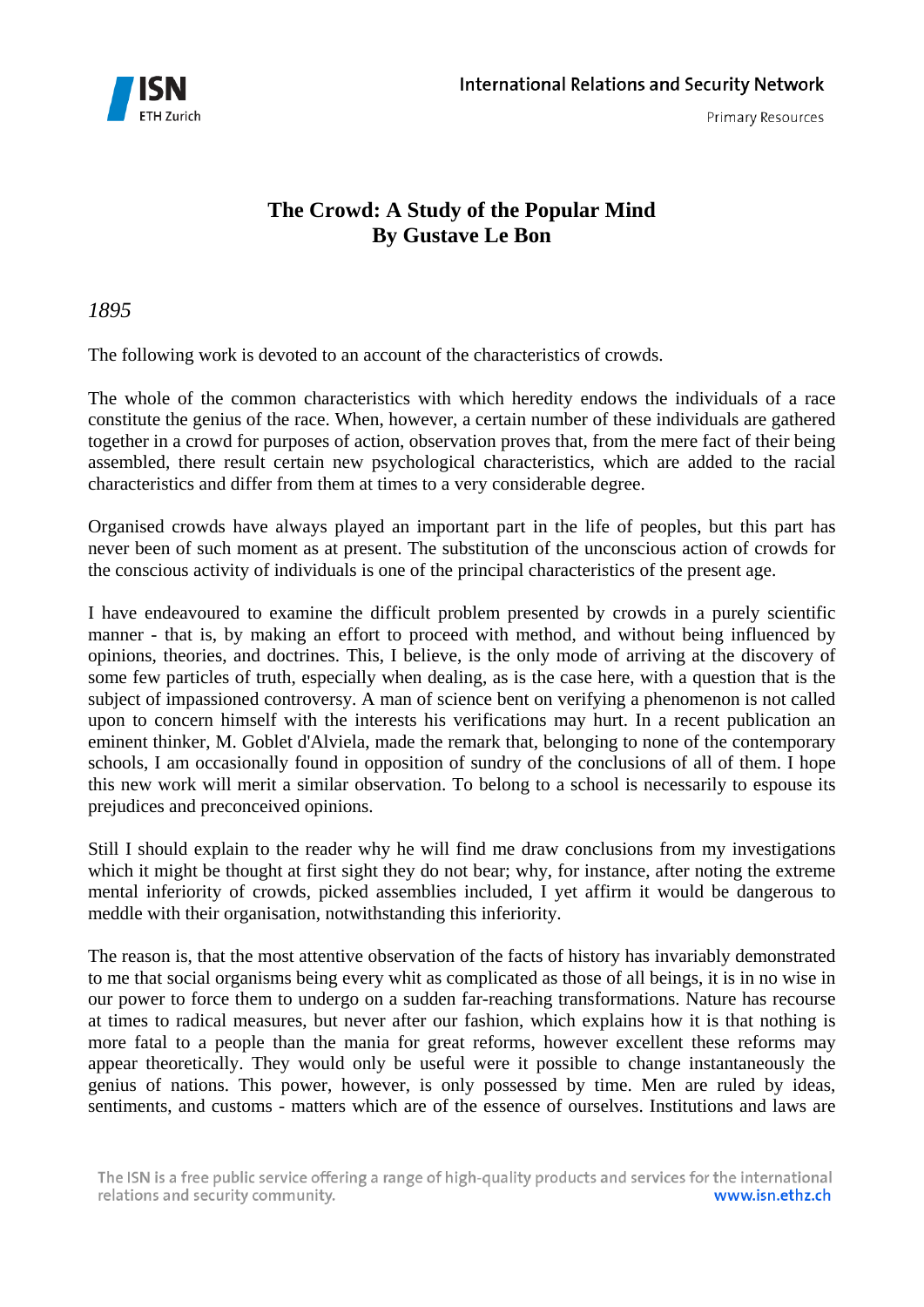the outward manifestation of our character, the expression of its needs. Being its outcome, institutions and laws cannot change this character.

The study of social phenomena cannot be separated from that of the peoples among whom they have come into existence. From the philosophic point of view these phenomena may have an absolute value; in practice they have only a relative value.

It is necessary, in consequence, when studying a social phenomenon, to consider it successively under two very different aspects. It will then be seen that the teachings of pure reason are very often contrary to those of practical reason. There are scarcely any data, even physical, to which this distinction is not applicable. From the point of view of absolute truth a cube or a circle are invariable geometrical figures, rigorously defined by certain formulas. From the point of view of the impression they make on our eye these geometrical figures may assume very varied shapes. By perspective the cube may be transformed into a pyramid or a square, the circle into an ellipse or a straight line. Moreover, the consideration of these fictitious shapes is far more important than that of the real shapes, for it is they and they alone that we see and that can be reproduced by photography or in pictures. In certain cases there is more truth in the unreal than in the real. To present objects with their exact geometrical forms would be to distort nature and render it unrecognisable. If we imagine a world whose inhabitants could only copy or photograph objects, but were unable to touch them, it would be very difficult for such persons to attain to an exact idea of their form. Moreover, the knowledge of this form, accessible only to a small number of learned men, would present but a very minor interest.

The philosopher who studies social phenomena should bear in mind that side by side with their theoretical value they possess a practical value, and that this latter, so far as the evolution of civilisation is concerned, is alone of importance. The recognition of this fact should render him very circumspect with regard to the conclusions that logic would seem at first to enforce upon him.

There are other motives that dictate to him a like reserve. The complexity of social facts is such, that it is impossible to grasp them as a whole and to foresee the effects of their reciprocal influence. It seems, too, that behind the visible facts are hidden at times thousands of invisible causes. Visible social phenomena appear to be the result of an immense, unconscious working, that as a rule is beyond the reach of our analysis. Perceptible phenomena may be compared to the waves, which are the expression on the surface of the ocean of deep-lying disturbances of which we know nothing. So far as the majority of their acts are considered, crowds display a singularly inferior mentality; yet there are other acts in which they appear to be guided by those mysterious forces which the ancients denominated destiny, nature, or providence, which we call the voices of the dead, and whose power it is impossible to overlook, although we ignore their essence. It would seem, at times, as if there were latent forces in the inner being of nations which serve to guide them. What, for instance, can be more complicated, more logical, more marvellous than a language? Yet whence can this admirably organised production have arisen, except it be the outcome of the unconscious genius of crowds? The most learned academics, the most esteemed grammarians can do no more than note down the laws that govern languages; they would be utterly incapable of creating them. Even with respect to the ideas of great men are we certain that they are exclusively the offspring of their brains? No doubt such ideas are always created by solitary minds, but is it not the genius of crowds that has furnished the thousands of grains of dust forming the soil in which they have sprung up?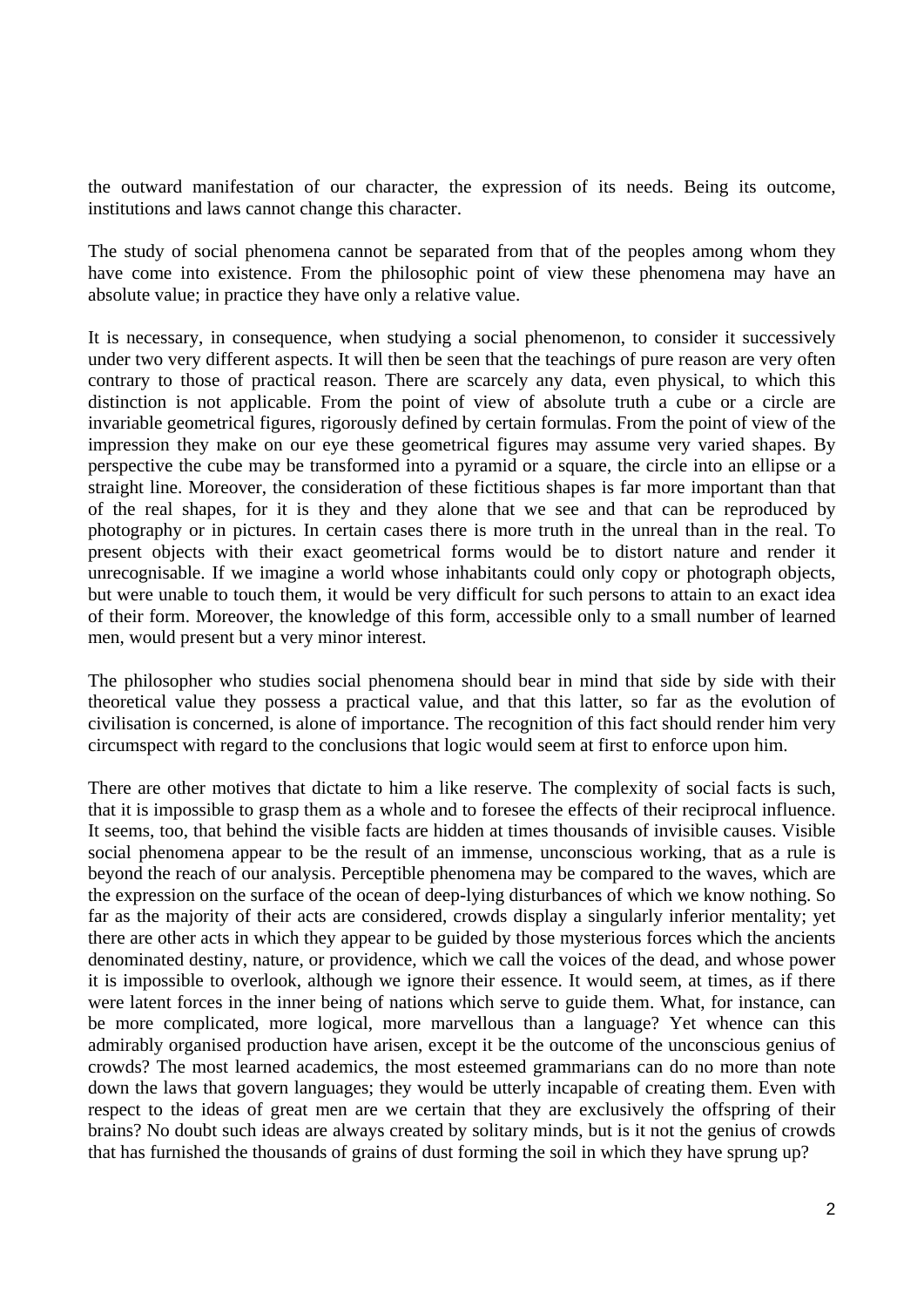Crowds, doubtless, are always unconscious, but this very unconsciousness is perhaps one of the secrets of their strength. In the natural world beings exclusively governed by instinct accomplish acts whose marvellous complexity astounds us. Reason is an attribute of humanity of too recent date and still too imperfect to reveal to us the laws of the unconscious, and still more to take its place. The part played by the unconscious in all our acts is immense, and that played by reason very small. The unconscious acts like a force still unknown.

If we wish, then, to remain within the narrow but safe limits within which science can attain to knowledge, and not to wander in the domain of vague conjecture and vain hypothesis, all we must do is simply to take note of such phenomena as are accessible to us, and confine ourselves to their consideration. Every conclusion drawn from our observation is, as a rule, premature, for behind the phenomena which we see clearly are other phenomena that we see indistinctly, and perhaps behind these latter, yet others which we do not see at all.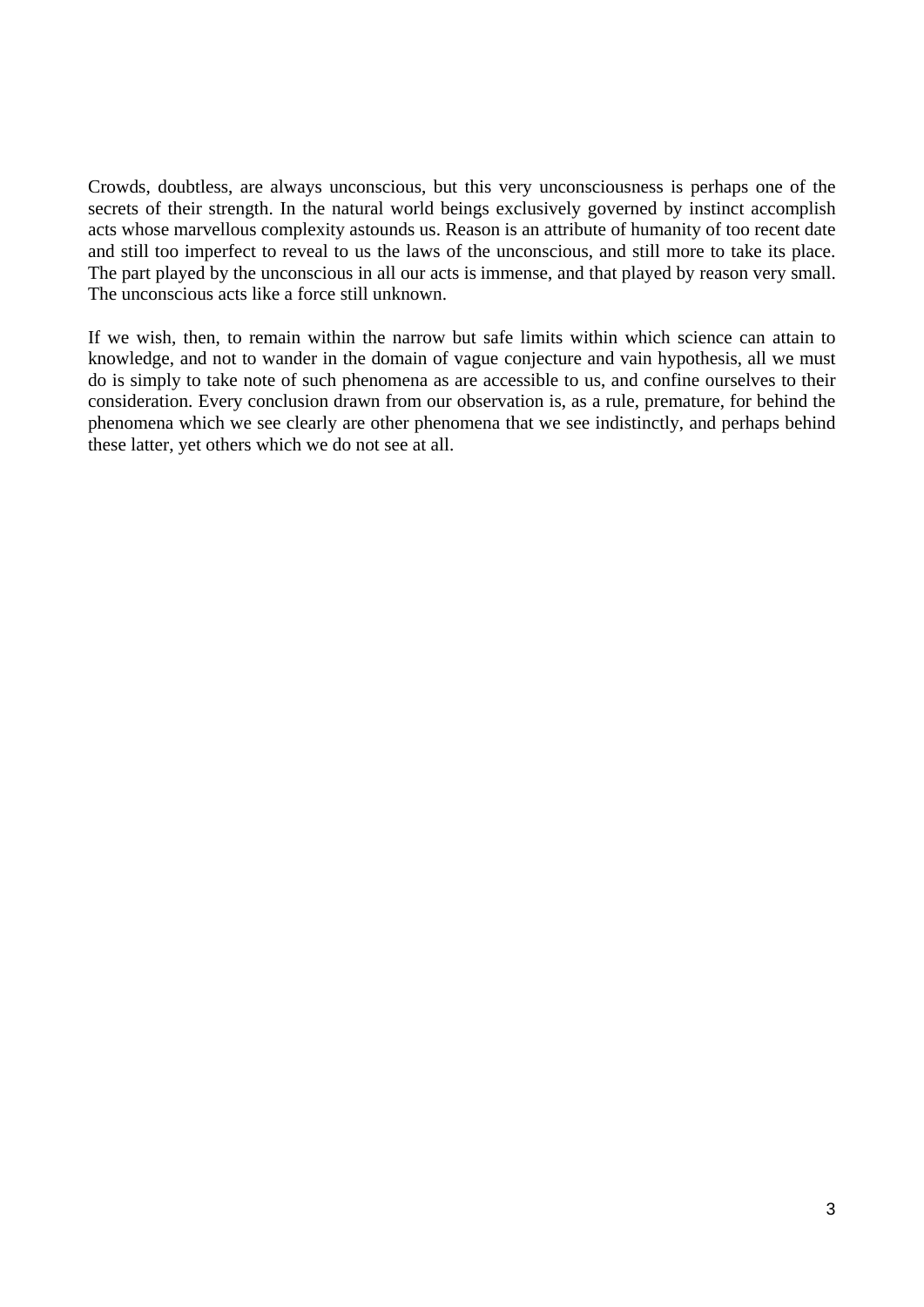#### **CONTENTS**

#### **INTRODUCTION THE ERA OF CROWDS**

#### **BOOK I THE MIND OF CROWDS**

# **CHAPTER I GENERAL CHARACTERISTICS OF CROWDS - PSYCHOLOGICAL LAW OF THEIR MENTAL UNITY**

**CHAPTER II THE SENTIMENTS AND MORALITY OF CROWDS** 

**CHAPTER III THE IDEAS, REASONING POWER, AND IMAGINATION OF CROWDS** 

**CHAPTER IV A RELIGIOUS SHAPE ASSUMED BY ALL THE CONVICTIONS OF CROWDS** 

**BOOK II THE OPINIONS AND BELIEFS OF CROWDS** 

**CHAPTER I REMOTE FACTORS OF THE OPINIONS AND BELIEFS OF CROWDS** 

**CHAPTER II THE IMMEDIATE FACTORS OF THE OPINIONS OF CROWDS** 

**CHAPTER III THE LEADERS OF CROWDS AND THEIR MEANS OF PERSUASION** 

**CHAPTER IV LIMITATIONS OF THE VARIABILITY OF THE BELIEFS AND OPINIONS OF CROWDS** 

**BOOK III THE CLASSIFICATION AND DESCRIPTION OF THE DIFFERENT KINDS OF CROWDS** 

**CHAPTER I THE CLASSIFICATION OF CROWDS** 

**CHAPTER II CROWDS TERMED CRIMINAL CROWDS** 

**CHAPTER III CRIMINAL JURIES** 

**CHAPTER IV ELECTORAL CROWDS** 

**CHAPTER V PARLIAMENTARY ASSEMBLIES**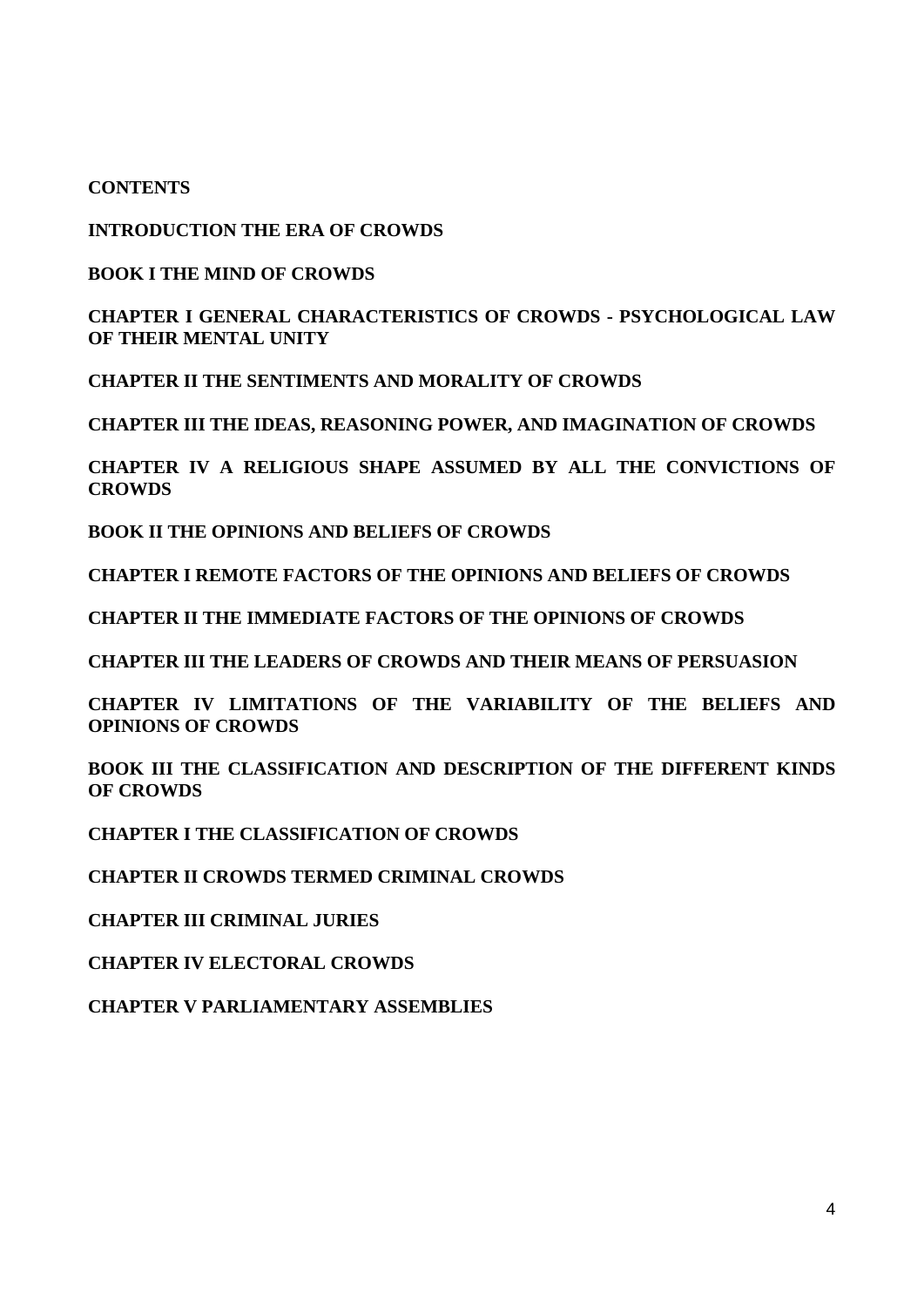### **INTRODUCTION. THE ERA OF CROWDS.**

The evolution of the present age - The great changes in civilisation are the consequence of changes in National thought - Modern belief in the power of crowds - It transforms the traditional policy of the European states - How the rise of the popular classes comes about, and the manner in which they exercise their power - The necessary consequences of the power of the crowd - Crowds unable to play a part other than destructive - The dissolution of worn-out civilisations is the work of the crowd - General ignorance of the psychology of crowds - Importance of the study of crowds for legislators and statesmen.

The great upheavals which precede changes of civilisations such as the fall of the Roman Empire and the foundation of the Arabian Empire, seem at first sight determined more especially by political transformations, foreign invasion, or the overthrow of dynasties. But a more attentive study of these events shows that behind their apparent causes the real cause is generally seen to be a profound modification in the ideas of the peoples. The true historical upheavals are not those which astonish us by their grandeur and violence. The only important changes whence the renewal of civilisations results, affect ideas, conceptions, and beliefs. The memorable events of history are the visible effects of the invisible changes of human thought. The reason these great events are so rare is that there is nothing so stable in a race as the inherited groundwork of its thoughts.

The present epoch is one of these critical moments in which the thought of mankind is undergoing a process of transformation.

Two fundamental factors are at the base of this transformation. The first is the destruction of those religious, political, and social beliefs in which all the elements of our civilisation are rooted. The second is the creation of entirely new conditions of existence and thought as the result of modern scientific and industrial discoveries.

The ideas of the past, although half destroyed, being still very powerful, and the ideas which are to replace them being still in process of formation, the modern age represents a period of transition and anarchy.

It is not easy to say as yet what will one day be evolved from this necessarily somewhat chaotic period. What will be the fundamental ideas on which the societies that are to succeed our own will be built up? We do not at present know. Still it is already clear that on whatever lines the societies of the future are organised, they will have to count with a new power, with the last surviving sovereign force of modern times, the power of crowds. On the ruins of so many ideas formerly considered beyond discussion, and to-day decayed or decaying, of so many sources of authority that successive revolutions have destroyed, this power, which alone has arisen in their stead, seems soon destined to absorb the others. While all our ancient beliefs are tottering and disappearing, while the old pillars of society are giving way one by one, the power of the crowd is the only force that nothing menaces, and of which the prestige is continually on the increase. The age we are about to enter will in truth be the ERA OF CROWDS.

Scarcely a century ago the traditional policy of European states and the rivalries of sovereigns were the principal factors that shaped events. The opinion of the masses scarcely counted, and most frequently indeed did not count at all. To-day it is the traditions which used to obtain in politics, and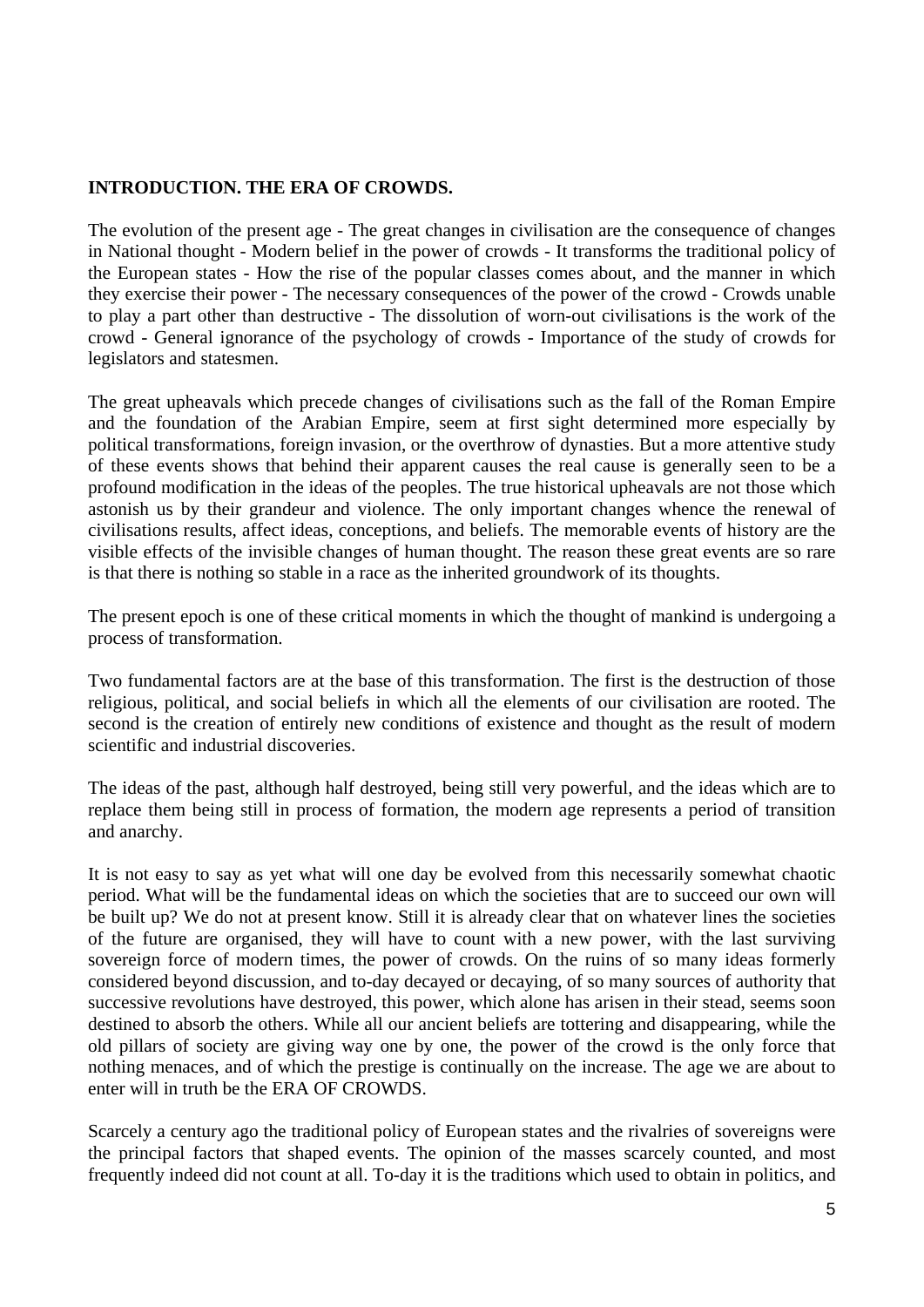the individual tendencies and rivalries of rulers which do not count; while, on the contrary, the voice of the masses has become preponderant. It is this voice that dictates their conduct to kings, whose endeavour is to take note of its utterances. The destinies of nations are elaborated at present in the heart of the masses, and no longer in the councils of princes.

The entry of the popular classes into political life - that is to say, in reality, their progressive transformation into governing classes - is one of the most striking characteristics of our epoch of transition. The introduction of universal suffrage, which exercised for a long time but little influence, is not, as might be thought, the distinguishing feature of this transference of political power. The progressive growth of the power of the masses took place at first by the propagation of certain ideas, which have slowly implanted themselves in men's minds, and afterwards by the gradual association of individuals bent on bringing about the realisation of theoretical conceptions. It is by association that crowds have come to procure ideas with respect to their interests which are very clearly defined if not particularly just, and have arrived at a consciousness of their strength. The masses are founding syndicates before which the authorities capitulate one after the other; they are also founding labour unions, which in spite of all economic laws tend to regulate the conditions of labour and wages. They return to assemblies in which the Government is vested, representatives utterly lacking initiative and independence, and reduced most often to nothing else than the spokesmen of the committees that have chosen them.

To-day the claims of the masses are becoming more and more sharply defined, and amount to nothing less than a determination to utterly destroy society as it now exists, with a view to making it hark back to that primitive communism which was the normal condition of all human groups before the dawn of civilisation. Limitations of the hours of labour, the nationalisation of mines, railways, factories, and the soil, the equal distribution of all products, the elimination of all the upper classes for the benefit of the popular classes, &c., such are these claims.

Little adapted to reasoning, crowds, on the contrary, are quick to act. As the result of their present organisation their strength has become immense. The dogmas whose birth we are witnessing will soon have the force of the old dogmas; that is to say, the tyrannical and sovereign force of being above discussion. The divine right of the masses is about to replace the divine right of kings.

The writers who enjoy the favour of our middle classes, those who best represent their rather narrow ideas, their somewhat prescribed views, their rather superficial scepticism, and their at times somewhat excessive egoism, display profound alarm at this new power which they see growing; and to combat the disorder in men's minds they are addressing despairing appeals to those moral forces of the Church for which they formerly professed so much disdain. They talk to us of the bankruptcy of science, go back in penitence to Rome, and remind us of the teachings of revealed truth. These new converts forget that it is too late. Had they been really touched by grace, a like operation could not have the same influence on minds less concerned with the preoccupations which beset these recent adherents to religion. The masses repudiate to-day the gods which their admonishers repudiated yesterday and helped to destroy. There is no power, Divine or human, that can oblige a stream to flow back to its source.

There has been no bankruptcy of science, and science has had no share in the present intellectual anarchy, nor in the making of the new power which is springing up in the midst of this anarchy. Science promised us truth, or at least a knowledge of such relations as our intelligence can seize: it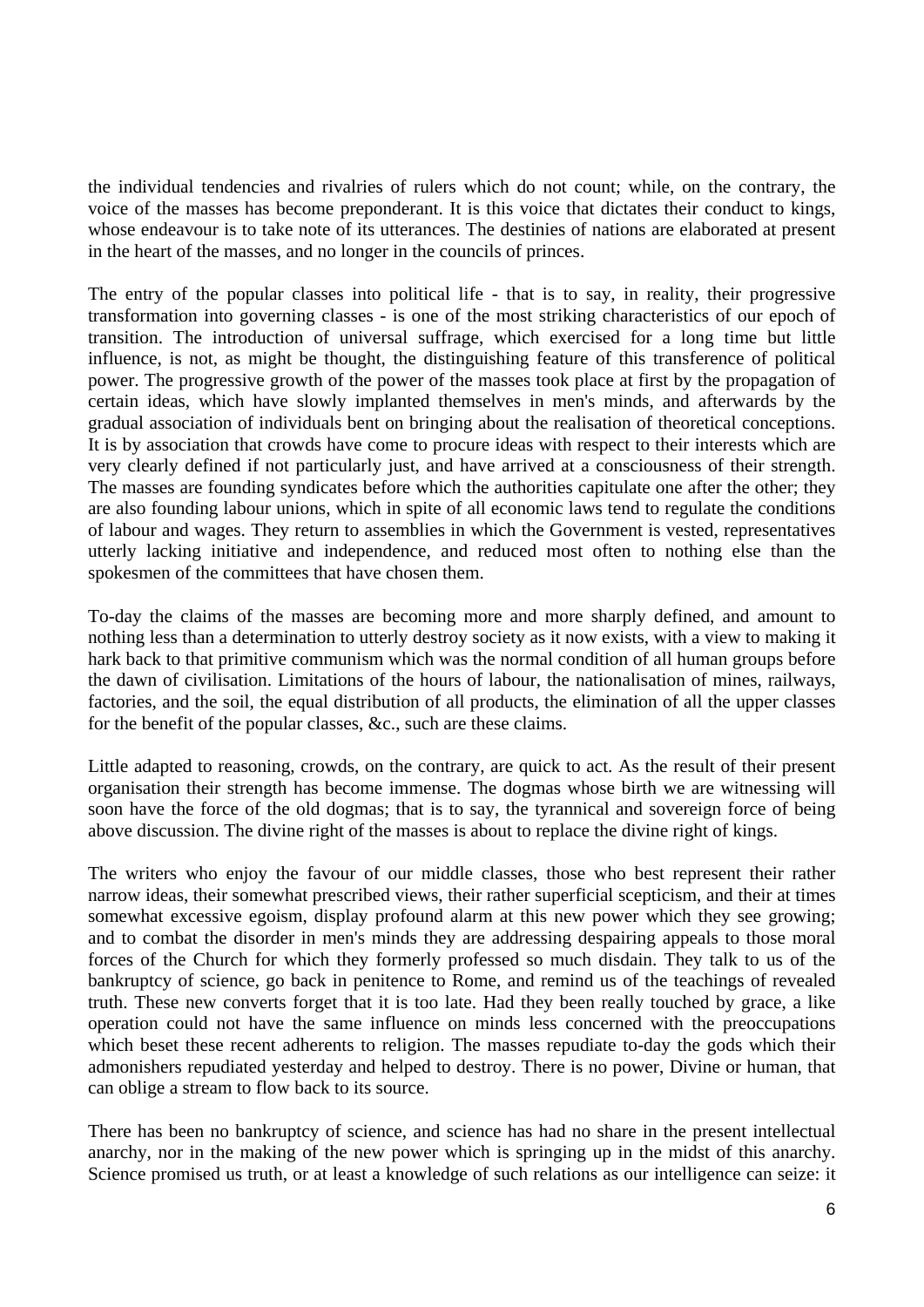never promised us peace or happiness. Sovereignly indifferent to our feelings, it is deaf to our lamentations. It is for us to endeavour to live with science, since nothing can bring back the illusions it has destroyed.

Universal symptoms, visible in all nations, show us the rapid growth of the power of crowds, and do not admit of our supposing that it is destined to cease growing at an early date. Whatever fate it may reserve for us, we shall have to submit to it. All reasoning against it is a mere vain war of words. Certainly it is possible that the advent to power of the masses marks one of the last stages of Western civilisation, a complete return to those periods of confused anarchy which seem always destined to precede the birth of every new society. But may this result be prevented?

Up to now these thoroughgoing destructions of a worn-out civilisation have constituted the most obvious task of the masses. It is not indeed to-day merely that this can be traced. History tells us, that from the moment when the moral forces on which a civilisation rested have lost their strength, its final dissolution is brought about by those unconscious and brutal crowds known, justifiably enough, as barbarians. Civilisations as yet have only been created and directed by a small intellectual aristocracy, never by crowds. Crowds are only powerful for destruction. Their rule is always tantamount to a barbarian phase. A civilisation involves fixed rules, discipline, a passing from the instinctive to the rational state, forethought for the future, an elevated degree of culture all of them conditions that crowds, left to themselves, have invariably shown themselves incapable of realising. In consequence of the purely destructive nature of their power crowds act like those microbes which hasten the dissolution of enfeebled or dead bodies. When the structure of a civilisation is rotten, it is always the masses that bring about its downfall. It is at such a juncture that their chief mission is plainly visible, and that for a while the philosophy of number seems the only philosophy of history.

Is the same fate in store for our civilisation? There is ground to fear that this is the case, but we are not as yet in a position to be certain of it.

However this may be, we are bound to resign ourselves to the reign of the masses, since want of foresight has in succession overthrown all the barriers that might have kept the crowd in check.

We have a very slight knowledge of these crowds which are beginning to be the object of so much discussion. Professional students of psychology, having lived far from them, have always ignored them, and when, as of late, they have turned their attention in this direction it has only been to consider the crimes crowds are capable of committing. Without a doubt criminal crowds exist, but virtuous and heroic crowds, and crowds of many other kinds, are also to be met with. The crimes of crowds only constitute a particular phase of their psychology. The mental constitution of crowds is not to be learnt merely by a study of their crimes, any more than that of an individual by a mere description of his vices.

However, in point of fact, all the world's masters, all the founders of religions or empires, the apostles of all beliefs, eminent statesmen, and, in a more modest sphere, the mere chiefs of small groups of men have always been unconscious psychologists, possessed of an instinctive and often very sure knowledge of the character of crowds, and it is their accurate knowledge of this character that has enabled them to so easily establish their mastery. Napoleon had a marvellous insight into the psychology of the masses of the country over which he reigned, but he, at times, completely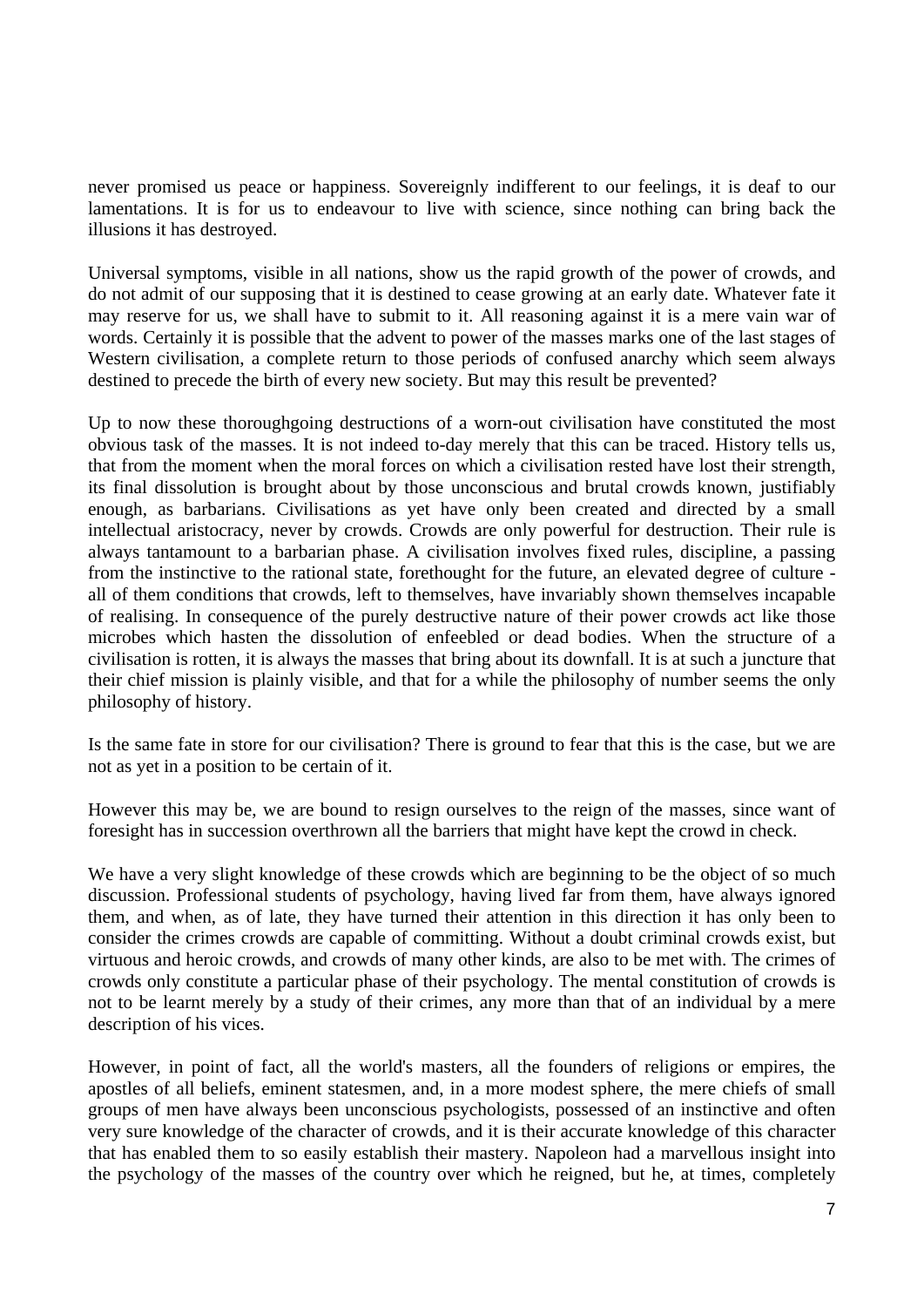misunderstood the psychology of crowds belonging to other races;<sup>1</sup> and it is because he thus misunderstood it that he engaged in Spain, and notably in Russia, in conflicts in which his power received blows which were destined within a brief space of time to ruin it. A knowledge of the psychology of crowds is to-day the last resource of the statesman who wishes not to govern them that is becoming a very difficult matter - but at any rate not to be too much governed by them.

It is only by obtaining some sort of insight into the psychology of crowds that it can be understood how slight is the action upon them of laws and institutions, how powerless they are to hold any opinions other than those which are imposed upon them, and that it is not with rules based on theories of pure equity that they are to be led, but by seeking what produces an impression on them and what seduces them. For instance, should a legislator, wishing to impose a new tax, choose that which would be theoretically the most just? By no means. In practice the most unjust may be the best for the masses. Should it at the same time be the least obvious, and apparently the least burdensome, it will be the most easily tolerated. It is for this reason that an indirect tax, however exorbitant it be, will always be accepted by the crowd, because, being paid daily in fractions of a farthing on objects of consumption, it will not interfere with the habits of the crowd, and will pass unperceived. Replace it by a proportional tax on wages or income of any other kind, to be paid in a lump sum, and were this new imposition theoretically ten times less burdensome than the other, it would give rise to unanimous protest. This arises from the fact that a sum relatively high, which will appear immense, and will in consequence strike the imagination, has been substituted for the unperceived fractions of a farthing. The new tax would only appear light had it been saved farthing by farthing, but this economic proceeding involves an amount of foresight of which the masses are incapable.

The example which precedes is of the simplest. Its appositeness will be easily perceived. It did not escape the attention of such a psychologist as Napoleon, but our modern legislators, ignorant as they are of the characteristics of a crowd, are unable to appreciate it. Experience has not taught them as yet to a sufficient degree that men never shape their conduct upon the teaching of pure reason.

Many other practical applications might be made of the psychology of crowds. A knowledge of this science throws the most vivid light on a great number of historical and economic phenomena totally incomprehensible without it. I shall have occasion to show that the reason why the most remarkable of modern historians, Taine, has at times so imperfectly understood the events of the great French Revolution is, that it never occurred to him to study the genius of crowds. He took as his guide in the study of this complicated period the descriptive method resorted to by naturalists; but the moral forces are almost absent in the case of the phenomena which naturalists have to study. Yet it is precisely these forces that constitute the true mainsprings of history.

<sup>&</sup>lt;sup>1</sup> His most subtle advisers, moreover, did not understand this psychology any better. Talleyrand wrote him that "Spain would receive his soldiers as liberators." It received them as beasts of prey. A psychologist acquainted with the hereditary instincts of the Spanish race would have easily foreseen this reception.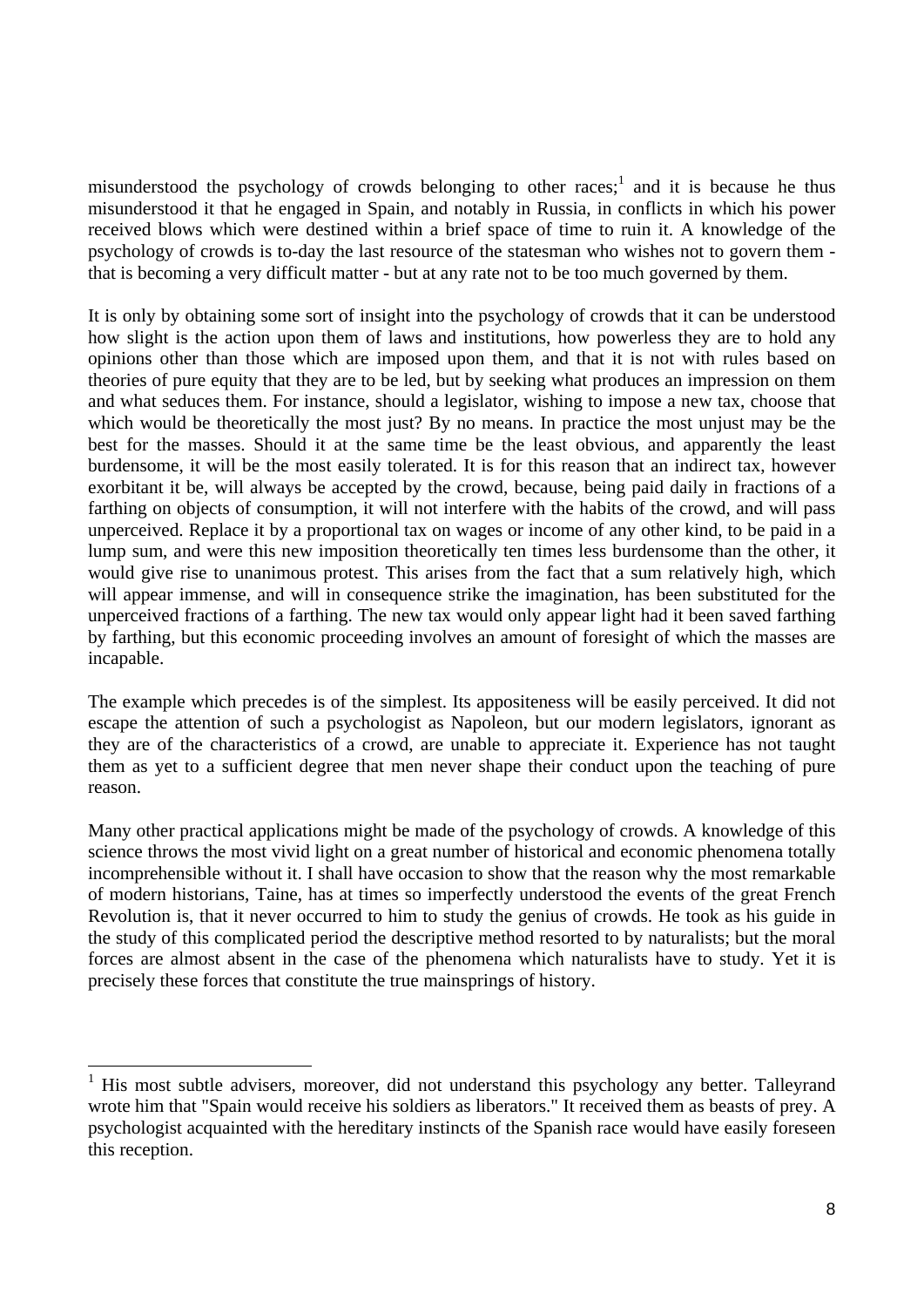In consequence, merely looked at from its practical side, the study of the psychology of crowds deserved to be attempted. Were its interest that resulting from pure curiosity only, it would still merit attention. It is as interesting to decipher the motives of the actions of men as to determine the characteristics of a mineral or a plant. Our study of the genius of crowds can merely be a brief synthesis, a simple summary of our investigations. Nothing more must be demanded of it than a few suggestive views. Others will work the ground more thoroughly. To-day we only touch the surface of a still almost virgin soil.

# **BOOK I**

# **THE MIND OF CROWDS**

#### **CHAPTER I**

#### **GENERAL CHARACTERISTICS OF CROWDS. - PSYCHOLOGICAL LAW OF THEIR MENTAL UNITY.**

What constitutes a crowd from the psychological point of view - A numerically strong agglomeration of individuals does not suffice to form a crowd - Special characteristics of psychological crowds - The turning in a fixed direction of the ideas and sentiments of individuals composing such a crowd, and the disappearance of their personality - The crowd is always dominated by considerations of which it is unconscious - The disappearance of brain activity and the predominance of medullar activity - The lowering of the intelligence and the complete transformation of the sentiments - The transformed sentiments may be better or worse than those of the individuals of which the crowd is composed - A crowd is as easily heroic as criminal.

In its ordinary sense the word "crowd" means a gathering of individuals of whatever nationality, profession, or sex, and whatever be the chances that have brought them together. From the psychological point of view the expression "crowd" assumes quite a different signification. Under certain given circumstances, and only under those circumstances, an agglomeration of men presents new characteristics very different from those of the individuals composing it. The sentiments and ideas of all the persons in the gathering take one and the same direction, and their conscious personality vanishes. A collective mind is formed, doubtless transitory, but presenting very clearly defined characteristics. The gathering has thus become what, in the absence of a better expression, I will call an organised crowd, or, if the term is considered preferable, a psychological crowd. It forms a single being, and is subjected to the LAW OF THE MENTAL UNITY OF CROWDS.

It is evident that it is not by the mere fact of a number of individuals finding themselves accidentally side by side that they acquire the character of an organised crowd. A thousand individuals accidentally gathered in a public place without any determined object in no way constitute a crowd from the psychological point of view. To acquire the special characteristics of such a crowd, the influence is necessary of certain predisposing causes of which we shall have to determine the nature.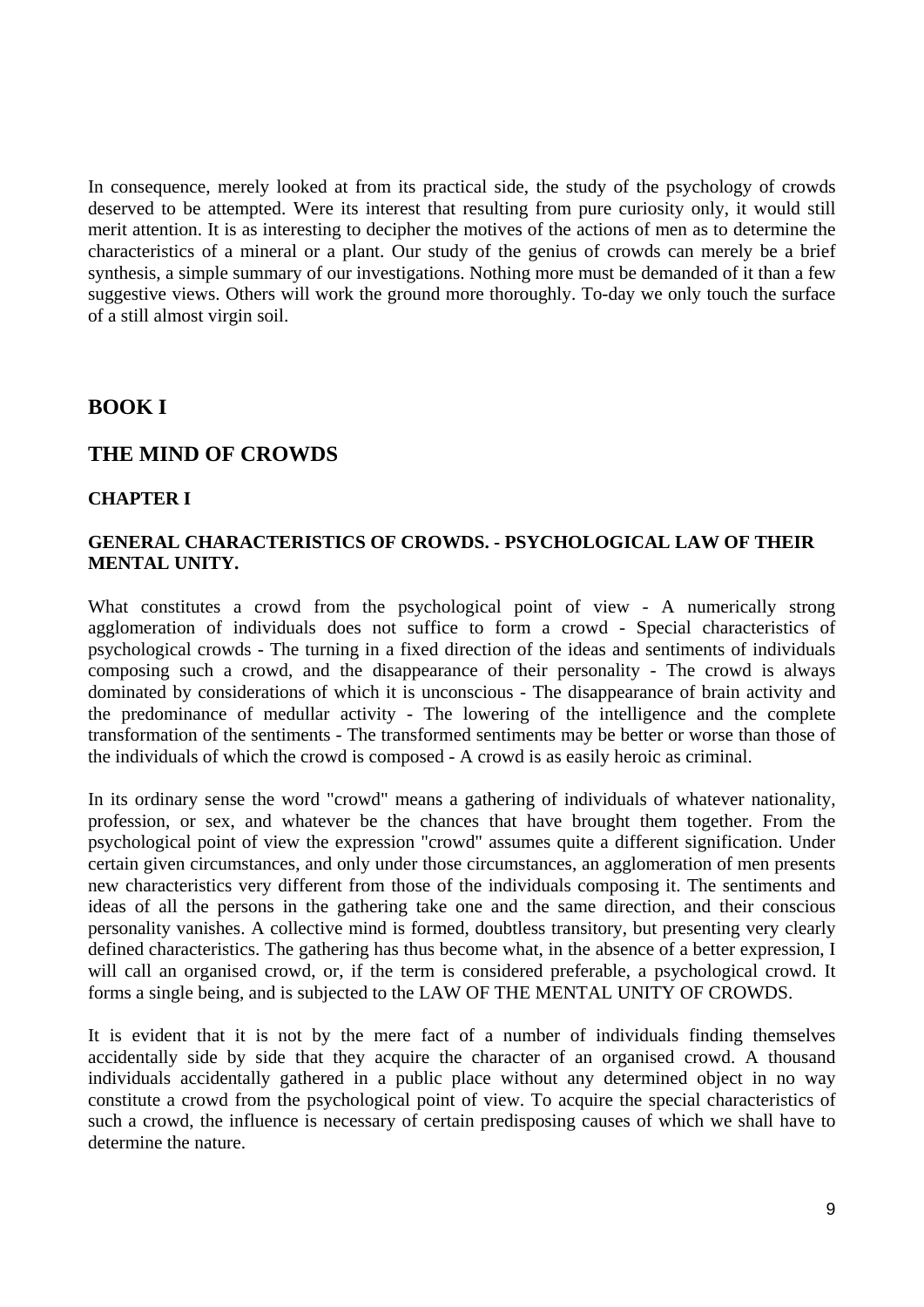The disappearance of conscious personality and the turning of feelings and thoughts in a definite direction, which are the primary characteristics of a crowd about to become organised, do not always involve the simultaneous presence of a number of individuals on one spot. Thousands of isolated individuals may acquire at certain moments, and under the influence of certain violent emotions - such, for example, as a great national event - the characteristics of a psychological crowd. It will be sufficient in that case that a mere chance should bring them together for their acts to at once assume the characteristics peculiar to the acts of a crowd. At certain moments half a dozen men might constitute a psychological crowd, which may not happen in the case of hundreds of men gathered together by accident. On the other hand, an entire nation, though there may be no visible agglomeration, may become a crowd under the action of certain influences.

A psychological crowd once constituted, it acquires certain provisional but determinable general characteristics. To these general characteristics there are adjoined particular characteristics which vary according to the elements of which the crowd is composed, and may modify its mental constitution. Psychological crowds, then, are susceptible of classification; and when we come to occupy ourselves with this matter, we shall see that a heterogeneous crowd - that is, a crowd composed of dissimilar elements - presents certain characteristics in common with homogeneous crowds - that is, with crowds composed of elements more or less akin (sects, castes, and classes) and side by side with these common characteristics particularities which permit of the two kinds of crowds being differentiated.

But before occupying ourselves with the different categories of crowds, we must first of all examine the characteristics common to them all. We shall set to work like the naturalist, who begins by describing the general characteristics common to all the members of a family before concerning himself with the particular characteristics which allow the differentiation of the genera and species that the family includes.

It is not easy to describe the mind of crowds with exactness, because its organisation varies not only according to race and composition, but also according to the nature and intensity of the exciting causes to which crowds are subjected. The same difficulty, however, presents itself in the psychological study of an individual. It is only in novels that individuals are found to traverse their whole life with an unvarying character. It is only the uniformity of the environment that creates the apparent uniformity of characters. I have shown elsewhere that all mental constitutions contain possibilities of character which may be manifested in consequence of a sudden change of environment. This explains how it was that among the most savage members of the French Convention were to be found inoffensive citizens who, under ordinary circumstances, would have been peaceable notaries or virtuous magistrates. The storm past, they resumed their normal character of quiet, law-abiding citizens. Napoleon found amongst them his most docile servants.

It being impossible to study here all the successive degrees of organisation of crowds, we shall concern ourselves more especially with such crowds as have attained to the phase of complete organisation. In this way we shall see what crowds may become, but not what they invariably are. It is only in this advanced phase of organisation that certain new and special characteristics are superposed on the unvarying and dominant character of the race; then takes place that turning already alluded to of all the feelings and thoughts of the collectivity in an identical direction. It is only under such circumstances, too, that what I have called above the PSYCHOLOGICAL LAW OF THE MENTAL UNITY OF CROWDS comes into play.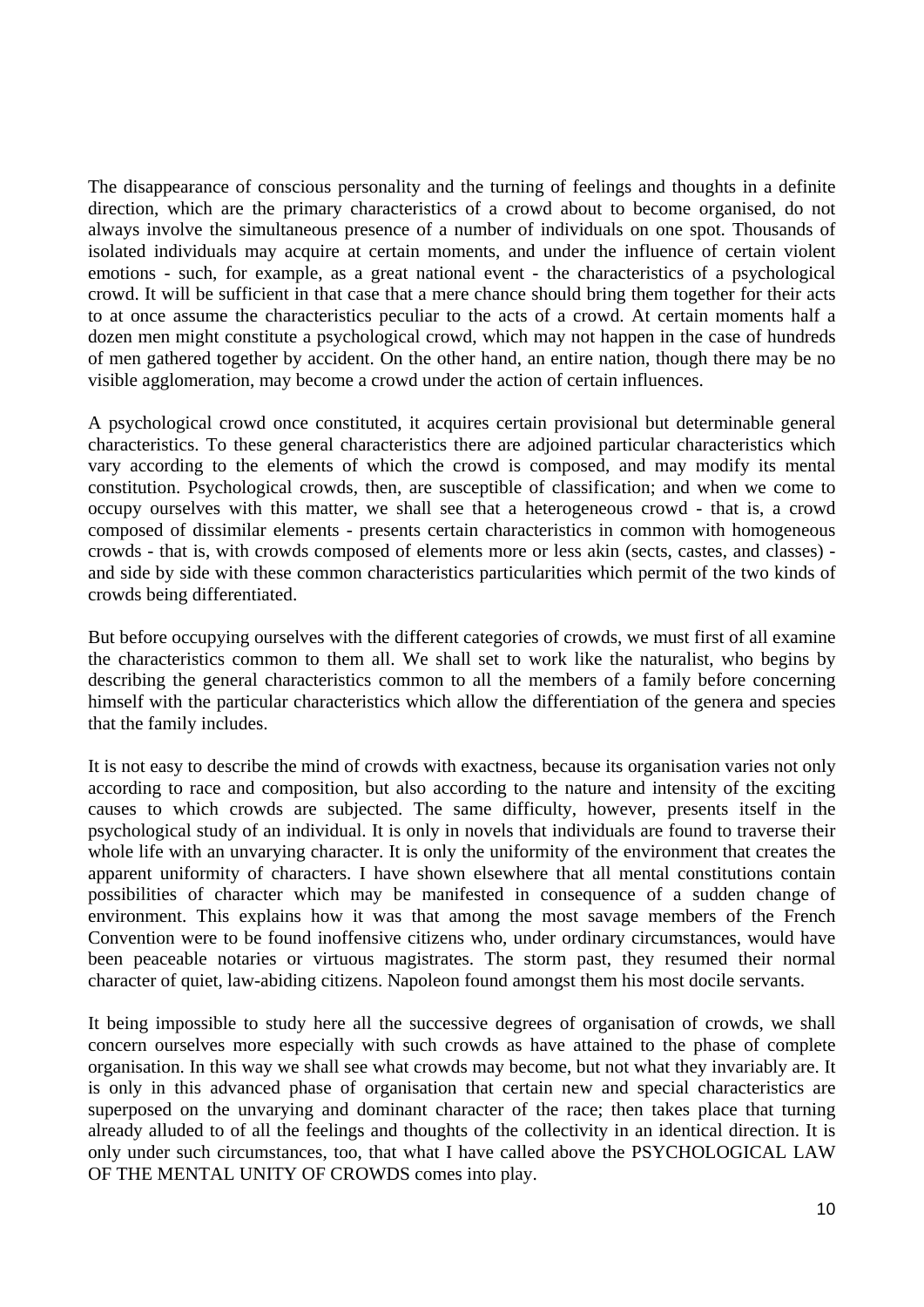Among the psychological characteristics of crowds there are some that they may present in common with isolated individuals, and others, on the contrary, which are absolutely peculiar to them and are only to be met with in collectivities. It is these special characteristics that we shall study, first of all, in order to show their importance.

The most striking peculiarity presented by a psychological crowd is the following: Whoever be the individuals that compose it, however like or unlike be their mode of life, their occupations, their character, or their intelligence, the fact that they have been transformed into a crowd puts them in possession of a sort of collective mind which makes them feel, think, and act in a manner quite different from that in which each individual of them would feel, think, and act were he in a state of isolation. There are certain ideas and feelings which do not come into being, or do not transform themselves into acts except in the case of individuals forming a crowd. The psychological crowd is a provisional being formed of heterogeneous elements, which for a moment are combined, exactly as the cells which constitute a living body form by their reunion a new being which displays characteristics very different from those possessed by each of the cells singly.

Contrary to an opinion which one is astonished to find coming from the pen of so acute a philosopher as Herbert Spencer, in the aggregate which constitutes a crowd there is in no sort a summing-up of or an average struck between its elements. What really takes place is a combination followed by the creation of new characteristics, just as in chemistry certain elements, when brought into contact - bases and acids, for example - combine to form a new body possessing properties quite different from those of the bodies that have served to form it.

It is easy to prove how much the individual forming part of a crowd differs from the isolated individual, but it is less easy to discover the causes of this difference.

To obtain at any rate a glimpse of them it is necessary in the first place to call to mind the truth established by modern psychology, that unconscious phenomena play an altogether preponderating part not only in organic life, but also in the operations of the intelligence. The conscious life of the mind is of small importance in comparison with its unconscious life. The most subtle analyst, the most acute observer, is scarcely successful in discovering more than a very small number of the unconscious motives that determine his conduct. Our conscious acts are the outcome of an unconscious substratum created in the mind in the main by hereditary influences. This substratum consists of the innumerable common characteristics handed down from generation to generation, which constitute the genius of a race. Behind the avowed causes of our acts there undoubtedly lie secret causes that we do not avow, but behind these secret causes there are many others more secret still which we ourselves ignore. The greater part of our daily actions are the result of hidden motives which escape our observation.

It is more especially with respect to those unconscious elements which constitute the genius of a race that all the individuals belonging to it resemble each other, while it is principally in respect to the conscious elements of their character - the fruit of education, and yet more of exceptional hereditary conditions - that they differ from each other. Men the most unlike in the matter of their intelligence possess instincts, passions, and feelings that are very similar. In the case of every thing that belongs to the realm of sentiment - religion, politics, morality, the affections and antipathies, &c. - the most eminent men seldom surpass the standard of the most ordinary individuals. From the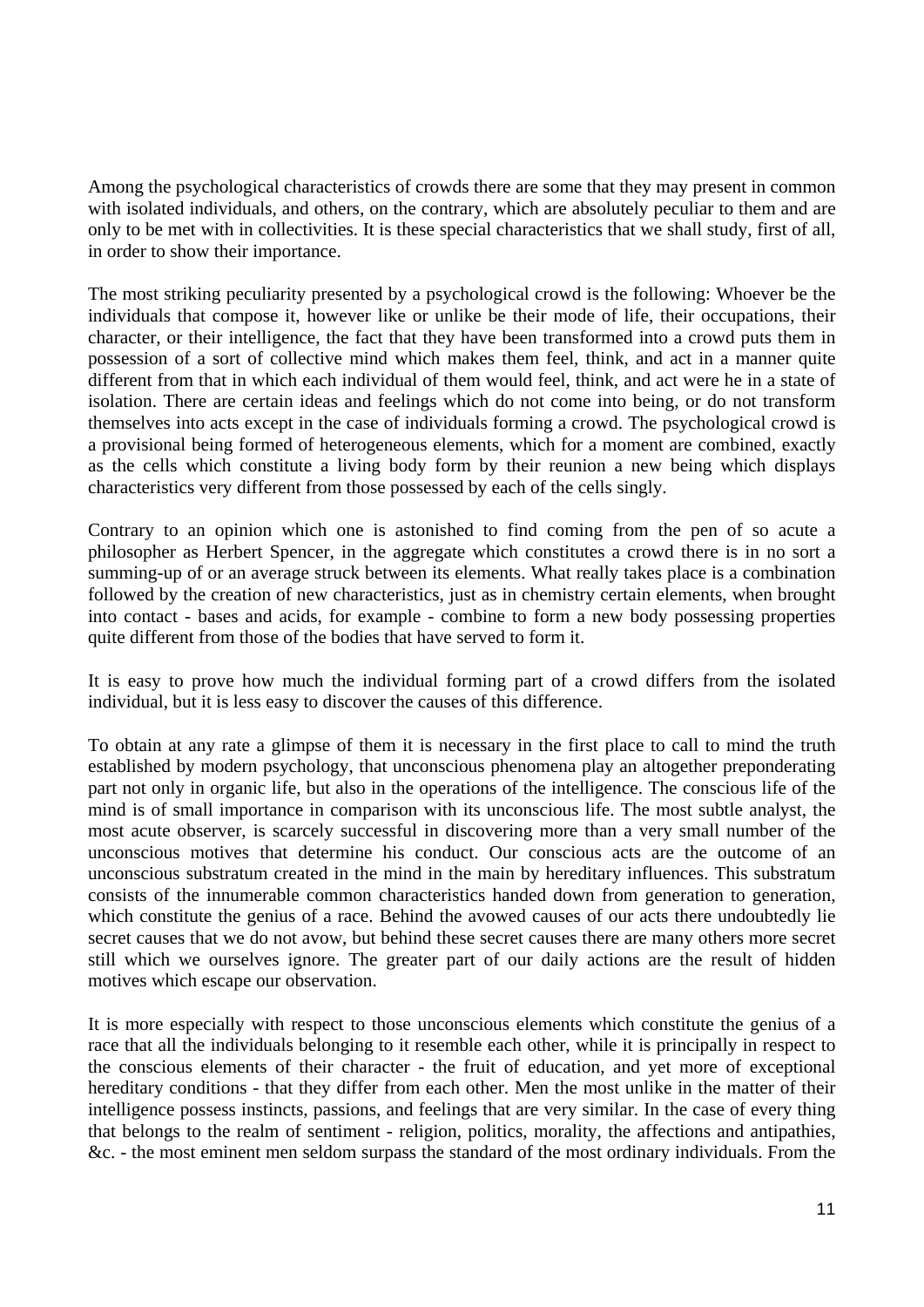intellectual point of view an abyss may exist between a great mathematician and his boot maker, but from the point of view of character the difference is most often slight or non-existent.

It is precisely these general qualities of character, governed by forces of which we are unconscious, and possessed by the majority of the normal individuals of a race in much the same degree - it is precisely these qualities, I say, that in crowds become common property. In the collective mind the intellectual aptitudes of the individuals, and in consequence their individuality, are weakened. The heterogeneous is swamped by the homogeneous, and the unconscious qualities obtain the upper hand.

This very fact that crowds possess in common ordinary qualities explains why they can never accomplish acts demanding a high degree of intelligence. The decisions affecting matters of general interest come to by an assembly of men of distinction, but specialists in different walks of life, are not sensibly superior to the decisions that would be adopted by a gathering of imbeciles. The truth is, they can only bring to bear in common on the work in hand those mediocre qualities which are the birthright of every average individual. In crowds it is stupidity and not mother-wit that is accumulated. It is not all the world, as is so often repeated, that has more wit than Voltaire, but assuredly Voltaire that has more wit than all the world, if by "all the world" crowds are to be understood.

If the individuals of a crowd confined themselves to putting in common the ordinary qualities of which each of them has his share, there would merely result the striking of an average, and not, as we have said is actually the case, the creation of new characteristics. How is it that these new characteristics are created? This is what we are now to investigate.

Different causes determine the appearance of these characteristics peculiar to crowds, and not possessed by isolated individuals. The first is that the individual forming part of a crowd acquires, solely from numerical considerations, a sentiment of invincible power which allows him to yield to instincts which, had he been alone, he would perforce have kept under restraint. He will be the less disposed to check himself from the consideration that, a crowd being anonymous, and in consequence irresponsible, the sentiment of responsibility which always controls individuals disappears entirely.

The second cause, which is contagion, also intervenes to determine the manifestation in crowds of their special characteristics, and at the same time the trend they are to take. Contagion is a phenomenon of which it is easy to establish the presence, but that it is not easy to explain. It must be classed among those phenomena of a hypnotic order, which we shall shortly study. In a crowd every sentiment and act is contagious, and contagious to such a degree that an individual readily sacrifices his personal interest to the collective interest. This is an aptitude very contrary to his nature, and of which a man is scarcely capable, except when he makes part of a crowd.

A third cause, and by far the most important, determines in the individuals of a crowd special characteristics which are quite contrary at times to those presented by the isolated individual. I allude to that suggestibility of which, moreover, the contagion mentioned above is neither more nor less than an effect.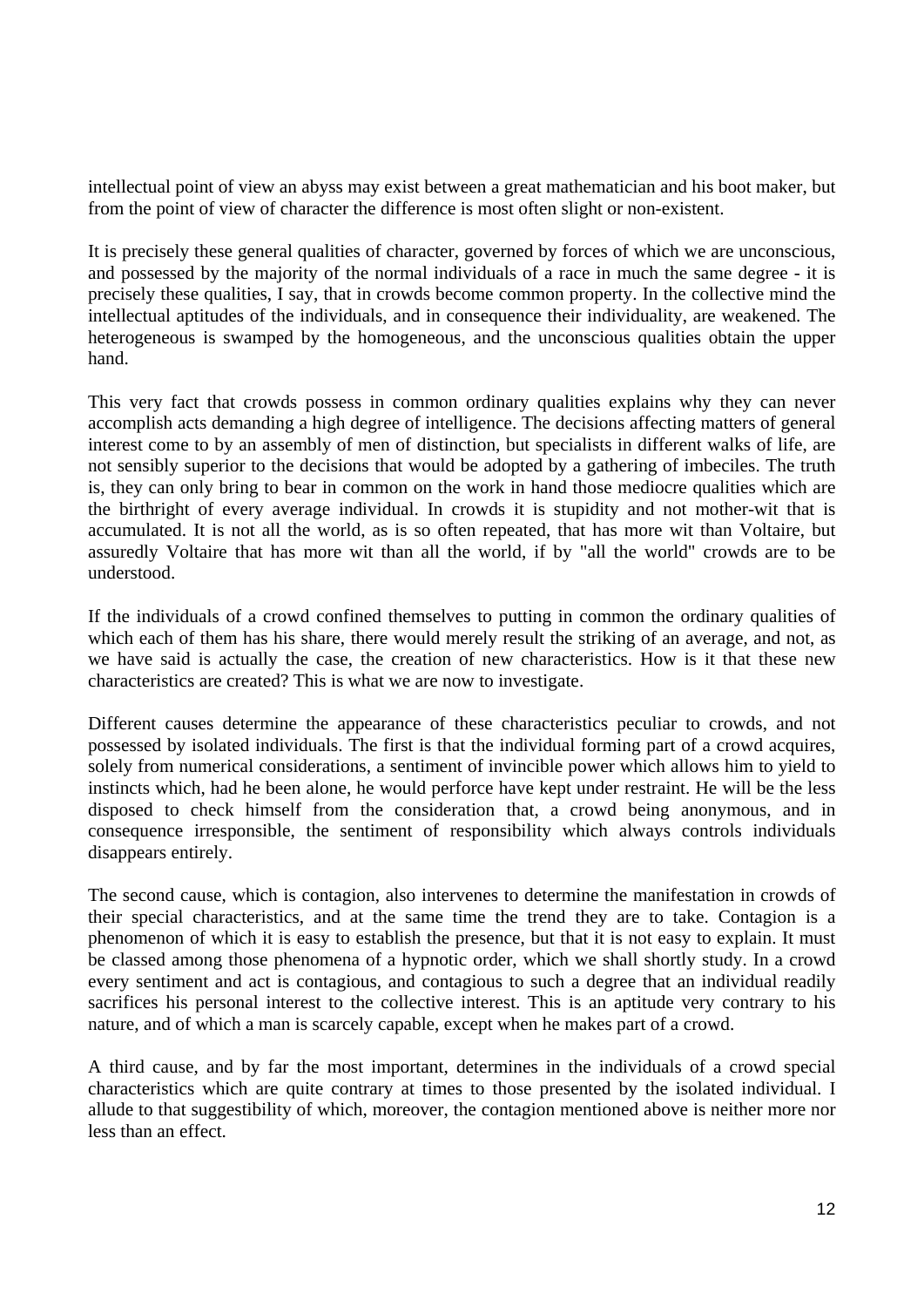To understand this phenomenon it is necessary to bear in mind certain recent physiological discoveries. We know to-day that by various processes an individual may be brought into such a condition that, having entirely lost his conscious personality, he obeys all the suggestions of the operator who has deprived him of it, and commits acts in utter contradiction with his character and habits. The most careful observations seem to prove that an individual immerged for some length of time in a crowd in action soon finds himself - either in consequence of the magnetic influence given out by the crowd, or from some other cause of which we are ignorant - in a special state, which much resembles the state of fascination in which the hypnotised individual finds himself in the hands of the hypnotiser. The activity of the brain being paralysed in the case of the hypnotised subject, the latter becomes the slave of all the unconscious activities of his spinal cord, which the hypnotiser directs at will. The conscious personality has entirely vanished; will and discernment are lost. All feelings and thoughts are bent in the direction determined by the hypnotiser.

Such also is approximately the state of the individual forming part of a psychological crowd. He is no longer conscious of his acts. In his case, as in the case of the hypnotised subject, at the same time that certain faculties are destroyed, others may be brought to a high degree of exaltation. Under the influence of a suggestion, he will undertake the accomplishment of certain acts with irresistible impetuosity. This impetuosity is the more irresistible in the case of crowds than in that of the hypnotised subject, from the fact that, the suggestion being the same for all the individuals of the crowd, it gains in strength by reciprocity. The individualities in the crowd who might possess a personality sufficiently strong to resist the suggestion are too few in number to struggle against the current. At the utmost, they may be able to attempt a diversion by means of different suggestions. It is in this way, for instance, that a happy expression, an image opportunely evoked, have occasionally deterred crowds from the most bloodthirsty acts.

We see, then, that the disappearance of the conscious personality, the predominance of the unconscious personality, the turning by means of suggestion and contagion of feelings and ideas in an identical direction, the tendency to immediately transform the suggested ideas into acts; these, we see, are the principal characteristics of the individual forming part of a crowd. He is no longer himself, but has become an automaton who has ceased to be guided by his will.

Moreover, by the mere fact that he forms part of an organised crowd, a man descends several rungs in the ladder of civilisation. Isolated, he may be a cultivated individual; in a crowd, he is a barbarian - that is, a creature acting by instinct. He possesses the spontaneity, the violence, the ferocity, and also the enthusiasm and heroism of primitive beings, whom he further tends to resemble by the facility with which he allows himself to be impressed by words and images - which would be entirely without action on each of the isolated individuals composing the crowd - and to be induced to commit acts contrary to his most obvious interests and his best-known habits. An individual in a crowd is a grain of sand amid other grains of sand, which the wind stirs up at will.

It is for these reasons that juries are seen to deliver verdicts of which each individual juror would disapprove, that parliamentary assemblies adopt laws and measures of which each of their members would disapprove in his own person. Taken separately, the men of the Convention were enlightened citizens of peaceful habits. United in a crowd, they did not hesitate to give their adhesion to the most savage proposals, to guillotine individuals most clearly innocent, and, contrary to their interests, to renounce their inviolability and to decimate themselves.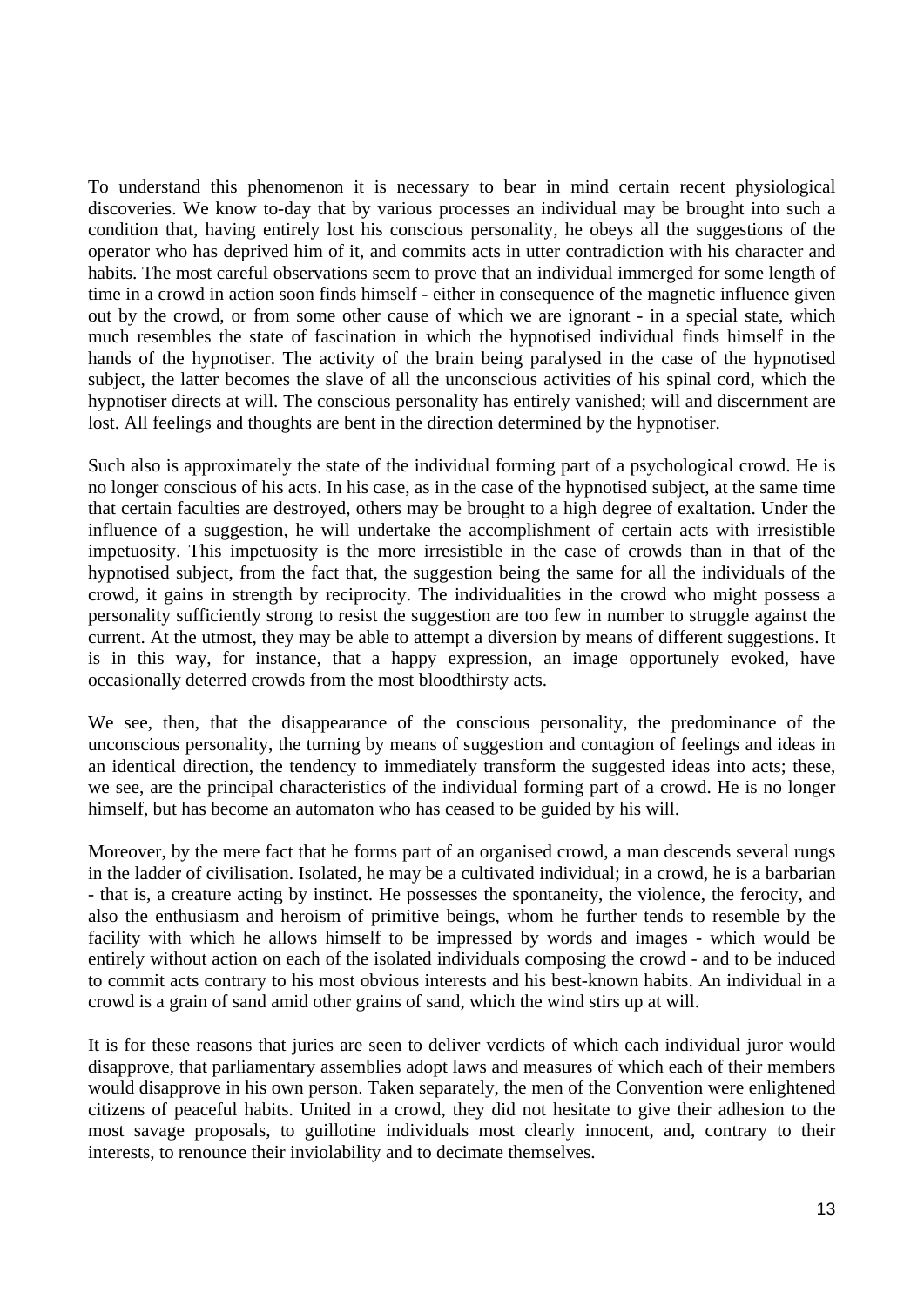It is not only by his acts that the individual in a crowd differs essentially from himself. Even before he has entirely lost his independence, his ideas and feelings have undergone a transformation, and the transformation is so profound as to change the miser into a spendthrift, the sceptic into a believer, the honest man into a criminal, and the coward into a hero. The renunciation of all its privileges which the nobility voted in a moment of enthusiasm during the celebrated night of August 4, 1789, would certainly never have been consented to by any of its members taken singly.

The conclusion to be drawn from what precedes is, that the crowd is always intellectually inferior to the isolated individual, but that, from the point of view of feelings and of the acts these feelings provoke, the crowd may, according to circumstances, he better or worse than the individual. All depends on the nature of the suggestion to which the crowd is exposed. This is the point that has been completely misunderstood by writers who have only studied crowds from the criminal point of view. Doubtless a crowd is often criminal, but also it is often heroic. It is crowds rather than isolated individuals that may be induced to run the risk of death to secure the triumph of a creed or an idea, that may be fired with enthusiasm for glory and honour, that are led on - almost without bread and without arms, as in the age of the Crusades - to deliver the tomb of Christ from the infidel, or, as in '93, to defend the fatherland. Such heroism is without doubt somewhat unconscious, but it is of such heroism that history is made. Were peoples only to be credited with the great actions performed in cold blood, the annals of the world would register but few of them.

# **CHAPTER II**

### **THE SENTIMENTS AND MORALITY OF CROWDS**

1. IMPULSIVENESS, MOBILITY, AND IRRITABILITY OF CROWDS. The crowd is at the mercy of all exterior exciting causes, and reflects their incessant variations - The impulses which the crowd obeys are so imperious as to annihilate the feeling of personal interest - Premeditation is absent from crowds - Racial influence. 2. CROWDS ARE CREDULOUS AND READILY INFLUENCED BY SUGGESTION. The obedience of crowds to suggestions - The images evoked in the mind of crowds are accepted by them as realities - Why these images are identical for all the individuals composing a crowd - The equality of the educated and the ignorant man in a crowd - Various examples of the illusions to which the individuals in a crowd are subject - The impossibility of according belief to the testimony of crowds - The unanimity of numerous witnesses is one of the worst proofs that can be invoked to establish a fact - The slight value of works of history. 3. THE EXAGGERATION AND INGENUOUSNESS OF THE SENTIMENTS OF CROWDS. Crowds do not admit doubt or uncertainty, and always go to extremes - Their sentiments always excessive. 4. THE INTOLERANCE, DICTATORIALNESS, AND CONSERVATISM OF CROWDS. The reasons of these sentiments - The servility of crowds in the face of a strong authority - The momentary revolutionary instincts of crowds do not prevent them from being extremely conservative - Crowds instinctively hostile to changes and progress. 5. THE MORALITY OF CROWDS. The morality of crowds, according to the suggestions under which they act, may be much lower or much higher than that of the individuals composing them - Explanation and examples - Crowds rarely guided by those considerations of interest which are most often the exclusive motives of the isolated individual - The moralising role of crowds.

Having indicated in a general way the principal characteristics of crowds, it remains to study these characteristics in detail.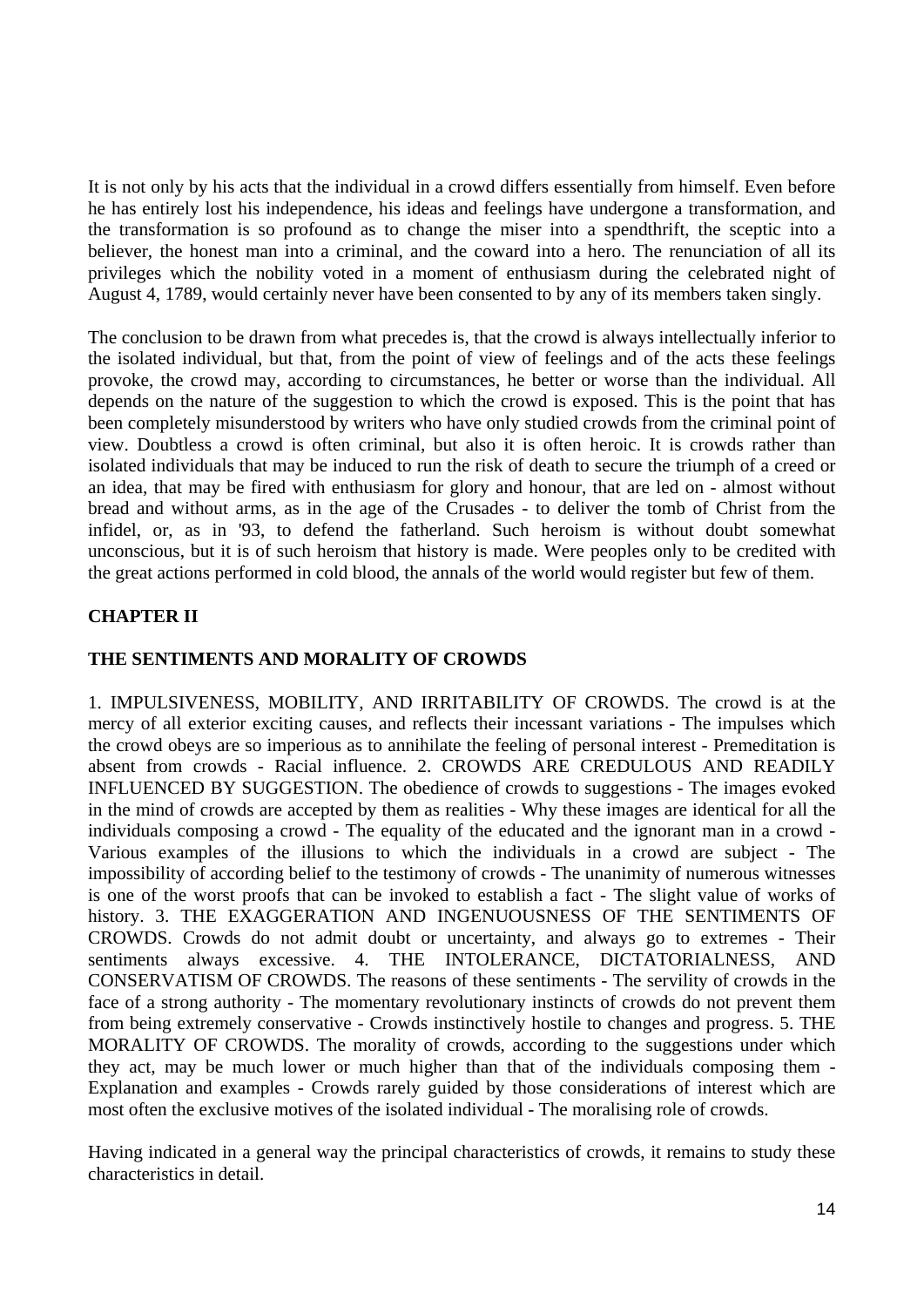It will be remarked that among the special characteristics of crowds there are several - such as impulsiveness, irritability, incapacity to reason, the absence of judgment and of the critical spirit, the exaggeration of the sentiments, and others besides - which are almost always observed in beings belonging to inferior forms of evolution - in women, savages, and children, for instance. However, I merely indicate this analogy in passing; its demonstration is outside the scope of this work. It would, moreover, be useless for persons acquainted with the psychology of primitive beings, and would scarcely carry conviction to those in ignorance of this matter.

I now proceed to the successive consideration of the different characteristics that may be observed in the majority of crowds.

# **1. IMPULSIVENESS, MOBILITY, AND IRRITABILITY OF CROWDS.**

When studying the fundamental characteristics of a crowd we stated that it is guided almost exclusively by unconscious motives. Its acts are far more under the influence of the spinal cord than of the brain. In this respect a crowd is closely akin to quite primitive beings. The acts performed may be perfect so far as their execution is concerned, but as they are not directed by the brain, the individual conducts himself according as the exciting causes to which he is submitted may happen to decide. A crowd is at the mercy of all external exciting causes, and reflects their incessant variations. It is the slave of the impulses which it receives. The isolated individual may be submitted to the same exciting causes as the man in a crowd, but as his brain shows him the inadvisability of yielding to them, he refrains from yielding. This truth may be physiologically expressed by saying that the isolated individual possesses the capacity of dominating his reflex actions, while a crowd is devoid of this capacity.

The varying impulses to which crowds obey may be, according to their exciting causes, generous or cruel, heroic or cowardly, but they will always be so imperious that the interest of the individual, even the interest of self-preservation, will not dominate them. The exciting causes that may act on crowds being so varied, and crowds always obeying them, crowds are in consequence extremely mobile. This explains how it is that we see them pass in a moment from the most bloodthirsty ferocity to the most extreme generosity and heroism. A crowd may easily enact the part of an executioner, but not less easily that of a martyr. It is crowds that have furnished the torrents of blood requisite for the triumph of every belief. It is not necessary to go back to the heroic ages to see what crowds are capable of in this latter direction. They are never sparing of their life in an insurrection, and not long since a general<sup>2</sup>, becoming suddenly popular, might easily have found a hundred thousand men ready to sacrifice their lives for his cause had he demanded it.

Any display of premeditation by crowds is in consequence out of the question. They may be animated in succession by the most contrary sentiments, but they will always be under the influence of the exciting causes of the moment. They are like the leaves which a tempest whirls up and scatters in every direction and then allows to fall. When studying later on certain revolutionary crowds we shall give some examples of the variability of their sentiments.

<sup>&</sup>lt;sup>2</sup> General Boulanger.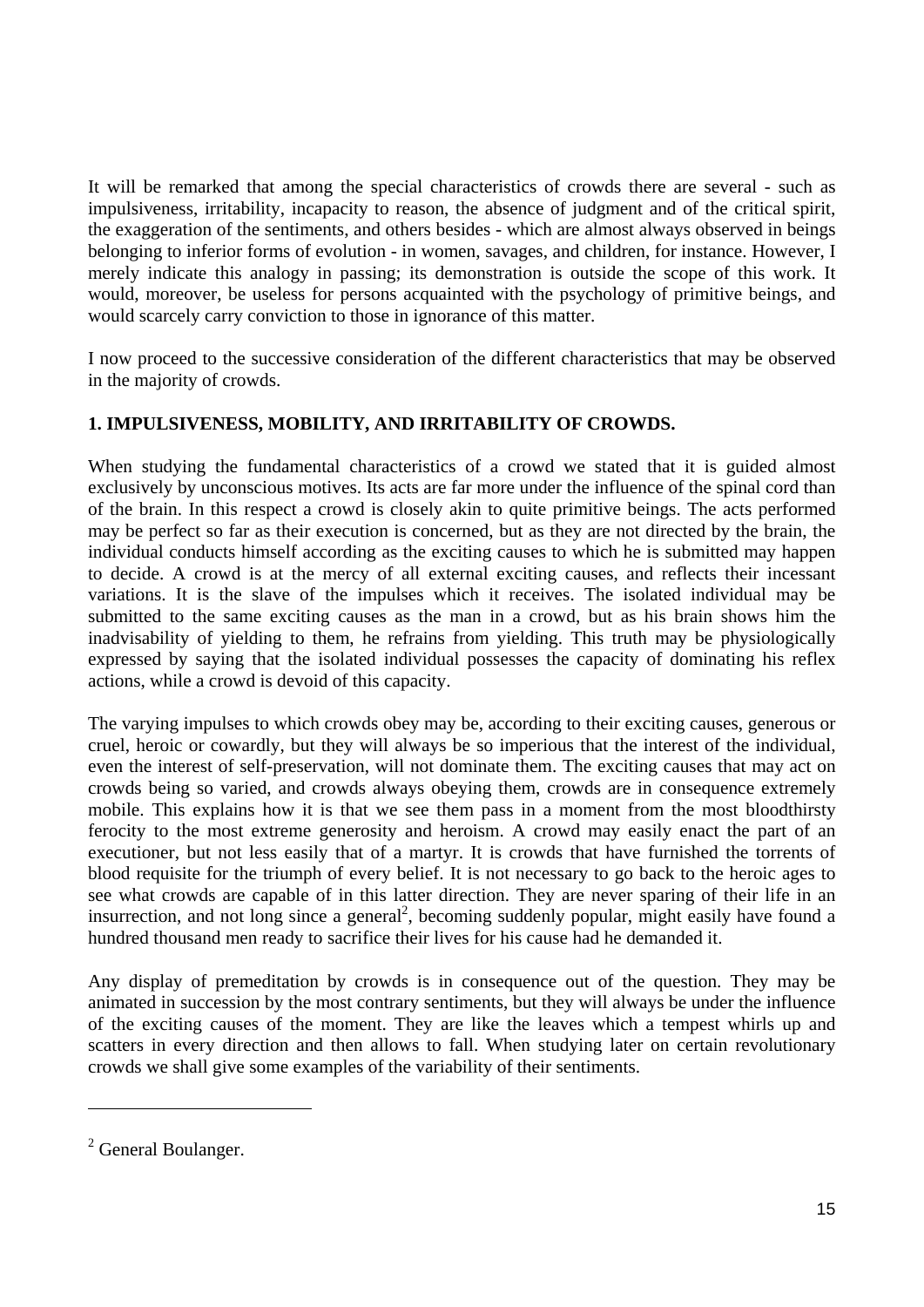This mobility of crowds renders them very difficult to govern, especially when a measure of public authority has fallen into their hands. Did not the necessities of everyday life constitute a sort of invisible regulator of existence, it would scarcely be possible for democracies to last. Still, though the wishes of crowds are frenzied they are not durable. Crowds are as incapable of willing as of thinking for any length of time.

A crowd is not merely impulsive and mobile. Like a savage, it is not prepared to admit that anything can come between its desire and the realisation of its desire. It is the less capable of understanding such an intervention, in consequence of the feeling of irresistible power given it by its numerical strength. The notion of impossibility disappears for the individual in a crowd. An isolated individual knows well enough that alone he cannot set fire to a palace or loot a shop, and should he be tempted to do so, he will easily resist the temptation. Making part of a crowd, he is conscious of the power given him by number, and it is sufficient to suggest to him ideas of murder or pillage for him to yield immediately to temptation. An unexpected obstacle will be destroyed with frenzied rage. Did the human organism allow of the perpetuity of furious passion, it might be said that the normal condition of a crowd baulked in its wishes is just such a state of furious passion.

The fundamental characteristics of the race, which constitute the unvarying source from which all our sentiments spring, always exert an influence on the irritability of crowds, their impulsiveness and their mobility, as on all the popular sentiments we shall have to study. All crowds are doubtless always irritable and impulsive, but with great variations of degree. For instance, the difference between a Latin and an Anglo-Saxon crowd is striking. The most recent facts in French history throw a vivid light on this point. The mere publication, twenty-five years ago, of a telegram, relating an insult supposed to have been offered an ambassador, was sufficient to determine an explosion of fury, whence followed immediately a terrible war. Some years later the telegraphic announcement of an insignificant reverse at Langson provoked a fresh explosion which brought about the instantaneous overthrow of the government. At the same moment a much more serious reverse undergone by the English expedition to Khartoum produced only a slight emotion in England, and no ministry was overturned. Crowds are everywhere distinguished by feminine characteristics, but Latin crowds are the most feminine of all. Whoever trusts in them may rapidly attain a lofty destiny, but to do so is to be perpetually skirting the brink of a Tarpeian rock, with the certainty of one day being precipitated from it.

### **2. THE SUGGESTIBILITY AND CREDULITY OF CROWDS.**

When defining crowds, we said that one of their general characteristics was an excessive suggestibility, and we have shown to what an extent suggestions are contagious in every human agglomeration; a fact which explains the rapid turning of the sentiments of a crowd in a definite direction. However indifferent it may be supposed, a crowd, as a rule, is in a state of expectant attention, which renders suggestion easy. The first suggestion formulated which arises implants itself immediately by a process of contagion in the brains of all assembled, and the identical bent of the sentiments of the crowd is immediately an accomplished fact.

As is the case with all persons under the influence of suggestion, the idea which has entered the brain tends to transform itself into an act. Whether the act is that of setting fire to a palace, or involves self-sacrifice, a crowd lends itself to it with equal facility. All will depend on the nature of the exciting cause, and no longer, as in the case of the isolated individual, on the relations existing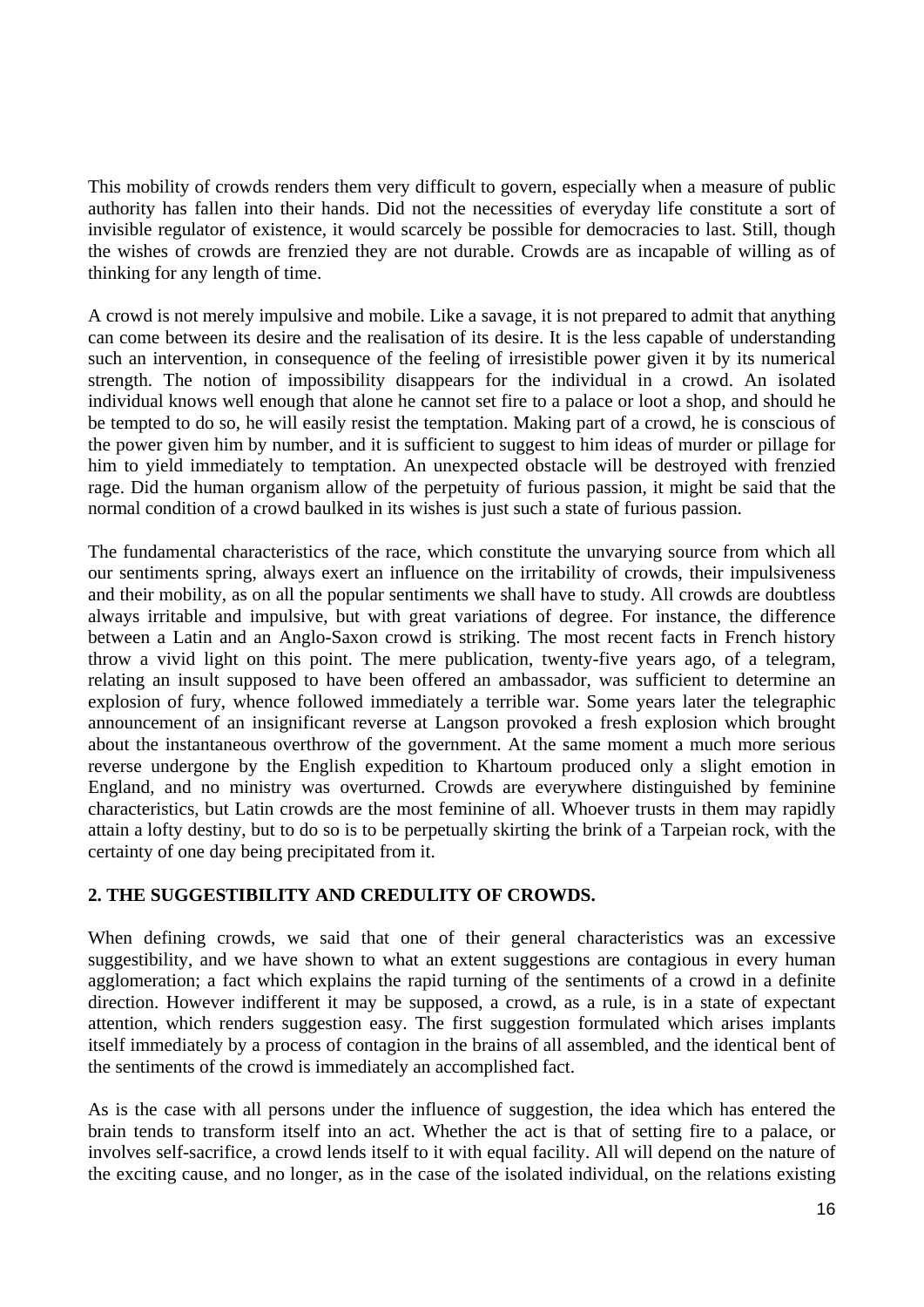between the act suggested and the sum total of the reasons which may be urged against its realisation.

In consequence, a crowd perpetually hovering on the borderland of unconsciousness, readily yielding to all suggestions, having all the violence of feeling peculiar to beings who cannot appeal to the influence of reason, deprived of all critical faculty, cannot be otherwise than excessively credulous. The improbable does not exist for a crowd, and it is necessary to bear this circumstance well in mind to understand the facility with which are created and propagated the most improbable legends and stories.<sup>3</sup>

The creation of the legends which so easily obtain circulation in crowds is not solely the consequence of their extreme credulity. It is also the result of the prodigious perversions that events undergo in the imagination of a throng. The simplest event that comes under the observation of a crowd is soon totally transformed. A crowd thinks in images, and the image itself immediately calls up a series of other images, having no logical connection with the first. We can easily conceive this state by thinking of the fantastic succession of ideas to which we are sometimes led by calling up in our minds any fact. Our reason shows us the incoherence there is in these images, but a crowd is almost blind to this truth, and confuses with the real event what the deforming action of its imagination has superimposed thereon. A crowd scarcely distinguishes between the subjective and the objective. It accepts as real the images evoked in its mind, though they most often have only a very distant relation with the observed fact.

The ways in which a crowd perverts any event of which it is a witness ought, it would seem, to be innumerable and unlike each other, since the individuals composing the gathering are of very different temperaments. But this is not the case. As the result of contagion the perversions are of the same kind, and take the same shape in the case of all the assembled individuals.

The first perversion of the truth effected by one of the individuals of the gathering is the startingpoint of the contagious suggestion. Before St. George appeared on the walls of Jerusalem to all the Crusaders he was certainly perceived in the first instance by one of those present. By dint of suggestion and contagion the miracle signalised by a single person was immediately accepted by all.

Such is always the mechanism of the collective hallucinations so frequent in history - hallucinations which seem to have all the recognised characteristics of authenticity, since they are phenomena observed by thousands of persons.

 $\overline{a}$ 

 $3$  Persons who went through the siege of Paris saw numerous examples of this credulity of crowds. A candle alight in an upper story was immediately looked upon as a signal given the besiegers, although it was evident, after a moment of reflection, that it was utterly impossible to catch sight of the light of the candle at a distance of several miles.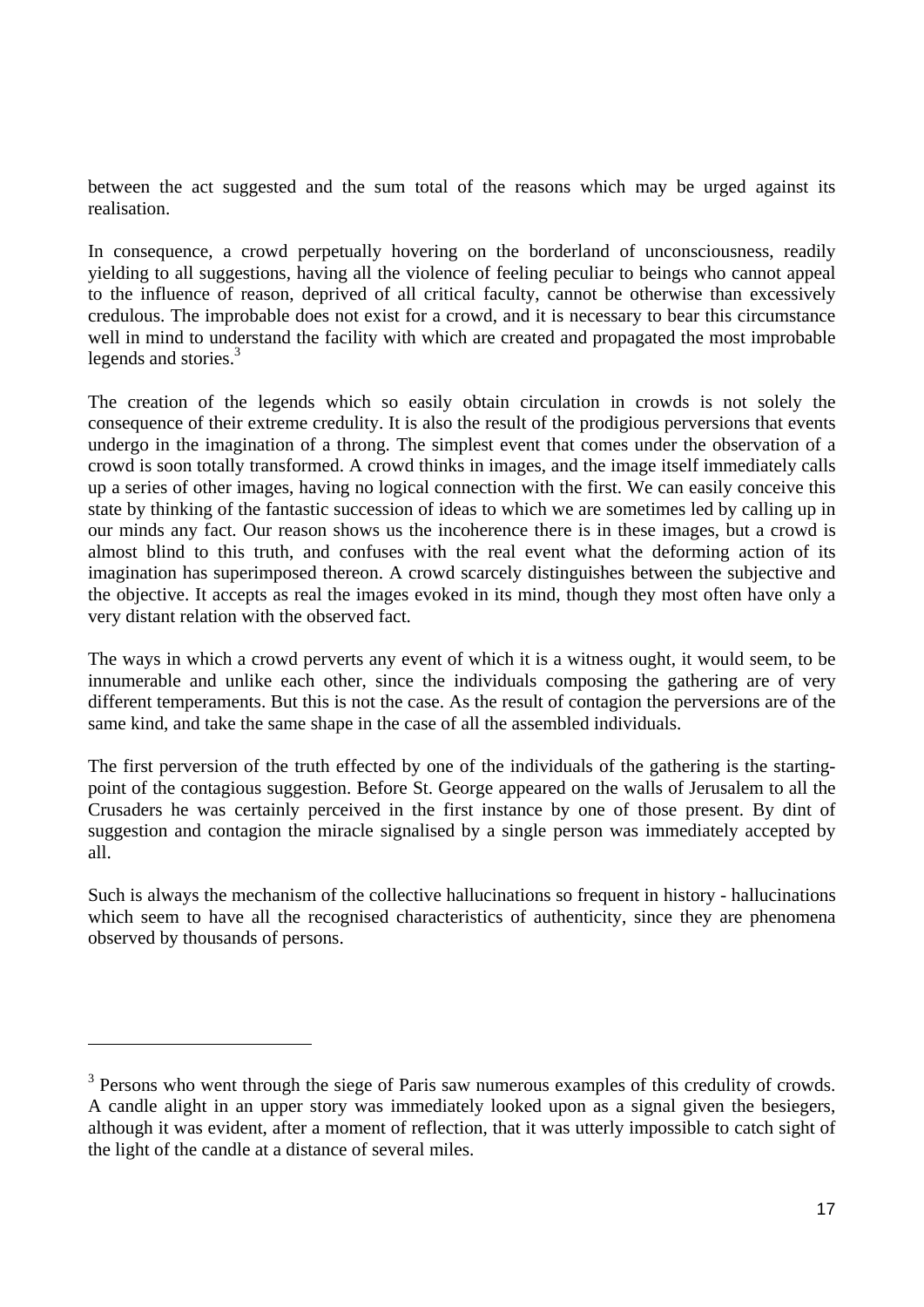To combat what precedes, the mental quality of the individuals composing a crowd must not be brought into consideration. This quality is without importance. From the moment that they form part of a crowd the learned man and the ignoramus are equally incapable of observation.

This thesis may seem paradoxical. To demonstrate it beyond doubt it would be necessary to investigate a great number of historical facts, and several volumes would be insufficient for the purpose.

Still, as I do not wish to leave the reader under the impression of unproved assertions, I shall give him some examples taken at hazard from the immense number of those that might be quoted.

The following fact is one of the most typical, because chosen from among collective hallucinations of which a crowd is the victim, in which are to be found individuals of every kind, from the most ignorant to the most highly educated. It is related incidentally by Julian Felix, a naval lieutenant, in his book on "Sea Currents," and has been previously cited by the Revue Scientifique.

The frigate, the Belle Poule, was cruising in the open sea for the purpose of finding the cruiser Le Berceau, from which she had been separated by a violent storm. It was broad daylight and in full sunshine. Suddenly the watch signalled a disabled vessel; the crew looked in the direction signalled, and every one, officers and sailors, clearly perceived a raft covered with men towed by boats which were displaying signals of distress. Yet this was nothing more than a collective hallucination. Admiral Desfosses lowered a boat to go to the rescue of the wrecked sailors. On nearing the object sighted, the sailors and officers on board the boat saw "masses of men in motion, stretching out their hands, and heard the dull and confused noise of a great number of voices." When the object was reached those in the boat found themselves simply and solely in the presence of a few branches of trees covered with leaves that had been swept out from the neighbouring coast. Before evidence so palpable the hallucination vanished.

The mechanism of a collective hallucination of the kind we have explained is clearly seen at work in this example. On the one hand we have a crowd in a state of expectant attention, on the other a suggestion made by the watch signalling a disabled vessel at sea, a suggestion which, by a process of contagion, was accepted by all those present, both officers and sailors.

It is not necessary that a crowd should be numerous for the faculty of seeing what is taking place before its eyes to be destroyed and for the real facts to be replaced by hallucinations unrelated to them. As soon as a few individuals are gathered together they constitute a crowd, and, though they should be distinguished men of learning, they assume all the characteristics of crowds with regard to matters outside their speciality. The faculty of observation and the critical spirit possessed by each of them individually at once disappears. An ingenious psychologist, Mr. Davey, supplies us with a very curious example in point, recently cited in the Annales des Sciences Psychiques, and deserving of relation here. Mr. Davey, having convoked a gathering of distinguished observers, among them one of the most prominent of English scientific men, Mr. Wallace, executed in their presence, and after having allowed them to examine the objects and to place seals where they wished, all the regulation spiritualistic phenomena, the materialisation of spirits, writing on slates, &c. Having subsequently obtained from these distinguished observers written reports admitting that the phenomena observed could only have been obtained by supernatural means, he revealed to them that they were the result of very simple tricks. "The most astonishing feature of Monsieur Davey's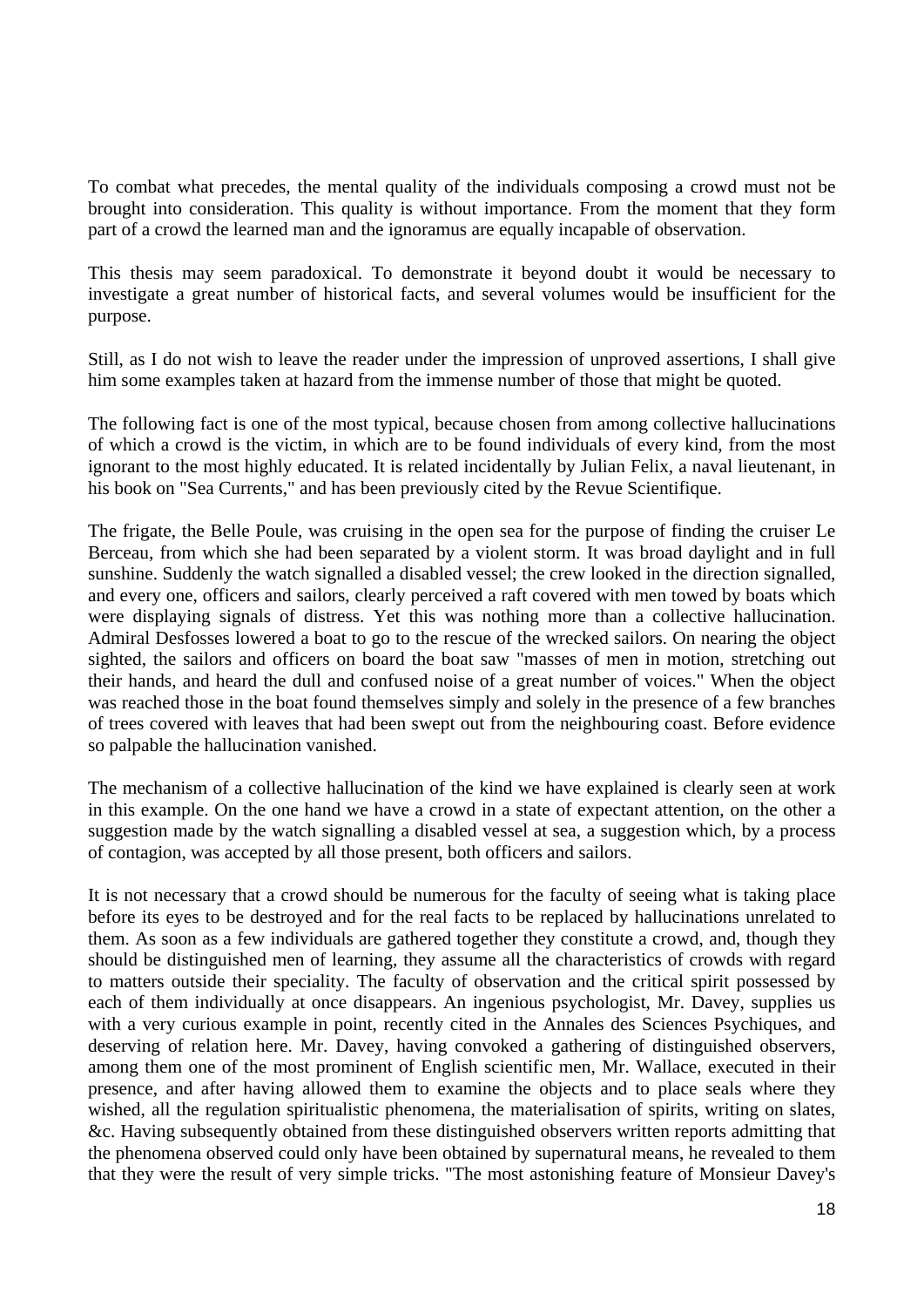investigation," writes the author of this account, "is not the marvellousness of the tricks themselves, but the extreme weakness of the reports made with respect to them by the noninitiated witnesses. It is clear, then," he says, "that witnesses even in number may give circumstantial relations which are completely erroneous, but whose result is THAT, IF THEIR DESCRIPTIONS ARE ACCEPTED AS EXACT, the phenomena they describe are inexplicable by trickery. The methods invented by Mr. Davey were so simple that one is astonished that he should have had the boldness to employ them; but he had such a power over the mind of the crowd that he could persuade it that it saw what it did not see." Here, as always, we have the power of the hypnotiser over the hypnotised. Moreover, when this power is seen in action on minds of a superior order and previously invited to be suspicious, it is understandable how easy it is to deceive ordinary crowds.

Analogous examples are innumerable. As I write these lines the papers are full of the story of two little girls found drowned in the Seine. These children, to begin with, were recognised in the most unmistakable manner by half a dozen witnesses. All the affirmations were in such entire concordance that no doubt remained in the mind of the juge d'instruction. He had the certificate of death drawn up, but just as the burial of the children was to have been proceeded with, a mere chance brought about the discovery that the supposed victims were alive, and had, moreover, but a remote resemblance to the drowned girls. As in several of the examples previously cited, the affirmation of the first witness, himself a victim of illusion, had sufficed to influence the other witnesses.

In parallel cases the starting-point of the suggestion is always the illusion produced in an individual by more or less vague reminiscences, contagion following as the result of the affirmation of this initial illusion. If the first observer be very impressionable, it will often be sufficient that the corpse he believes he recognises should present - apart from all real resemblance - some peculiarity, a scar, or some detail of toilet which may evoke the idea of another person. The idea evoked may then become the nucleus of a sort of crystallisation which invades the understanding and paralyses all critical faculty. What the observer then sees is no longer the object itself, but the image evoked in his mind. In this way are to be explained erroneous recognitions of the dead bodies of children by their own mother, as occurred in the following case, already old, but which has been recently recalled by the newspapers. In it are to be traced precisely the two kinds of suggestion of which I have just pointed out the mechanism.

"The child was recognised by another child, who was mistaken. The series of unwarranted recognitions then began.

"An extraordinary thing occurred. The day after a schoolboy had recognised the corpse a woman exclaimed, `Good Heavens, it is my child!'

"She was taken up to the corpse; she examined the clothing, and noted a scar on the forehead. `It is certainly,' she said, `my son who disappeared last July. He has been stolen from me and murdered.'

"The woman was concierge in the Rue du Four; her name was Chavandret. Her brother-in-law was summoned, and when questioned he said, `That is the little Filibert.' Several persons living in the street recognised the child found at La Villette as Filibert Chavandret, among them being the boy's schoolmaster, who based his opinion on a medal worn by the lad.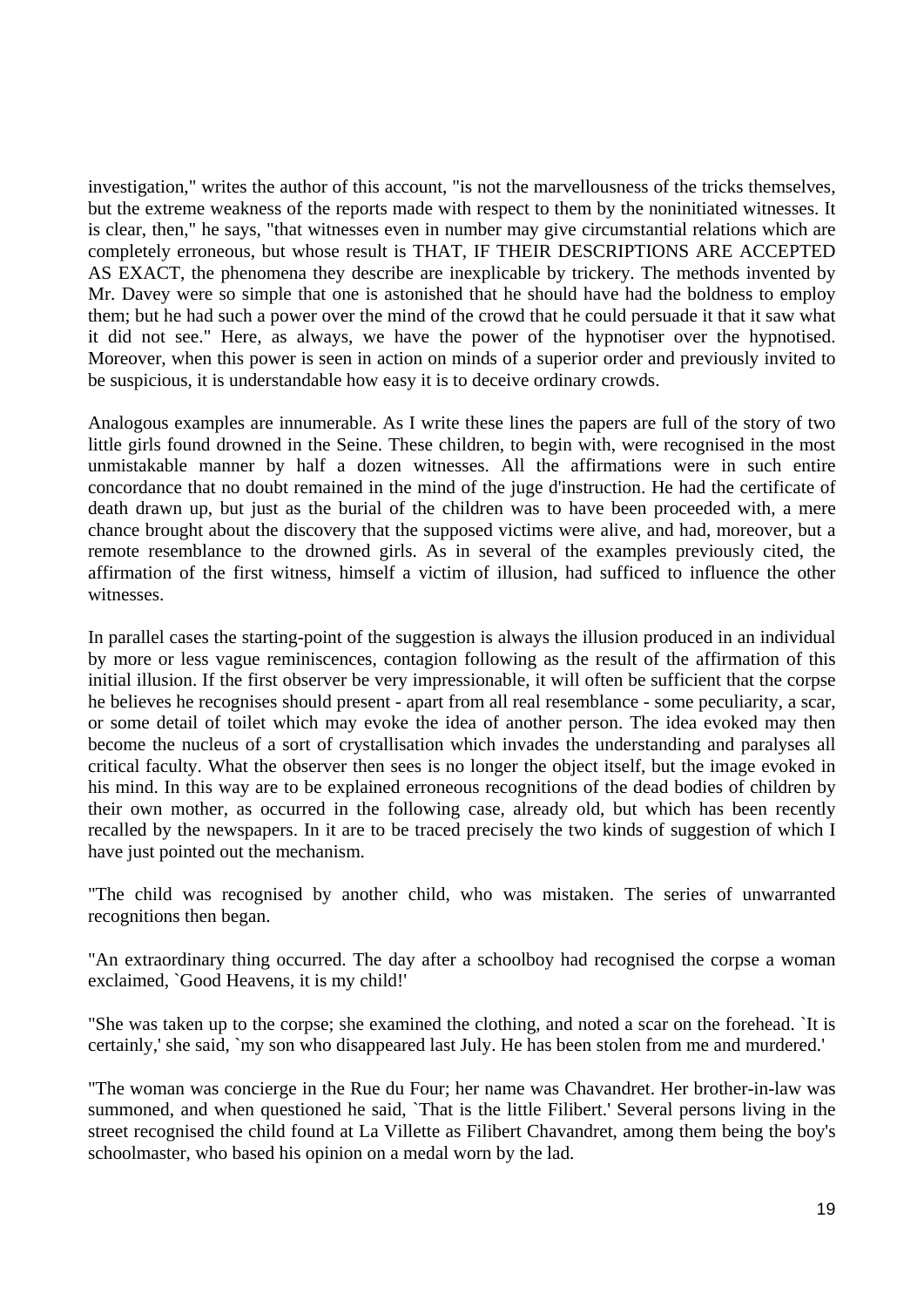"Nevertheless, the neighbours, the brother-in-law, the schoolmaster, and the mother were mistaken. Six weeks later the identity of the child was established. The boy, belonging to Bordeaux, had been murdered there and brought by a carrying company to Paris."<sup>4</sup>

It will be remarked that these recognitions are most often made by women and children - that is to say, by precisely the most impressionable persons. They show us at the same time what is the worth in law courts of such witnesses. As far as children, more especially, are concerned, their statements ought never to be invoked. Magistrates are in the habit of repeating that children do not lie. Did they possess a psychological culture a little less rudimentary than is the case they would know that, on the contrary, children invariably lie; the lie is doubtless innocent, but it is none the less a lie. It would be better to decide the fate of an accused person by the toss of a coin than, as has been so often done, by the evidence of a child.

To return to the faculty of observation possessed by crowds, our conclusion is that their collective observations are as erroneous as possible, and that most often they merely represent the illusion of an individual who, by a process of contagion, has suggestioned his fellows. Facts proving that the most utter mistrust of the evidence of crowds is advisable might be multiplied to any extent. Thousands of men were present twenty-five years ago at the celebrated cavalry charge during the battle of Sedan, and yet it is impossible, in the face of the most contradictory ocular testimony, to decide by whom it was commanded. The English general, Lord Wolseley, has proved in a recent book that up to now the gravest errors of fact have been committed with regard to the most important incidents of the battle of Waterloo - facts that hundreds of witnesses had nevertheless attested.<sup>5</sup>

Such facts show us what is the value of the testimony of crowds. Treatises on logic include the unanimity of numerous witnesses in the category of the strongest proofs that can be invoked in support of the exactness of a fact. Yet what we know of the psychology of crowds shows that treatises on logic need on this point to be rewritten. The events with regard to which there exists the most doubt are certainly those which have been observed by the greatest number of persons. To say that a fact has been simultaneously verified by thousands of witnesses is to say, as a rule, that the real fact is very different from the accepted account of it.

<sup>4</sup> L'Eclair, April 21, 1895.

<sup>&</sup>lt;sup>5</sup> Do we know in the case of one single battle exactly how it took place? I am very doubtful on the point. We know who were the conquerors and the conquered, but this is probably all. What M. D'Harcourt has said with respect to the battle of Solferino, which he witnessed and in which he was personally engaged, may be applied to all battles - "The generals (informed, of course, by the evidence of hundreds of witnesses) forward their official reports; the orderly officers modify these documents and draw up a definite narrative; the chief of the staff raises objections and re-writes the whole on a fresh basis. It is carried to the Marshal, who exclaims, `You are entirely in error,' and he substitutes a fresh edition. Scarcely anything remains of the original report." M. D'Harcourt relates this fact as proof of the impossibility of establishing the truth in connection with the most striking, the best observed events.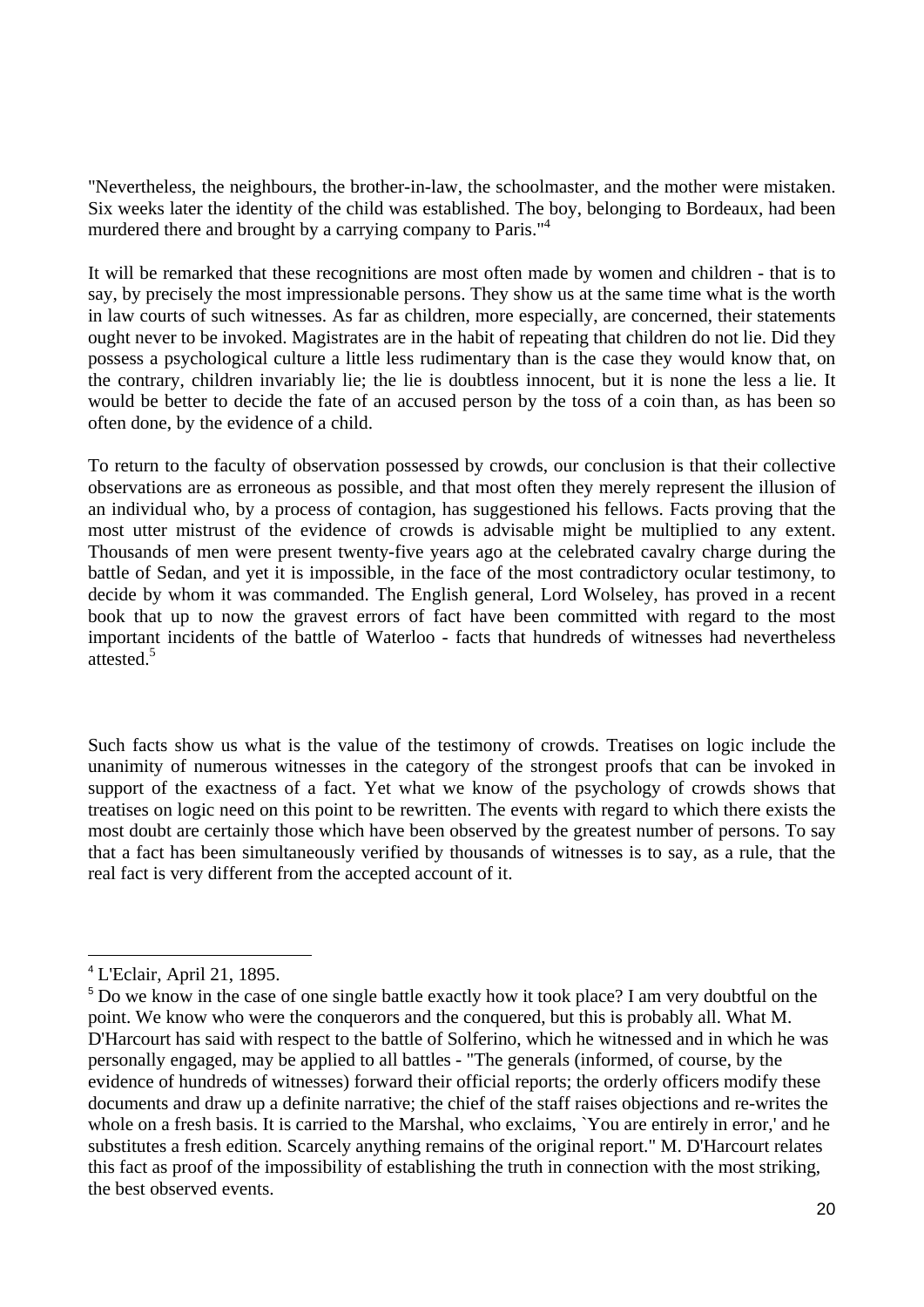It clearly results from what precedes that works of history must be considered as works of pure imagination. They are fanciful accounts of ill-observed facts, accompanied by explanations the result of reflection. To write such books is the most absolute waste of time. Had not the past left us its literary, artistic, and monumental works, we should know absolutely nothing in reality with regard to bygone times. Are we in possession of a single word of truth concerning the lives of the great men who have played preponderating parts in the history of humanity - men such as Hercules, Buddha, or Mahomet? In all probability we are not. In point of fact, moreover, their real lives are of slight importance to us. Our interest is to know what our great men were as they are presented by popular legend. It is legendary heroes, and not for a moment real heroes, who have impressed the minds of crowds.

Unfortunately, legends - even although they have been definitely put on record by books - have in themselves no stability. The imagination of the crowd continually transforms them as the result of the lapse of time and especially in consequence of racial causes. There is a great gulf fixed between the sanguinary Jehovah of the Old Testament and the God of Love of Sainte Therese, and the Buddha worshipped in China has no traits in common with that venerated in India.

It is not even necessary that heroes should be separated from us by centuries for their legend to be transformed by the imagination of the crowd. The transformation occasionally takes place within a few years. In our own day we have seen the legend of one of the greatest heroes of history modified several times in less than fifty years. Under the Bourbons Napoleon became a sort of idyllic and liberal philanthropist, a friend of the humble who, according to the poets, was destined to be long remembered in the cottage. Thirty years afterwards this easy-going hero had become a sanguinary despot, who, after having usurped power and destroyed liberty, caused the slaughter of three million men solely to satisfy his ambition. At present we are witnessing a fresh transformation of the legend. When it has undergone the influence of some dozens of centuries the learned men of the future, face to face with these contradictory accounts, will perhaps doubt the very existence of the hero, as some of them now doubt that of Buddha, and will see in him nothing more than a solar myth or a development of the legend of Hercules. They will doubtless console themselves easily for this uncertainty, for, better initiated than we are to-day in the characteristics and psychology of crowds, they will know that history is scarcely capable of preserving the memory of anything except myths.

# **3. THE EXAGGERATION AND INGENUOUSNESS OF THE SENTIMENTS OF CROWDS.**

Whether the feelings exhibited by a crowd be good or bad, they present the double character of being very simple and very exaggerated. On this point, as on so many others, an individual in a crowd resembles primitive beings. Inaccessible to fine distinctions, he sees things as a whole, and is blind to their intermediate phases. The exaggeration of the sentiments of a crowd is heightened by the fact that any feeling when once it is exhibited communicating itself very quickly by a process of suggestion and contagion, the evident approbation of which it is the object considerably increases its force.

The simplicity and exaggeration of the sentiments of crowds have for result that a throng knows neither doubt nor uncertainty. Like women, it goes at once to extremes. A suspicion transforms itself as soon as announced into incontrovertible evidence. A commencement of antipathy or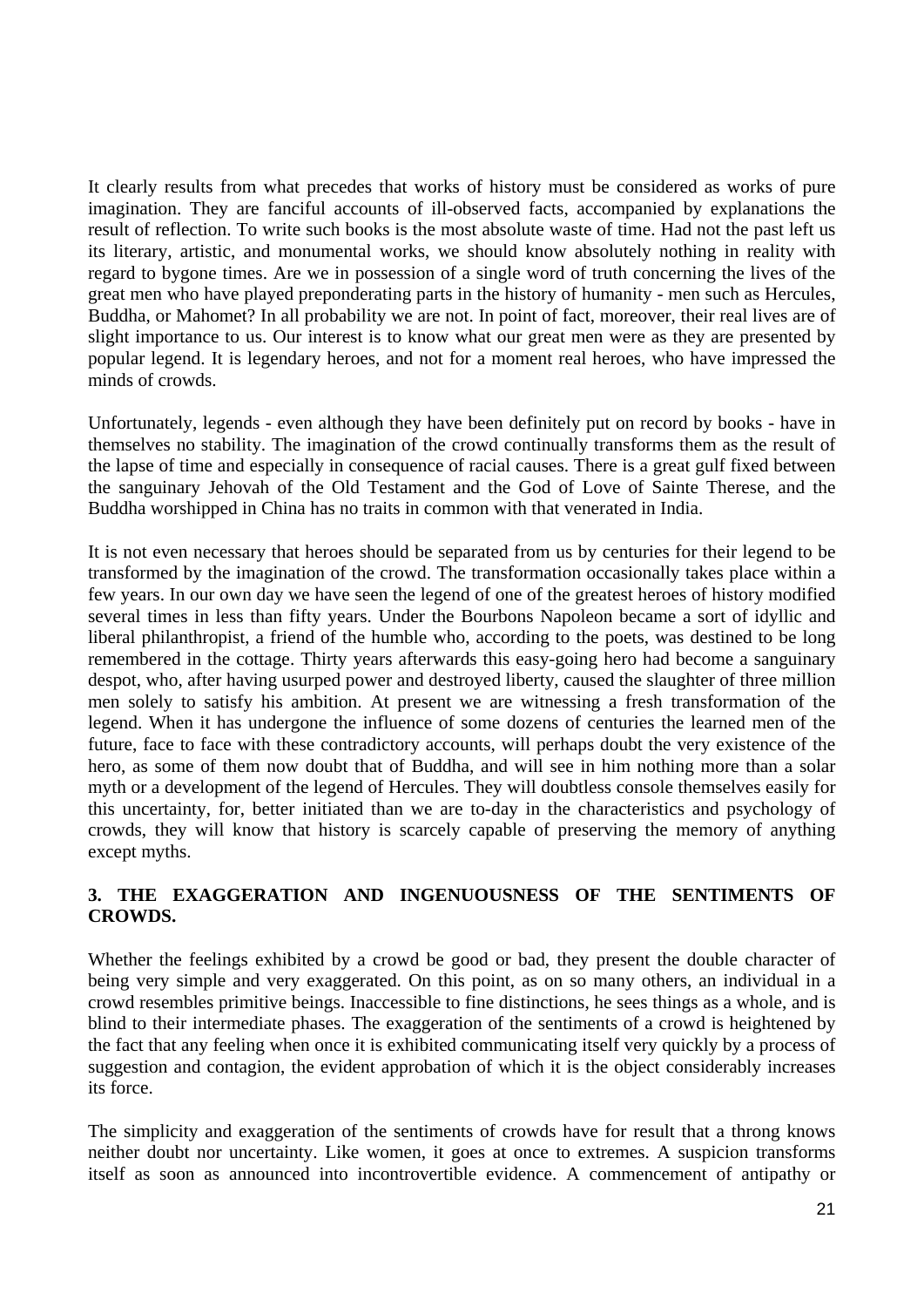disapprobation, which in the case of an isolated individual would not gain strength, becomes at once furious hatred in the case of an individual in a crowd.

The violence of the feelings of crowds is also increased, especially in heterogeneous crowds, by the absence of all sense of responsibility. The certainty of impunity, a certainty the stronger as the crowd is more numerous, and the notion of a considerable momentary force due to number, make possible in the case of crowds sentiments and acts impossible for the isolated individual. In crowds the foolish, ignorant, and envious persons are freed from the sense of their insignificance and powerlessness, and are possessed instead by the notion of brutal and temporary but immense strength.

Unfortunately, this tendency of crowds towards exaggeration is often brought to bear upon bad sentiments. These sentiments are atavistic residuum of the instincts of the primitive man, which the fear of punishment obliges the isolated and responsible individual to curb. Thus it is that crowds are so easily led into the worst excesses.

Still this does not mean that crowds, skilfully influenced, are not capable of heroism and devotion and of evincing the loftiest virtues; they are even more capable of showing these qualities than the isolated individual. We shall soon have occasion to revert to this point when we come to study the morality of crowds.

Given to exaggeration in its feelings, a crowd is only impressed by excessive sentiments. An orator wishing to move a crowd must make an abusive use of violent affirmations. To exaggerate, to affirm, to resort to repetitions, and never to attempt to prove anything by reasoning are methods of argument well known to speakers at public meetings.

Moreover, a crowd exacts a like exaggeration in the sentiments of its heroes. Their apparent qualities and virtues must always be amplified. It has been justly remarked that on the stage a crowd demands from the hero of the piece a degree of courage, morality, and virtue that is never to be found in real life.

Quite rightly importance has been laid on the special standpoint from which matters are viewed in the theatre. Such a standpoint exists no doubt, but its rules for the most part have nothing to do with common sense and logic. The art of appealing to crowds is no doubt of an inferior order, but it demands quite special aptitudes. It is often impossible on reading plays to explain their success. Managers of theatres when accepting pieces are themselves, as a rule, very uncertain of their success, because to judge the matter it would be necessary that they should be able to transform themselves into a crowd.<sup>6</sup>

<sup>&</sup>lt;sup>6</sup> It is understandable for this reason why it sometimes happens that pieces refused by all theatrical managers obtain a prodigious success when by a stroke of chance they are put on the stage. The recent success of Francois Coppee's play "Pour la Couronne" is well known, and yet, in spite of the name of its author, it was refused during ten years by the managers of the principal Parisian theatres.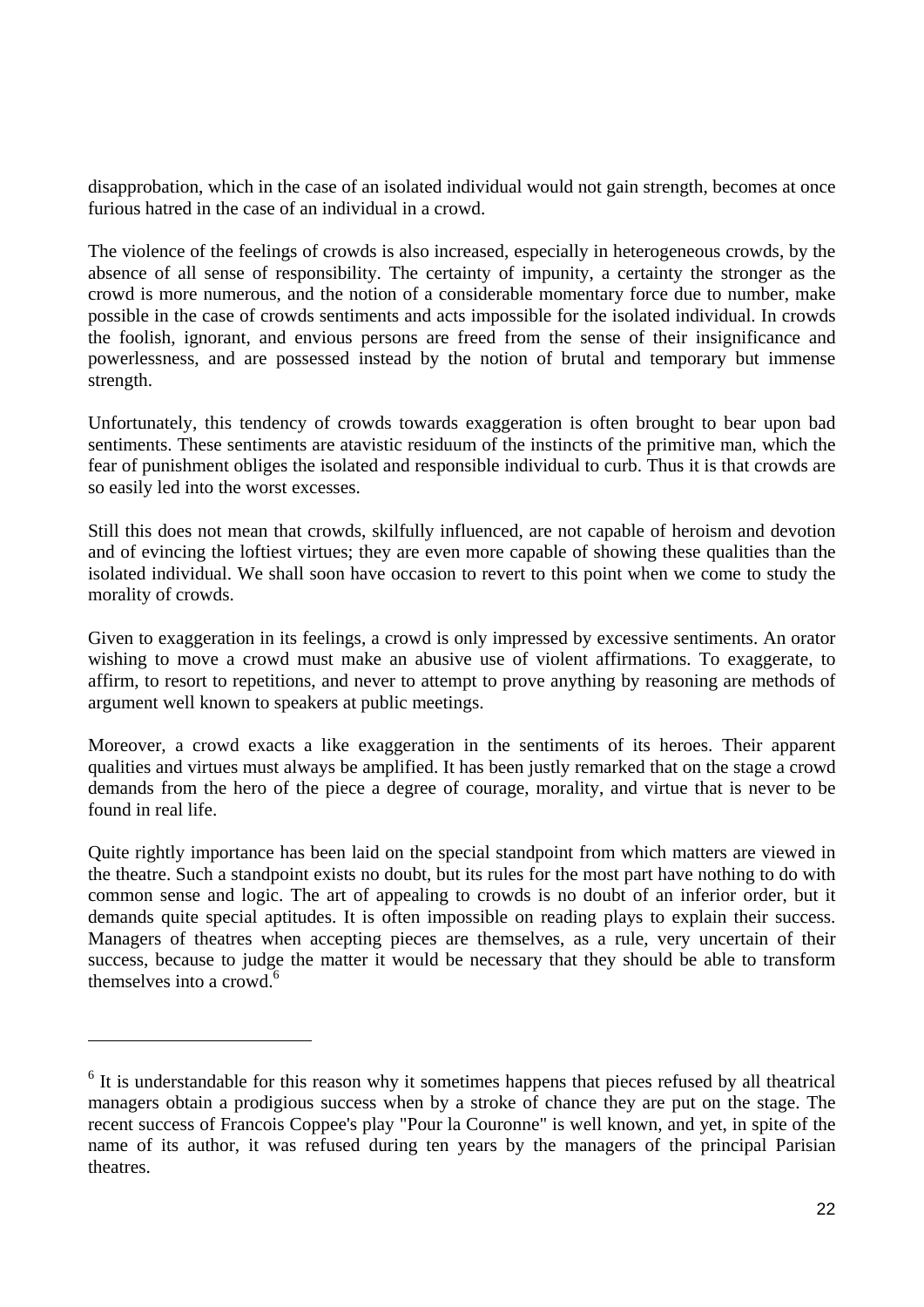"Charley's Aunt," refused at every theatre, and finally staged at the expense of a stockbroker, has had two hundred representations in France, and more than a thousand in London. Without the explanation given above of the impossibility for theatrical managers to mentally substitute themselves for a crowd, such mistakes in judgment on the part of competent individuals, who are most interested not to commit such grave blunders, would be inexplicable. This is a subject that I cannot deal with here, but it might worthily tempt the pen of a writer acquainted with theatrical matters, and at the same time a subtle psychologist - of such a writer, for instance, as M. Francisque Sarcey.

Here, once more, were we able to embark on more extensive explanations, we should show the preponderating influence of racial considerations. A play which provokes the enthusiasm of the crowd in one country has sometimes no success in another, or has only a partial and conventional success, because it does not put in operation influences capable of working on an altered public.

I need not add that the tendency to exaggeration in crowds is only present in the case of sentiments and not at all in the matter of intelligence. I have already shown that, by the mere fact that an individual forms part of a crowd, his intellectual standard is immediately and considerably lowered. A learned magistrate, M. Tarde, has also verified this fact in his researches on the crimes of crowds. It is only, then, with respect to sentiment that crowds can rise to a very high or, on the contrary, descend to a very low level.

# **4. THE INTOLERANCE, DICTATORIALNESS AND CONSERVATISM OF CROWDS.**

Crowds are only cognisant of simple and extreme sentiments; the opinions, ideas, and beliefs suggested to them are accepted or rejected as a whole, and considered as absolute truths or as not less absolute errors. This is always the case with beliefs induced by a process of suggestion instead of engendered by reasoning. Every one is aware of the intolerance that accompanies religious beliefs, and of the despotic empire they exercise on men's minds.

Being in doubt as to what constitutes truth or error, and having, on the other hand, a clear notion of its strength, a crowd is as disposed to give authoritative effect to its inspirations as it is intolerant. An individual may accept contradiction and discussion; a crowd will never do so. At public meetings the slightest contradiction on the part of an orator is immediately received with howls of fury and violent invective, soon followed by blows, and expulsion should the orator stick to his point. Without the restraining presence of the representatives of authority the contradictor, indeed, would often be done to death.

Dictatorialness and intolerance are common to all categories of crowds, but they are met with in a varying degree of intensity. Here, once more, reappears that fundamental notion of race which dominates all the feelings and all the thoughts of men. It is more especially in Latin crowds that authoritativeness and intolerance are found developed in the highest measure. In fact, their development is such in crowds of Latin origin that they have entirely destroyed that sentiment of the independence of the individual so powerful in the Anglo-Saxon. Latin crowds are only concerned with the collective independence of the sect to which they belong, and the characteristic feature of their conception of independence is the need they experience of bringing those who are in

 $\overline{a}$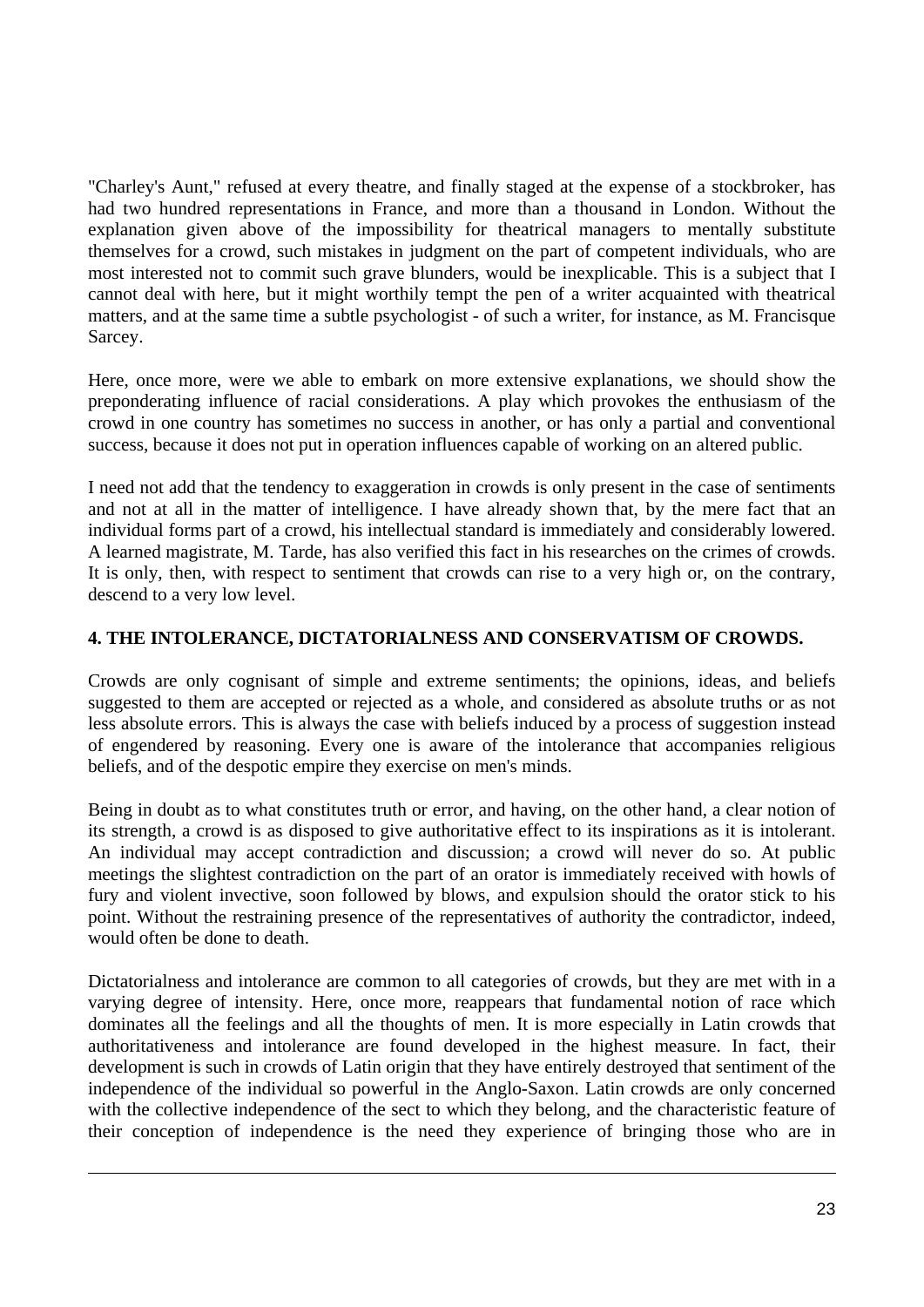disagreement with themselves into immediate and violent subjection to their beliefs. Among the Latin races the Jacobins of every epoch, from those of the Inquisition downwards, have never been able to attain to a different conception of liberty.

Authoritativeness and intolerance are sentiments of which crowds have a very clear notion, which they easily conceive and which they entertain as readily as they put them in practice when once they are imposed upon them. Crowds exhibit a docile respect for force, and are but slightly impressed by kindness, which for them is scarcely other than a form of weakness. Their sympathies have never been bestowed on easy-going masters, but on tyrants who vigorously oppressed them. It is to these latter that they always erect the loftiest statues. It is true that they willingly trample on the despot whom they have stripped of his power, but it is because, having lost his strength, he has resumed his place among the feeble, who are to be despised because they are not to be feared. The type of hero dear to crowds will always have the semblance of a Caesar. His insignia attracts them, his authority overawes them, and his sword instils them with fear.

A crowd is always ready to revolt against a feeble, and to bow down servilely before a strong authority. Should the strength of an authority be intermittent, the crowd, always obedient to its extreme sentiments, passes alternately from anarchy to servitude, and from servitude to anarchy.

However, to believe in the predominance among crowds of revolutionary instincts would be to entirely misconstrue their psychology. It is merely their tendency to violence that deceives us on this point. Their rebellious and destructive outbursts are always very transitory. Crowds are too much governed by unconscious considerations, and too much subject in consequence to secular hereditary influences not to be extremely conservative. Abandoned to themselves, they soon weary of disorder, and instinctively turn to servitude. It was the proudest and most untractable of the Jacobins who acclaimed Bonaparte with greatest energy when he suppressed all liberty and made his hand of iron severely felt.

It is difficult to understand history, and popular revolutions in particular, if one does not take sufficiently into account the profoundly conservative instincts of crowds. They may be desirous, it is true, of changing the names of their institutions, and to obtain these changes they accomplish at times even violent revolutions, but the essence of these institutions is too much the expression of the hereditary needs of the race for them not invariably to abide by it. Their incessant mobility only exerts its influence on quite superficial matters. In fact they possess conservative instincts as indestructible as those of all primitive beings. Their fetish- like respect for all traditions is absolute; their unconscious horror of all novelty capable of changing the essential conditions of their existence is very deeply rooted. Had democracies possessed the power they wield to-day at the time of the invention of mechanical looms or of the introduction of steam-power and of railways, the realisation of these inventions would have been impossible, or would have been achieved at the cost of revolutions and repeated massacres. It is fortunate for the progress of civilisation that the power of crowds only began to exist when the great discoveries of science and industry had already been effected.

### **5. THE MORALITY OF CROWDS.**

Taking the word "morality" to mean constant respect for certain social conventions, and the permanent repression of selfish impulses, it is quite evident that crowds are too impulsive and too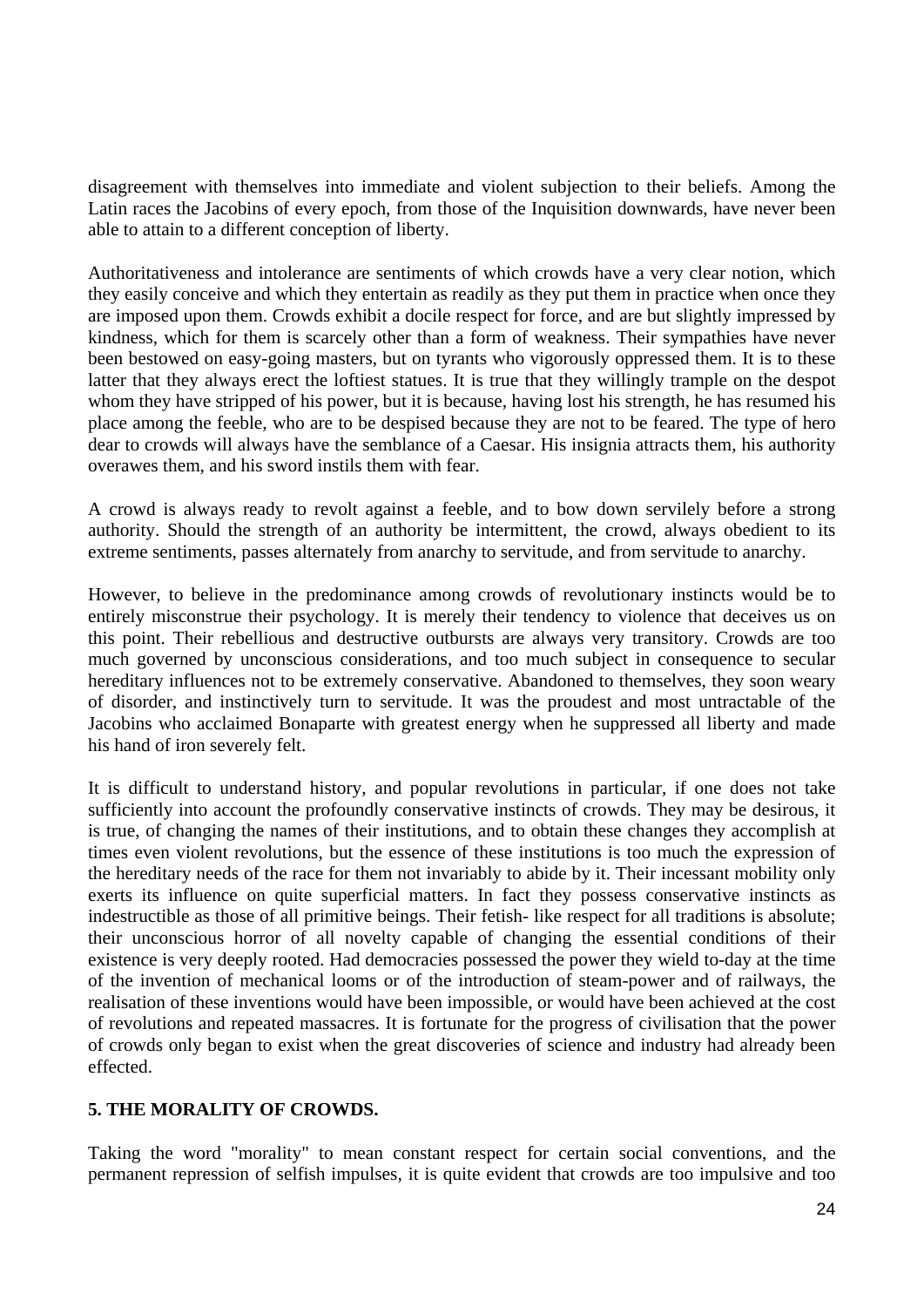mobile to be moral. If, however, we include in the term morality the transitory display of certain qualities such as abnegation, self-sacrifice, disinterestedness, devotion, and the need of equity, we may say, on the contrary, that crowds may exhibit at times a very lofty morality.

The few psychologists who have studied crowds have only considered them from the point of view of their criminal acts, and noticing how frequent these acts are, they have come to the conclusion that the moral standard of crowds is very low.

Doubtless this is often the case; but why? Simply because our savage, destructive instincts are the inheritance left dormant in all of us from the primitive ages. In the life of the isolated individual it would be dangerous for him to gratify these instincts, while his absorption in an irresponsible crowd, in which in consequence he is assured of impunity, gives him entire liberty to follow them. Being unable, in the ordinary course of events, to exercise these destructive instincts on our fellowmen, we confine ourselves to exercising them on animals. The passion, so widespread, for the chase and the acts of ferocity of crowds proceed from one and the same source. A crowd which slowly slaughters a defenceless victim displays a very cowardly ferocity; but for the philosopher this ferocity is very closely related to that of the huntsmen who gather in dozens for the pleasure of taking part in the pursuit and killing of a luckless stag by their hounds.

A crowd may be guilty of murder, incendiarism, and every kind of crime, but it is also capable of very lofty acts of devotion, sacrifice, and disinterestedness, of acts much loftier indeed than those of which the isolated individual is capable. Appeals to sentiments of glory, honour, and patriotism are particularly likely to influence the individual forming part of a crowd, and often to the extent of obtaining from him the sacrifice of his life. History is rich in examples analogous to those furnished by the Crusaders and the volunteers of 1793. Collectivities alone are capable of great disinterestedness and great devotion. How numerous are the crowds that have heroically faced death for beliefs, ideas, and phrases that they scarcely understood! The crowds that go on strike do so far more in obedience to an order than to obtain an increase of the slender salary with which they make shift. Personal interest is very rarely a powerful motive force with crowds, while it is almost the exclusive motive of the conduct of the isolated individual. It is assuredly not self-interest that has guided crowds in so many wars, incomprehensible as a rule to their intelligence - wars in which they have allowed themselves to be massacred as easily as the larks hypnotised by the mirror of the hunter.

Even in the case of absolute scoundrels it often happens that the mere fact of their being in a crowd endows them for the moment with very strict principles of morality. Taine calls attention to the fact that the perpetrators of the September massacres deposited on the table of the committees the pocket-books and jewels they had found on their victims, and with which they could easily have been able to make away. The howling, swarming, ragged crowd which invaded the Tuileries during the revolution of 1848 did not lay hands on any of the objects that excited its astonishment, and one of which would have meant bread for many days.

This moralisation of the individual by the crowd is not certainly a constant rule, but it is a rule frequently observed. It is even observed in circumstances much less grave than those I have just cited. I have remarked that in the theatre a crowd exacts from the hero of the piece exaggerated virtues, and it is a commonplace observation that an assembly, even though composed of inferior elements, shows itself as a rule very prudish. The debauchee, the souteneur, the rough often break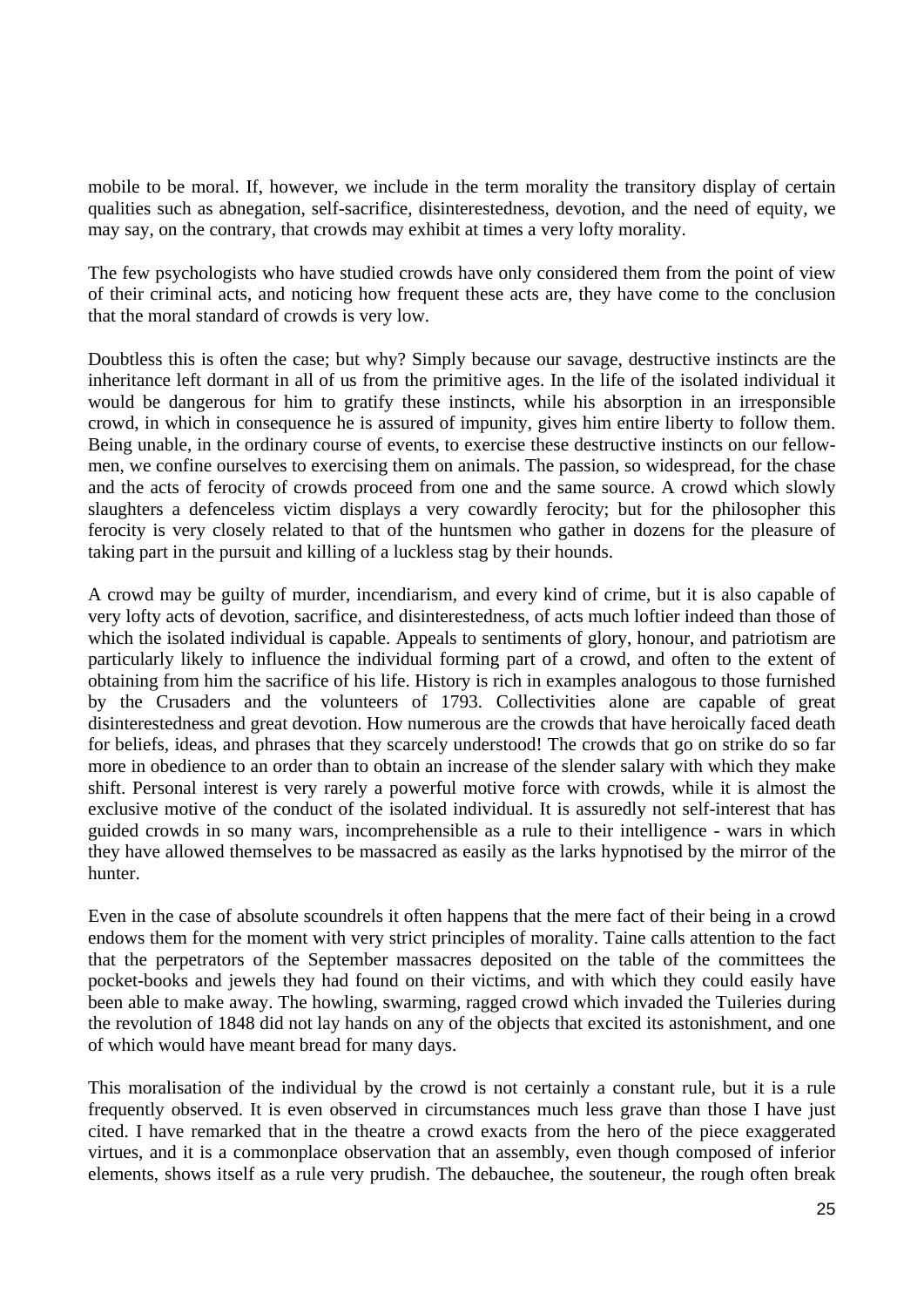out into murmurs at a slightly risky scene or expression, though they be very harmless in comparison with their customary conversation.

If, then, crowds often abandon themselves to low instincts, they also set the example at times of acts of lofty morality. If disinterestedness, resignation, and absolute devotion to a real or chimerical ideal are moral virtues, it may be said that crowds often possess these virtues to a degree rarely attained by the wisest philosophers. Doubtless they practice them unconsciously, but that is of small import. We should not complain too much that crowds are more especially guided by unconscious considerations and are not given to reasoning. Had they, in certain cases, reasoned and consulted their immediate interests, it is possible that no civilisation would have grown up on our planet and humanity would have had no history.

### **CHAPTER III**

#### **THE IDEAS, REASONING POWER, AND IMAGINATION OF CROWDS**

1. THE IDEAS OF CROWDS. Fundamental and accessory ideas - How contradictory ideas may exist simultaneously - The transformation that must be undergone by lofty ideas before they are accessible to crowds - The social influence of ideas is independent of the degree of truth they may contain. 2. THE REASONING POWER OF CROWDS. Crowds are not to be influenced by reasoning - The reasoning of crowds is always of a very inferior order - There is only the appearance of analogy or succession in the ideas they associate. 3. THE IMAGINATION OF CROWDS. Strength of the imagination of crowds - Crowds think in images, and these images succeed each other without any connecting link - Crowds are especially impressed by the marvellous - Legends and the marvellous are the real pillars of civilisation - The popular imagination has always been the basis of the power of statesmen - The manner in which facts capable of striking the imagination of crowds present themselves for observation.

#### **1. THE IDEAS OF CROWDS**

WHEN studying in a preceding work the part played by ideas in the evolution of nations, we showed that every civilisation is the outcome of a small number of fundamental ideas that are very rarely renewed. We showed how these ideas are implanted in the minds of crowds, with what difficulty the process is effected, and the power possessed by the ideas in question when once it has been accomplished. Finally we saw that great historical perturbations are the result, as a rule, of changes in these fundamental ideas.

Having treated this subject at sufficient length, I shall not return to it now, but shall confine myself to saying a few words on the subject of such ideas as are accessible to crowds, and of the forms under which they conceive them.

They may be divided into two classes. In one we shall place accidental and passing ideas created by the influences of the moment: infatuation for an individual or a doctrine, for instance. In the other will be classed the fundamental ideas, to which the environment, the laws of heredity and public opinion give a very great stability; such ideas are the religious beliefs of the past and the social and democratic ideas of to-day.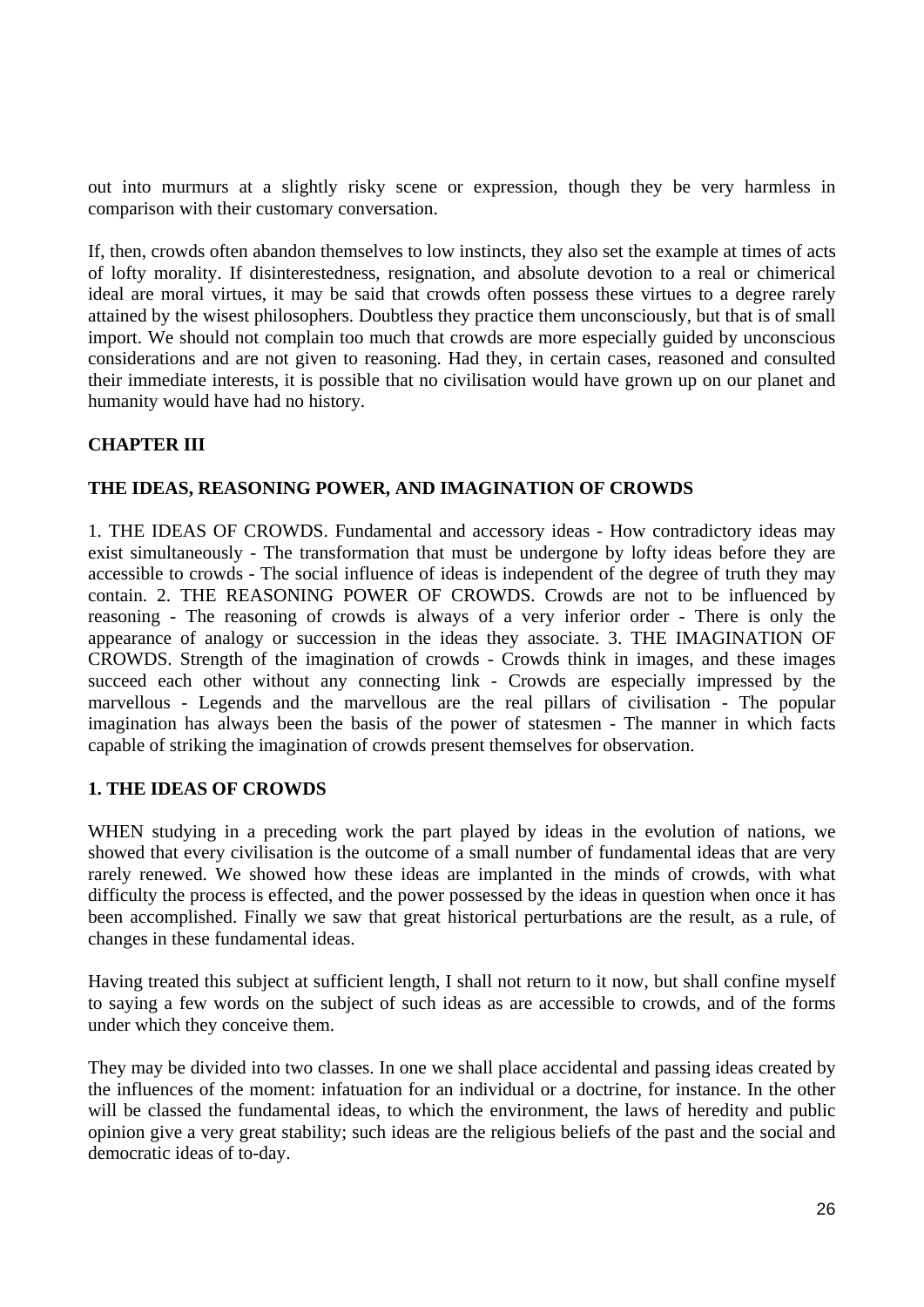These fundamental ideas resemble the volume of the water of a stream slowly pursuing its course; the transitory ideas are like the small waves, for ever changing, which agitate its surface, and are more visible than the progress of the stream itself although without real importance.

At the present day the great fundamental ideas which were the mainstay of our fathers are tottering more and more. They have lost all solidity, and at the same time the institutions resting upon them are severely shaken. Every day there are formed a great many of those transitory minor ideas of which I have just been speaking; but very few of them to all appearance seem endowed with vitality and destined to acquire a preponderating influence.

Whatever be the ideas suggested to crowds they can only exercise effective influence on condition that they assume a very absolute, uncompromising, and simple shape. They present themselves then in the guise of images, and are only accessible to the masses under this form. These imagelike ideas are not connected by any logical bond of analogy or succession, and may take each other's place like the slides of a magic-lantern which the operator withdraws from the groove in which they were placed one above the other. This explains how it is that the most contradictory ideas may be seen to be simultaneously current in crowds. According to the chances of the moment, a crowd will come under the influence of one of the various ideas stored up in its understanding, and is capable, in consequence, of committing the most dissimilar acts. Its complete lack of the critical spirit does not allow of its perceiving these contradictions.

This phenomenon is not peculiar to crowds. It is to be observed in many isolated individuals, not only among primitive beings, but in the case of all those - the fervent sectaries of a religious faith, for instance - who by one side or another of their intelligence are akin to primitive beings. I have observed its presence to a curious extent in the case of educated Hindoos brought up at our European universities and having taken their degree. A number of Western ideas had been superposed on their unchangeable and fundamental hereditary or social ideas. According to the chances of the moment, the one or the other set of ideas showed themselves each with their special accompaniment of acts or utterances, the same individual presenting in this way the most flagrant contradictions. These contradictions are more apparent than real, for it is only hereditary ideas that have sufficient influence over the isolated individual to become motives of conduct. It is only when, as the result of the intermingling of different races, a man is placed between different hereditary tendencies that his acts from one moment to another may be really entirely contradictory. It would be useless to insist here on these phenomena, although their psychological importance is capital. I am of opinion that at least ten years of travel and observation would be necessary to arrive at a comprehension of them.

Ideas being only accessible to crowds after having assumed a very simple shape must often undergo the most thoroughgoing transformations to become popular. It is especially when we are dealing with somewhat lofty philosophic or scientific ideas that we see how far-reaching are the modifications they require in order to lower them to the level of the intelligence of crowds. These modifications are dependent on the nature of the crowds, or of the race to which the crowds belong, but their tendency is always belittling and in the direction of simplification. This explains the fact that, from the social point of view, there is in reality scarcely any such thing as a hierarchy of ideas - that is to say, as ideas of greater or less elevation. However great or true an idea may have been to begin with, it is deprived of almost all that which constituted its elevation and its greatness by the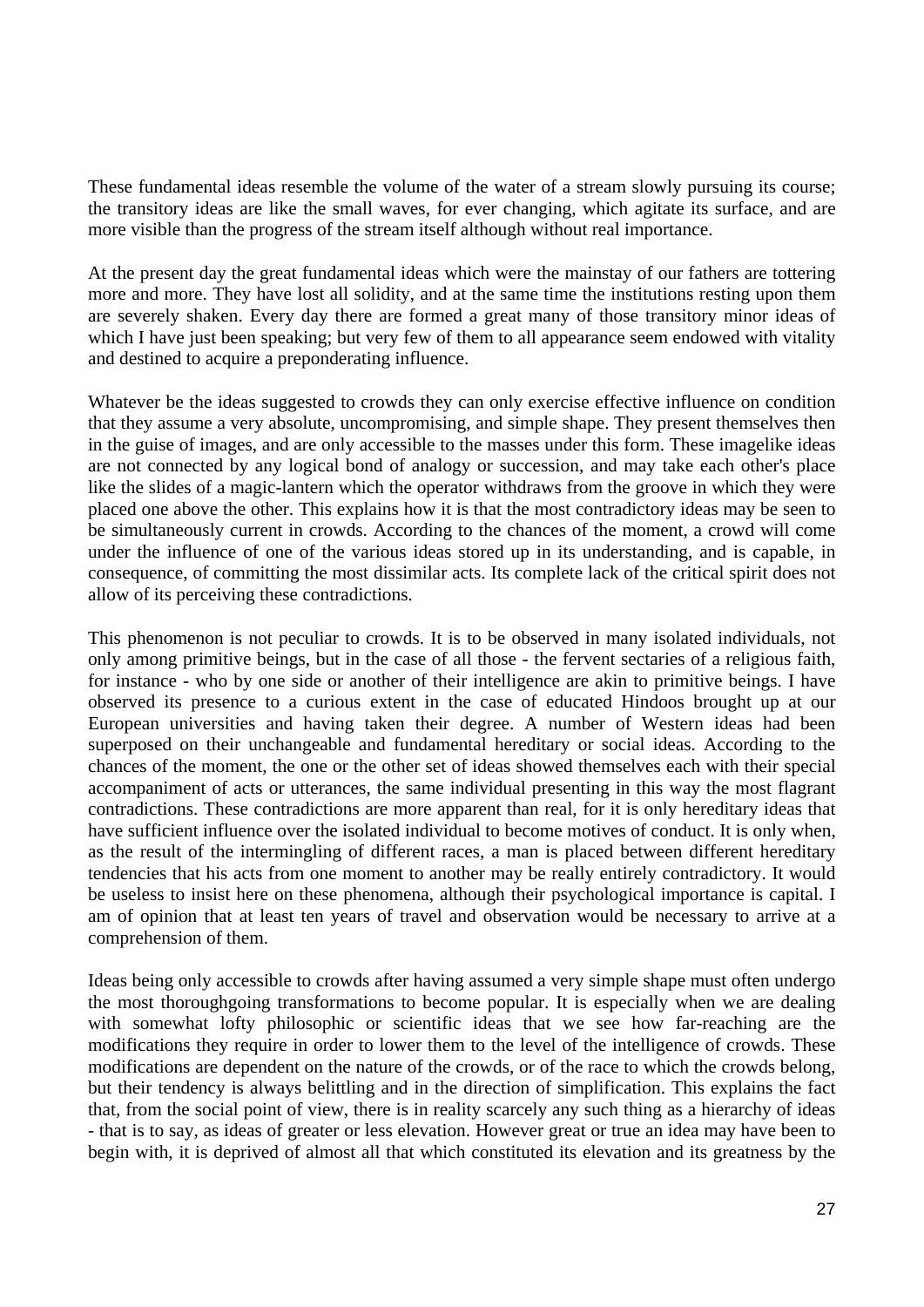mere fact that it has come within the intellectual range of crowds and exerts an influence upon them.

Moreover, from the social point of view the hierarchical value of an idea, its intrinsic worth, is without importance. The necessary point to consider is the effects it produces. The Christian ideas of the Middle Ages, the democratic ideas of the last century, or the social ideas of to-day are assuredly not very elevated. Philosophically considered, they can only be regarded as somewhat sorry errors, and yet their power has been and will be immense, and they will count for a long time to come among the most essential factors that determine the conduct of States.

Even when an idea has undergone the transformations which render it accessible to crowds, it only exerts influence when, by various processes which we shall examine elsewhere, it has entered the domain of the unconscious, when indeed it has become a sentiment, for which much time is required.

For it must not be supposed that merely because the justness of an idea has been proved it can be productive of effective action even on cultivated minds. This fact may be quickly appreciated by noting how slight is the influence of the clearest demonstration on the majority of men. Evidence, if it be very plain, may be accepted by an educated person, but the convert will be quickly brought back by his unconscious self to his original conceptions. See him again after the lapse of a few days and he will put forward afresh his old arguments in exactly the same terms. He is in reality under the influence of anterior ideas, that have become sentiments, and it is such ideas alone that influence the more recondite motives of our acts and utterances. It cannot be otherwise in the case of crowds.

When by various processes an idea has ended by penetrating into the minds of crowds, it possesses an irresistible power, and brings about a series of effects, opposition to which is bootless. The philosophical ideas which resulted in the French Revolution took nearly a century to implant themselves in the mind of the crowd. Their irresistible force, when once they had taken root, is known. The striving of an entire nation towards the conquest of social equality, and the realisation of abstract rights and ideal liberties, caused the tottering of all thrones and profoundly disturbed the Western world. During twenty years the nations were engaged in internecine conflict, and Europe witnessed hecatombs that would have terrified Ghengis Khan and Tamerlane. The world had never seen on such a scale what may result from the promulgation of an idea.

A long time is necessary for ideas to establish themselves in the minds of crowds, but just as long a time is needed for them to be eradicated. For this reason crowds, as far as ideas are concerned, are always several generations behind learned men and philosophers. All statesmen are well aware today of the admixture of error contained in the fundamental ideas I referred to a short while back, but as the influence of these ideas is still very powerful they are obliged to govern in accordance with principles in the truth of which they have ceased to believe.

### **2. THE REASONING POWER OF CROWDS**

It cannot absolutely be said that crowds do not reason and are not to be influenced by reasoning.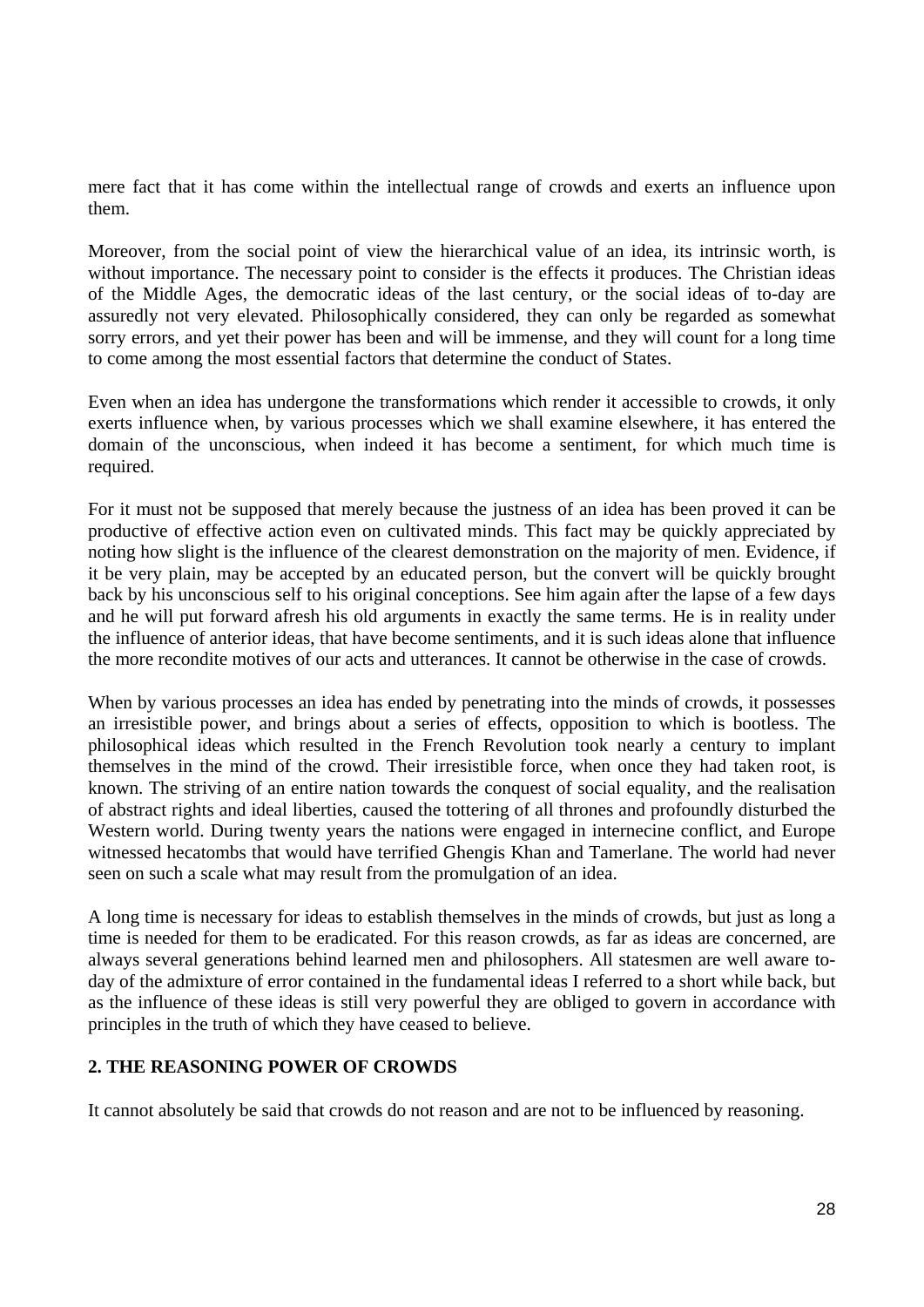However, the arguments they employ and those which are capable of influencing them are, from a logical point of view, of such an inferior kind that it is only by way of analogy that they can be described as reasoning.

The inferior reasoning of crowds is based, just as is reasoning of a high order, on the association of ideas, but between the ideas associated by crowds there are only apparent bonds of analogy or succession. The mode of reasoning of crowds resembles that of the Esquimaux who, knowing from experience that ice, a transparent body, melts in the mouth, concludes that glass, also a transparent body, should also melt in the mouth; or that of the savage who imagines that by eating the heart of a courageous foe he acquires his bravery; or of the workman who, having been exploited by one employer of labour, immediately concludes that all employers exploit their men.

The characteristics of the reasoning of crowds are the association of dissimilar things possessing a merely apparent connection between each other, and the immediate generalisation of particular cases. It is arguments of this kind that are always presented to crowds by those who know how to manage them. They are the only arguments by which crowds are to be influenced. A chain of logical argumentation is totally incomprehensible to crowds, and for this reason it is permissible to say that they do not reason or that they reason falsely and are not to be influenced by reasoning. Astonishment is felt at times on reading certain speeches at their weakness, and yet they had an enormous influence on the crowds which listened to them, but it is forgotten that they were intended to persuade collectivities and not to be read by philosophers. An orator in intimate communication with a crowd can evoke images by which it will be seduced. If he is successful his object has been attained, and twenty volumes of harangues - always the outcome of reflection - are not worth the few phrases which appealed to the brains it was required to convince.

It would be superfluous to add that the powerlessness of crowds to reason aright prevents them displaying any trace of the critical spirit, prevents them, that is, from being capable of discerning truth from error, or of forming a precise judgment on any matter. Judgments accepted by crowds are merely judgments forced upon them and never judgments adopted after discussion. In regard to this matter the individuals who do not rise above the level of a crowd are numerous. The ease with which certain opinions obtain general acceptance results more especially from the impossibility experienced by the majority of men of forming an opinion peculiar to themselves and based on reasoning of their own.

#### **3. THE IMAGINATION OF CROWDS**

Just as is the case with respect to persons in whom the reasoning power is absent, the figurative imagination of crowds is very powerful, very active and very susceptible of being keenly impressed. The images evoked in their mind by a personage, an event, an accident, are almost as lifelike as the reality. Crowds are to some extent in the position of the sleeper whose reason, suspended for the time being, allows the arousing in his mind of images of extreme intensity which would quickly be dissipated could they be submitted to the action of reflection. Crowds, being incapable both of reflection and of reasoning, are devoid of the notion of improbability; and it is to be noted that in a general way it is the most improbable things that are the most striking.

This is why it happens that it is always the marvellous and legendary side of events that more specially strike crowds. When a civilisation is analysed it is seen that, in reality, it is the marvellous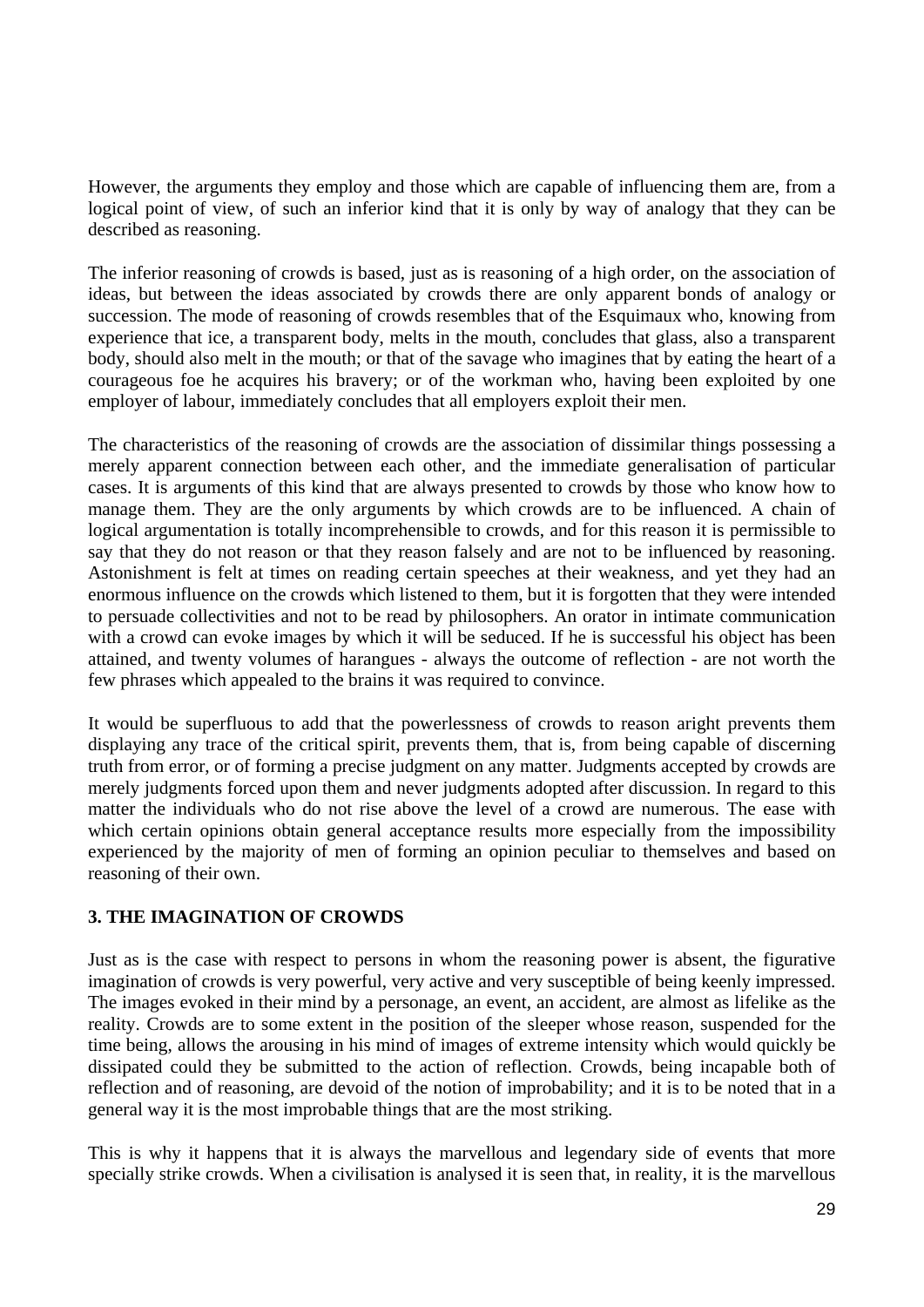and the legendary that are its true supports. Appearances have always played a much more important part than reality in history, where the unreal is always of greater moment than the real.

Crowds being only capable of thinking in images are only to be impressed by images. It is only images that terrify or attract them and become motives of action.

For this reason theatrical representations, in which the image is shown in its most clearly visible shape, always have an enormous influence on crowds. Bread and spectacular shows constituted for the plebeians of ancient Rome the ideal of happiness, and they asked for nothing more. Throughout the successive ages this ideal has scarcely varied. Nothing has a greater effect on the imagination of crowds of every category than theatrical representations. The entire audience experiences at the same time the same emotions, and if these emotions are not at once transformed into acts, it is because the most unconscious spectator cannot ignore that he is the victim of illusions, and that he has laughed or wept over imaginary adventures. Sometimes, however, the sentiments suggested by the images are so strong that they tend, like habitual suggestions, to transform themselves into acts. The story has often been told of the manager of a popular theatre who, in consequence of his only playing sombre dramas, was obliged to have the actor who took the part of the traitor protected on his leaving the theatre, to defend him against the violence of the spectators, indignant at the crimes, imaginary though they were, which the traitor had committed. We have here, in my opinion, one of the most remarkable indications of the mental state of crowds, and especially of the facility with which they are suggestioned. The unreal has almost as much influence on them as the real. They have an evident tendency not to distinguish between the two.

The power of conquerors and the strength of States is based on the popular imagination. It is more particularly by working upon this imagination that crowds are led. All great historical facts, the rise of Buddhism, of Christianity, of Islamism, the Reformation, the French Revolution, and, in our own time, the threatening invasion of Socialism are the direct or indirect consequences of strong impressions produced on the imagination of the crowd.

Moreover, all the great statesmen of every age and every country, including the most absolute despots, have regarded the popular imagination as the basis of their power, and they have never attempted to govern in opposition to it "It was by becoming a Catholic," said Napoleon to the Council of State, "that I terminated the Vendeen war. By becoming a Mussulman that I obtained a footing in Egypt. By becoming an Ultramontane that I won over the Italian priests, and had I to govern a nation of Jews I would rebuild Solomon's temple." Never perhaps since Alexander and Caesar has any great man better understood how the imagination of the crowd should be impressed. His constant preoccupation was to strike it. He bore it in mind in his victories, in his harangues, in his speeches, in all his acts. On his deathbed it was still in his thoughts.

How is the imagination of crowds to be impressed? We shall soon see. Let us confine ourselves for the moment to saying that the feat is never to be achieved by attempting to work upon the intelligence or reasoning faculty, that is to say, by way of demonstration. It was not by means of cunning rhetoric that Antony succeeded in making the populace rise against the murderers of Caesar; it was by reading his will to the multitude and pointing to his corpse.

Whatever strikes the imagination of crowds presents itself under the shape of a startling and very clear image, freed from all accessory explanation, or merely having as accompaniment a few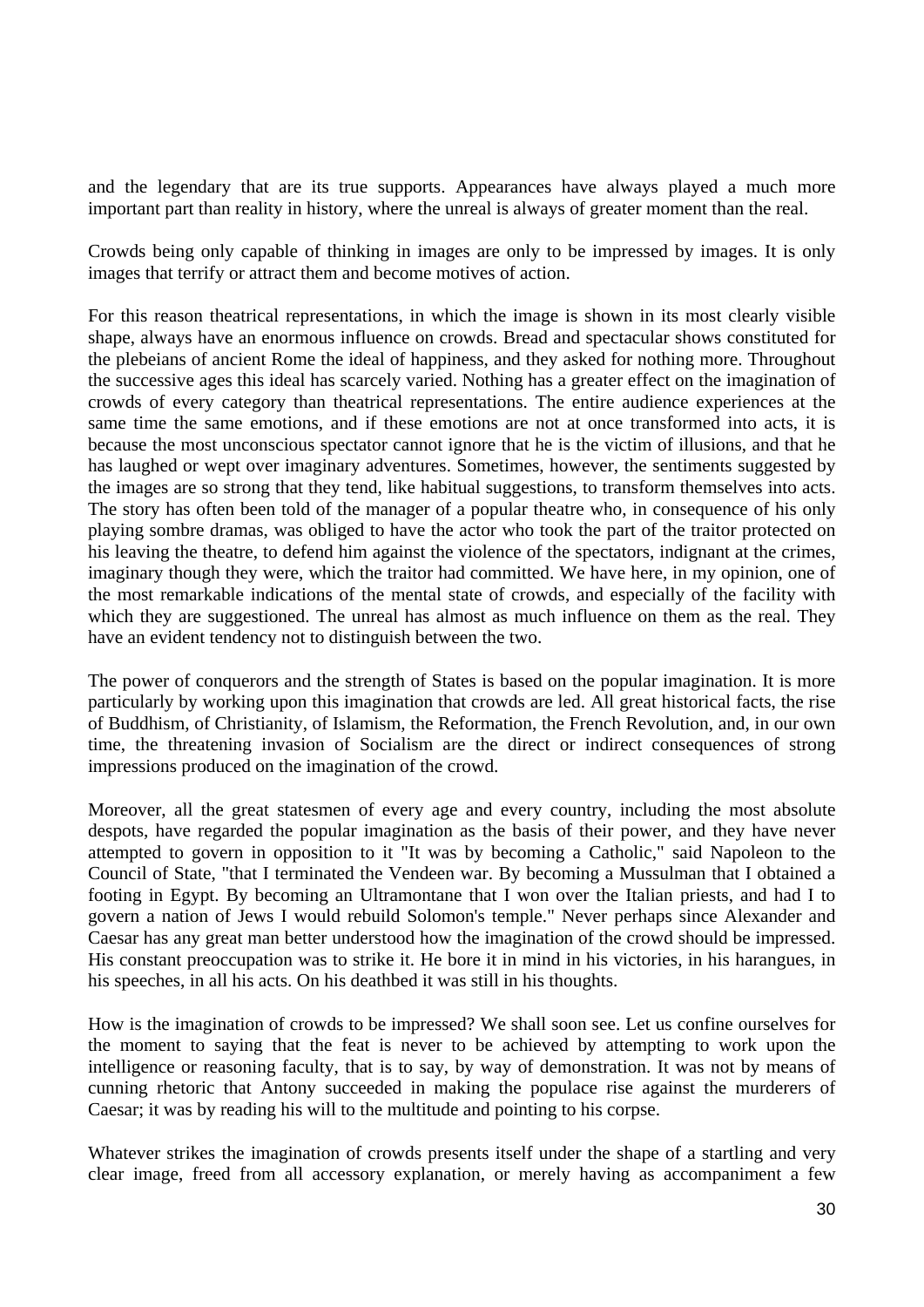marvellous or mysterious facts: examples in point are a great victory, a great miracle, a great crime, or a great hope. Things must be laid before the crowd as a whole, and their genesis must never be indicated. A hundred petty crimes or petty accidents will not strike the imagination of crowds in the least, whereas a single great crime or a single great accident will profoundly impress them, even though the results be infinitely less disastrous than those of the hundred small accidents put together. The epidemic of influenza, which caused the death but a few years ago of five thousand persons in Paris alone, made very little impression on the popular imagination. The reason was that this veritable hecatomb was not embodied in any visible image, but was only learnt from statistical information furnished weekly. An accident which should have caused the death of only five hundred instead of five thousand persons, but on the same day and in public, as the outcome of an accident appealing strongly to the eye, by the fall, for instance, of the Eiffel Tower, would have produced, on the contrary, an immense impression on the imagination of the crowd. The probable loss of a transatlantic steamer that was supposed, in the absence of news, to have gone down in midocean profoundly impressed the imagination of the crowd for a whole week. Yet official statistics show that 850 sailing vessels and 203 steamers were lost in the year 1894 alone. The crowd, however, was never for a moment concerned by these successive losses, much more important though they were as far as regards the destruction of life and property, than the loss of the Atlantic liner in question could possibly have been.

It is not, then, the facts in themselves that strike the popular imagination, but the way in which they take place and are brought under notice. It is necessary that by their condensation, if I may thus express myself, they should produce a startling image which fills and besets the mind. To know the art of impressing the imagination of crowds is to know at the same time the art of governing them.

# **CHAPTER IV**

### **A RELIGIOUS SHAPE ASSUMED BY ALL THE CONVICTIONS OF CROWDS**

What is meant by the religious sentiment - It is independent of the worship of a divinity - Its characteristics - The strength of convictions assuming a religious shape - Various examples - Popular gods have never disappeared - New forms under which they are revived - Religious forms of atheism - Importance of these notions from the historical point of view - The Reformation, Saint Bartholomew, the Terror, and all analogous events are the result of the religious sentiments of crowds and not of the will of isolated individuals.

We have shown that crowds do not reason, that they accept or reject ideas as a whole, that they tolerate neither discussion nor contradiction, and that the suggestions brought to bear on them invade the entire field of their understanding and tend at once to transform themselves into acts. We have shown that crowds suitably influenced are ready to sacrifice themselves for the ideal with which they have been inspired. We have also seen that they only entertain violent and extreme sentiments, that in their case sympathy quickly becomes adoration, and antipathy almost as soon as it is aroused is transformed into hatred. These general indications furnish us already with a presentiment of the nature of the convictions of crowds.

When these convictions are closely examined, whether at epochs marked by fervent religious faith, or by great political upheavals such as those of the last century, it is apparent that they always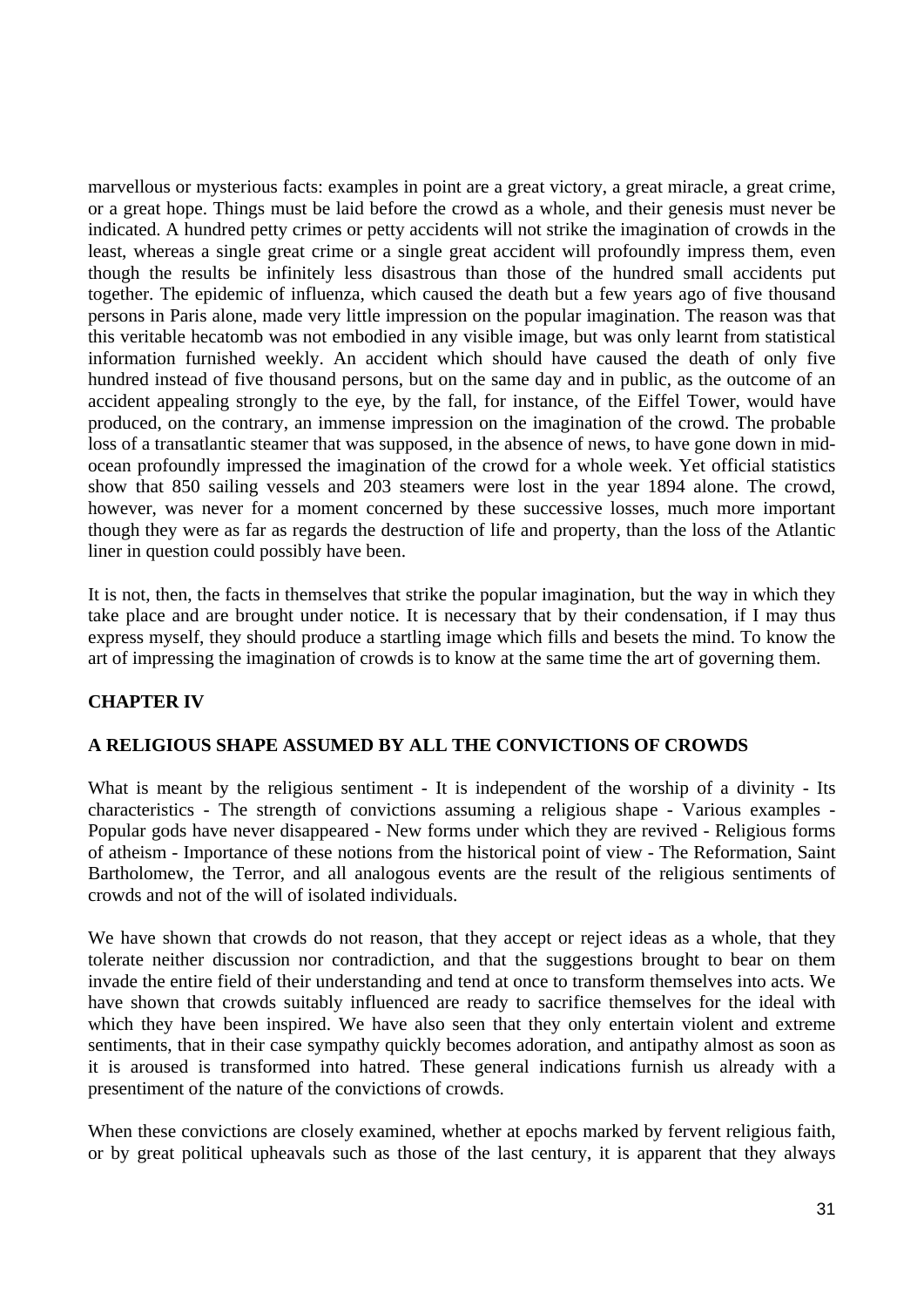assume a peculiar form which I cannot better define than by giving it the name of a religious sentiment.

This sentiment has very simple characteristics, such as worship of a being supposed superior, fear of the power with which the being is credited, blind submission to its commands, inability to discuss its dogmas, the desire to spread them, and a tendency to consider as enemies all by whom they are not accepted. Whether such a sentiment apply to an invisible God, to a wooden or stone idol, to a hero or to a political conception, provided that it presents the preceding characteristics, its essence always remains religious. The supernatural and the miraculous are found to be present to the same extent. Crowds unconsciously accord a mysterious power to the political formula or the victorious leader that for the moment arouses their enthusiasm.

A person is not religious solely when he worships a divinity, but when he puts all the resources of his mind, the complete submission of his will, and the whole-souled ardour of fanaticism at the service of a cause or an individual who becomes the goal and guide of his thoughts and actions.

Intolerance and fanaticism are the necessary accompaniments of the religious sentiment. They are inevitably displayed by those who believe themselves in the possession of the secret of earthly or eternal happiness. These two characteristics are to be found in all men grouped together when they are inspired by a conviction of any kind. The Jacobins of the Reign of Terror were at bottom as religious as the Catholics of the Inquisition, and their cruel ardour proceeded from the same source.

The convictions of crowds assume those characteristics of blind submission, fierce intolerance, and the need of violent propaganda which are inherent in the religious sentiment, and it is for this reason that it may be said that all their beliefs have a religious form. The hero acclaimed by a crowd is a veritable god for that crowd. Napoleon was such a god for fifteen years, and a divinity never had more fervent worshippers or sent men to their death with greater ease. The Christian and Pagan Gods never exercised a more absolute empire over the minds that had fallen under their sway.

All founders of religious or political creeds have established them solely because they were successful in inspiring crowds with those fanatical sentiments which have as result that men find their happiness in worship and obedience and are ready to lay down their lives for their idol. This has been the case at all epochs. Fustel de Coulanges, in his excellent work on Roman Gaul, justly remarks that the Roman Empire was in no wise maintained by force, but by the religious admiration it inspired. "It would be without a parallel in the history of the world," he observes rightly, "that a form of government held in popular detestation should have lasted for five centuries. . . . It would be inexplicable that the thirty legions of the Empire should have constrained a hundred million men to obedience." The reason of their obedience was that the Emperor, who personified the greatness of Rome, was worshipped like a divinity by unanimous consent. There were altars in honour of the Emperor in the smallest townships of his realm. "From one end of the Empire to the other a new religion was seen to arise in those days which had for its divinities the emperors themselves. Some years before the Christian era the whole of Gaul, represented by sixty cities, built in common a temple near the town of Lyons in honour of Augustus. . . . Its priests, elected by the united Gallic cities, were the principal personages in their country. . . . It is impossible to attribute all this to fear and servility. Whole nations are not servile, and especially for three centuries. It was not the courtiers who worshipped the prince, it was Rome, and it was not Rome merely, but it was Gaul, it was Spain, it was Greece and Asia."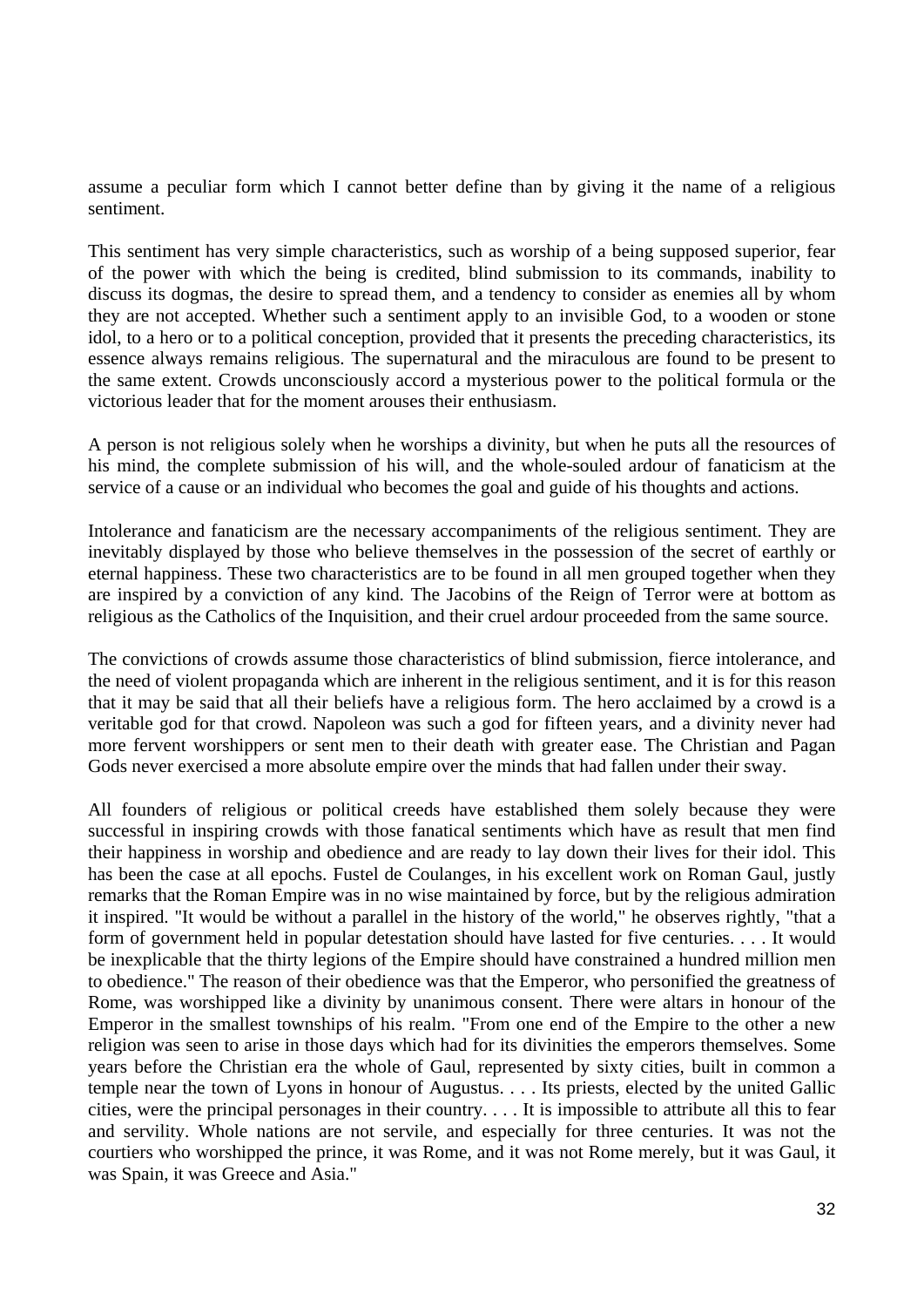To-day the majority of the great men who have swayed men's minds no longer have altars, but they have statues, or their portraits are in the hands of their admirers, and the cult of which they are the object is not notably different from that accorded to their predecessors. An understanding of the philosophy of history is only to be got by a thorough appreciation of this fundamental point of the psychology of crowds. The crowd demands a god before everything else.

It must not be supposed that these are the superstitions of a bygone age which reason has definitely banished. Sentiment has never been vanquished in its eternal conflict with reason. Crowds will hear no more of the words divinity and religion, in whose name they were so long enslaved; but they have never possessed so many fetishes as in the last hundred years, and the old divinities have never had so many statues and altars raised in their honour. Those who in recent years have studied the popular movement known under the name of Boulangism have been able to see with what ease the religious instincts of crowds are ready to revive. There was not a country inn that did not possess the hero's portrait. He was credited with the power of remedying all injustices and all evils, and thousands of men would have given their lives for him. Great might have been his place in history had his character been at all on a level with his legendary reputation.

It is thus a very useless commonplace to assert that a religion is necessary for the masses, because all political, divine, and social creeds only take root among them on the condition of always assuming the religious shape - a shape which obviates the danger of discussion. Were it possible to induce the masses to adopt atheism, this belief would exhibit all the intolerant ardour of a religious sentiment, and in its exterior forms would soon become a cult. The evolution of the small Positivist sect furnishes us a curious proof in point. What happened to the Nihilist whose story is related by that profound thinker Dostoiewsky has quickly happened to the Positivists. Illumined one day by the light of reason he broke the images of divinities and saints that adorned the altar of a chapel, extinguished the candles, and, without losing a moment, replaced the destroyed objects by the works of atheistic philosophers such as Buchner and Moleschott, after which he piously relighted the candles. The object of his religious beliefs had been transformed, but can it be truthfully said that his religious sentiments had changed?

Certain historical events - and they are precisely the most important - I again repeat, are not to be understood unless one has attained to an appreciation of the religious form which the convictions of crowds always assume in the long run. There are social phenomena that need to be studied far more from the point of view of the psychologist than from that of the naturalist. The great historian Taine has only studied the Revolution as a naturalist, and on this account the real genesis of events has often escaped him. He has perfectly observed the facts, but from want of having studied the psychology of crowds he has not always been able to trace their causes. The facts having appalled him by their bloodthirsty, anarchic, and ferocious side, he has scarcely seen in the heroes of the great drama anything more than a horde of epileptic savages abandoning themselves without restraint to their instincts. The violence of the Revolution, its massacres, its need of propaganda, its declarations of war upon all things, are only to be properly explained by reflecting that the Revolution was merely the establishment of a new religious belief in the mind of the masses. The Reformation, the massacre of Saint Bartholomew, the French religious wars, the Inquisition, the Reign of Terror are phenomena of an identical kind, brought about by crowds animated by those religious sentiments which necessarily lead those imbued with them to pitilessly extirpate by fire and sword whoever is opposed to the establishment of the new faith. The methods of the Inquisition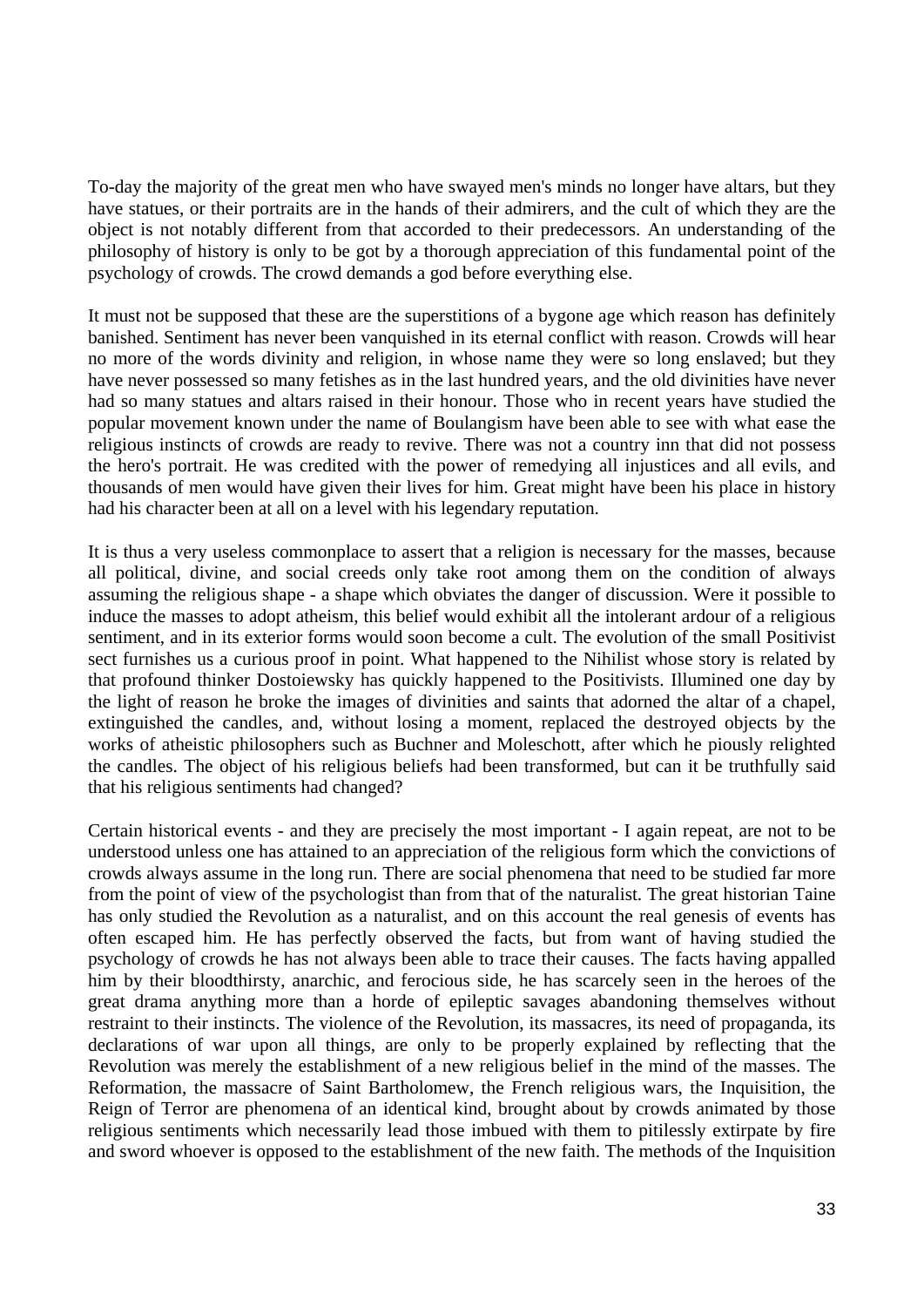are those of all whose convictions are genuine and sturdy. Their convictions would not deserve these epithets did they resort to other methods.

Upheavals analogous to those I have just cited are only possible when it is the soul of the masses that brings them about. The most absolute despots could not cause them. When historians tell us that the massacre of Saint Bartholomew was the work of a king, they show themselves as ignorant of the psychology of crowds as of that of sovereigns. Manifestations of this order can only proceed from the soul of crowds. The most absolute power of the most despotic monarch can scarcely do more than hasten or retard the moment of their apparition. The massacre of Saint Bartholomew or the religious wars were no more the work of kings than the Reign of Terror was the work of Robespierre, Danton, or Saint Just. At the bottom of such events is always to be found the working of the soul of the masses, and never the power of potentates.

### **BOOK II**

### **THE OPINIONS AND BELIEFS OF CROWDS**

#### **CHAPTER I**

#### **REMOTE FACTORS OF THE OPINIONS AND BELIEFS OF CROWDS**

Preparatory factors of the beliefs of crowds - The origin of the beliefs of crowds is the consequence of a preliminary process of elaboration - Study of the different factors of these beliefs. 1. RACE. The predominating influence it exercises - It represents the suggestions of ancestors. 2. TRADITIONS. They are the synthesis of the soul of the race - Social importance of traditions - How, after having been necessary they become harmful - Crowds are the most obstinate maintainers of traditional ideas. 3. TIME. It prepares in succession the establishment of beliefs and then their destruction. It is by the aid of this factor that order may proceed from chaos. 4. POLITICAL AND SOCIAL INSTITUTIONS. Erroneous idea of their part - Their influence extremely weak - They are effects, not causes - Nations are incapable of choosing what appear to them the best institutions - Institutions are labels which shelter the most dissimilar things under the same title - How institutions may come to be created - Certain institutions theoretically bad, such as centralisation obligatory for certain nations. 5. INSTITUTIONS AND EDUCATION. Falsity of prevalent ideas as to the influence of instruction on crowds - Statistical indications - Demoralising effect of Latin system of education - Part instruction might play - Examples furnished by various peoples.

Having studied the mental constitution of crowds and become acquainted with their modes of feeling, thinking, and reasoning, we shall now proceed to examine how their opinions and beliefs arise and become established.

The factors which determine these opinions and beliefs are of two kinds: remote factors and immediate factors.

The remote factors are those which render crowds capable of adopting certain convictions and absolutely refractory to the acceptance of others. These factors prepare the ground in which are suddenly seen to germinate certain new ideas whose force and consequences are a cause of astonishment, though they are only spontaneous in appearance. The outburst and putting in practice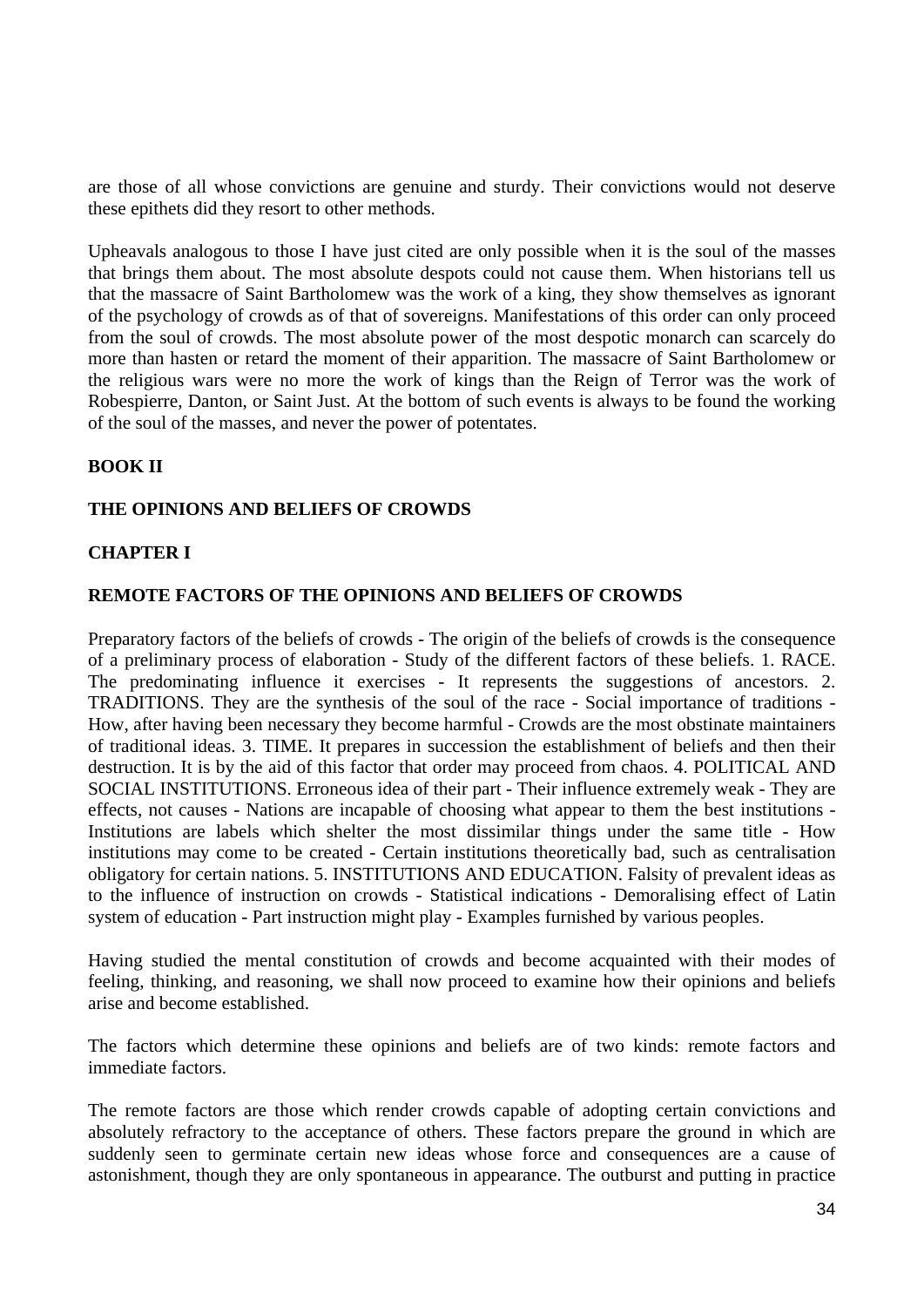of certain ideas among crowds present at times a startling suddenness. This is only a superficial effect, behind which must be sought a preliminary and preparatory action of long duration.

The immediate factors are those which, coming on the top of this long, preparatory working, in whose absence they would remain without effect, serve as the source of active persuasion on crowds; that is, they are the factors which cause the idea to take shape and set it loose with all its consequences. The resolutions by which collectivities are suddenly carried away arise out of these immediate factors; it is due to them that a riot breaks out or a strike is decided upon, and to them that enormous majorities invest one man with power to overthrow a government.

The successive action of these two kinds of factors is to be traced in all great historical events. The French Revolution - to cite but one of the most striking of such events - had among its remote factors the writings of the philosophers, the exactions of the nobility, and the progress of scientific thought. The mind of the masses, thus prepared, was then easily roused by such immediate factors as the speeches of orators, and the resistance of the court party to insignificant reforms.

Among the remote factors there are some of a general nature, which are found to underlie all the beliefs and opinions of crowds. They are race, traditions, time, institutions, and education.

We now proceed to study the influence of these different factors.

# **1. RACE**

This factor, race, must be placed in the first rank, for in itself it far surpasses in importance all the others. We have sufficiently studied it in another work; it is therefore needless to deal with it again. We showed, in a previous volume, what an historical race is, and how, its character once formed, it possesses, as the result of the laws of heredity such power that its beliefs, institutions, and arts - in a word, all the elements of its civilisation - are merely the outward expression of its genius. We showed that the power of the race is such that no element can pass from one people to another without undergoing the most profound transformations.<sup>7</sup>

Environment, circumstances, and events represent the social suggestions of the moment. They may have a considerable influence, but this influence is always momentary if it be contrary to the suggestions of the race; that is, to those which are inherited by a nation from the entire series of its ancestors.

We shall have occasion in several of the chapters of this work to touch again upon racial influence, and to show that this influence is so great that it dominates the characteristics peculiar to the genius

 $<sup>7</sup>$  The novelty of this proposition being still considerable and history being quite unintelligible</sup> without it, I devoted four chapters to its demonstration in my last book ("The Psychological Laws of the Evolution of Peoples"). From it the reader will see that, in spite of fallacious appearances, neither language, religion, arts, or, in a word, any element of civilisation, can pass, intact, from one people to another.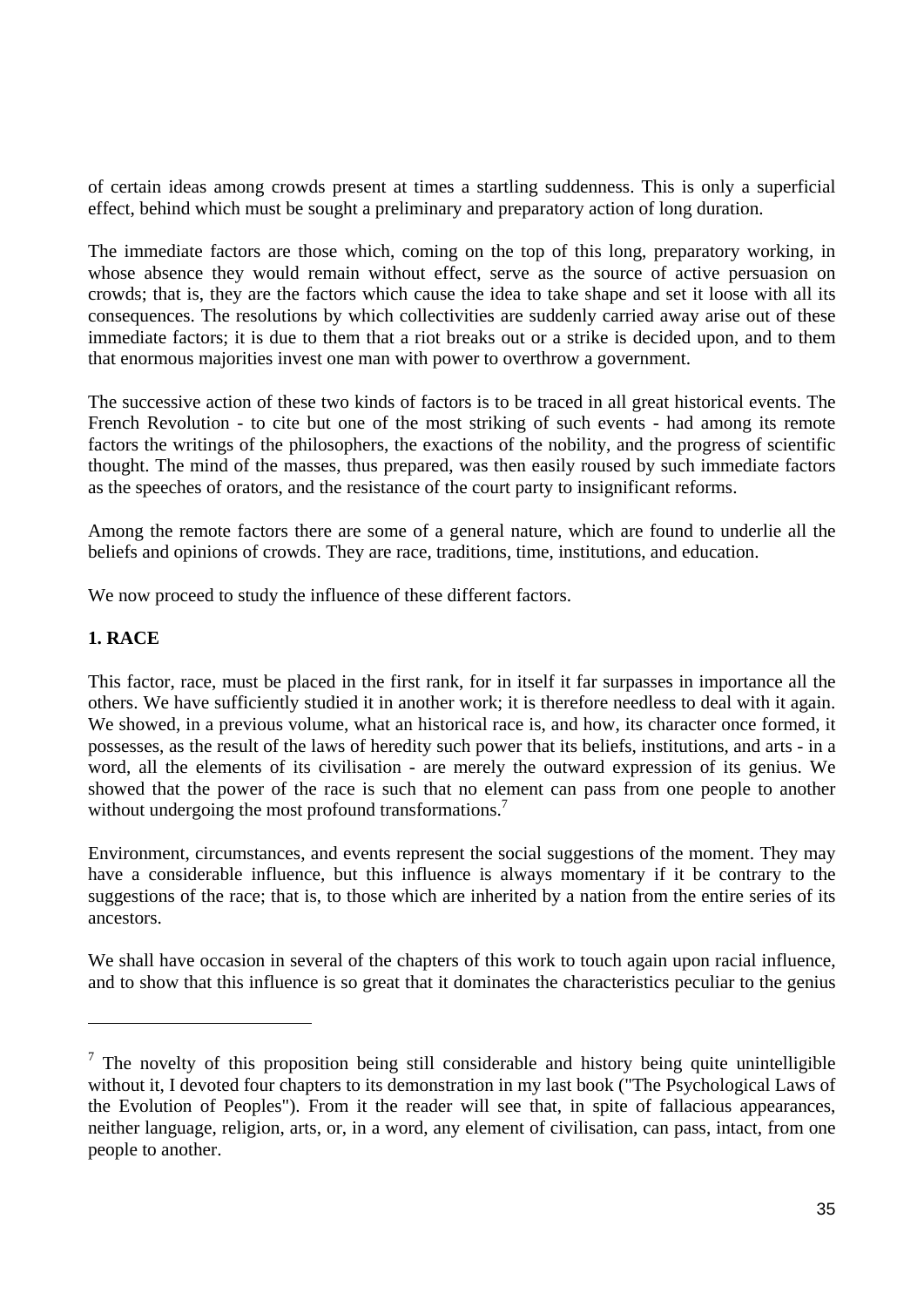of crowds. It follows from this fact that the crowds of different countries offer very considerable differences of beliefs and conduct and are not to be influenced in the same manner.

### **2. TRADITIONS**

Traditions represent the ideas, the needs, and the sentiments of the past. They are the synthesis of the race, and weigh upon us with immense force.

The biological sciences have been transformed since embryology has shown the immense influence of the past on the evolution of living beings; and the historical sciences will not undergo a less change when this conception has become more widespread. As yet it is not sufficiently general, and many statesmen are still no further advanced than the theorists of the last century, who believed that a society could break off with its past and be entirely recast on lines suggested solely by the light of reason.

A people is an organism created by the past, and, like every other organism, it can only be modified by slow hereditary accumulations.

It is tradition that guides men, and more especially so when they are in a crowd. The changes they can effect in their traditions with any ease, merely bear, as I have often repeated, upon names and outward forms.

This circumstance is not to be regretted. Neither a national genius nor civilisation would be possible without traditions. In consequence man's two great concerns since he has existed have been to create a network of traditions which he afterwards endeavours to destroy when their beneficial effects have worn themselves out. Civilisation is impossible without traditions, and progress impossible without the destruction of those traditions. The difficulty, and it is an immense difficulty, is to find a proper equilibrium between stability and variability. Should a people allow its customs to become too firmly rooted, it can no longer change, and becomes, like China, incapable of improvement. Violent revolutions are in this case of no avail; for what happens is that either the broken fragments of the chain are pieced together again and the past resumes its empire without change, or the fragments remain apart and decadence soon succeeds anarchy.

The ideal for a people is in consequence to preserve the institutions of the past, merely changing them insensibly and little by little. This ideal is difficult to realise. The Romans in ancient and the English in modern times are almost alone in having realised it.

It is precisely crowds that cling the most tenaciously to traditional ideas and oppose their being changed with the most obstinacy. This is notably the case with the category of crowds constituting castes. I have already insisted upon the conservative spirit of crowds, and shown that the most violent rebellions merely end in a changing of words and terms. At the end of the last century, in the presence of destroyed churches, of priests expelled the country or guillotined, it might have been thought that the old religious ideas had lost all their strength, and yet a few years had barely lapsed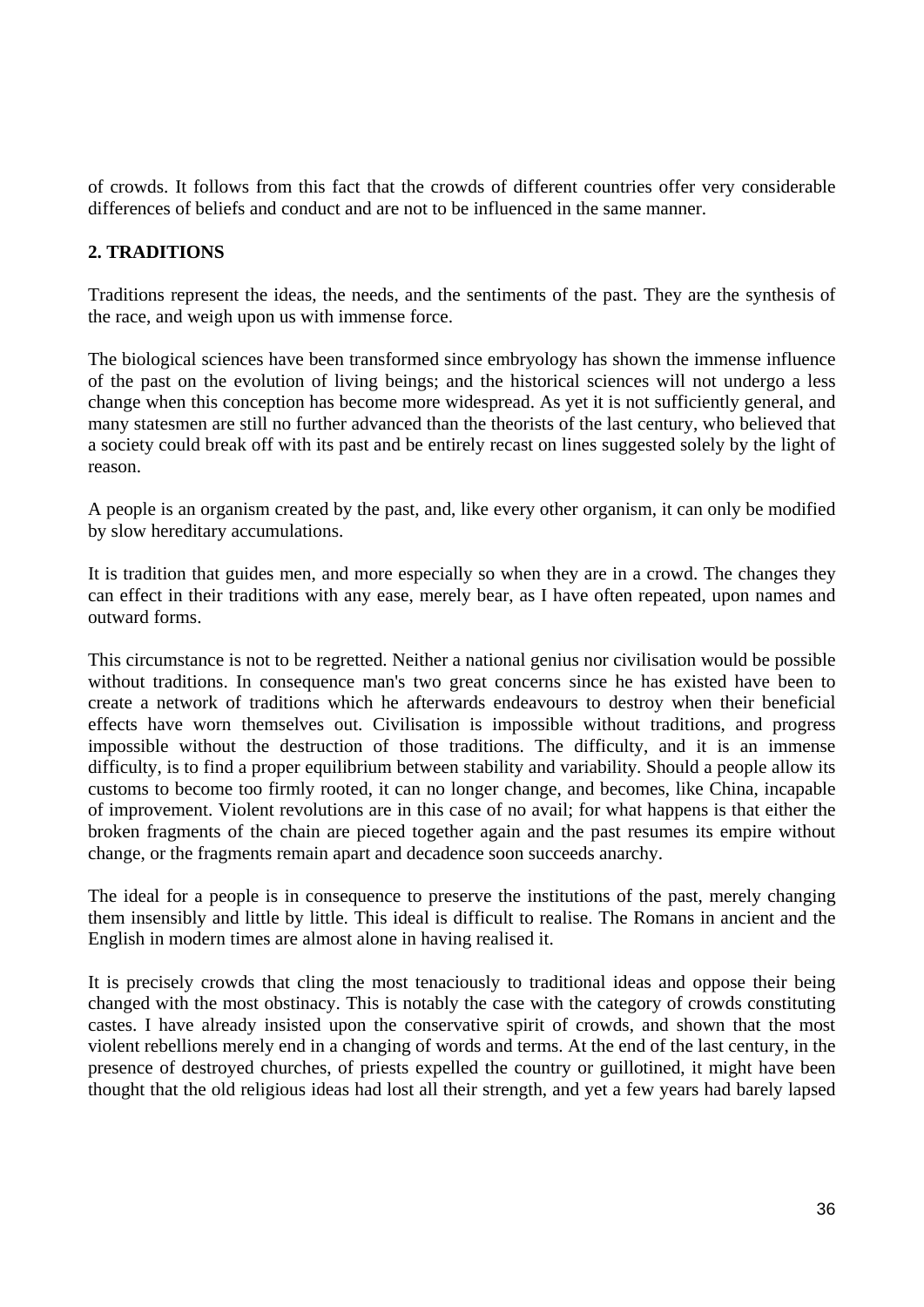before the abolished system of public worship had to be re-established in deference to universal demands<sup>8</sup>

"What is everywhere seen with respect to the keeping of Sunday and attendance at the churches proves that the majority of Frenchmen desire to return to their old usages and that it is no longer opportune to resist this natural tendency. . . . The great majority of men stand in need of religion, public worship, and priests. IT IS AN ERROR OF SOME MODERN PHILOSOPHERS, BY WHICH I MYSELF HAVE BEEN LED AWAY, to believe in the possibility of instruction being so general as to destroy religious prejudices, which for a great number of unfortunate persons are a source of consolation. . . . The mass of the people, then, must be allowed its priests, its altars, and its public worship."

Blotted out for a moment, the old traditions had resumed their sway.

No example could better display the power of tradition on the mind of crowds. The most redoubtable idols do not dwell in temples, nor the most despotic tyrants in palaces; both the one and the other can be broken in an instant. But the invisible masters that reign in our innermost selves are safe from every effort at revolt, and only yield to the slow wearing away of centuries.

#### 3. TIME

.

In social as in biological problems time is one of the most energetic factors. It is the sole real creator and the sole great destroyer. It is time that has made mountains with grains of sand and raised the obscure cell of geological eras to human dignity. The action of centuries is sufficient to transform any given phenomenon. It has been justly observed that an ant with enough time at its disposal could level Mount Blanc. A being possessed of the magical force of varying time at his will would have the power attributed by believers to God.

In this place, however, we have only to concern ourselves with the influence of time on the genesis of the opinions of crowds. Its action from this point of view is still immense. Dependent upon it are the great forces such as race, which cannot form themselves without it. It causes the birth, the growth, and the death of all beliefs. It is by the aid of time that they acquire their strength and also by its aid that they lose it.

It is time in particular that prepares the opinions and beliefs of crowds, or at least the soil on which they will germinate. This is why certain ideas are realisable at one epoch and not at another. It is time that accumulates that immense detritus of beliefs and thoughts on which the ideas of a given period spring up. They do not grow at hazard and by chance; the roots of each of them strike down into a long past. When they blossom it is time that has prepared their blooming; and to arrive at a notion of their genesis it is always back in the past that it is necessary to search. They are the daughters of the past and the mothers of the future, but throughout the slaves of time.

<sup>&</sup>lt;sup>8</sup> The report of the ex-Conventionist, Fourcroy, quoted by Taine, is very clear on this point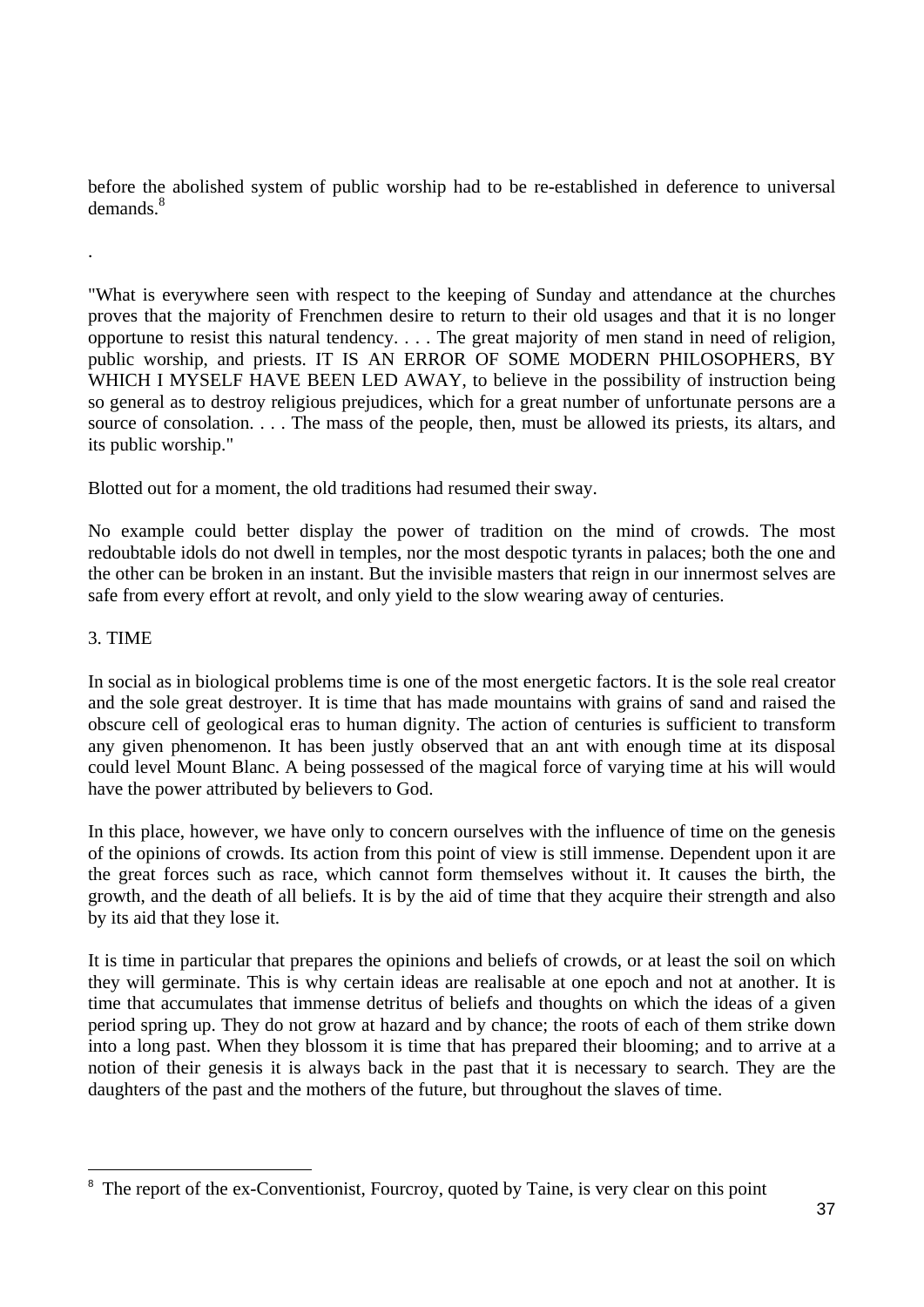Time, in consequence, is our veritable master, and it suffices to leave it free to act to see all things transformed. At the present day we are very uneasy with regard to the threatening aspirations of the masses and the destructions and upheavals foreboded thereby. Time, without other aid, will see to the restoration of equilibrium. "No form of government," M. Lavisse very properly writes, "was founded in a day. Political and social organisations are works that demand centuries. The feudal system existed for centuries in a shapeless, chaotic state before it found its laws; absolute monarchy also existed for centuries before arriving at regular methods of government, and these periods of expectancy were extremely troubled."

### **4. POLITICAL AND SOCIAL INSTITUTIONS**

 $\overline{a}$ 

The idea that institutions can remedy the defects of societies, that national progress is the consequence of the improvement of institutions and governments, and that social changes can be effected by decrees - this idea, I say, is still generally accepted. It was the starting-point of the French Revolution, and the social theories of the present day are based upon it.

The most continuous experience has been unsuccessful in shaking this grave delusion. Philosophers and historians have endeavoured in vain to prove its absurdity, but yet they have had no difficulty in demonstrating that institutions are the outcome of ideas, sentiments, and customs, and that ideas, sentiments, and customs are not to be recast by recasting legislative codes. A nation does not choose its institutions at will any more than it chooses the colour of its hair or its eyes. Institutions and governments are the product of the race. They are not the creators of an epoch, but are created by it. Peoples are not governed in accordance with their caprices of the moment, but as their character determines that they shall be governed. Centuries are required to form a political system and centuries needed to change it. Institutions have no intrinsic virtue: in themselves they are neither good nor bad. Those which are good at a given moment for a given people may be harmful in the extreme for another nation.

Moreover, it is in no way in the power of a people to really change its institutions. Undoubtedly, at the cost of violent revolutions, it can change their name, but in their essence they remain unmodified. The names are mere futile labels with which an historian who goes to the bottom of things need scarcely concern himself. It is in this way, for instance, that England<sup>9</sup>, the most democratic country in the world, lives, nevertheless, under a monarchical regime, whereas the countries in which the most oppressive despotism is rampant are the Spanish-American Republics, in spite of their republican constitutions. The destinies of peoples are determined by their character and not by their government. I have endeavoured to establish this view in my previous volume by setting forth categorical examples.

<sup>&</sup>lt;sup>9</sup> The most advanced republicans, even of the United States, recognise this fact. The American magazine, The Forum, recently gave categorical expression to the opinion in terms which I reproduce here from the Review of Reviews for December, 1894: -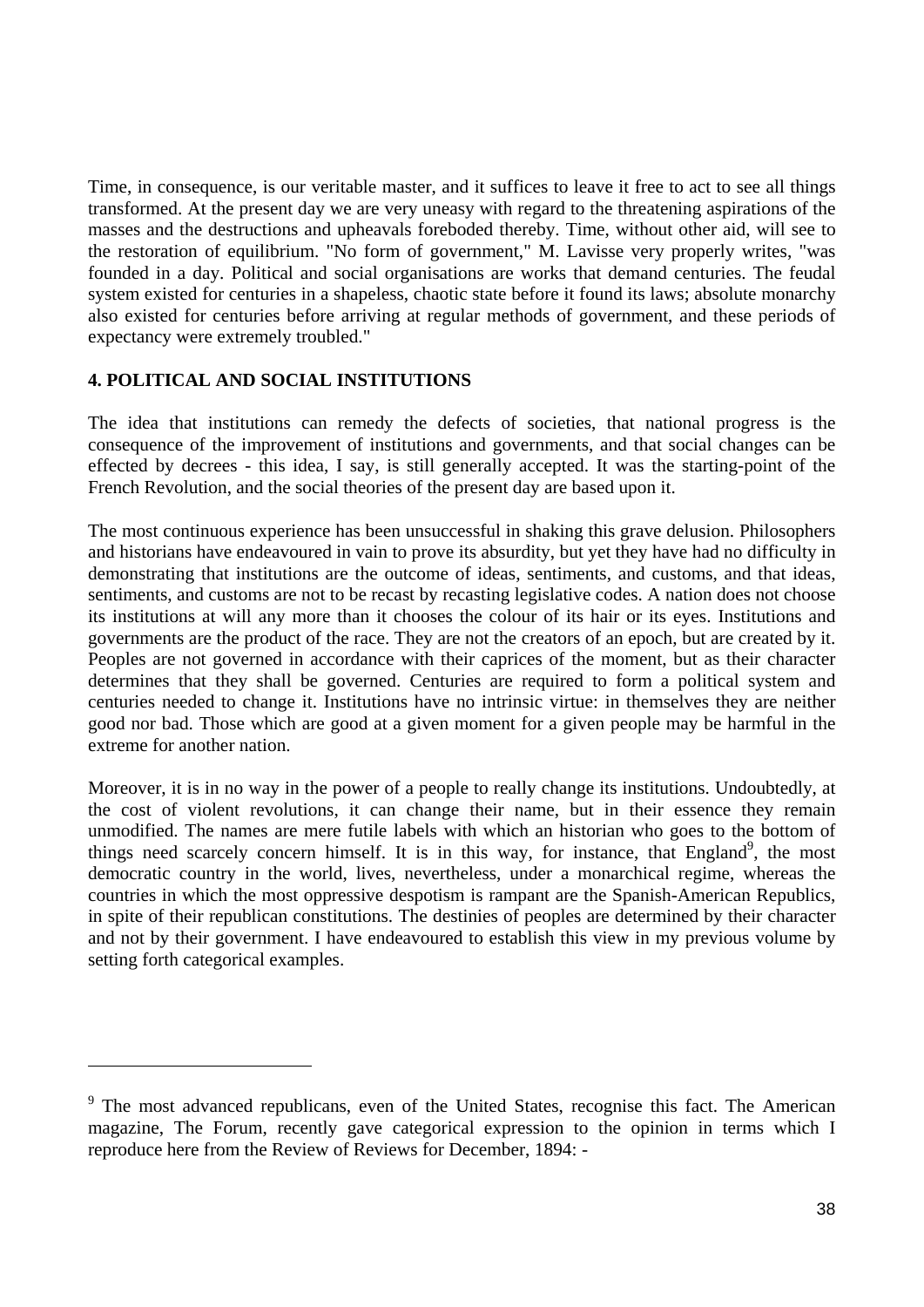"It should never be forgotten, even by the most ardent enemies of an aristocracy, that England is today the most democratic country of the universe, the country in which the rights of the individual are most respected, and in which the individual possesses the most liberty."

To lose time in the manufacture of cut-and-dried constitutions is, in consequence, a puerile task, the useless labour of an ignorant rhetorician. Necessity and time undertake the charge of elaborating constitutions when we are wise enough to allow these two factors to act. This is the plan the Anglo-Saxons have adopted, as their great historian, Macaulay, teaches us in a passage that the politicians of all Latin countries ought to learn by heart. After having shown all the good that can be accomplished by laws which appear from the point of view of pure reason a chaos of absurdities and contradictions, he compares the scores of constitutions that have been engulfed in the convulsions of the Latin peoples with that of England, and points out that the latter has only been very slowly changed part by part, under the influence of immediate necessities and never of speculative reasoning.

"To think nothing of symmetry and much of convenience; never to remove an anomaly merely because it is an anomaly; never to innovate except when some grievance is felt; never to innovate except so far as to get rid of the grievance; never to lay down any proposition of wider extent than the particular case for which it is necessary to provide; these are the rules which have, from the age of John to the age of Victoria, generally guided the deliberations of our two hundred and fifty Parliaments."

It would be necessary to take one by one the laws and institutions of each people to show to what extent they are the expression of the needs of each race and are incapable, for that reason, of being violently transformed. It is possible, for, instance, to indulge in philosophical dissertations on the advantages and disadvantages of centralisation; but when we see a people composed of very different races devote a thousand years of efforts to attaining to this centralisation; when we observe that a great revolution, having for object the destruction of all the institutions of the past, has been forced to respect this centralisation, and has even strengthened it; under these circumstances we should admit that it is the outcome of imperious needs, that it is a condition of the existence of the nation in question, and we should pity the poor mental range of politicians who talk of destroying it. Could they by chance succeed in this attempt, their success would at once be the signal for a frightful civil war,10 which, moreover, would immediately bring back a new system of centralisation much more oppressive than the old.

 $10$  If a comparison be made between the profound religious and political dissensions which separate the various parties in France, and are more especially the result of social questions, and the separatist tendencies which were manifested at the time of the Revolution, and began to again display themselves towards the close of the Franco-German war, it will be seen that the different races represented in France are still far from being completely blended. The vigorous centralisation of the Revolution and the creation of artificial departments destined to bring about the fusion of the ancient provinces was certainly its most useful work. Were it possible to bring about the decentralisation which is to-day preoccupying minds lacking in foresight, the achievement would promptly have for consequence the most sanguinary disorders. To overlook this fact is to leave out of account the entire history of France.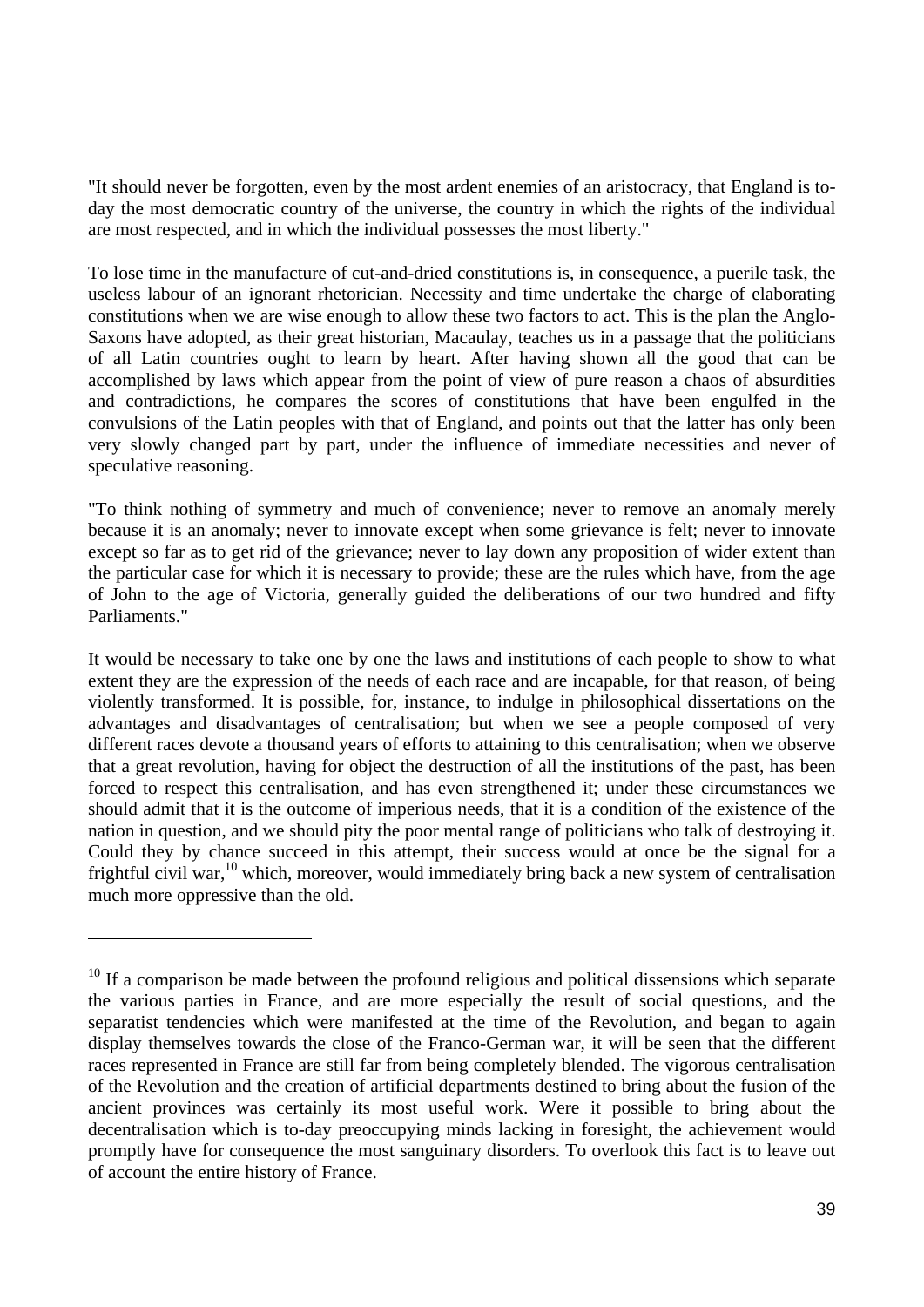The conclusion to be drawn from what precedes is, that it is not in institutions that the means is to be sought of profoundly influencing the genius of the masses. When we see certain countries, such as the United States, reach a high degree of prosperity under democratic institutions, while others, such as the Spanish-American Republics, are found existing in a pitiable state of anarchy under absolutely similar institutions, we should admit that these institutions are as foreign to the greatness of the one as to the decadence of the others. Peoples are governed by their character, and all institutions which are not intimately modelled on that character merely represent a borrowed garment, a transitory disguise. No doubt sanguinary wars and violent revolutions have been undertaken, and will continue to be undertaken, to impose institutions to which is attributed, as to the relics of saints, the supernatural power of creating welfare. It may be said, then, in one sense, that institutions react on the mind of the crowd inasmuch as they engender such upheavals. But in reality it is not the institutions that react in this manner, since we know that, whether triumphant or vanquished, they possess in themselves no virtue. It is illusions and words that have influenced the mind of the crowd, and especially words - words which are as powerful as they are chimerical, and whose astonishing sway we shall shortly demonstrate.

### **5. INSTRUCTION AND EDUCATION**

 $\overline{a}$ 

Foremost among the dominant ideas of the present epoch is to be found the notion that instruction is capable of considerably changing men, and has for its unfailing consequence to improve them and even to make them equal. By the mere fact of its being constantly repeated, this assertion has ended by becoming one of the most steadfast democratic dogmas. It would be as difficult now to attack it as it would have been formerly to have attacked the dogmas of the Church.

On this point, however, as on many others, democratic ideas are in profound disagreement with the results of psychology and experience. Many eminent philosophers, among them Herbert Spencer, have had no difficulty in showing that instruction neither renders a man more moral nor happier, that it changes neither his instincts nor his hereditary passions, and that at times - for this to happen it need only be badly directed - it is much more pernicious than useful. Statisticians have brought confirmation of these views by telling us that criminality increases with the generalisation of instruction, or at any rate of a certain kind of instruction, and that the worst enemies of society, the anarchists, are recruited among the prize-winners of schools; while in a recent work a distinguished magistrate, M. Adolphe Guillot, made the observation that at present 3,000 educated criminals are met with for every 1,000 illiterate delinquents, and that in fifty years the criminal percentage of the population has passed from 227 to 552 for every 100,000 inhabitants, an increase of 133 per cent. He has also noted in common with his colleagues that criminality is particularly on the increase among young persons, for whom, as is known, gratuitous and obligatory schooling has - in France replaced apprenticeship.

It is not assuredly - and nobody has ever maintained this proposition - that well-directed instruction may not give very useful practical results, if not in the sense of raising the standard of morality, at least in that of developing professional capacity. Unfortunately the Latin peoples, especially in the last twenty-five years, have based their systems of instruction on very erroneous principles, and in spite of the observations of the most eminent minds, such as Breal, Fustel de Coulanges, Taine, and many others, they persist in their lamentable mistakes. I have myself shown, in a work published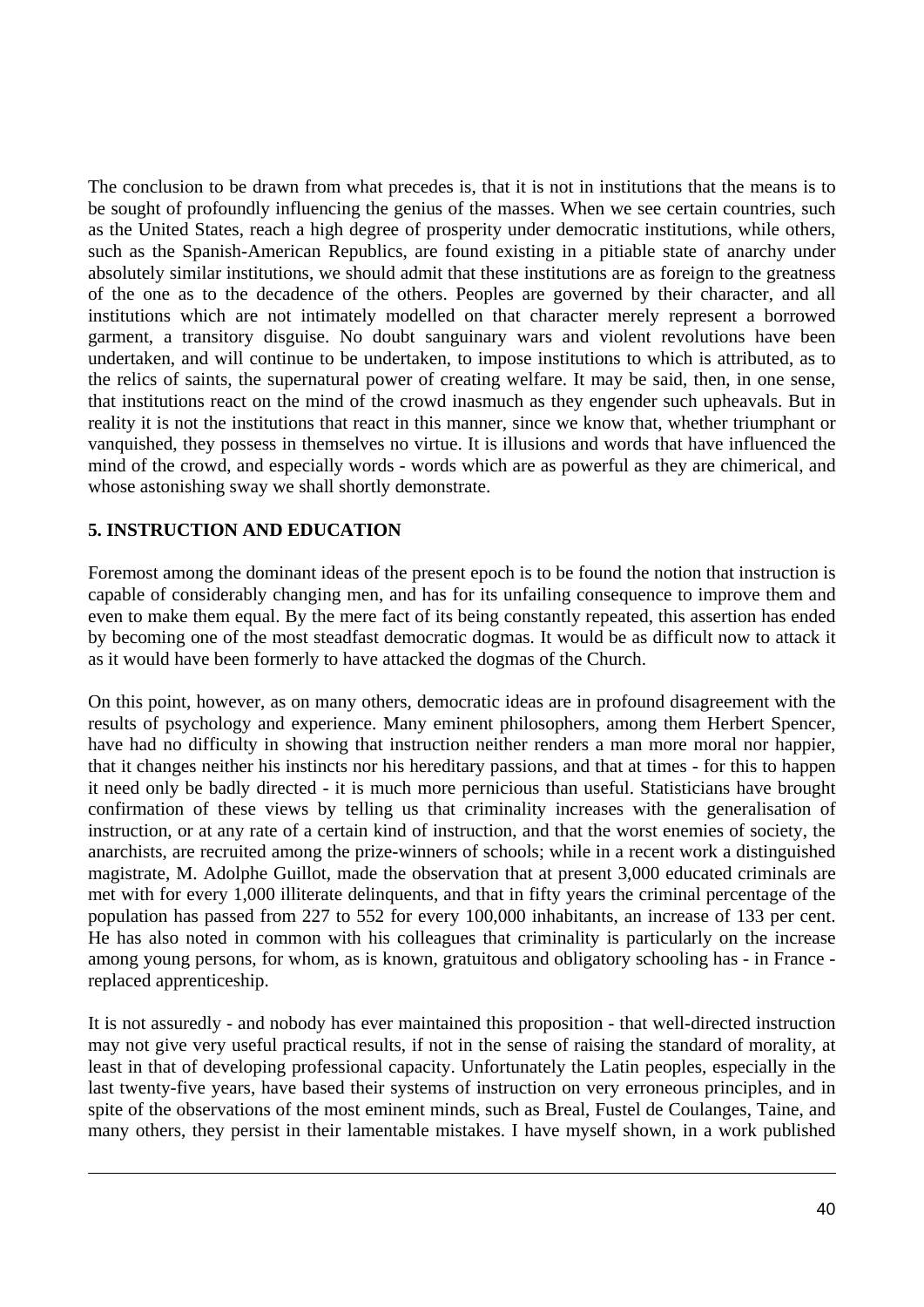some time ago, that the French system of education transforms the majority of those who have undergone it into enemies of society, and recruits numerous disciples for the worst forms of socialism.

The primary danger of this system of education - very properly qualified as Latin - consists in the fact that it is based on the fundamental psychological error that the intelligence is developed by the learning by heart of text-books. Adopting this view, the endeavour has been made to enforce a knowledge of as many hand-books as possible. From the primary school till he leaves the university a young man does nothing but acquire books by heart without his judgment or personal initiative being ever called into play. Education consists for him in reciting by heart and obeying.

"Learning lessons, knowing by heart a grammar or a compendium, repeating well and imitating well - that," writes a former Minister of Public Instruction, M. Jules Simon, "is a ludicrous form of education whose every effort is an act of faith tacitly admitting the infallibility of the master, and whose only results are a belittling of ourselves and a rendering of us impotent."

Were this education merely useless, one might confine one's self to expressing compassion for the unhappy children who, instead of making needful studies at the primary school, are instructed in the genealogy of the sons of Clotaire, the conflicts between Neustria and Austrasia, or zoological classifications. But the system presents a far more serious danger. It gives those who have been submitted to it a violent dislike to the state of life in which they were born, and an intense desire to escape from it. The working man no longer wishes to remain a working man, or the peasant to continue a peasant, while the most humble members of the middle classes admit of no possible career for their sons except that of State-paid functionaries. Instead of preparing men for life French schools solely prepare them to occupy public functions, in which success can be attained without any necessity for self-direction or the exhibition of the least glimmer of personal initiative. At the bottom of the social ladder the system creates an army of proletarians discontented with their lot and always ready to revolt, while at the summit it brings into being a frivolous bourgeoisie, at once sceptical and credulous, having a superstitious confidence in the State, whom it regards as a sort of Providence, but without forgetting to display towards it a ceaseless hostility, always laying its own faults to the door of the Government, and incapable of the least enterprise without the intervention of the authorities.

The State, which manufactures by dint of textbooks all these persons possessing diplomas, can only utilise a small number of them, and is forced to leave the others without employment. It is obliged in consequence to resign itself to feeding the first mentioned and to having the others as its enemies. From the top to the bottom of the social pyramid, from the humblest clerk to the professor and the prefect, the immense mass of persons boasting diplomas besiege the professions. While a business man has the greatest difficulty in finding an agent to represent him in the colonies, thousands of candidates solicit the most modest official posts. There are 20,000 schoolmasters and mistresses without employment in the department of the Seine alone, all of them persons who, disdaining the fields or the workshops, look to the State for their livelihood. The number of the chosen being restricted, that of the discontented is perforce immense. The latter are ready for any revolution,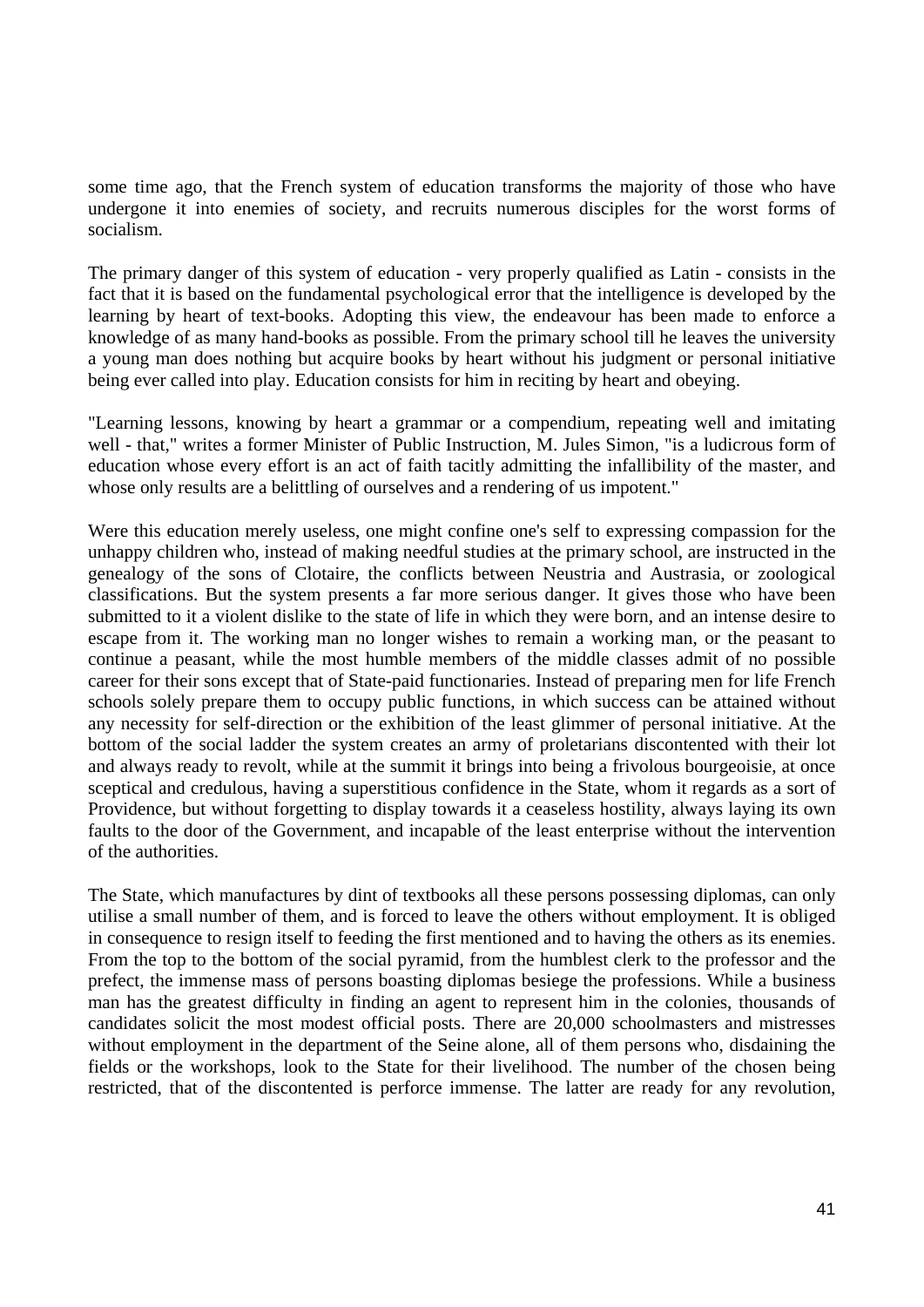whoever be its chiefs and whatever the goal they aim at. The acquisition of knowledge for which no use can be found is a sure method of driving a man to revolt.  $11$ 

It is evidently too late to retrace our steps. Experience alone, that supreme educator of peoples, will be at pains to show us our mistake. It alone will be powerful enough to prove the necessity of replacing our odious text-books and our pitiable examinations by industrial instruction capable of inducing our young men to return to the fields, to the workshop, and to the colonial enterprise which they avoid to-day at all costs.

The professional instruction which all enlightened minds are now demanding was the instruction received in the past by our forefathers. It is still in vigour at the present day among the nations who rule the world by their force of will, their initiative, and their spirit of enterprise. In a series of remarkable pages, whose principal passages I reproduce further on, a great thinker, M. Taine, has clearly shown that our former system of education was approximately that in vogue to-day in England and America, and in a remarkable parallel between the Latin and Anglo-Saxon systems he has plainly pointed out the consequences of the two methods.

One might consent, perhaps, at a pinch, to continue to accept all the disadvantages of our classical education, although it produced nothing but discontented men, and men unfitted for their station in life, did the superficial acquisition of so much knowledge, the faultless repeating by heart of so many text-books, raise the level of intelligence. But does it really raise this level? Alas, no! The conditions of success in life are the possession of judgment, experience, initiative, and character qualities which are not bestowed by books. Books are dictionaries, which it is useful to consult, but of which it is perfectly useless to have lengthy portions in one's head.

How is it possible for professional instruction to develop the intelligence in a measure quite beyond the reach of classical instruction? This has been well shown by M. Taine.

"Ideas, he says, are only formed in their natural and normal surroundings; the promotion of the growth is effected by the innumerable impressions appealing to the senses which a young man receives daily in the workshop, the mine, the law court, the study, the builder's yard, the hospital; at the sight of tools, materials, and operations; in the presence of customers, workers, and labour, of work well or ill done, costly or lucrative. In such a way are obtained those trifling perceptions of detail of the eyes, the ear, the hands, and even the sense of smell, which, picked up involuntarily, and silently elaborated, take shape within the learner, and suggest to him sooner or, later this or that new combination, simplification, economy, improvement, or invention. The young Frenchman is deprived, and precisely at the age when they are most fruitful, of all these precious contacts, of all these indispensable elements of assimilation. For seven or eight years on end he is shut up in a

 $11$  This phenomenon, moreover, is not peculiar to the Latin peoples. It is also to be observed in China, which is also a country in the hands of a solid hierarchy of mandarins or functionaries, and where a function is obtained, as in France, by competitive examination, in which the only test is the imperturbable recitation of bulky manuals. The army of educated persons without employment is considered in China at the present day as a veritable national calamity. It is the same in India where, since the English have opened schools, not for educating purposes, as is the case in England itself, but simply to furnish the indigenous inhabitants with instruction, there has been formed a special class of educated persons, the Baboos, who, when they do not obtain employment, become the irreconcilable enemies of the English rule. In the case of all the Baboos, whether provided with employment or not, the first effect of their instruction has been to lower their standard of morality. This is a fact on which I have insisted at length in my book, "The Civilisations of India" - a fact, too, which has been observed by all authors who have visited the great peninsula.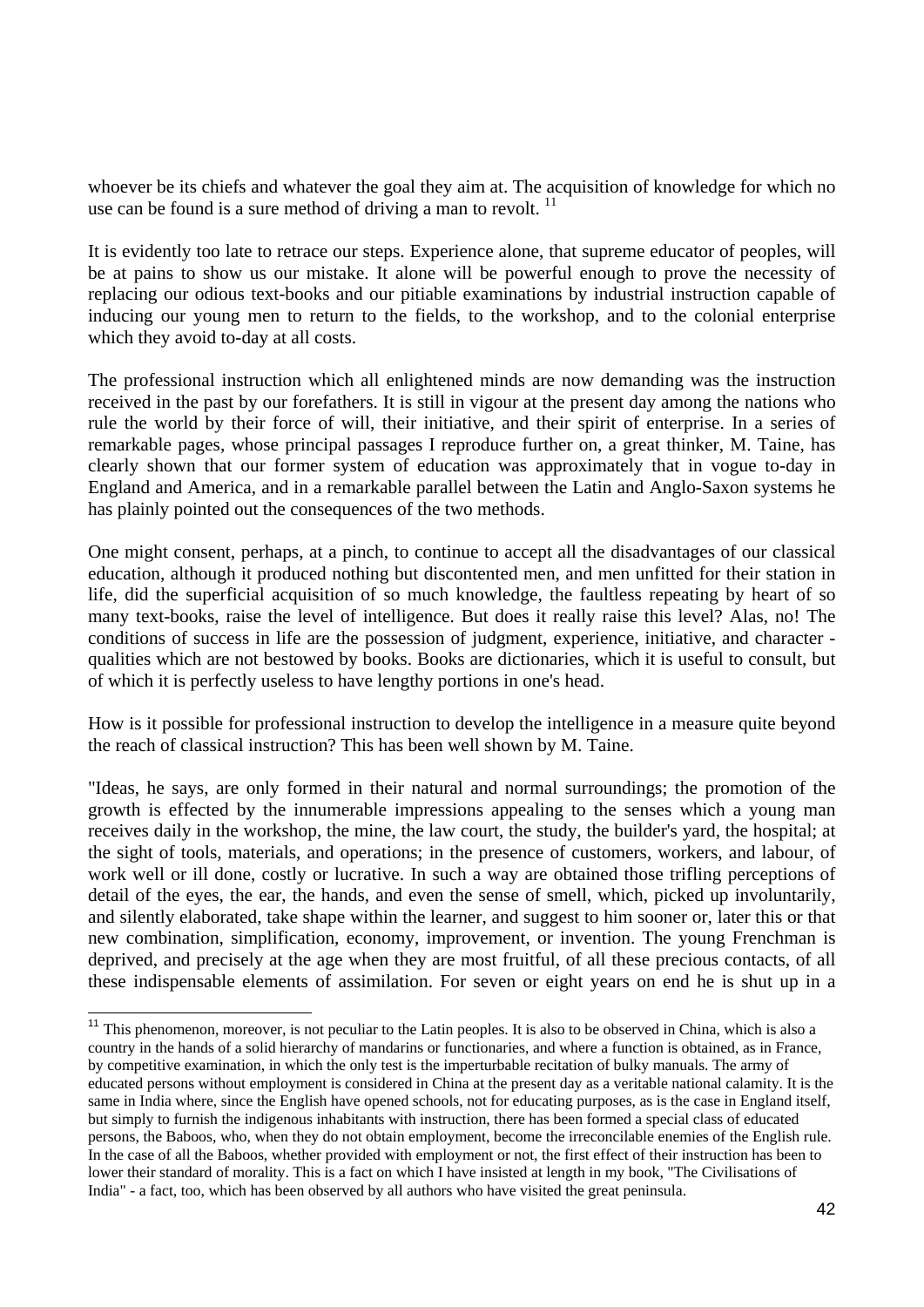school, and is cut off from that direct personal experience which would give him a keen and exact notion of men and things and of the various ways of handling them."

" . . . At least nine out of ten have wasted their time and pains during several years of their life telling, important, even decisive years. Among such are to be counted, first of all, the half or twothirds of those who present themselves for examination - I refer to those who are rejected; and then among those who are successful, who obtain a degree, a certificate, a diploma, there is still a half or two-thirds - I refer to the overworked. Too much has been demanded of them by exacting that on a given day, on a chair or before a board, they should, for two hours in succession, and with respect to a group of sciences, be living repertories of all human knowledge. In point of fact they were that, or nearly so, for two hours on that particular day, but a month later they are so no longer. They could not go through the examination again. Their too numerous and too burdensome acquisitions slip incessantly from their mind, and are not replaced. Their mental vigour has declined, their fertile capacity for growth has dried up, the fully-developed man appears, and he is often a used-up man. Settled down, married, resigned to turning in a circle, and indefinitely in the same circle, he shuts himself up in his confined function, which he fulfils adequately, but nothing more. Such is the average yield: assuredly the receipts do not balance the expenditure. In England or America, where, as in France previous to 1789, the contrary proceeding is adopted, the outcome obtained is equal or superior."

The illustrious psychologist subsequently shows us the difference between our system and that of the Anglo-Saxons. The latter do not possess our innumerable special schools. With them instruction is not based on book-learning, but on object lessons. The engineer, for example, is trained in a workshop, and never at a school; a method which allows of each individual reaching the level his intelligence permits of. He becomes a workman or a foreman if he can get no further, an engineer if his aptitudes take him as far. This manner of proceeding is much more democratic and of much greater benefit to society than that of making the whole career of an individual depend on an examination, lasting a few hours, and undergone at the age of nineteen or twenty.

"In the hospital, the mine, the factory, in the architect's or the lawyer's office, the student, who makes a start while very young, goes through his apprenticeship, stage by stage, much as does with us a law clerk in his office, or an artist in his studio. Previously, and before making a practical beginning, he has had an opportunity of following some general and summary course of instruction, so as to have a framework ready prepared in which to store the observations he is shortly to make. Furthermore he is able, as a rule, to avail himself of sundry technical courses which he can follow in his leisure hours, so as to co-ordinate step by step the daily experience he is gathering. Under such a system the practical capabilities increase and develop of themselves in exact proportion to the faculties of the student, and in the direction requisite for his future task and the special work for which from now onwards he desires to fit himself. By this means in England or the United States a young man is quickly in a position to develop his capacity to the utmost. At twenty-five years of age, and much sooner if the material and the parts are there, he is not merely a useful performer, he is capable also of spontaneous enterprise; he is not only a part of a machine, but also a motor. In France, where the contrary system prevails - in France, which with each succeeding generation is falling more and more into line with China - the sum total of the wasted forces is enormous."

The great philosopher arrives at the following conclusion with respect to the growing incongruity between our Latin system of education and the requirements of practical life: -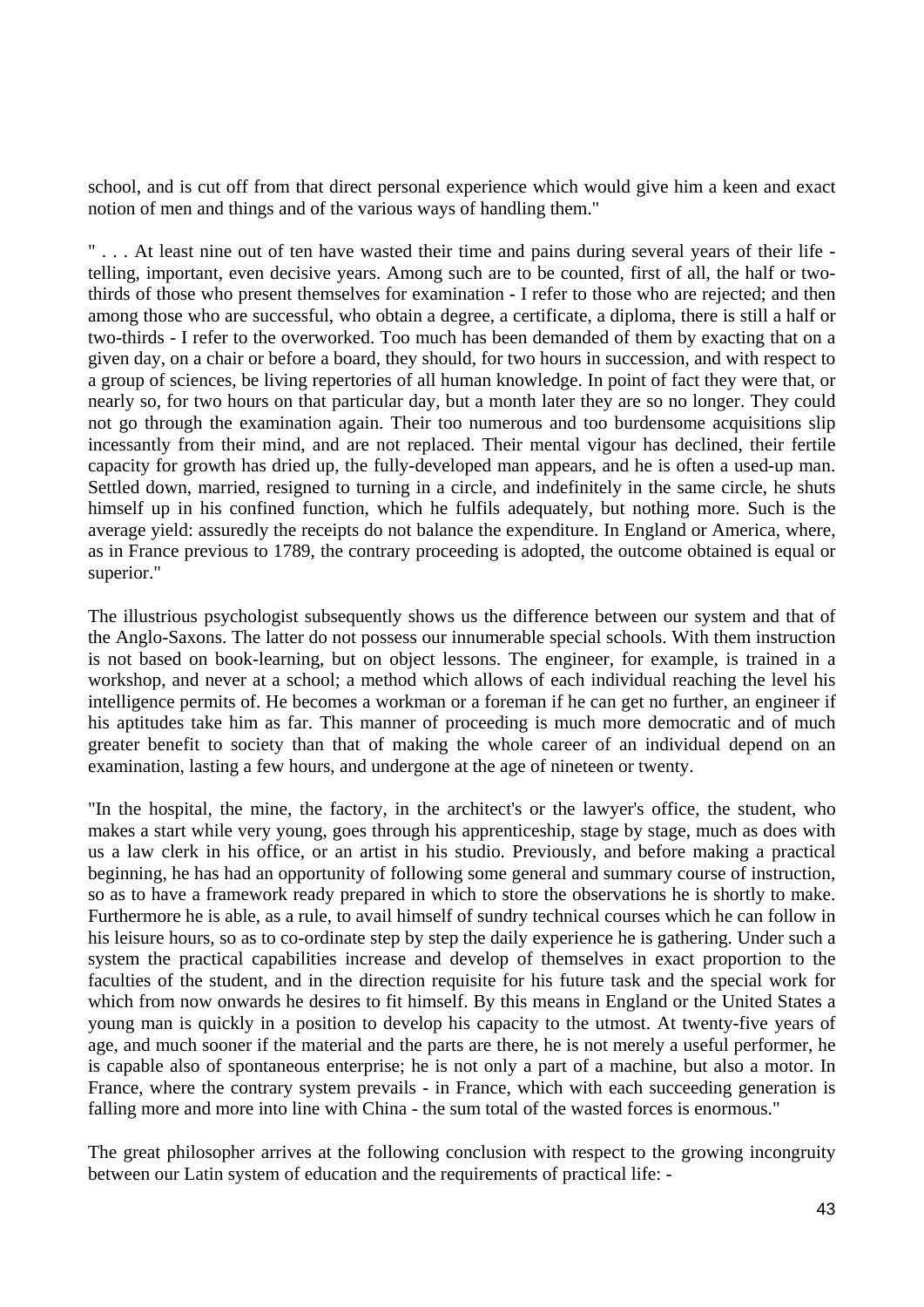"In the three stages of instruction, those of childhood, adolescence and youth, the theoretical and pedagogic preparation by books on the school benches has lengthened out and become overcharged in view of the examination, the degree, the diploma, and the certificate, and solely in this view, and by the worst methods, by the application of an unnatural and anti-social regime, by the excessive postponement of the practical apprenticeship, by our boarding-school system, by artificial training and mechanical cramming, by overwork, without thought for the time that is to follow, for the adult age and the functions of the man, without regard for the real world on which the young man will shortly be thrown, for the society in which we move and to which he must be adapted or be taught to resign himself in advance, for the struggle in which humanity is engaged, and in which to defend himself and to keep his footing he ought previously to have been equipped, armed, trained, and hardened. This indispensable equipment, this acquisition of more importance than any other, this sturdy common sense and nerve and will-power our schools do not procure the young Frenchman; on the contrary, far from qualifying him for his approaching and definite state, they disqualify him. In consequence, his entry into the world and his first steps in the field of action are most often merely a succession of painful falls, whose effect is that he long remains wounded and bruised, and sometimes disabled for life. The test is severe and dangerous. In the course of it the mental and moral equilibrium is affected, and runs the risk of not being re-established. Too sudden and complete disillusion has supervened. The deceptions have been too great, the disappointments too keen." $^{12}$ 

A useful comparison may be made between Taine's pages and the observations on American education recently made by M. Paul Bourget in his excellent book, "Outre-Mer." He, too, after having noted that our education merely produces narrow-minded bourgeois, lacking in initiative and will-power, or anarchists - "those two equally harmful types of the civilised man, who degenerates into impotent platitude or insane destructiveness" - he too, I say, draws a comparison that cannot be the object of too much reflection between our French lycees (public schools), those factories of degeneration, and the American schools, which prepare a man admirably for life. The gulf existing between truly democratic nations and those who have democracy in their speeches, but in no wise in their thoughts, is clearly brought out in this comparison.

Have we digressed in what precedes from the psychology of crowds? Assuredly not. If we desire to understand the ideas and beliefs that are germinating to-day in the masses, and will spring up tomorrow, it is necessary to know how the ground has been prepared. The instruction given the youth of a country allows of a knowledge of what that country will one day be. The education accorded the present generation justifies the most gloomy previsions. It is in part by instruction and education that the mind of the masses is improved or deteriorated. It was necessary in consequence to show

<sup>&</sup>lt;sup>12</sup> Taine, "Le Regime moderne," vol. ii., 1894. These pages are almost the last that Taine wrote. They resume admirably the results of the great philosopher's long experience. Unfortunately they are in my opinion totally incomprehensible for such of our university professors who have not lived abroad. Education is the only means at our disposal of influencing to some extent the mind of a nation, and it is profoundly saddening to have to think that there is scarcely any one in France who can arrive at understanding that our present system of teaching is a grave cause of rapid decadence, which instead of elevating our youth, lowers and perverts it.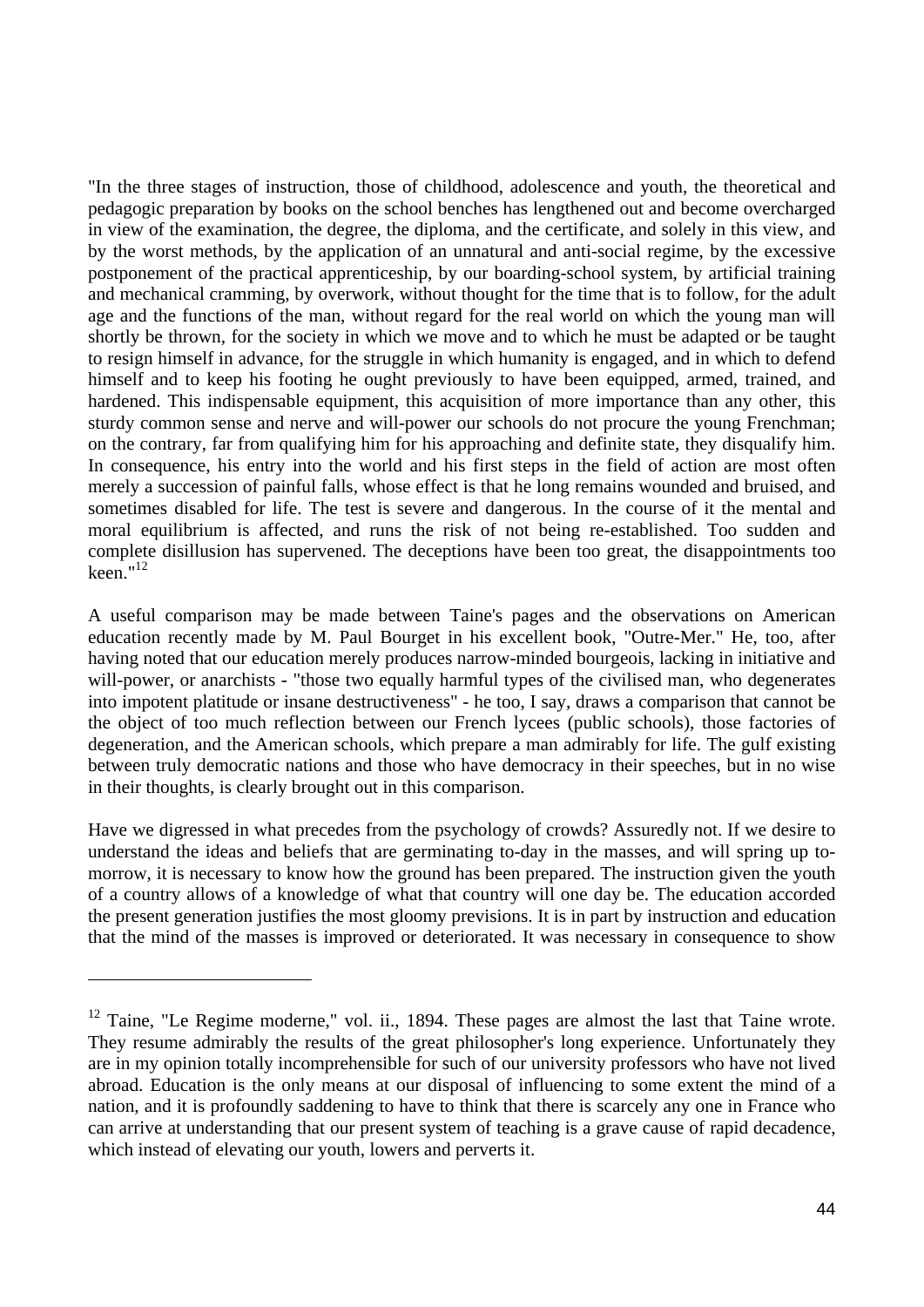how this mind has been fashioned by the system in vogue, and how the mass of the indifferent and the neutral has become progressively an army of the discontented ready to obey all the suggestions of utopians and rhetoricians. It is in the schoolroom that socialists and anarchists are found nowadays, and that the way is being paved for the approaching period of decadence for the Latin peoples.

# **CHAPTER II**

## **THE IMMEDIATE FACTORS OF THE OPINIONS OF CROWDS**

1. IMAGES, WORDS AND FORMULAE. The magical power of words and formulae - The power of words bound up with the images they evoke, and independent of their real sense - These images vary from age to age, and from race to race - The wear and tear of words - Examples of the considerable variations of sense of much-used words - The political utility of baptizing old things with new names when the words by which they were designated produced an unfavourable impression on the masses - variations of the sense of words in consequence of race differences - The different meanings of the word "democracy" in Europe and America. 2. ILLUSIONS. Their importance - They are to be found at the root of all civilisations - The social necessity of illusions - Crowds always prefer them to truths. 3. EXPERIENCE. Experience alone can fix in the mind of crowds truths become necessary and destroy illusions grown dangerous - Experience is only effective on the condition that it be frequently repeated - The cost of the experiences requisite to persuade crowds. 4. REASON. The nullity of its influence on crowds - Crowds only to be influenced by their unconscious sentiments - The role of logic in history - The secret causes of improbable events.

We have just investigated the remote and preparatory factors which give the mind of crowds a special receptivity, and make possible therein the growth of certain sentiments and certain ideas. It now remains for us to study the factors capable of acting in a direct manner. We shall see in a forthcoming chapter how these factors should be put in force in order that they may produce their full effect.

In the first part of this work we studied the sentiments, ideas, and methods of reasoning of collective bodies, and from the knowledge thus acquired it would evidently be possible to deduce in a general way the means of making an impression on their mind. We already know what strikes the imagination of crowds, and are acquainted with the power and contagiousness of suggestions, of those especially that are presented under the form of images. However, as suggestions may proceed from very different sources, the factors capable of acting on the minds of crowds may differ considerably. It is necessary, then, to study them separately. This is not a useless study. Crowds are somewhat like the sphinx of ancient fable: it is necessary to arrive at a solution of the problems offered by their psychology or to resign ourselves to being devoured by them.

### **1. IMAGES, WORDS, AND FORMULAS**

When studying the imagination of crowds we saw that it is particularly open to the impressions produced by images. These images do not always lie ready to hand, but it is possible to evoke them by the judicious employment of words and formulas. Handled with art, they possess in sober truth the mysterious power formerly attributed to them by the adepts of magic. They cause the birth in the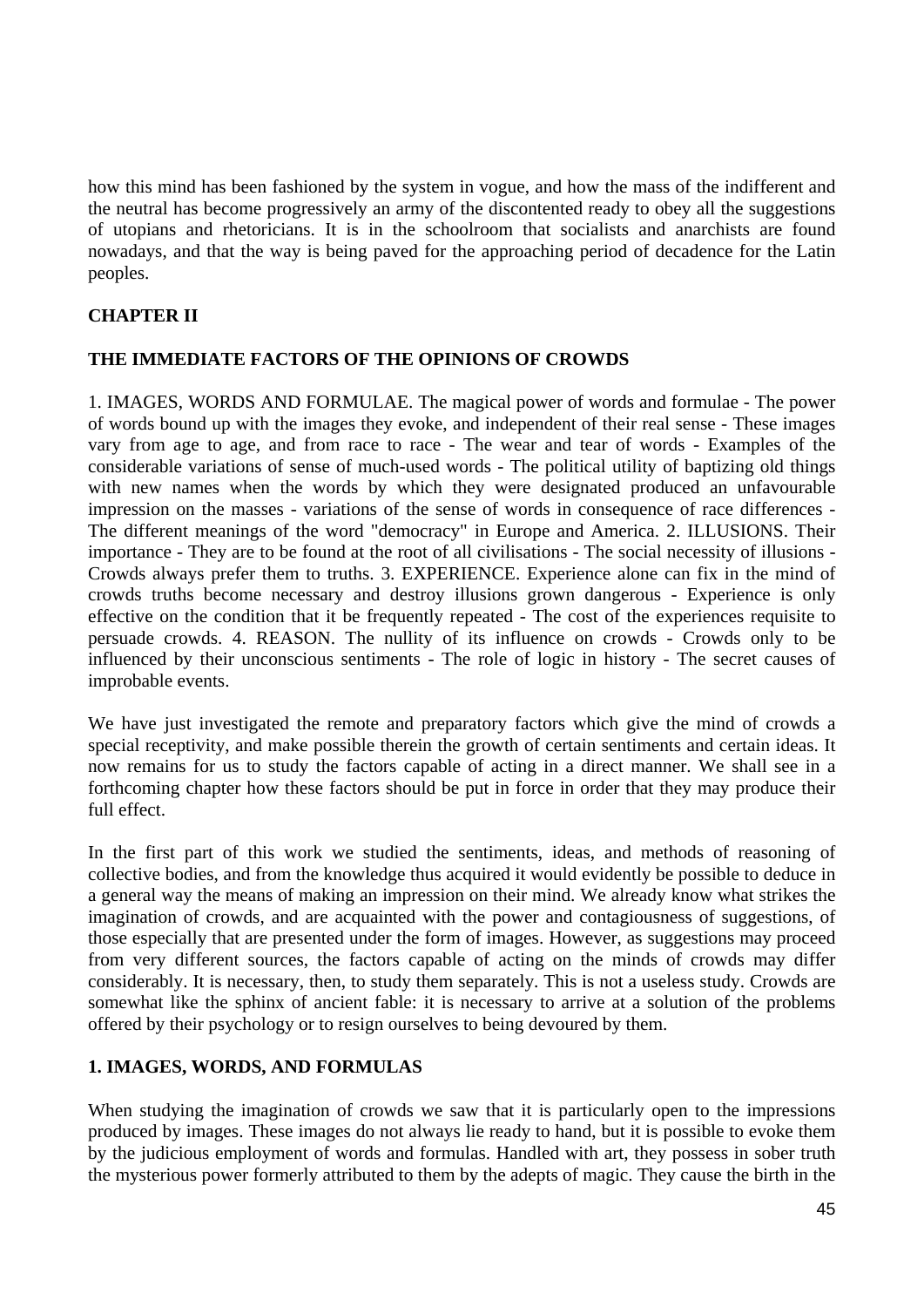minds of crowds of the most formidable tempests, which in turn they are capable of stilling. A pyramid far loftier than that of old Cheops could be raised merely with the bones of men who have been victims of the power of words and formulas.

The power of words is bound up with the images they evoke, and is quite independent of their real significance. Words whose sense is the most ill-defined are sometimes those that possess the most influence. Such, for example, are the terms democracy, socialism, equality, liberty, &c., whose meaning is so vague that bulky volumes do not suffice to precisely fix it. Yet it is certain that a truly magical power is attached to those short syllables, as if they contained the solution of all problems. They synthesise the most diverse unconscious aspirations and the hope of their realisation.

Reason and arguments are incapable of combatting certain words and formulas. They are uttered with solemnity in the presence of crowds, and as soon as they have been pronounced an expression of respect is visible on every countenance, and all heads are bowed. By many they are considered as natural forces, as supernatural powers. They evoke grandiose and vague images in men's minds, but this very vagueness that wraps them in obscurity augments their mysterious power. They are the mysterious divinities hidden behind the tabernacle, which the devout only approach in fear and trembling.

The images evoked by words being independent of their sense, they vary from age to age and from people to people, the formulas remaining identical. Certain transitory images are attached to certain words: the word is merely as it were the button of an electric bell that calls them up.

All words and all formulas do not possess the power of evoking images, while there are some which have once had this power, but lose it in the course of use, and cease to waken any response in the mind. They then become vain sounds, whose principal utility is to relieve the person who employs them of the obligation of thinking. Armed with a small stock of formulas and commonplaces learnt while we are young, we possess all that is needed to traverse life without the tiring necessity of having to reflect on anything whatever.

If any particular language be studied, it is seen that the words of which it is composed change rather slowly in the course of ages, while the images these words evoke or the meaning attached to them changes ceaselessly. This is the reason why, in another work, I have arrived at the conclusion that the absolute translation of a language, especially of a dead language, is totally impossible. What do we do in reality when we substitute a French for a Latin, Greek, or Sanscrit expression, or even when we endeavour to understand a book written in our own tongue two or three centuries back? We merely put the images and ideas with which modern life has endowed our intelligence in the place of absolutely distinct notions and images which ancient life had brought into being in the mind of races submitted to conditions of existence having no analogy with our own. When the men of the Revolution imagined they were copying the Greeks and Romans, what were they doing except giving to ancient words a sense the latter had never had? What resemblance can possibly exist between the institutions of the Greeks and those designated to-day by corresponding words? A republic at that epoch was an essentially aristocratic institution, formed of a reunion of petty despots ruling over a crowd of slaves kept in the most absolute subjection. These communal aristocracies, based on slavery, could not have existed for a moment without it.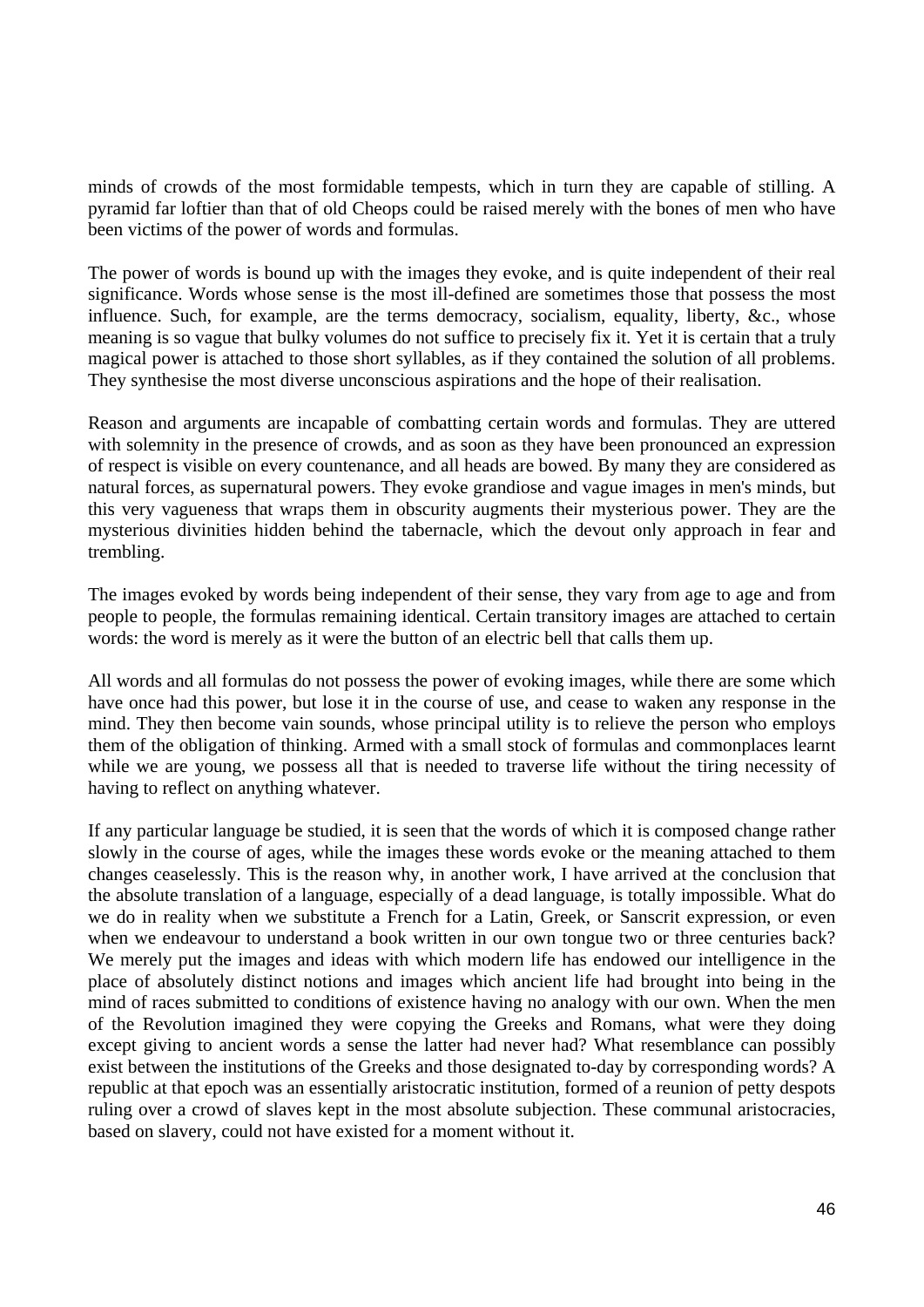The word "liberty," again, what signification could it have in any way resembling that we attribute to it to-day at a period when the possibility of the liberty of thought was not even suspected, and when there was no greater and more exceptional crime than that of discussing the gods, the laws and the customs of the city? What did such a word as "fatherland" signify to an Athenian or Spartan unless it were the cult of Athens or Sparta, and in no wise that of Greece, composed of rival cities always at war with each other? What meaning had the same word "fatherland" among the ancient Gauls, divided into rival tribes and races, and possessing different languages and religions, and who were easily vanquished by Caesar because he always found allies among them? It was Rome that made a country of Gaul by endowing it with political and religious unity. Without going back so far, scarcely two centuries ago, is it to be believed that this same notion of a fatherland was conceived to have the same meaning as at present by French princes like the great Conde, who allied themselves with the foreigner against their sovereign? And yet again, the same word had it not a sense very different from the modern for the French royalist emigrants, who thought they obeyed the laws of honour in fighting against France, and who from their point of view did indeed obey them, since the feudal law bound the vassal to the lord and not to the soil, so that where the sovereign was there was the true fatherland?

Numerous are the words whose meaning has thus profoundly changed from age to age - words which we can only arrive at understanding in the sense in which they were formerly understood after a long effort. It has been said with truth that much study is necessary merely to arrive at conceiving what was signified to our great grandfathers by such words as the "king" and the "royal family." What, then, is likely to be the case with terms still more complex?

Words, then, have only mobile and transitory significations which change from age to age and people to people; and when we desire to exert an influence by their means on the crowd what it is requisite to know is the meaning given them by the crowd at a given moment, and not the meaning which they formerly had or may yet have for individuals of a different mental constitution.

Thus, when crowds have come, as the result of political upheavals or changes of belief, to acquire a profound antipathy for the images evoked by certain words, the first duty of the true statesman is to change the words without, of course, laying hands on the things themselves, the latter being too intimately bound up with the inherited constitution to be transformed. The judicious Tocqueville long ago made the remark that the work of the consulate and the empire consisted more particularly in the clothing with new words of the greater part of the institutions of the past - that is to say, in replacing words evoking disagreeable images in the imagination of the crowd by other words of which the novelty prevented such evocations. The "taille" or tallage has become the land tax; the "gabelle," the tax on salt; the "aids," the indirect contributions and the consolidated duties; the tax on trade companies and guilds, the license, &c.

One of the most essential functions of statesmen consists, then, in baptizing with popular or, at any rate, indifferent words things the crowd cannot endure under their old names. The power of words is so great that it suffices to designate in well-chosen terms the most odious things to make them acceptable to crowds. Taine justly observes that it was by invoking liberty and fraternity - words very popular at the time - that the Jacobins were able "to install a despotism worthy of Dahomey, a tribunal similar to that of the Inquisition, and to accomplish human hecatombs akin to those of ancient Mexico." The art of those who govern, as is the case with the art of advocates, consists above all in the science of employing words. One of the greatest difficulties of this art is, that in one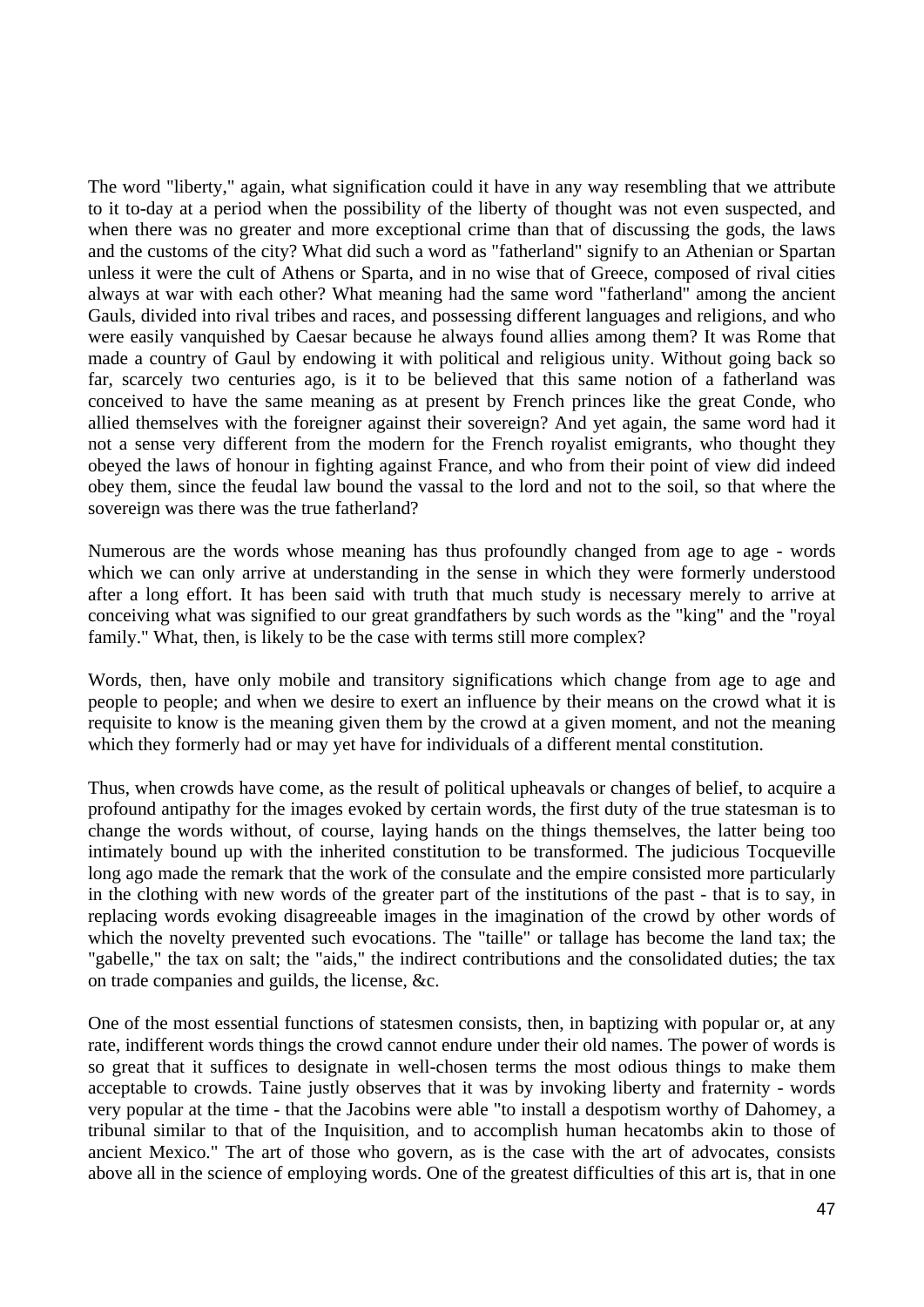and the same society the same words most often have very different meanings for the different social classes, who employ in appearance the same words, but never speak the same language.

In the preceding examples it is especially time that has been made to intervene as the principal factor in the changing of the meaning of words. If, however, we also make race intervene, we shall then see that, at the same period, among peoples equally civilised but of different race, the same words very often correspond to extremely dissimilar ideas. It is impossible to understand these differences without having travelled much, and for this reason I shall not insist upon them. I shall confine myself to observing that it is precisely the words most often employed by the masses which among different peoples possess the most different meanings. Such is the case, for instance, with the words "democracy" and "socialism" in such frequent use nowadays.

In reality they correspond to quite contrary ideas and images in the Latin and Anglo-Saxon mind. For the Latin peoples the word "democracy" signifies more especially the subordination of the will and the initiative of the individual to the will and the initiative of the community represented by the State. It is the State that is charged, to a greater and greater degree, with the direction of everything, the centralisation, the monopolisation, and the manufacture of everything. To the State it is that all parties without exception, radicals, socialists, or monarchists, constantly appeal. Among the Anglo-Saxons and notably in America this same word "democracy" signifies, on the contrary, the intense development of the will of the individual, and as complete a subordination as possible of the State, which, with the exception of the police, the army, and diplomatic relations, is not allowed the direction of anything, not even of public instruction. It is seen, then, that the same word which signifies for one people the subordination of the will and the initiative of the individual and the preponderance of the State, signifies for another the excessive development of the will and the initiative of the individual and the complete subordination of the State.<sup>13</sup>

# **2. ILLUSIONS**

 $\overline{a}$ 

From the dawn of civilisation onwards crowds have always undergone the influence of illusions. It is to the creators of illusions that they have raised more temples, statues, and altars than to any other class of men. Whether it be the religious illusions of the past or the philosophic and social illusions of the present, these formidable sovereign powers are always found at the head of all the civilisations that have successively flourished on our planet. It is in their name that were built the temples of Chaldea and Egypt and the religious edifices of the Middle Ages, and that a vast upheaval shook the whole of Europe a century ago, and there is not one of our political, artistic, or social conceptions that is free from their powerful impress. Occasionally, at the cost of terrible disturbances, man overthrows them, but he seems condemned to always set them up again. Without them he would never have emerged from his primitive barbarian state, and without them again he

 $13$  In my book, "The Psychological Laws of the Evolution of Peoples," I have insisted at length on the differences which distinguish the Latin democratic ideal from the Anglo-Saxon democratic ideal. Independently, and as the result of his travels, M. Paul Bourget has arrived, in his quite recent book, "Outre-Mer," at conclusions almost identical with mine.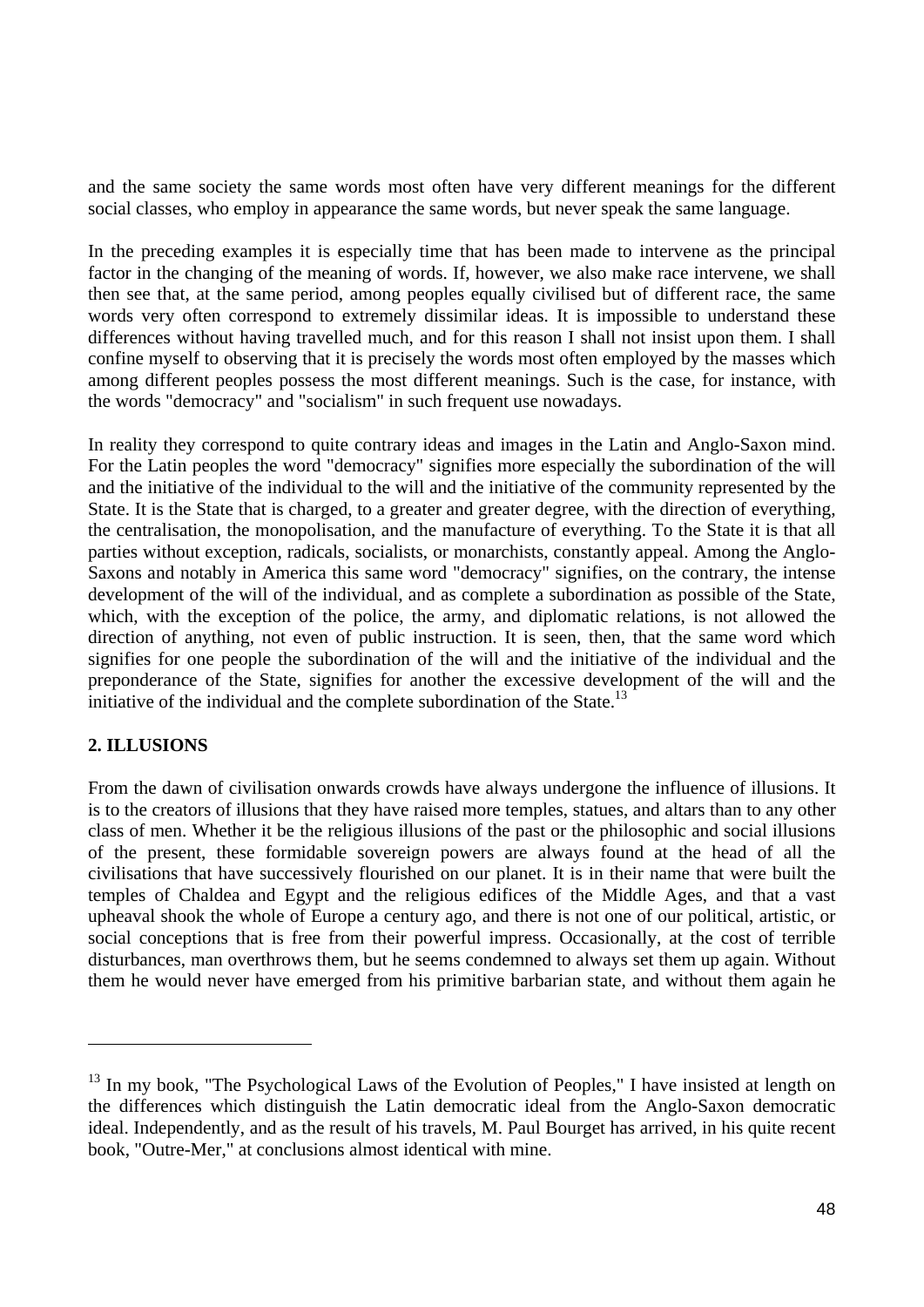would soon return to it. Doubtless they are futile shadows; but these children of our dreams have forced the nations to create whatever the arts may boast of splendour or civilisation of greatness.

"If one destroyed in museums and libraries, if one hurled down on the flagstones before the churches all the works and all the monuments of art that religions have inspired, what would remain of the great dreams of humanity? To give to men that portion of hope and illusion without which they cannot live, such is the reason for the existence of gods, heroes, and poets. During fifty years science appeared to undertake this task. But science has been compromised in hearts hungering after the ideal, because it does not dare to be lavish enough of promises, because it cannot lie."<sup>14</sup>

The philosophers of the last century devoted themselves with fervour to the destruction of the religious, political, and social illusions on which our forefathers had lived for a long tale of centuries. By destroying them they have dried up the springs of hope and resignation. Behind the immolated chimeras they came face to face with the blind and silent forces of nature, which are inexorable to weakness and ignore pity.

Notwithstanding all its progress, philosophy has been unable as yet to offer the masses any ideal that can charm them; but, as they must have their illusions at all cost, they turn instinctively, as the insect seeks the light, to the rhetoricians who accord them what they want. Not truth, but error has always been the chief factor in the evolution of nations, and the reason why socialism is so powerful to-day is that it constitutes the last illusion that is still vital. In spite of all scientific demonstrations it continues on the increase. Its principal strength lies in the fact that it is championed by minds sufficiently ignorant of things as they are in reality to venture boldly to promise mankind happiness. The social illusion reigns to-day upon all the heaped-up ruins of the past, and to it belongs the future. The masses have never thirsted after truth. They turn aside from evidence that is not to their taste, preferring to deify error, if error seduce them. Whoever can supply them with illusions is easily their master; whoever attempts to destroy their illusions is always their victim.

# **3. EXPERIENCE**

Experience constitutes almost the only effective process by which a truth may be solidly established in the mind of the masses, and illusions grown too dangerous be destroyed. To this end, however, it is necessary that the experience should take place on a very large scale, and be very frequently repeated. The experiences undergone by one generation are useless, as a rule, for the generation that follows, which is the reason why historical facts, cited with a view to demonstration, serve no purpose. Their only utility is to prove to what an extent experiences need to be repeated from age to age to exert any influence, or to be successful in merely shaking an erroneous opinion when it is solidly implanted in the mind of the masses.

Our century and that which preceded it will doubtless be alluded to by historians as an era of curious experiments, which in no other age have been tried in such number.

The most gigantic of these experiments was the French Revolution. To find out that a society is not to be refashioned from top to bottom in accordance with the dictates of pure reason, it was necessary that several millions of men should be massacred and that Europe should be profoundly

 $\overline{\phantom{a}}$ <sup>14</sup> Daniel Lesueur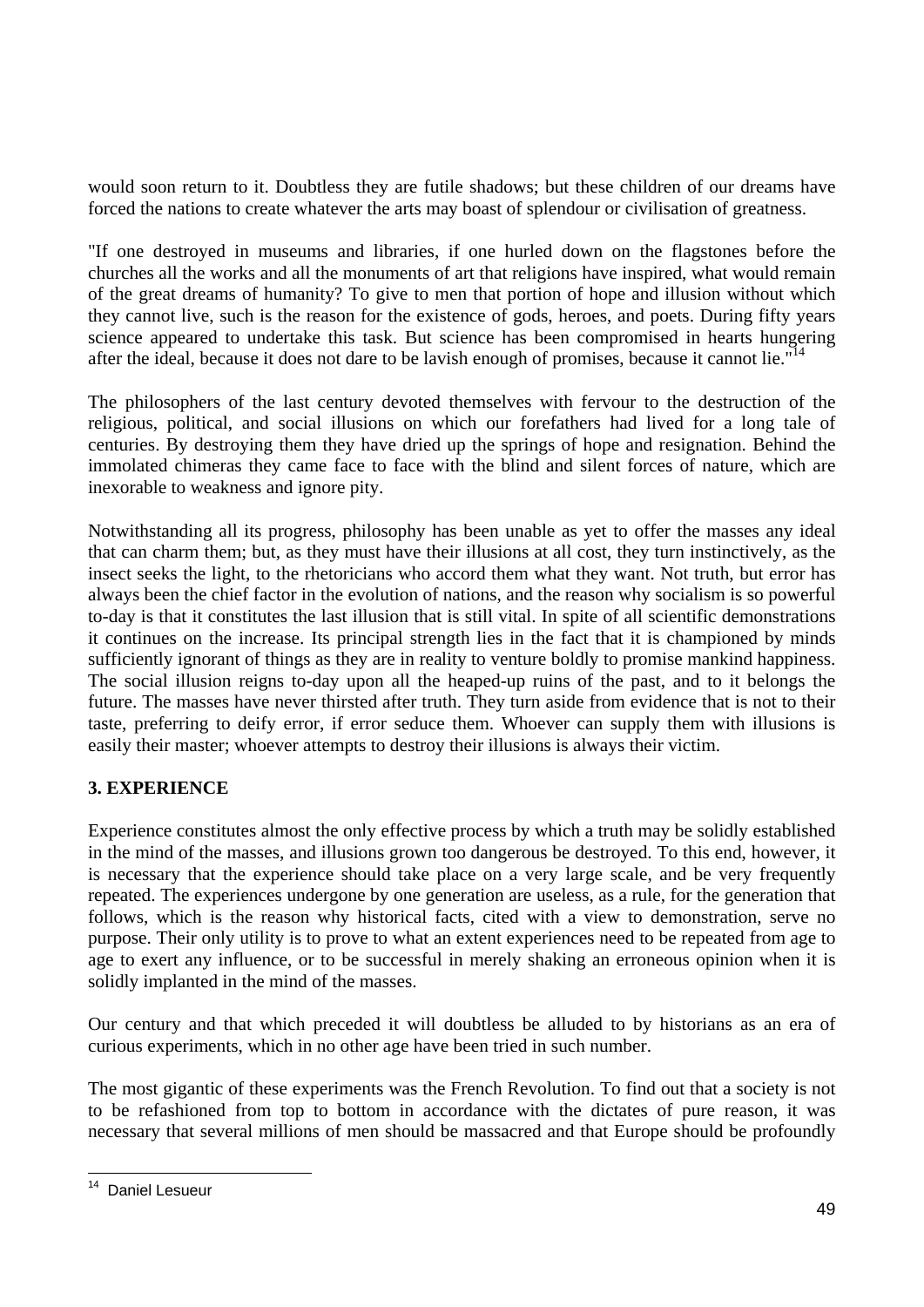disturbed for a period of twenty years. To prove to us experimentally that dictators cost the nations who acclaim them dear, two ruinous experiences have been required in fifty years, and in spite of their clearness they do not seem to have been sufficiently convincing. The first, nevertheless, cost three millions of men and an invasion, the second involved a loss of territory, and carried in its wake the necessity for permanent armies. A third was almost attempted not long since, and will assuredly be attempted one day. To bring an entire nation to admit that the huge German army was not, as was currently alleged thirty years ago, a sort of harmless national guard,<sup>15</sup> the terrible war which cost us so dear had to take place. To bring about the recognition that Protection ruins the nations who adopt it, at least twenty years of disastrous experience will be needful. These examples might be indefinitely multiplied.

#### **4. REASON**

In enumerating the factors capable of making an impression on the minds of crowds all mention of reason might be dispensed with, were it not necessary to point out the negative value of its influence.

We have already shown that crowds are not to be influenced by reasoning, and can only comprehend rough-and-ready associations of ideas. The orators who know how to make an impression upon them always appeal in consequence to their sentiments and never to their reason. The laws of logic have no action on crowds.<sup>16</sup> To bring home conviction to crowds it is necessary

<sup>&</sup>lt;sup>15</sup> The opinion of the crowd was formed in this case by those rough-and-ready associations of dissimilar things, the mechanism of which I have previously explained. The French national guard of that period, being composed of peaceable shopkeepers, utterly lacking in discipline and quite incapable of being taken seriously, whatever bore a similar name, evoked the same conception and was considered in consequence as harmless. The error of the crowd was shared at the time by its leaders, as happens so often in connection with opinions dealing with generalisations. In a speech made in the Chamber on the 31st of December, 1867, and quoted in a book by M. E. Ollivier that has appeared recently, a statesman who often followed the opinion of the crowd but was never in advance of it - I allude to M. Thiers - declared that Prussia only possessed a national guard analogous to that of France, and in consequence without importance, in addition to a regular army about equal to the French regular army; assertions about as accurate as the predictions of the same statesman as to the insignificant future reserved for railways.

 $16$  My first observations with regard to the art of impressing crowds and touching the slight assistance to be derived in this connection from the rules of logic date back to the seige of Paris, to the day when I saw conducted to the Louvre, where the Government was then sitting, Marshal V - - , whom a furious crowd asserted they had surprised in the act of taking the plans of the fortifications to sell them to the Prussians. A member of the Government (G. P - - ), a very celebrated orator, came out to harangue the crowd, which was demanding the immediate execution of the prisoner. I had expected that the speaker would point out the absurdity of the accusation by remarking that the accused Marshal was positively one of those who had constructed the fortifications, the plan of which, moreover, was on sale at every booksellers. To my immense stupefaction - I was very young then - the speech was on quite different lines. "Justice shall be done," exclaimed the orator, advancing towards the prisoner, "and pitiless justice. Let the Government of the National Defence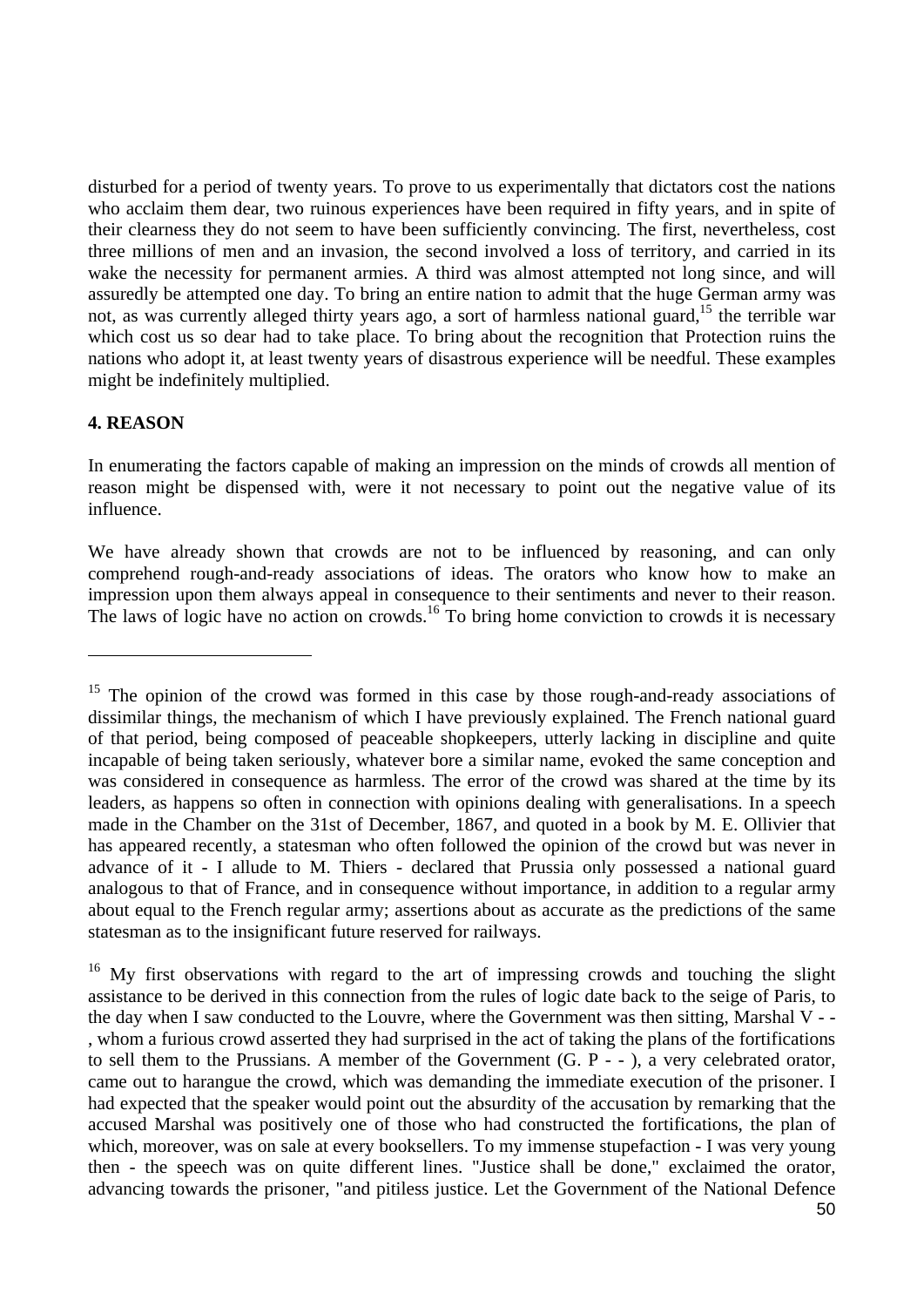first of all to thoroughly comprehend the sentiments by which they are animated, to pretend to share these sentiments, then to endeavour to modify them by calling up, by means of rudimentary associations, certain eminently suggestive notions, to be capable, if need be, of going back to the point of view from which a start was made, and, above all, to divine from instant to instant the sentiments to which one's discourse is giving birth. This necessity of ceaselessly varying one's language in accordance with the effect produced at the moment of speaking deprives from the outset a prepared and studied harangue of all efficaciousness. In such a speech the orator follows his own line of thought, not that of his hearers, and from this fact alone his influence is annihilated.

Logical minds, accustomed to be convinced by a chain of somewhat close reasoning, cannot avoid having recourse to this mode of persuasion when addressing crowds, and the inability of their arguments always surprises them. "The usual mathematical consequences based on the syllogism that is, on associations of identities - are imperative . . ." writes a logician. "This imperativeness would enforce the assent even of an inorganic mass were it capable of following associations of identities." This is doubtless true, but a crowd is no more capable than an inorganic mass of following such associations, nor even of understanding them. If the attempt be made to convince by reasoning primitive minds - savages or children, for instance - the slight value possessed by this method of arguing will be understood.

It is not even necessary to descend so low as primitive beings to obtain an insight into the utter powerlessness of reasoning when it has to fight against sentiment. Let us merely call to mind how tenacious, for centuries long, have been religious superstitions in contradiction with the simplest logic. For nearly two thousand years the most luminous geniuses have bowed before their laws, and modern times have to be reached for their veracity to be merely contested. The Middle Ages and the Renaissance possessed many enlightened men, but not a single man who attained by reasoning to an appreciation of the childish side of his superstitions, or who promulgated even a slight doubt as to the misdeeds of the devil or the necessity of burning sorcerers.

Should it be regretted that crowds are never guided by reason? We would not venture to affirm it. Without a doubt human reason would not have availed to spur humanity along the path of civilisation with the ardour and hardihood its illusions have done. These illusions, the offspring of those unconscious forces by which we are led, were doubtless necessary. Every race carries in its mental constitution the laws of its destiny, and it is, perhaps, these laws that it obeys with a resistless impulse, even in the case of those of its impulses which apparently are the most unreasoned. It seems at times as if nations were submitted to secret forces analogous to those which compel the acorn to transform itself into an oak or a comet to follow its orbit.

What little insight we can get into these forces must be sought for in the general course of the evolution of a people, and not in the isolated facts from which this evolution appears at times to proceed. Were these facts alone to be taken into consideration, history would seem to be the result

conclude your inquiry. In the meantime we will keep the prisoner in custody." At once calmed by this apparent concession, the crowd broke up, and a quarter of an hour later the Marshal was able to return home. He would infallibly have been torn in pieces had the speaker treated the infuriated crowd to the logical arguments that my extreme youth induced me to consider as very convincing.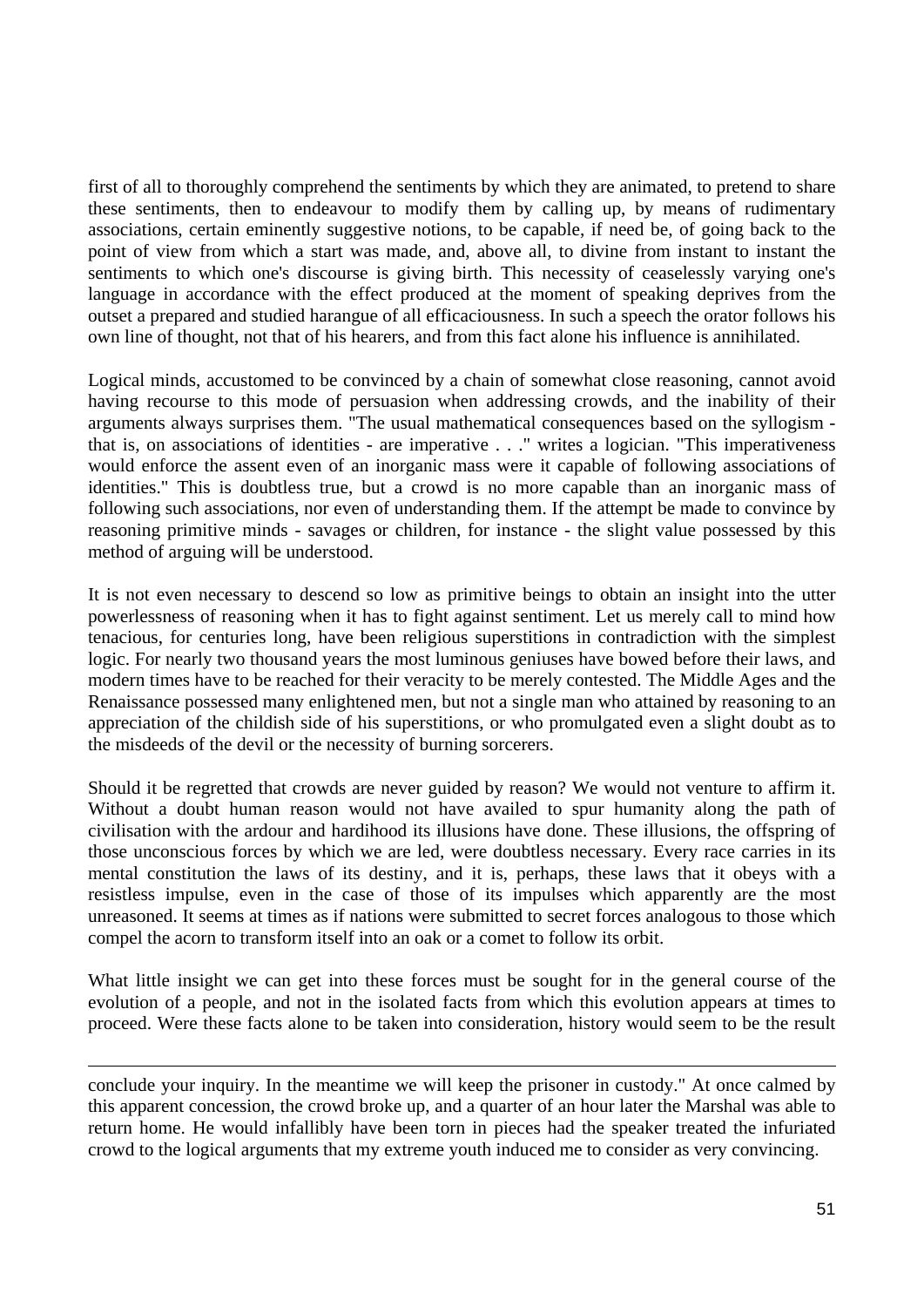of a series of improbable chances. It was improbable that a Galilean carpenter should become for two thousand years an all-powerful God in whose name the most important civilisations were founded; improbable, too, that a few bands of Arabs, emerging from their deserts, should conquer the greater part of the old Graco-Roman world, and establish an empire greater than that of Alexander; improbable, again, that in Europe, at an advanced period of its development, and when authority throughout it had been systematically hierarchised, an obscure lieutenant of artillery should have succeeded in reigning over a multitude of peoples and kings.

Let us leave reason, then, to philosophers, and not insist too strongly on its intervention in the governing of men. It is not by reason, but most often in spite of it, that are created those sentiments that are the mainsprings of all civilisation - sentiments such as honour, self- sacrifice, religious faith, patriotism, and the love of glory.

## **CHAPTER III**

### **THE LEADERS OF CROWDS AND THEIR MEANS OF PERSUASION**

1. THE LEADERS OF CROWDS. The instinctive need of all beings forming a crowd to obey a leader - The psychology of the leaders of crowds - They alone can endow crowds with faith and organise them - The leaders forcibly despotic - Classification of the leaders - The part played by the will. 2. THE MEANS OF ACTION OF THE LEADERS. Affirmation, repetition, contagion - The respective part of these different factors - The way in which contagion may spread from the lower to the upper classes in a society - A popular opinion soon becomes a general opinion. 3. PRESTIGE. Definition of prestige and classification of its different kinds - Acquired prestige and personal prestige - Various examples - The way in which prestige is destroyed.

We are now acquainted with the mental constitution of crowds, and we also know what are the motives capable of making an impression on their mind. It remains to investigate how these motives may be set in action, and by whom they may usefully be turned to practical account.

### **1. THE LEADERS OF CROWDS.**

As soon as a certain number of living beings are gathered together, whether they be animals or men, they place themselves instinctively under the authority of a chief.

In the case of human crowds the chief is often nothing more than a ringleader or agitator, but as such he plays a considerable part. His will is the nucleus around which the opinions of the crowd are grouped and attain to identity. He constitutes the first element towards the organisation of heterogeneous crowds, and paves the way for their organisation in sects; in the meantime he directs them. A crowd is a servile flock that is incapable of ever doing without a master.

The leader has most often started as one of the led. He has himself been hypnotised by the idea, whose apostle he has since become. It has taken possession of him to such a degree that everything outside it vanishes, and that every contrary opinion appears to him an error or a superstition. An example in point is Robespierre, hypnotised by the philosophical ideas of Rousseau, and employing the methods of the Inquisition to propagate them.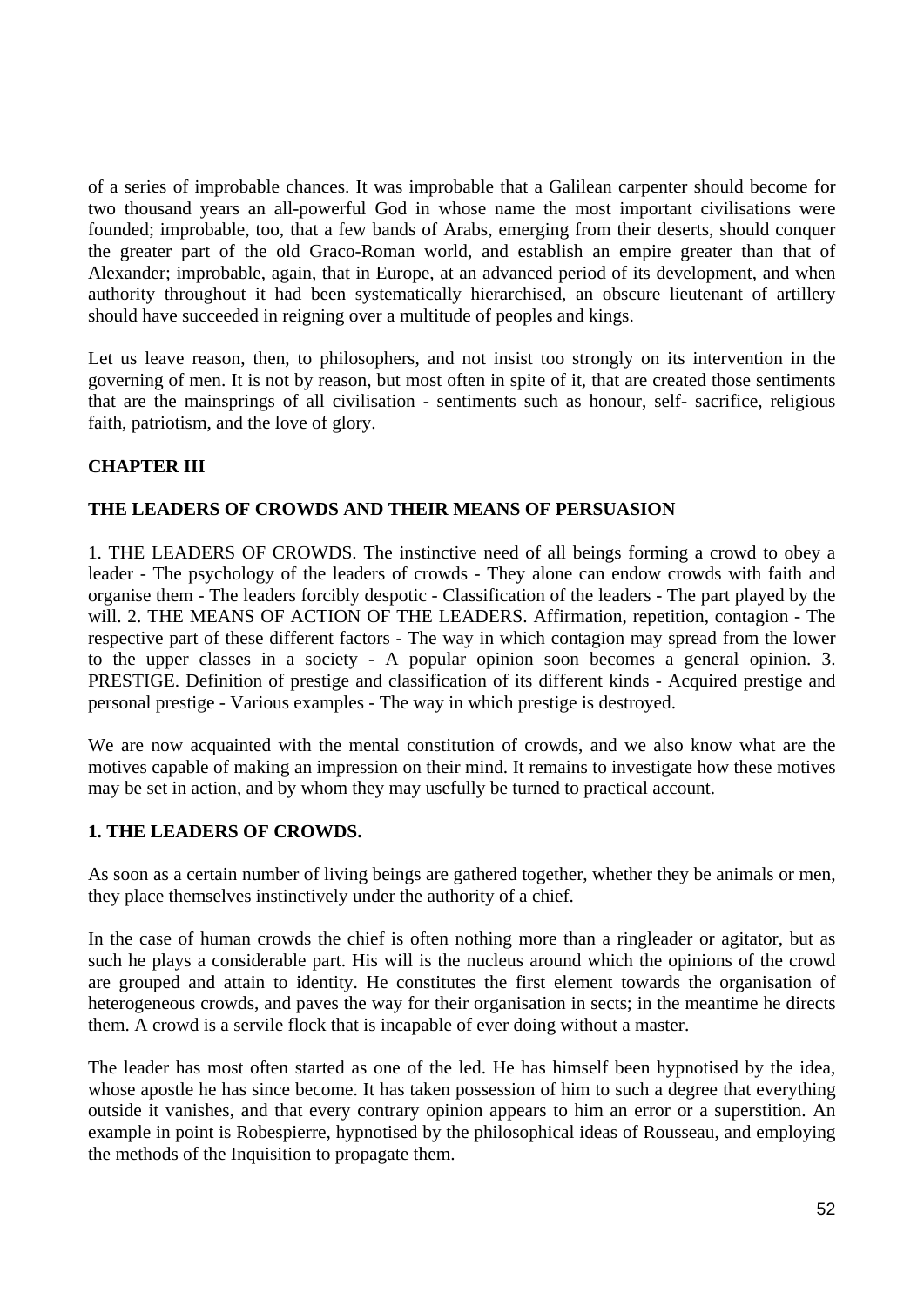The leaders we speak of are more frequently men of action than thinkers. They are not gifted with keen foresight, nor could they be, as this quality generally conduces to doubt and inactivity. They are especially recruited from the ranks of those morbidly nervous, excitable, half-deranged persons who are bordering on madness. However absurd may be the idea they uphold or the goal they pursue, their convictions are so strong that all reasoning is lost upon them. Contempt and persecution do not affect them, or only serve to excite them the more. They sacrifice their personal interest, their family - everything. The very instinct of self-preservation is entirely obliterated in them, and so much so that often the only recompense they solicit is that of martyrdom. The intensity of their faith gives great power of suggestion to their words. The multitude is always ready to listen to the strong-willed man, who knows how to impose himself upon it. Men gathered in a crowd lose all force of will, and turn instinctively to the person who possesses the quality they lack.

Nations have never lacked leaders, but all of the latter have by no means been animated by those strong convictions proper to apostles. These leaders are often subtle rhetoricians, seeking only their own personal interest, and endeavouring to persuade by flattering base instincts. The influence they can assert in this manner may be very great, but it is always ephemeral. The men of ardent convictions who have stirred the soul of crowds, the Peter the Hermits, the Luthers, the Savonarolas, the men of the French Revolution, have only exercised their fascination after having been themselves fascinated first of all by a creed. They are then able to call up in the souls of their fellows that formidable force known as faith, which renders a man the absolute slave of his dream.

The arousing of faith - whether religious, political, or social, whether faith in a work, in a person, or an idea - has always been the function of the great leaders of crowds, and it is on this account that their influence is always very great. Of all the forces at the disposal of humanity, faith has always been one of the most tremendous, and the gospel rightly attributes to it the power of moving mountains. To endow a man with faith is to multiply his strength tenfold. The great events of history have been brought about by obscure believers, who have had little beyond their faith in their favour. It is not by the aid of the learned or of philosophers, and still less of sceptics, that have been built up the great religions which have swayed the world, or the vast empires which have spread from one hemisphere to the other.

In the cases just cited, however, we are dealing with great leaders, and they are so few in number that history can easily reckon them up. They form the summit of a continuous series, which extends from these powerful masters of men down to the workman who, in the smoky atmosphere of an inn, slowly fascinates his comrades by ceaselessly drumming into their ears a few set phrases, whose purport he scarcely comprehends, but the application of which, according to him, must surely bring about the realisation of all dreams and of every hope.

In every social sphere, from the highest to the lowest, as soon as a man ceases to be isolated he speedily falls under the influence of a leader. The majority of men, especially among the masses, do not possess clear and reasoned ideas on any subject whatever outside their own speciality. The leader serves them as guide. It is just possible that he may be replaced, though very inefficiently, by the periodical publications which manufacture opinions for their readers and supply them with ready- made phrases which dispense them of the trouble of reasoning.

The leaders of crowds wield a very despotic authority, and this despotism indeed is a condition of their obtaining a following. It has often been remarked how easily they extort obedience, although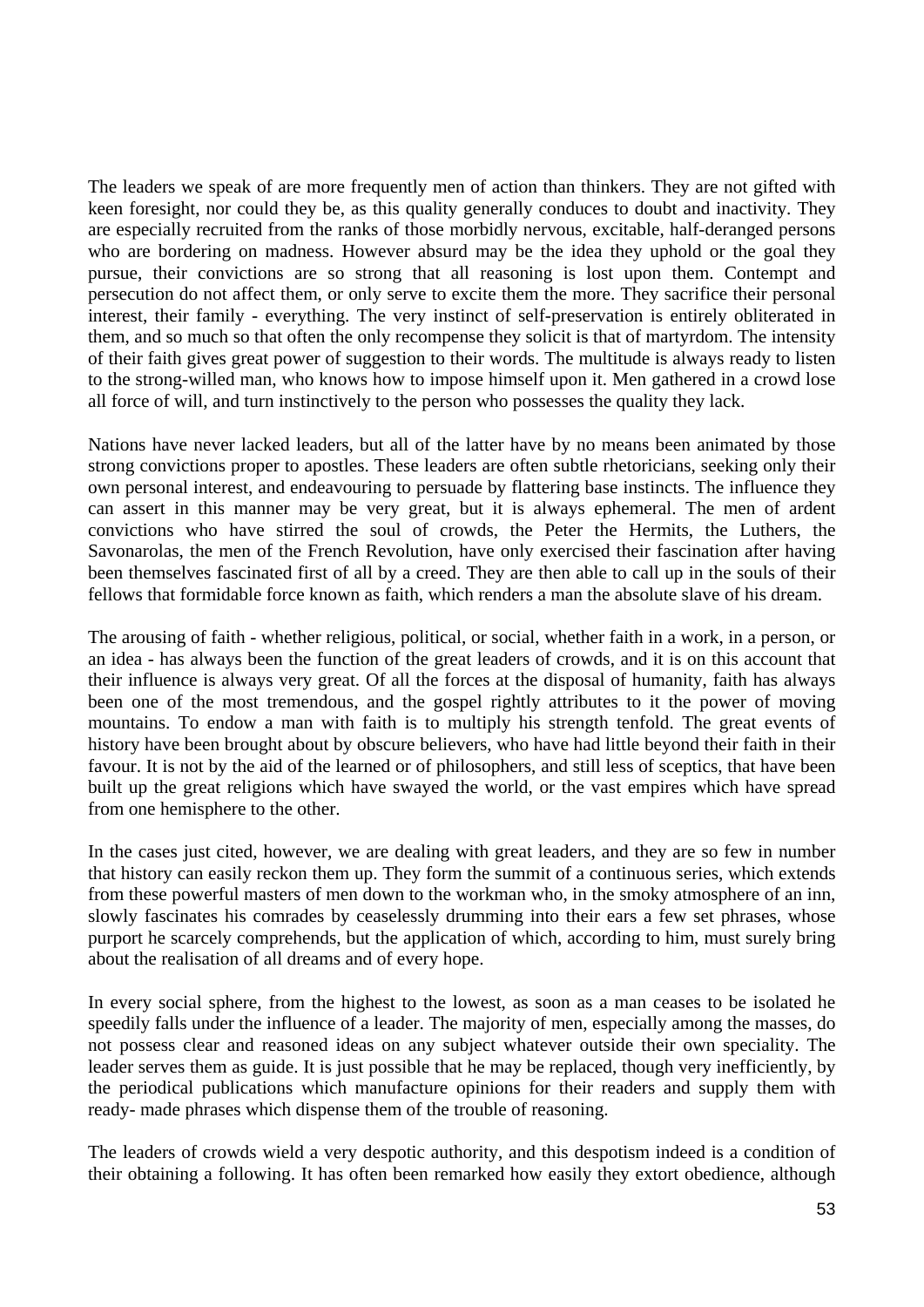without any means of backing up their authority, from the most turbulent section of the working classes. They fix the hours of labour and the rate of wages, and they decree strikes, which are begun and ended at the hour they ordain.

At the present day these leaders and agitators tend more and more to usurp the place of the public authorities in proportion as the latter allow themselves to be called in question and shorn of their strength. The tyranny of these new masters has for result that the crowds obey them much more docilely than they have obeyed any government. If in consequence of some accident or other the leaders should be removed from the scene the crowd returns to its original state of a collectivity without cohesion or force of resistance. During the last strike of the Parisian omnibus employes the arrest of the two leaders who were directing it was at once sufficient to bring it to an end. It is the need not of liberty but of servitude that is always predominant in the soul of crowds. They are so bent on obedience that they instinctively submit to whoever declares himself their master.

These ringleaders and agitators may be divided into two clearly defined classes. The one includes the men who are energetic and possess, but only intermittently, much strength of will, the other the men, far rarer than the preceding, whose strength of will is enduring. The first mentioned are violent, brave, and audacious. They are more especially useful to direct a violent enterprise suddenly decided on, to carry the masses with them in spite of danger, and to transform into heroes the men who but yesterday were recruits. Men of this kind were Ney and Murat under the First Empire, and such a man in our own time was Garibaldi, a talentless but energetic adventurer who succeeded with a handful of men in laying hands on the ancient kingdom of Naples, defended though it was by a disciplined army.

Still, though the energy of leaders of this class is a force to be reckoned with, it is transitory, and scarcely outlasts the exciting cause that has brought it into play. When they have returned to their ordinary course of life the heroes animated by energy of this description often evince, as was the case with those I have just cited, the most astonishing weakness of character. They seem incapable of reflection and of conducting themselves under the simplest circumstances, although they had been able to lead others. These men are leaders who cannot exercise their function except on the condition that they be led themselves and continually stimulated, that they have always as their beacon a man or an idea, that they follow a line of conduct clearly traced. The second category of leaders, that of men of enduring strength of will, have, in spite of a less brilliant aspect, a much more considerable influence. In this category are to be found the true founders of religions and great undertakings: St. Paul, Mahomet, Christopher Columbus, and de Lesseps, for example. Whether they be intelligent or narrow-minded is of no importance: the world belongs to them. The persistent will-force they possess is an immensely rare and immensely powerful faculty to which everything yields. What a strong and continuous will is capable of is not always properly appreciated. Nothing resists it; neither nature, gods, nor man.

The most recent example of what can be effected by a strong and continuous will is afforded us by the illustrious man who separated the Eastern and Western worlds, and accomplished a task that during three thousand years had been attempted in vain by the greatest sovereigns. He failed later in an identical enterprise, but then had intervened old age, to which everything, even the will, succumbs.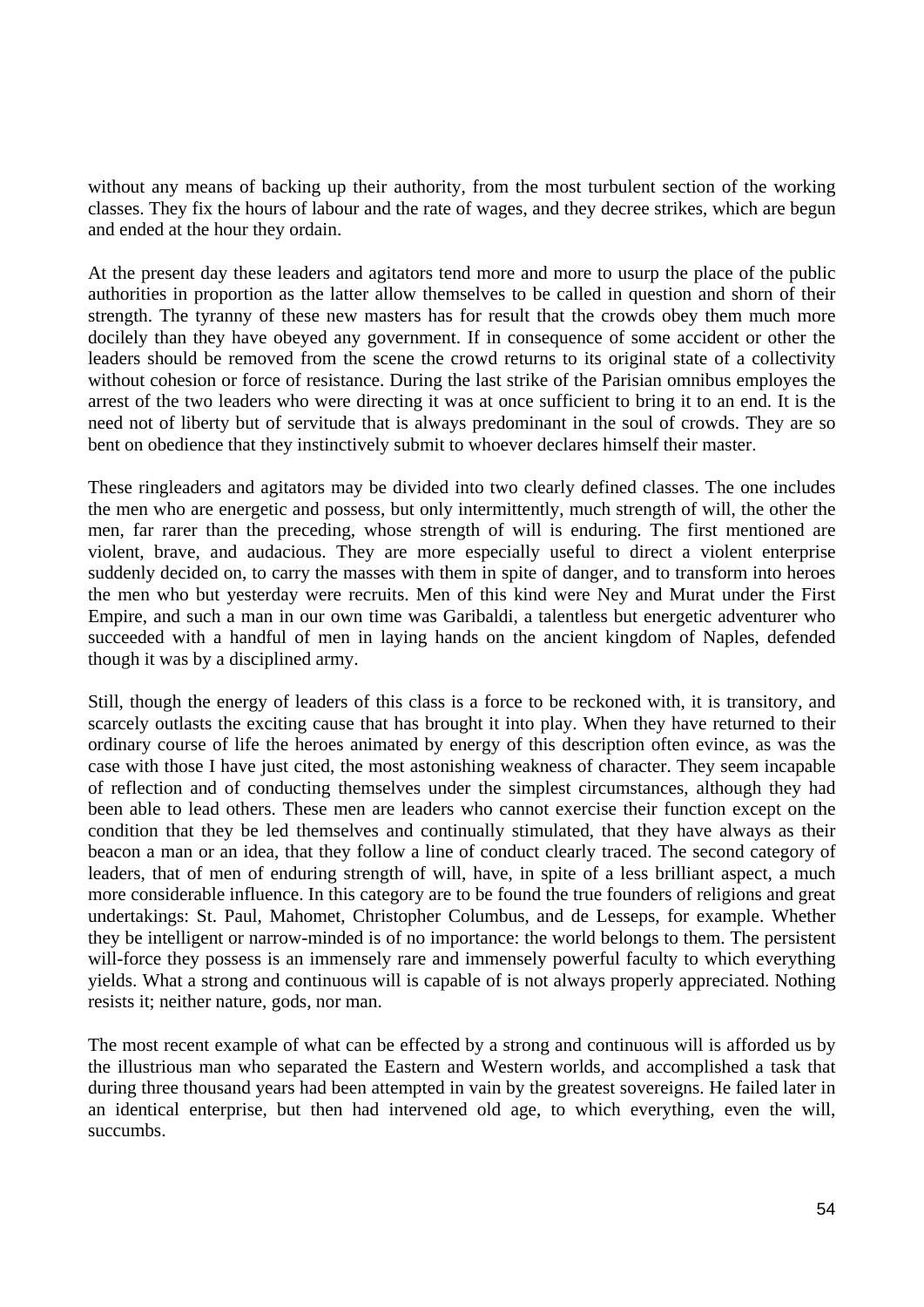When it is desired to show what may be done by mere strength of will, all that is necessary is to relate in detail the history of the difficulties that had to be surmounted in connection with the cutting of the Suez Canal. An ocular witness, Dr. Cazalis, has summed up in a few striking lines the entire story of this great work, recounted by its immortal author.

"From day to day, episode by episode, he told the stupendous story of the canal. He told of all he had had to vanquish, of the impossible he had made possible, of all the opposition he encountered, of the coalition against him, and the disappointments, the reverses, the defeats which had been unavailing to discourage or depress him. He recalled how England had combatted him, attacking him without cessation, how Egypt and France had hesitated, how the French Consul had been foremost in his opposition to the early stages of the work, and the nature of the opposition he had met with, the attempt to force his workmen to desert from thirst by refusing them fresh water; how the Minister of Marine and the engineers, all responsible men of experienced and scientific training, had naturally all been hostile, were all certain on scientific grounds that disaster was at hand, had calculated its coming, foretelling it for such a day and hour as an eclipse is foretold."

The book which relates the lives of all these great leaders would not contain many names, but these names have been bound up with the most important events in the history of civilisation.

### **2. THE MEANS OF ACTION OF THE LEADERS: AFFIRMATION, REPETITION, CONTAGION**

When it is wanted to stir up a crowd for a short space of time, to induce it to commit an act of any nature - to pillage a palace, or to die in defence of a stronghold or a barricade, for instance - the crowd must be acted upon by rapid suggestion, among which example is the most powerful in its effect. To attain this end, however, it is necessary that the crowd should have been previously prepared by certain circumstances, and, above all, that he who wishes to work upon it should possess the quality to be studied farther on, to which I give the name of prestige.

When, however, it is proposed to imbue the mind of a crowd with ideas and beliefs - with modern social theories, for instance - the leaders have recourse to different expedients. The principal of them are three in number and clearly defined - affirmation, repetition, and contagion. Their action is somewhat slow, but its effects, once produced, are very lasting.

Affirmation pure and simple, kept free of all reasoning and all proof, is one of the surest means of making an idea enter the mind of crowds. The conciser an affirmation is, the more destitute of every appearance of proof and demonstration, the more weight it carries. The religious books and the legal codes of all ages have always resorted to simple affirmation. Statesmen called upon to defend a political cause, and commercial men pushing the sale of their products by means of advertising are acquainted with the value of affirmation.

Affirmation, however, has no real influence unless it be constantly repeated, and so far as possible in the same terms. It was Napoleon, I believe, who said that there is only one figure in rhetoric of serious importance, namely, repetition. The thing affirmed comes by repetition to fix itself in the mind in such a way that it is accepted in the end as a demonstrated truth.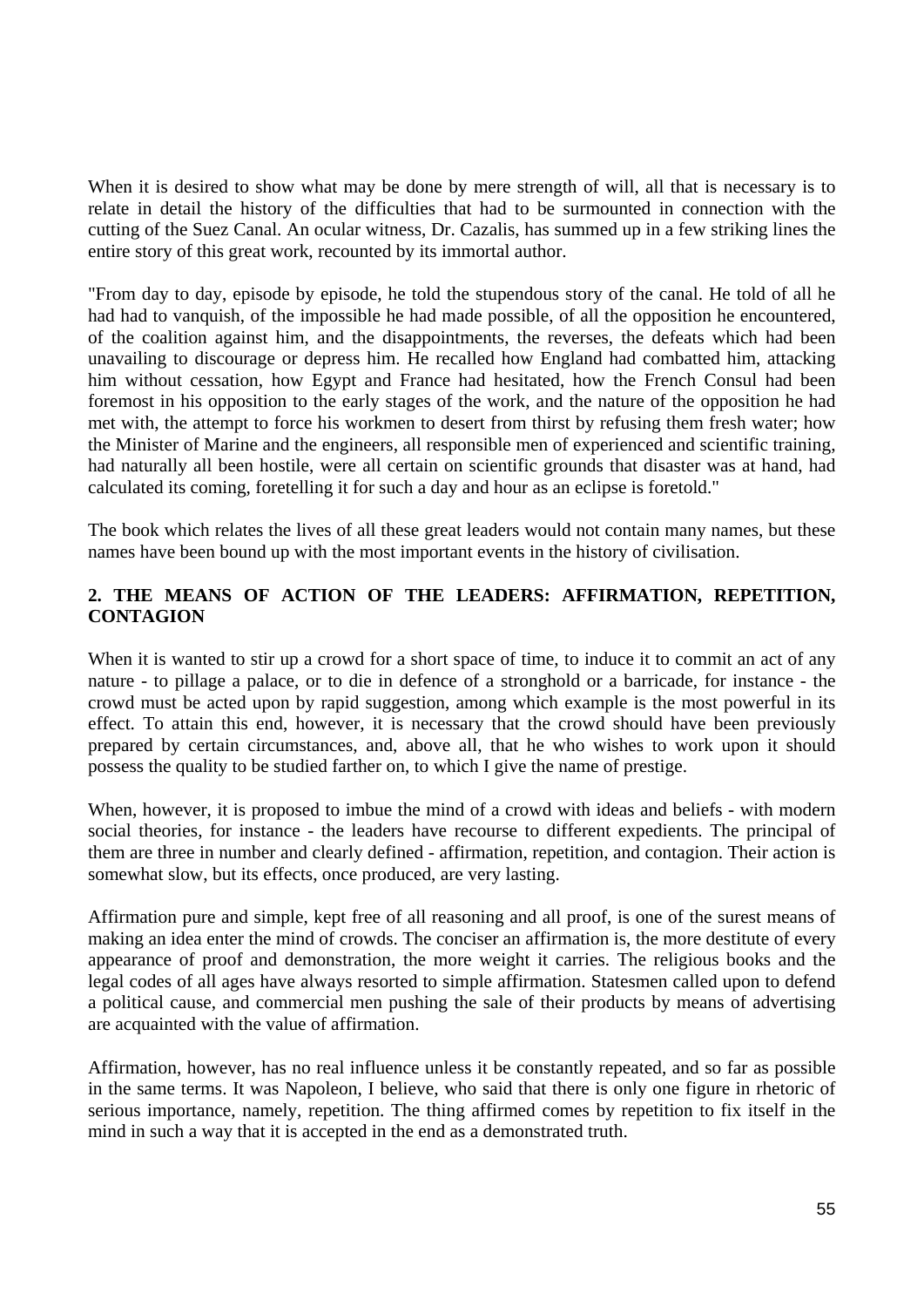The influence of repetition on crowds is comprehensible when the power is seen which it exercises on the most enlightened minds. This power is due to the fact that the repeated statement is embedded in the long run in those profound regions of our unconscious selves in which the motives of our actions are forged. At the end of a certain time we have forgotten who is the author of the repeated assertion, and we finish by believing it. To this circumstance is due the astonishing power of advertisements. When we have read a hundred, a thousand, times that X's chocolate is the best, we imagine we have heard it said in many quarters, and we end by acquiring the certitude that such is the fact. When we have read a thousand times that Y's flour has cured the most illustrious persons of the most obstinate maladies, we are tempted at last to try it when suffering from an illness of a similar kind. If we always read in the same papers that A is an arrant scamp and B a most honest man we finish by being convinced that this is the truth, unless, indeed, we are given to reading another paper of the contrary opinion, in which the two qualifications are reversed. Affirmation and repetition are alone powerful enough to combat each other.

When an affirmation has been sufficiently repeated and there is unanimity in this repetition - as has occurred in the case of certain famous financial undertakings rich enough to purchase every assistance - what is called a current of opinion is formed and the powerful mechanism of contagion intervenes. Ideas, sentiments, emotions, and beliefs possess in crowds a contagious power as intense as that of microbes. This phenomenon is very natural, since it is observed even in animals when they are together in number. Should a horse in a stable take to biting his manger the other horses in the stable will imitate him. A panic that has seized on a few sheep will soon extend to the whole flock. In the case of men collected in a crowd all emotions are very rapidly contagious, which explains the suddenness of panics. Brain disorders, like madness, are themselves contagious. The frequency of madness among doctors who are specialists for the mad is notorious. Indeed, forms of madness have recently been cited - agoraphobia, for instance - which are communicable from men to animals.

For individuals to succumb to contagion their simultaneous presence on the same spot is not indispensable. The action of contagion may be felt from a distance under the influence of events which give all minds an individual trend and the characteristics peculiar to crowds. This is especially the case when men's minds have been prepared to undergo the influence in question by those remote factors of which I have made a study above. An example in point is the revolutionary movement of 1848, which, after breaking out in Paris, spread rapidly over a great part of Europe and shook a number of thrones.

Imitation, to which so much influence is attributed in social phenomena, is in reality a mere effect of contagion. Having shown its influence elsewhere, I shall confine myself to reproducing what I said on the subject fifteen years ago. My remarks have since been developed by other writers in recent publications.

"Man, like animals, has a natural tendency to imitation. Imitation is a necessity for him, provided always that the imitation is quite easy. It is this necessity that makes the influence of what is called fashion so powerful. Whether in the matter of opinions, ideas, literary manifestations, or merely of dress, how many persons are bold enough to run counter to the fashion? It is by examples not by arguments that crowds are guided. At every period there exists a small number of individualities which react upon the remainder and are imitated by the unconscious mass. It is needful however, that these individualities should not be in too pronounced disagreement with received ideas. Were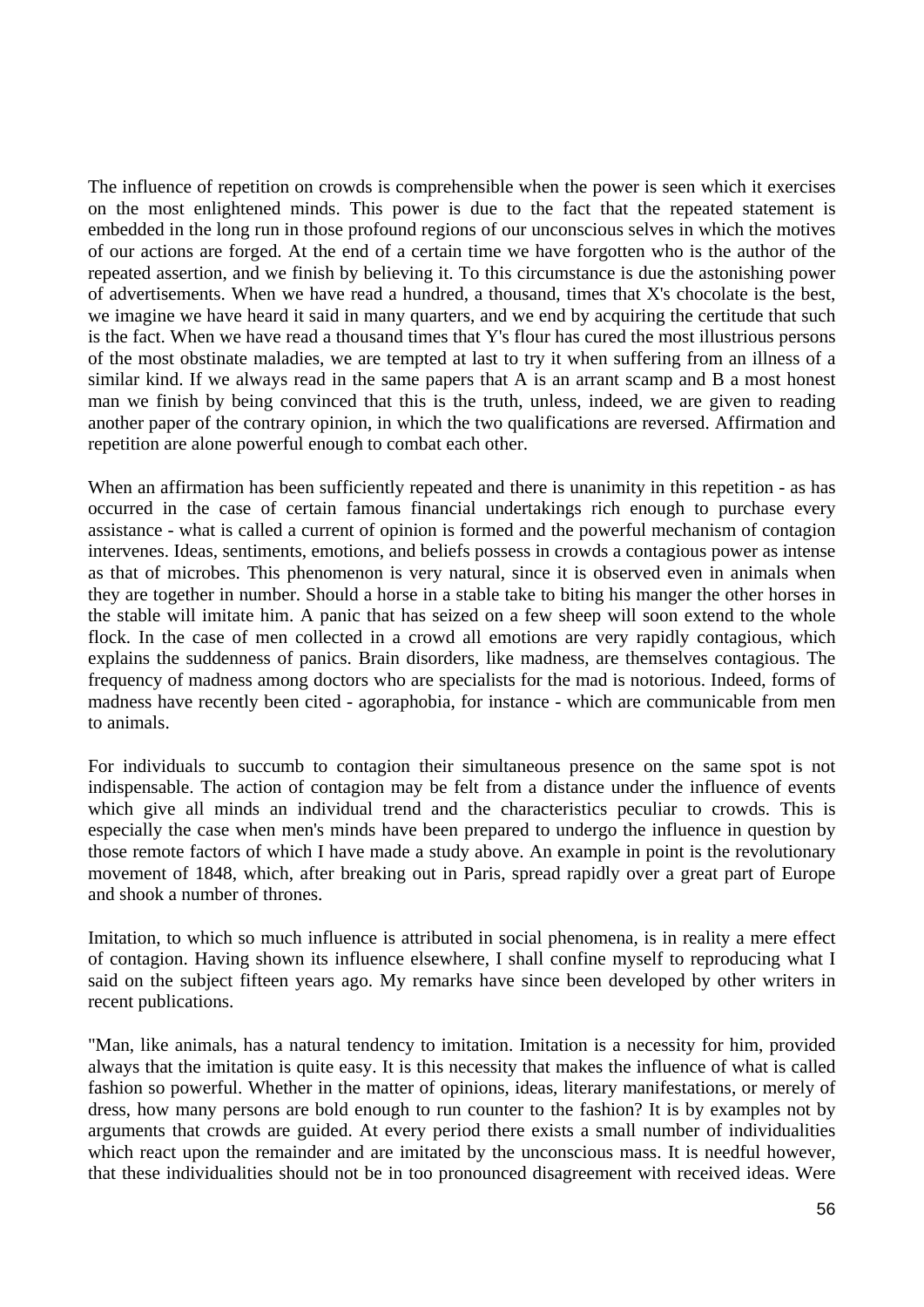they so, to imitate them would be too difficult and their influence would be nil. For this very reason men who are too superior to their epoch are generally without influence upon it. The line of separation is too strongly marked. For the same reason too Europeans, in spite of all the advantages of their civilisation, have so insignificant an influence on Eastern people; they differ from them to too great an extent.

"The dual action of the past and of reciprocal imitation renders, in the long run, all the men of the same country and the same period so alike that even in the case of individuals who would seem destined to escape this double influence, such as philosophers, learned men, and men of letters, thought and style have a family air which enables the age to which they belong to be immediately recognised. It is not necessary to talk for long with an individual to attain to a thorough knowledge of what he reads, of his habitual occupations, and of the surroundings amid which he lives."17

Contagion is so powerful that it forces upon individuals not only certain opinions, but certain modes of feeling as well. Contagion is the cause of the contempt in which, at a given period, certain works are held - the example of "Tannhauser" may be cited - which, a few years later, for the same reason are admired by those who were foremost in criticising them.

The opinions and beliefs of crowds are specially propagated by contagion, but never by reasoning. The conceptions at present rife among the working classes have been acquired at the public-house as the result of affirmation, repetition, and contagion, and indeed the mode of creation of the beliefs of crowds of every age has scarcely been different. Renan justly institutes a comparison between the first founders of Christianity and "the socialist working men spreading their ideas from publichouse to public-house"; while Voltaire had already observed in connection with the Christian religion that "for more than a hundred years it was only embraced by the vilest riff-raff."

It will be noted that in cases analogous to those I have just cited, contagion, after having been at work among the popular classes, has spread to the higher classes of society. This is what we see happening at the present day with regard to the socialist doctrines which are beginning to be held by those who will yet be their first victims. Contagion is so powerful a force that even the sentiment of personal interest disappears under its action.

This is the explanation of the fact that every opinion adopted by the populace always ends in implanting itself with great vigour in the highest social strata, however obvious be the absurdity of the triumphant opinion. This reaction of the lower upon the higher social classes is the more curious, owing to the circumstance that the beliefs of the crowd always have their origin to a greater or less extent in some higher idea, which has often remained without influence in the sphere in which it was evolved. Leaders and agitators, subjugated by this higher idea, take hold of it, distort it and create a sect which distorts it afresh, and then propagates it amongst the masses, who carry the process of deformation still further. Become a popular truth the idea returns, as it were, to its source and exerts an influence on the upper classes of a nation. In the long run it is intelligence that shapes the destiny of the world, but very indirectly. The philosophers who evolve ideas have long since returned to dust, when, as the result of the process I have just described, the fruit of their reflection ends by triumphing.

 $\overline{\phantom{a}}$ <sup>17</sup> Gustave le Bon, "L'Homme et les Societes," vol. ii. p. 116. 1881.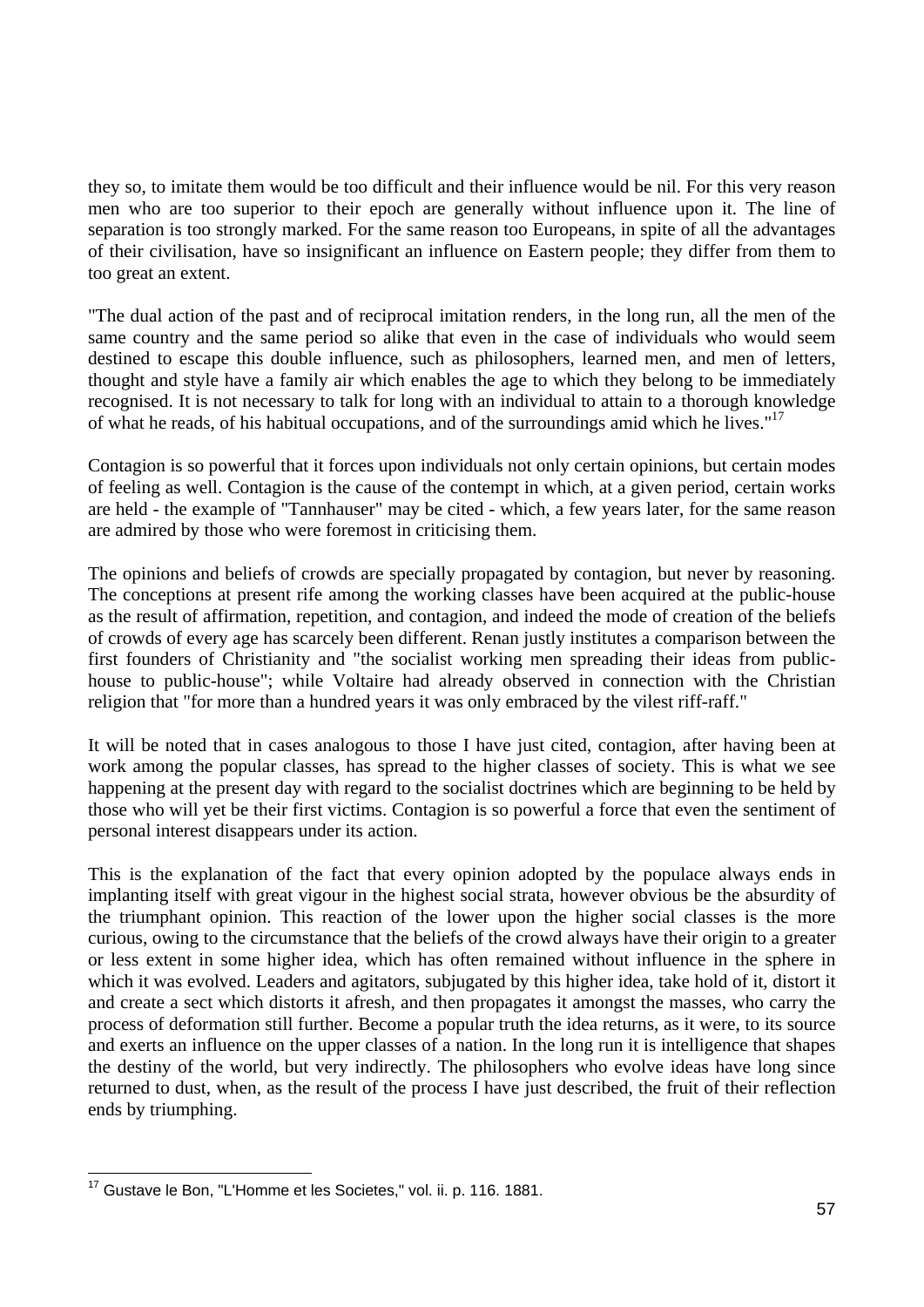#### **3. PRESTIGE**

 $\overline{a}$ 

Great power is given to ideas propagated by affirmation, repetition, and contagion by the circumstance that they acquire in time that mysterious force known as prestige.

Whatever has been a ruling power in the world, whether it be ideas or men, has in the main enforced its authority by means of that irresistible force expressed by the word "prestige." The term is one whose meaning is grasped by everybody, but the word is employed in ways too different for it to be easy to define it. Prestige may involve such sentiments as admiration or fear. Occasionally even these sentiments are its basis, but it can perfectly well exist without them. The greatest measure of prestige is possessed by the dead, by beings, that is, of whom we do not stand in fear by Alexander, Caesar, Mahomet, and Buddha, for example. On the other hand, there are fictive beings whom we do not admire - the monstrous divinities of the subterranean temples of India, for instance - but who strike us nevertheless as endowed with a great prestige.

Prestige in reality is a sort of domination exercised on our mind by an individual, a work, or an idea. This domination entirely paralyses our critical faculty, and fills our soul with astonishment and respect. The sentiment provoked is inexplicable, like all sentiments, but it would appear to be of the same kind as the fascination to which a magnetised person is subjected. Prestige is the mainspring of all authority. Neither gods, kings, nor women have ever reigned without it.

The various kinds of prestige may be grouped under two principal heads: acquired prestige and personal prestige. Acquired prestige is that resulting from name, fortune, and reputation. It may be independent of personal prestige. Personal prestige, on the contrary, is something essentially peculiar to the individual; it may coexist with reputation, glory, and fortune, or be strengthened by them, but it is perfectly capable of existing in their absence.

Acquired or artificial prestige is much the most common. The mere fact that an individual occupies a certain position, possesses a certain fortune, or bears certain titles, endows him with prestige, however slight his own personal worth. A soldier in uniform, a judge in his robes, always enjoys prestige. Pascal has very properly noted the necessity for judges of robes and wigs. Without them they would be stripped of half their authority. The most unbending socialist is always somewhat impressed by the sight of a prince or a marquis; and the assumption of such titles makes the robbing of tradesmen an easy matter.<sup>18</sup>

"I had observed, under various circumstances, the peculiar sort of intoxication produced in the most reasonable Englishmen by the contact or sight of an English peer.

<sup>&</sup>lt;sup>18</sup> The influence of titles, decorations, and uniforms on crowds is to be traced in all countries, even in those in which the sentiment of personal independence is the most strongly developed. I quote in this connection a curious passage from a recent book of travel, on the prestige enjoyed in England by great persons.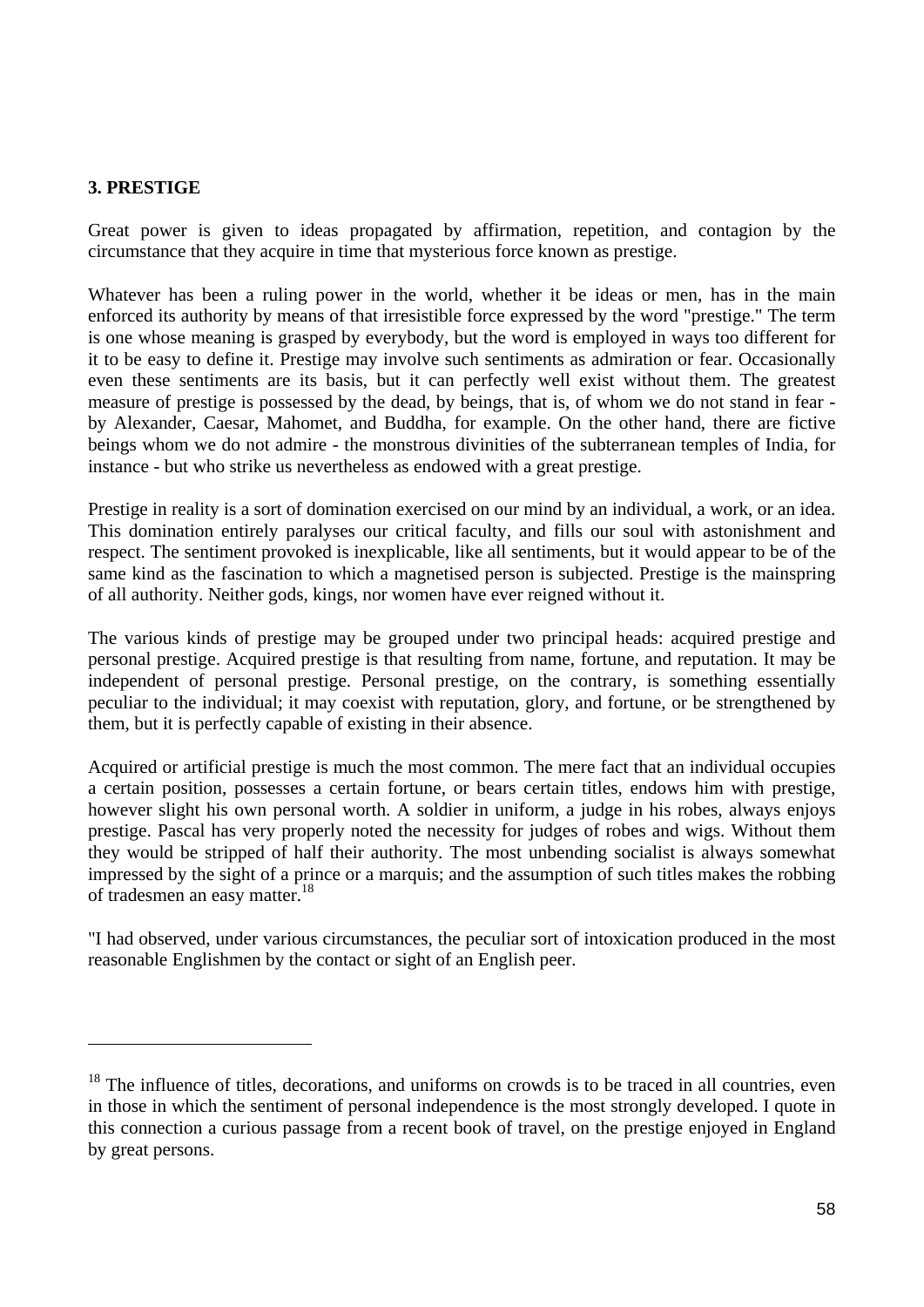"Provided his fortune enables him to keep up his rank, he is sure of their affection in advance, and brought into contact with him they are so enchanted as to put up with anything at his hands. They may be seen to redden with pleasure at his approach, and if he speaks to them their suppressed joy increases their redness, and causes their eyes to gleam with unusual brilliance. Respect for nobility is in their blood, so to speak, as with Spaniards the love of dancing, with Germans that of music, and with Frenchmen the liking for revolutions. Their passion for horses and Shakespeare is less violent, the satisfaction and pride they derive from these sources a less integral part of their being. There is a considerable sale for books dealing with the peerage, and go where one will they are to be found, like the Bible, in all hands."

The prestige of which I have just spoken is exercised by persons; side by side with it may be placed that exercised by opinions, literary and artistic works, &c. Prestige of the latter kind is most often merely the result of accumulated repetitions. History, literary and artistic history especially, being nothing more than the repetition of identical judgments, which nobody endeavours to verify, every one ends by repeating what he learnt at school, till there come to be names and things which nobody would venture to meddle with. For a modern reader the perusal of Homer results incontestably in immense boredom; but who would venture to say so? The Parthenon, in its present state, is a wretched ruin, utterly destitute of interest, but it is endowed with such prestige that it does not appear to us as it really is, but with all its accompaniment of historic memories. The special characteristic of prestige is to prevent us seeing things as they are and to entirely paralyse our judgment. Crowds always, and individuals as a rule, stand in need of ready-made opinions on all subjects. The popularity of these opinions is independent of the measure of truth or error they contain, and is solely regulated by their prestige.

I now come to personal prestige. Its nature is very different from that of artificial or acquired prestige, with which I have just been concerned. It is a faculty independent of all titles, of all authority, and possessed by a small number of persons whom it enables to exercise a veritably magnetic fascination on those around them, although they are socially their equals, and lack all ordinary means of domination. They force the acceptance of their ideas and sentiments on those about them, and they are obeyed as is the tamer of wild beasts by the animal that could easily devour him.

The great leaders of crowds, such as Buddha, Jesus, Mahomet, Joan of Arc, and Napoleon, have possessed this form of prestige in a high degree, and to this endowment is more particularly due the position they attained. Gods, heroes, and dogmas win their way in the world of their own inward strength. They are not to be discussed: they disappear, indeed, as soon as discussed.

The great personages I have just cited were in possession of their power of fascination long before they became illustrious, and would never have become so without it. It is evident, for instance, that Napoleon at the zenith of his glory enjoyed an immense prestige by the mere fact of his power, but he was already endowed in part with this prestige when he was without power and completely unknown. When, an obscure general, he was sent, thanks to influential protection, to command the army of Italy, he found himself among rough generals who were of a mind to give a hostile reception to the young intruder dispatched them by the Directory. From the very beginning, from the first interview, without the aid of speeches, gestures, or threats, at the first sight of the man who was to become great they were vanquished. Taine furnishes a curious account of this interview taken from contemporary memoirs.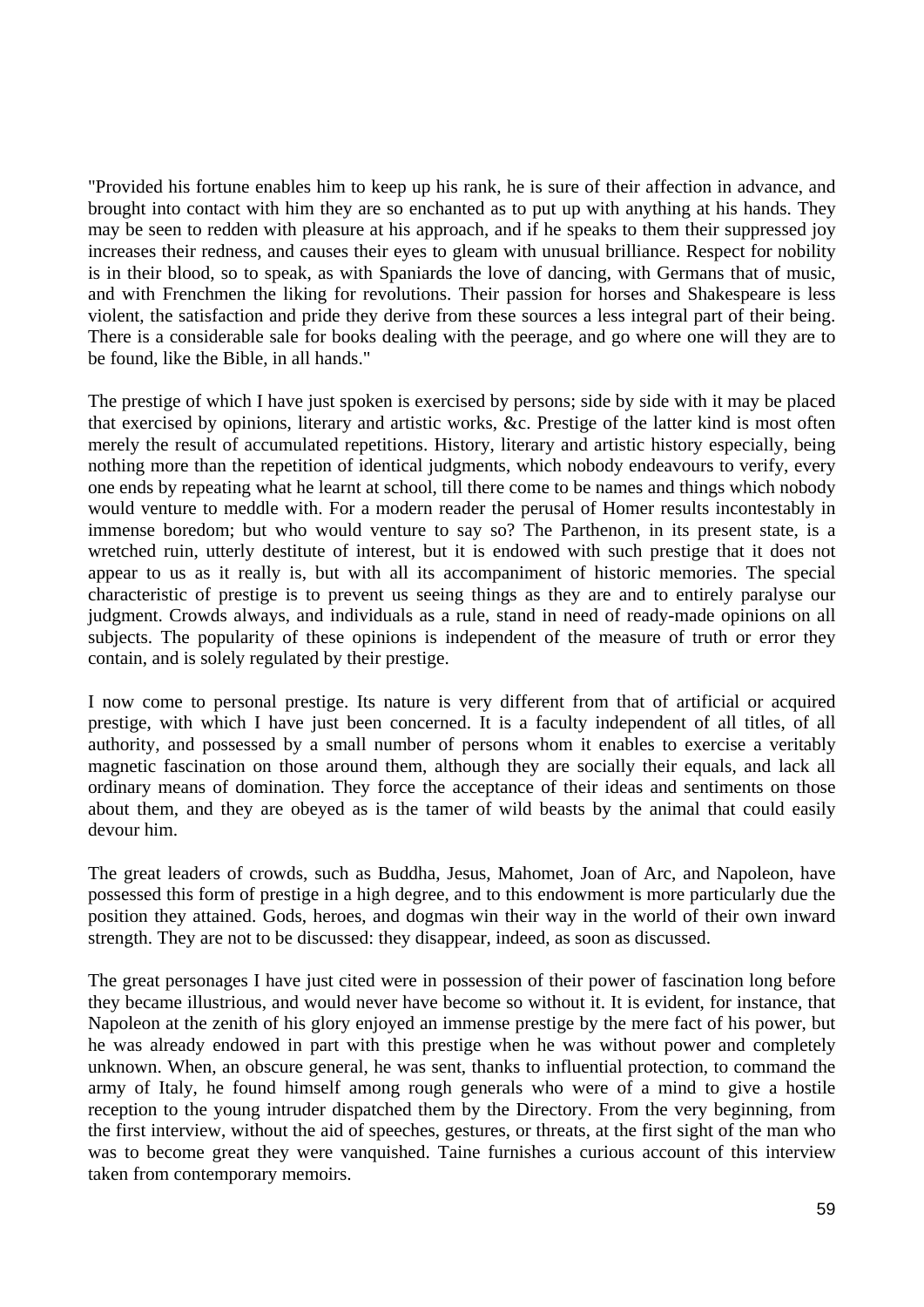"The generals of division, amongst others Augereau, a sort of swashbuckler, uncouth and heroic, proud of his height and his bravery, arrive at the staff quarters very badly disposed towards the little upstart dispatched them from Paris. On the strength of the description of him that has been given them, Augereau is inclined to be insolent and insubordinate; a favourite of Barras, a general who owes his rank to the events of Vendemiaire who has won his grade by street-fighting, who is looked upon as bearish, because he is always thinking in solitude, of poor aspect, and with the reputation of a mathematician and dreamer. They are introduced, and Bonaparte keeps them waiting. At last he appears, girt with his sword; he puts on his hat, explains the measures he has taken, gives his orders, and dismisses them. Augereau has remained silent; it is only when he is outside that he regains his self-possession and is able to deliver himself of his customary oaths. He admits with Massena that this little devil of a general has inspired him with awe; he cannot understand the ascendency by which from the very first he has felt himself overwhelmed."

Become a great man, his prestige increased in proportion as his glory grew, and came to be at least equal to that of a divinity in the eyes of those devoted to him. General Vandamme, a rough, typical soldier of the Revolution, even more brutal and energetic than Augereau, said of him to Marshal d'Arnano in 1815, as on one occasion they mounted together the stairs of the Tuileries: "That devil of a man exercises a fascination on me that I cannot explain even to myself, and in such a degree that, though I fear neither God nor devil, when I am in his presence I am ready to tremble like a child, and he could make me go through the eye of a needle to throw myself into the fire."

Napoleon exercised a like fascination on all who came into contact with him.<sup>19</sup>

 $\overline{\phantom{a}}$ 

Davoust used to say, talking of Maret's devotion and of his own: "Had the Emperor said to us, `It is important in the interest of my policy that Paris should be destroyed without a single person leaving it or escaping,' Maret I am sure would have kept the secret, but he could not have abstained from compromising himself by seeing that his family got clear of the city. On the other hand, I, for fear of letting the truth leak out, would have let my wife and children stay."

It is necessary to bear in mind the astounding power exerted by fascination of this order to understand that marvellous return from the Isle of Elba, that lightning-like conquest of France by an isolated man confronted by all the organised forces of a great country that might have been supposed weary of his tyranny. He had merely to cast a look at the generals sent to lay hands on him, and who had sworn to accomplish their mission. All of them submitted without discussion.

"Napoleon," writes the English General Wolseley, "lands in France almost alone, a fugitive from the small island of Elba which was his kingdom, and succeeded in a few weeks, without bloodshed, in upsetting all organised authority in France under its legitimate king; is it possible for the personal

 $19$  Thoroughly conscious of his prestige, Napoleon was aware that he added to it by treating rather worse than stable lads the great personages around him, and among whom figured some of those celebrated men of the Convention of whom Europe had stood in dread. The gossip of the period abounds in illustrations of this fact. One day, in the midst of a Council of State, Napoleon grossly insults Beugnot, treating him as one might an unmannerly valet. The effect produced, he goes up to him and says, "Well, stupid, have you found your head again?" Whereupon Beugnot, tall as a drum-major, bows very low, and the little man raising his hand, takes the tall one by the ear, "an intoxicating sign of favour," writes Beugnot, "the familiar gesture of the master who waxes gracious." Such examples give a clear idea of the degree of base platitude that prestige can provoke. They enable us to understand the immense contempt of the great despot for the men surrounding him - men whom he merely looked upon as "food for powder."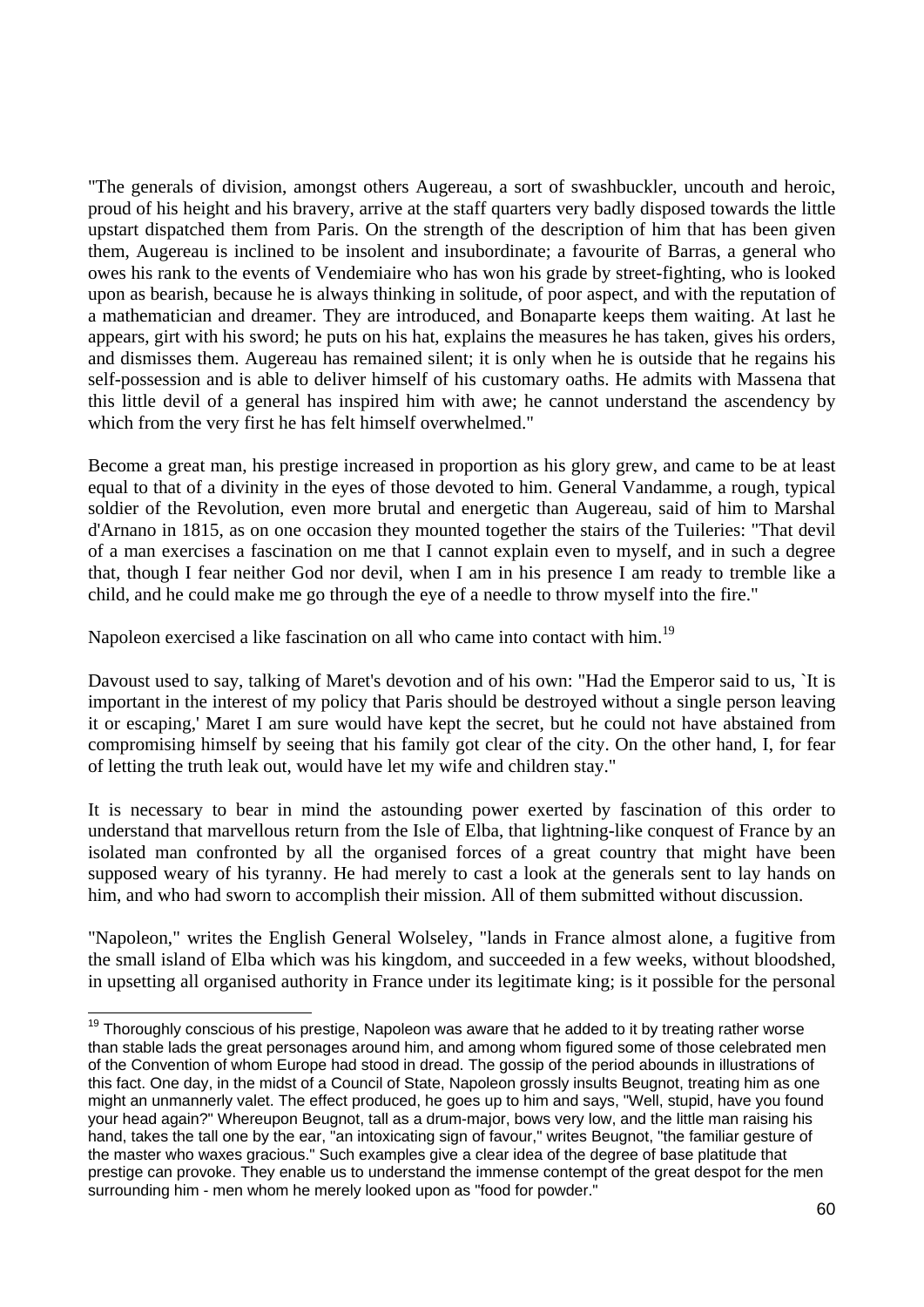ascendency of a man to affirm itself in a more astonishing manner? But from the beginning to the end of this campaign, which was his last, how remarkable too is the ascendency he exercised over the Allies, obliging them to follow his initiative, and how near he came to crushing them!"

His prestige outlived him and continued to grow. It is his prestige that made an emperor of his obscure nephew. How powerful is his memory still is seen in the resurrection of his legend in progress at the present day. Ill-treat men as you will, massacre them by millions, be the cause of invasion upon invasion, all is permitted you if you possess prestige in a sufficient degree and the talent necessary to uphold it.

I have invoked, no doubt, in this case a quite exceptional example of prestige, but one it was useful to cite to make clear the genesis of great religions, great doctrines, and great empires. Were it not for the power exerted on the crowd by prestige, such growths would be incomprehensible.

Prestige, however, is not based solely on personal ascendency, military glory, and religious terror; it may have a more modest origin and still be considerable. Our century furnishes several examples. One of the most striking ones that posterity will recall from age to age will be supplied by the history of the illustrious man who modified the face of the globe and the commercial relations of the nations by separating two continents. He succeeded in his enterprise owing to his immense strength of will, but also owing to the fascination he exercised on those surrounding him. To overcome the unanimous opposition he met with, he had only to show himself. He would speak briefly, and in face of the charm he exerted his opponents became his friends. The English in particular strenuously opposed his scheme; he had only to put in an appearance in England to rally all suffrages. In later years, when he passed Southampton, the bells were rung on his passage; and at the present day a movement is on foot in England to raise a statue in his honour.

"Having vanquished whatever there is to vanquish, men and things, marshes, rocks, and sandy wastes," he had ceased to believe in obstacles, and wished to begin Suez over again at Panama. He began again with the same methods as of old; but he had aged, and, besides, the faith that moves mountains does not move them if they are too lofty. The mountains resisted, and the catastrophe that ensued destroyed the glittering aureole of glory that enveloped the hero. His life teaches how prestige can grow and how it can vanish. After rivalling in greatness the most famous heroes of history, he was lowered by the magistrates of his country to the ranks of the vilest criminals. When he died his coffin, unattended, traversed an indifferent crowd. Foreign sovereigns are alone in rendering homage to his memory as to that of one of the greatest men that history has known.<sup>20</sup>

"After the condemnation of Ferdinand de Lesseps one has no longer the right to be astonished at the sad end of Christopher Columbus. If Ferdinand de Lesseps were a rogue every noble illusion is a crime. Antiquity would have crowned the memory of de Lesseps with an aureole of glory, and would have made him drink from the bowl of nectar in the midst of Olympus, for he has altered the

 $\overline{a}$ 

 $20$  An Austrian paper, the Neue Freie Presse, of Vienna, has indulged on the subject of the destiny of de Lesseps in reflections marked by a most judicious psychological insight. I therefore reproduce them here: -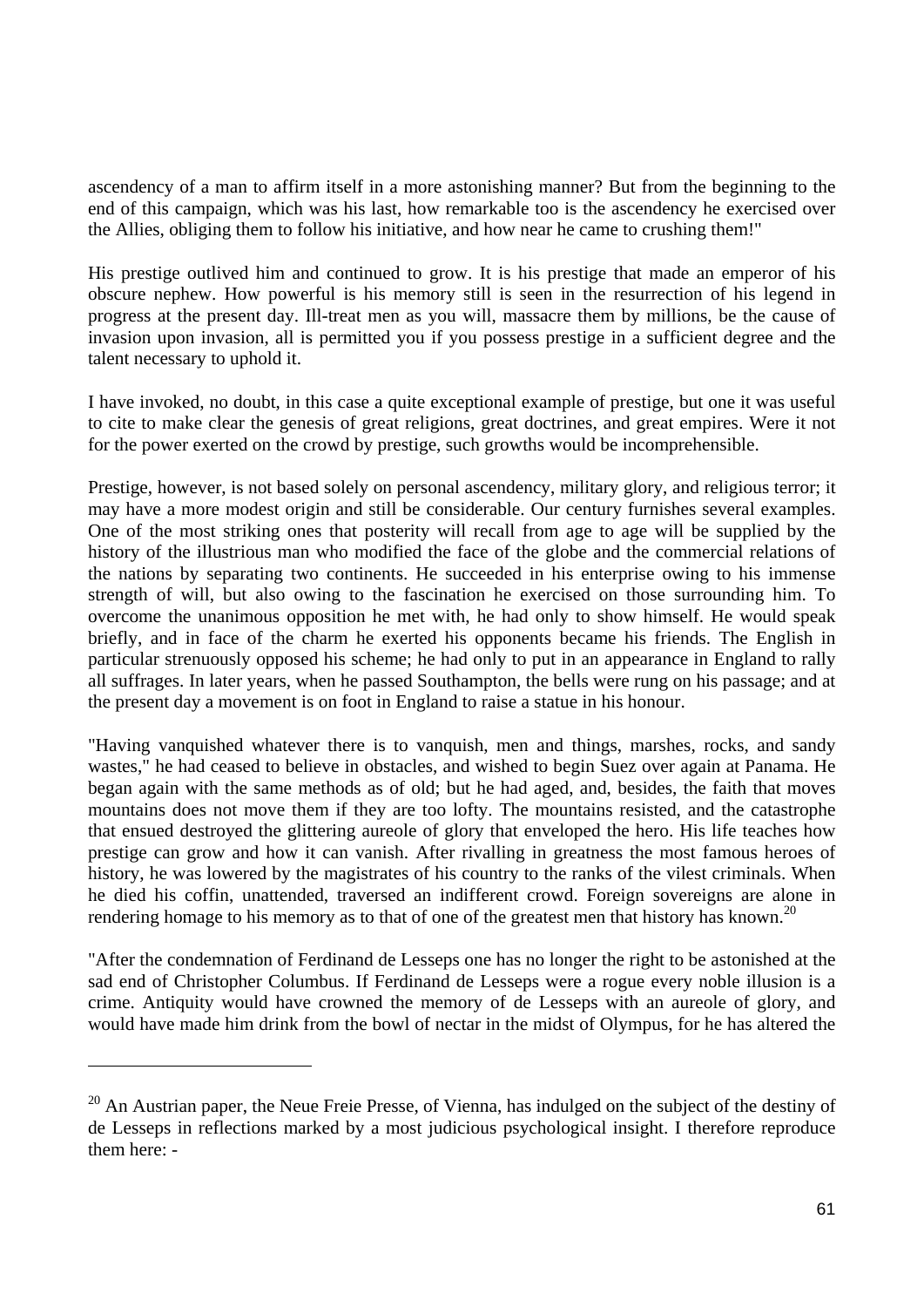face of the earth and accomplished works which make the creation more perfect. The President of the Court of Appeal has immortalised himself by condemning Ferdinand de Lesseps, for the nations will always demand the name of the man who was not afraid to debase his century by investing with the convict's cap an aged man, whose life redounded to the glory of his contemporaries.

"Let there be no more talk in the future of inflexible justice, there where reigns a bureaucratic hatred of audacious feats. The nations have need of audacious men who believe in themselves and overcome every obstacle without concern for their personal safety. Genius cannot be prudent; by dint of prudence it could never enlarge the sphere of human activity.

". . . Ferdinand de Lesseps has known the intoxication of triumph and the bitterness of disappointment - Suez and Panama. At this point the heart revolts at the morality of success. When de Lesseps had succeeded in joining two seas princes and nations rendered him their homage; today, when he meets with failure among the rocks of the Cordilleras, he is nothing but a vulgar rogue. . . . In this result we see a war between the classes of society, the discontent of bureaucrats and employes, who take their revenge with the aid of the criminal code on those who would raise themselves above their fellows. . . . Modern legislators are filled with embarrassment when confronted by the lofty ideas due to human genius; the public comprehends such ideas still less, and it is easy for an advocate-general to prove that Stanley is a murderer and de Lesseps a deceiver."

Still, the various examples that have just been cited represent extreme cases. To fix in detail the psychology of prestige, it would be necessary to place them at the extremity of a series, which would range from the founders of religions and empires to the private individual who endeavours to dazzle his neighbours by a new coat or a decoration.

Between the extreme limits of this series would find a place all the forms of prestige resulting from the different elements composing a civilisation - sciences, arts, literature, &c. - and it would be seen that prestige constitutes the fundamental element of persuasion. Consciously or not, the being, the idea, or the thing possessing prestige is immediately imitated in consequence of contagion, and forces an entire generation to adopt certain modes of feeling and of giving expression to its thought. This imitation, moreover, is, as a rule, unconscious, which accounts for the fact that it is perfect. The modern painters who copy the pale colouring and the stiff attitudes of some of the Primitives are scarcely alive to the source of their inspiration. They believe in their own sincerity, whereas, if an eminent master had not revived this form of art, people would have continued blind to all but its naive and inferior sides. Those artists who, after the manner of another illustrious master, inundate their canvasses with violet shades do not see in nature more violet than was detected there fifty years ago; but they are influenced, "suggestioned," by the personal and special impressions of a painter who, in spite of this eccentricity, was successful in acquiring great prestige. Similar examples might be brought forward in connection with all the elements of civilisation.

It is seen from what precedes that a number of factors may be concerned in the genesis of prestige; among them success was always one of the most important. Every successful man, every idea that forces itself into recognition, ceases, ipso facto, to be called in question. The proof that success is one of the principal stepping-stones to prestige is that the disappearance of the one is almost always followed by the disappearance of the other. The hero whom the crowd acclaimed yesterday is insulted to-day should he have been overtaken by failure. The reaction, indeed, will be the stronger in proportion as the prestige has been great. The crowd in this case considers the fallen hero as an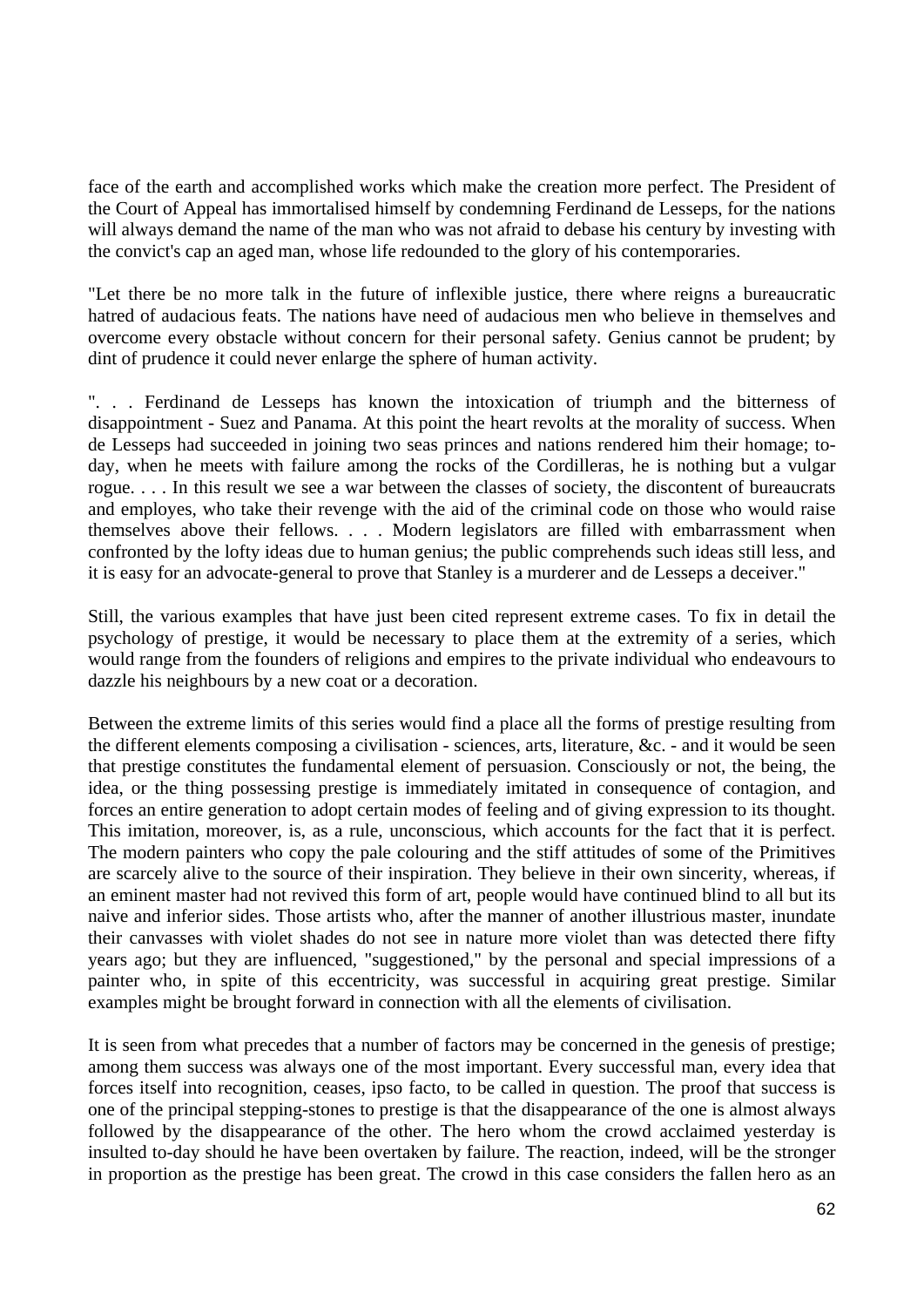equal, and takes its revenge for having bowed to a superiority whose existence it no longer admits. While Robespierre was causing the execution of his colleagues and of a great number of his contemporaries, he possessed an immense prestige. When the transposition of a few votes deprived him of power, he immediately lost his prestige, and the crowd followed him to the guillotine with the self-same imprecations with which shortly before it had pursued his victims. Believers always break the statues of their former gods with every symptom of fury.

Prestige lost by want of success disappears in a brief space of time. It can also be worn away, but more slowly by being subjected to discussion. This latter power, however, is exceedingly sure. From the moment prestige is called in question it ceases to be prestige. The gods and men who have kept their prestige for long have never tolerated discussion. For the crowd to admire, it must be kept at a distance.

## **CHAPTER IV**

## **LIMITATIONS OF THE VARIABILITY OF THE BELIEFS AND OPINIONS OF CROWDS**

1. FIXED BELIEFS. The invariability of certain general beliefs - They shape the course of a civilisation - The difficulty of uprooting them - In what respect intolerance is a virtue in a people - The philosophic absurdity of a belief cannot interfere with its spreading. 2. THE CHANGEABLE OPINIONS OF CROWDS. The extreme mobility of opinions which do not arise from general beliefs - Apparent variations of ideas and beliefs in less than a century - The real limits of these variations - The matters effected by the variation - The disappearance at present in progress of general beliefs, and the extreme diffusion of the newspaper press, have for result that opinions are nowadays more and more changeable - Why the opinions of crowds tend on the majority of subjects towards indifference - Governments now powerless to direct opinion as they formerly did - Opinions prevented to-day from being tyrannical on account of their exceeding divergency.

### **1. FIXED BELIEFS**

A close parallel exists between the anatomical and psychological characteristics of living beings. In these anatomical characteristics certain invariable, or slightly variable, elements are met with, to change which the lapse is necessary of geological ages. Side by side with these fixed, indestructible features are to be found others extremely changeable, which the art of the breeder or horticulturist may easily modify, and at times to such an extent as to conceal the fundamental characteristics from an observer at all inattentive.

The same phenomenon is observed in the case of moral characteristics. Alongside the unalterable psychological elements of a race, mobile and changeable elements are to be encountered. For this reason, in studying the beliefs and opinions of a people, the presence is always detected of a fixed groundwork on which are engrafted opinions as changing as the surface sand on a rock.

The opinions and beliefs of crowds may be divided, then, into two very distinct classes. On the one hand we have great permanent beliefs, which endure for several centuries, and on which an entire civilisation may rest. Such, for instance, in the past were feudalism, Christianity, and Protestantism; and such, in our own time, are the nationalist principle and contemporary democratic and social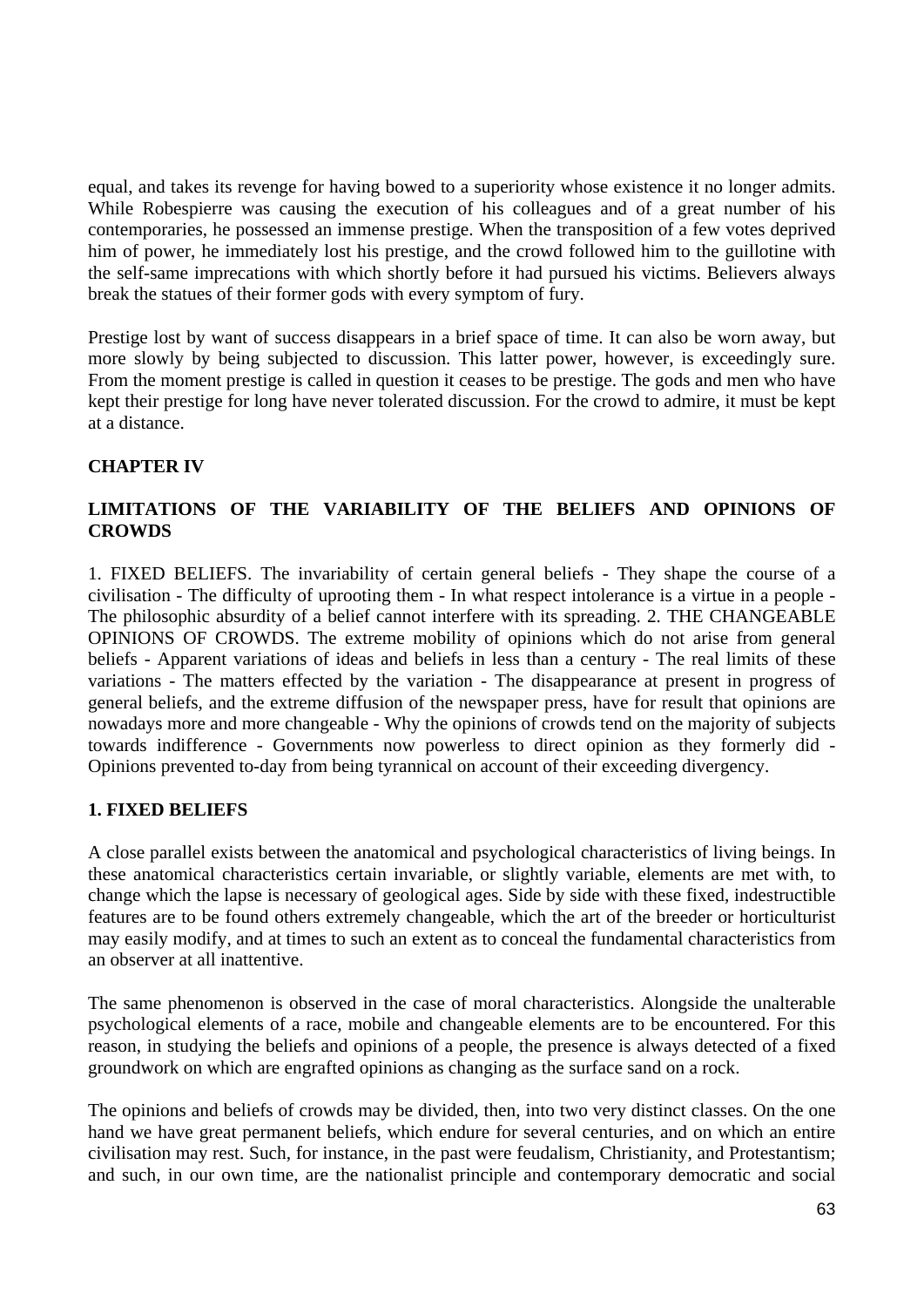ideas. In the second place, there are the transitory, changing opinions, the outcome, as a rule, of general conceptions, of which every age sees the birth and disappearance; examples in point are the theories which mould literature and the arts - those, for instance, which produced romanticism, naturalism, mysticism, &c. Opinions of this order are as superficial, as a rule, as fashion, and as changeable. They may be compared to the ripples which ceaselessly arise and vanish on the surface of a deep lake.

The great generalised beliefs are very restricted in number. Their rise and fall form the culminating points of the history of every historic race. They constitute the real framework of civilisation.

It is easy to imbue the mind of crowds with a passing opinion, but very difficult to implant therein a lasting belief. However, a belief of this latter description once established, it is equally difficult to uproot it. It is usually only to be changed at the cost of violent revolutions. Even revolutions can only avail when the belief has almost entirely lost its sway over men's minds. In that case revolutions serve to finally sweep away what had already been almost cast aside, though the force of habit prevented its complete abandonment. The beginning of a revolution is in reality the end of a belief.

The precise moment at which a great belief is doomed is easily recognisable; it is the moment when its value begins to be called in question. Every general belief being little else than a fiction, it can only survive on the condition that it be not subjected to examination.

But even when a belief is severely shaken, the institutions to which it has given rise retain their strength and disappear but slowly. Finally, when the belief has completely lost its force, all that rested upon it is soon involved in ruin. As yet a nation has never been able to change its beliefs without being condemned at the same time to transform all the elements of its civilisation. The nation continues this process of transformation until it has alighted on and accepted a new general belief: until this juncture it is perforce in a state of anarchy. General beliefs are the indispensable pillars of civilisations; they determine the trend of ideas. They alone are capable of inspiring faith and creating a sense of duty.

Nations have always been conscious of the utility of acquiring general beliefs, and have instinctively understood that their disappearance would be the signal for their own decline. In the case of the Romans, the fanatical cult of Rome was the belief that made them masters of the world, and when the belief had died out Rome was doomed to die. As for the barbarians who destroyed the Roman civilisation, it was only when they had acquired certain commonly accepted beliefs that they attained a measure of cohesion and emerged from anarchy.

Plainly it is not for nothing that nations have always displayed intolerance in the defence of their opinions. This intolerance, open as it is to criticism from the philosophic standpoint, represents in the life of a people the most necessary of virtues. It was to found or uphold general beliefs that so many victims were sent to the stake in the Middle Ages and that so many inventors and innovators have died in despair even if they have escaped martyrdom. It is in defence, too, of such beliefs that the world has been so often the scene of the direst disorder, and that so many millions of men have died on the battlefield, and will yet die there.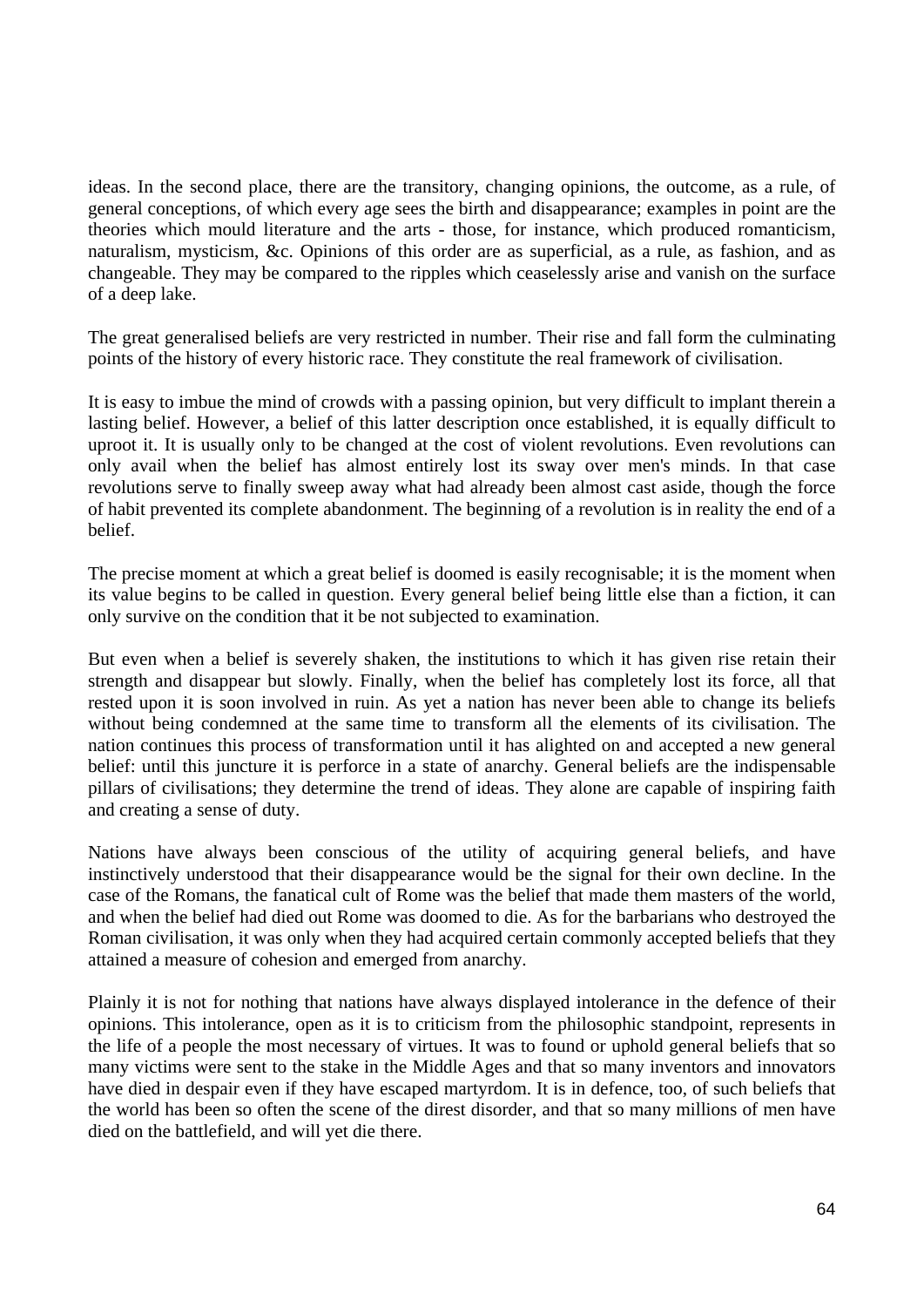There are great difficulties in the way of establishing a general belief, but when it is definitely implanted its power is for a long time to come invincible, and however false it be philosophically it imposes itself upon the most luminous intelligence. Have not the European peoples regarded as incontrovertible for more than fifteen centuries religious legends which, closely examined, are as  $bar{v}$  barbarous<sup>21</sup> as those of Moloch? The frightful absurdity of the legend of a God who revenges himself for the disobedience of one of his creatures by inflicting horrible tortures on his son remained unperceived during many centuries. Such potent geniuses as a Galileo, a Newton, and a Leibnitz never supposed for an instant that the truth of such dogmas could be called in question. Nothing can be more typical than this fact of the hypnotising effect of general beliefs, but at the same time nothing can mark more decisively the humiliating limitations of our intelligence.

As soon as a new dogma is implanted in the mind of crowds it becomes the source of inspiration whence are evolved its institutions, arts, and mode of existence. The sway it exerts over men's minds under these circumstances is absolute. Men of action have no thought beyond realising the accepted belief, legislators beyond applying it, while philosophers, artists, and men of letters are solely preoccupied with its expression under various shapes.

From the fundamental belief transient accessory ideas may arise, but they always bear the impress of the belief from which they have sprung. The Egyptian civilisation, the European civilisation of the Middle Ages, the Mussulman civilisation of the Arabs are all the outcome of a small number of religious beliefs which have left their mark on the least important elements of these civilisations and allow of their immediate recognition.

Thus it is that, thanks to general beliefs, the men of every age are enveloped in a network of traditions, opinions, and customs which render them all alike, and from whose yoke they cannot extricate themselves. Men are guided in their conduct above all by their beliefs and by the customs that are the consequence of those beliefs. These beliefs and customs regulate the smallest acts of our existence, and the most independent spirit cannot escape their influence. The tyranny exercised unconsciously on men's minds is the only real tyranny, because it cannot be fought against. Tiberius, Ghengis Khan, and Napoleon were assuredly redoubtable tyrants, but from the depth of their graves Moses, Buddha, Jesus, and Mahomet have exerted on the human soul a far profounder despotism. A conspiracy may overthrow a tyrant, but what can it avail against a firmly established belief? In its violent struggle with Roman Catholicism it is the French Revolution that has been vanquished, and this in spite of the fact that the sympathy of the crowd was apparently on its side, and in spite of recourse to destructive measures as pitiless as those of the Inquisition. The only real tyrants that humanity has known have always been the memories of its dead or the illusions it has forged itself.

The philosophic absurdity that often marks general beliefs has never been an obstacle to their triumph. Indeed the triumph of such beliefs would seem impossible unless on the condition that

 $\overline{a}$ 

 $21$  Barbarous, philosophically speaking, I mean. In practice they have created an entirely new civilisation, and for fifteen centuries have given mankind a glimpse of those enchanted realms of generous dreams and of hope which he will know no more.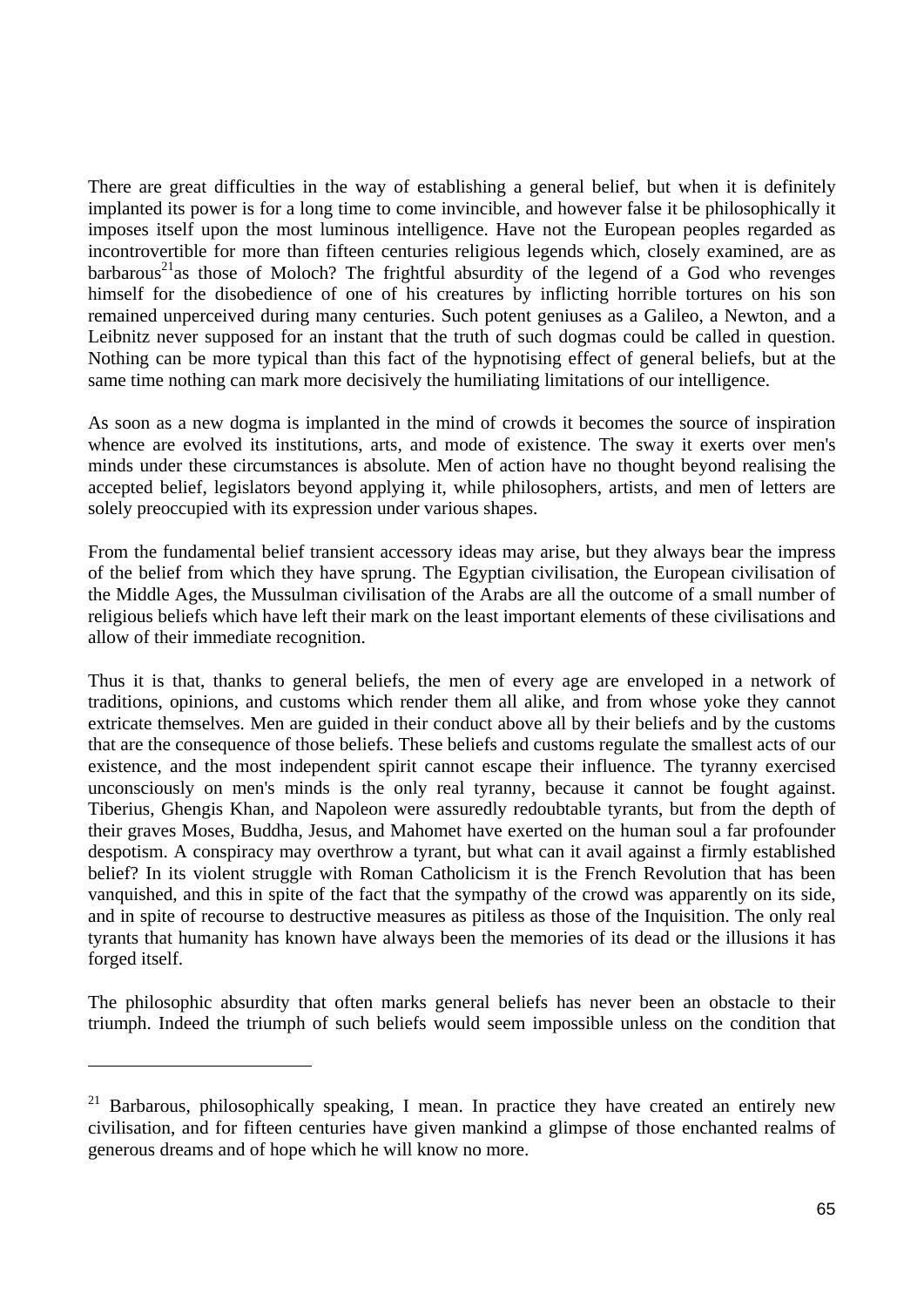they offer some mysterious absurdity. In consequence, the evident weakness of the socialist beliefs of to-day will not prevent them triumphing among the masses. Their real inferiority to all religious beliefs is solely the result of this consideration, that the ideal of happiness offered by the latter being realisable only in a future life, it was beyond the power of anybody to contest it. The socialist ideal of happiness being intended to be realised on earth, the vanity of its promises will at once appear as soon as the first efforts towards their realisation are made, and simultaneously the new belief will entirely lose its prestige. Its strength, in consequence, will only increase until the day when, having triumphed, its practical realisation shall commence. For this reason, while the new religion exerts to begin with, like all those that have preceded it, a destructive influence, it will be unable, in the future, to play a creative part.

#### 2. THE CHANGEABLE OPINIONS OF CROWDS

Above the substratum of fixed beliefs, whose power we have just demonstrated, is found an overlying growth of opinions, ideas, and thoughts which are incessantly springing up and dying out. Some of them exist but for a day, and the more important scarcely outlive a generation. We have already noted that the changes which supervene in opinions of this order are at times far more superficial than real, and that they are always affected by racial considerations. When examining, for instance, the political institutions of France we showed that parties to all appearance utterly distinct - royalists, radicals, imperialists, socialists, &c. - have an ideal absolutely identical, and that this ideal is solely dependent on the mental structure of the French race, since a quite contrary ideal is found under analogous names among other races. Neither the name given to opinions nor deceptive adaptations alter the essence of things. The men of the Great Revolution, saturated with Latin literature, who (their eyes fixed on the Roman Republic), adopted its laws, its fasces, and its togas, did not become Romans because they were under the empire of a powerful historical suggestion. The task of the philosopher is to investigate what it is which subsists of ancient beliefs beneath their apparent changes, and to identify amid the moving flux of opinions the part determined by general beliefs and the genius of the race.

In the absence of this philosophic test it might be supposed that crowds change their political or religious beliefs frequently and at will. All history, whether political, religious, artistic, or literary, seems to prove that such is the case.

As an example, let us take a very short period of French history, merely that from 1790 to 1820, a period of thirty years' duration, that of a generation. In the course of it we see the crowd at first monarchical become very revolutionary, then very imperialist, and again very monarchical. In the matter of religion it gravitates in the same lapse of time from Catholicism to atheism, then towards deism, and then returns to the most pronounced forms of Catholicism. These changes take place not only amongst the masses, but also amongst those who direct them. We observe with astonishment the prominent men of the Convention, the sworn enemies of kings, men who would have neither gods nor masters, become the humble servants of Napoleon, and afterwards, under Louis XVIII., piously carry candles in religious processions.

Numerous, too, are the changes in the opinions of the crowd in the course of the following seventy years. The "Perfidious Albion" of the opening of the century is the ally of France under Napoleon's heir; Russia, twice invaded by France, which looked on with satisfaction at French reverses, becomes its friend.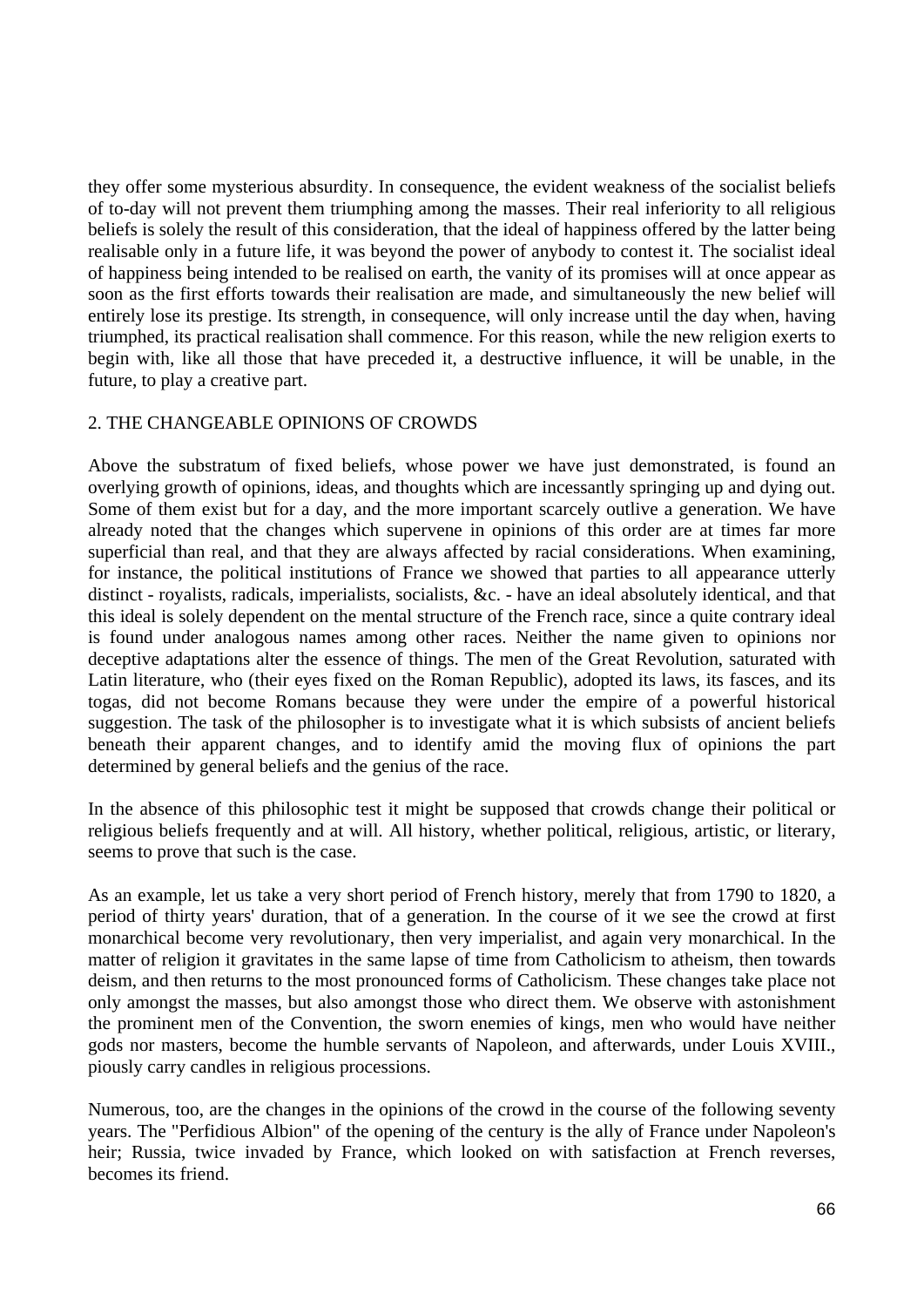In literature, art, and philosophy the successive evolutions of opinion are more rapid still. Romanticism, naturalism, mysticism, &c., spring up and die out in turn. The artist and the writer applauded yesterday are treated on the morrow with profound contempt.

When, however, we analyse all these changes in appearance so far reaching, what do we find? All those that are in opposition with the general beliefs and sentiments of the race are of transient duration, and the diverted stream soon resumes its course. The opinions which are not linked to any general belief or sentiment of the race, and which in consequence cannot possess stability, are at the mercy of every chance, or, if the expression be preferred, of every change in the surrounding circumstances. Formed by suggestion and contagion, they are always momentary; they crop up and disappear as rapidly on occasion as the sandhills formed by the wind on the sea-coast.

At the present day the changeable opinions of crowds are greater in number than they ever were, and for three different reasons.

The first is that as the old beliefs are losing their influence to a greater and greater extent, they are ceasing to shape the ephemeral opinions of the moment as they did in the past. The weakening of general beliefs clears the ground for a crop of haphazard opinions without a past or a future.

The second reason is that the power of crowds being on the increase, and this power being less and less counterbalanced, the extreme mobility of ideas, which we have seen to be a peculiarity of crowds, can manifest itself without let or hindrance.

Finally, the third reason is the recent development of the newspaper press, by whose agency the most contrary opinions are being continually brought before the attention of crowds. The suggestions that might result from each individual opinion are soon destroyed by suggestions of an opposite character. The consequence is that no opinion succeeds in becoming widespread, and that the existence of all of them is ephemeral. An opinion nowadays dies out before it has found a sufficiently wide acceptance to become general.

A phenomenon quite new in the world's history, and most characteristic of the present age, has resulted from these different causes; I allude to the powerlessness of governments to direct opinion.

In the past, and in no very distant past, the action of governments and the influence of a few writers and a very small number of newspapers constituted the real reflectors of public opinion. To-day the writers have lost all influence, and the newspapers only reflect opinion. As for statesmen, far from directing opinion, their only endeavour is to follow it. They have a dread of opinion, which amounts at times to terror, and causes them to adopt an utterly unstable line of conduct.

The opinion of crowds tends, then, more and more to become the supreme guiding principle in politics. It goes so far to-day as to force on alliances, as has been seen recently in the case of the Franco-Russian alliance, which is solely the outcome of a popular movement. A curious symptom of the present time is to observe popes, kings, and emperors consent to be interviewed as a means of submitting their views on a given subject to the judgment of crowds. Formerly it might have been correct to say that politics were not a matter of sentiment. Can the same be said to-day, when politics are more and more swayed by the impulse of changeable crowds, who are uninfluenced by reason and can only be guided by sentiment?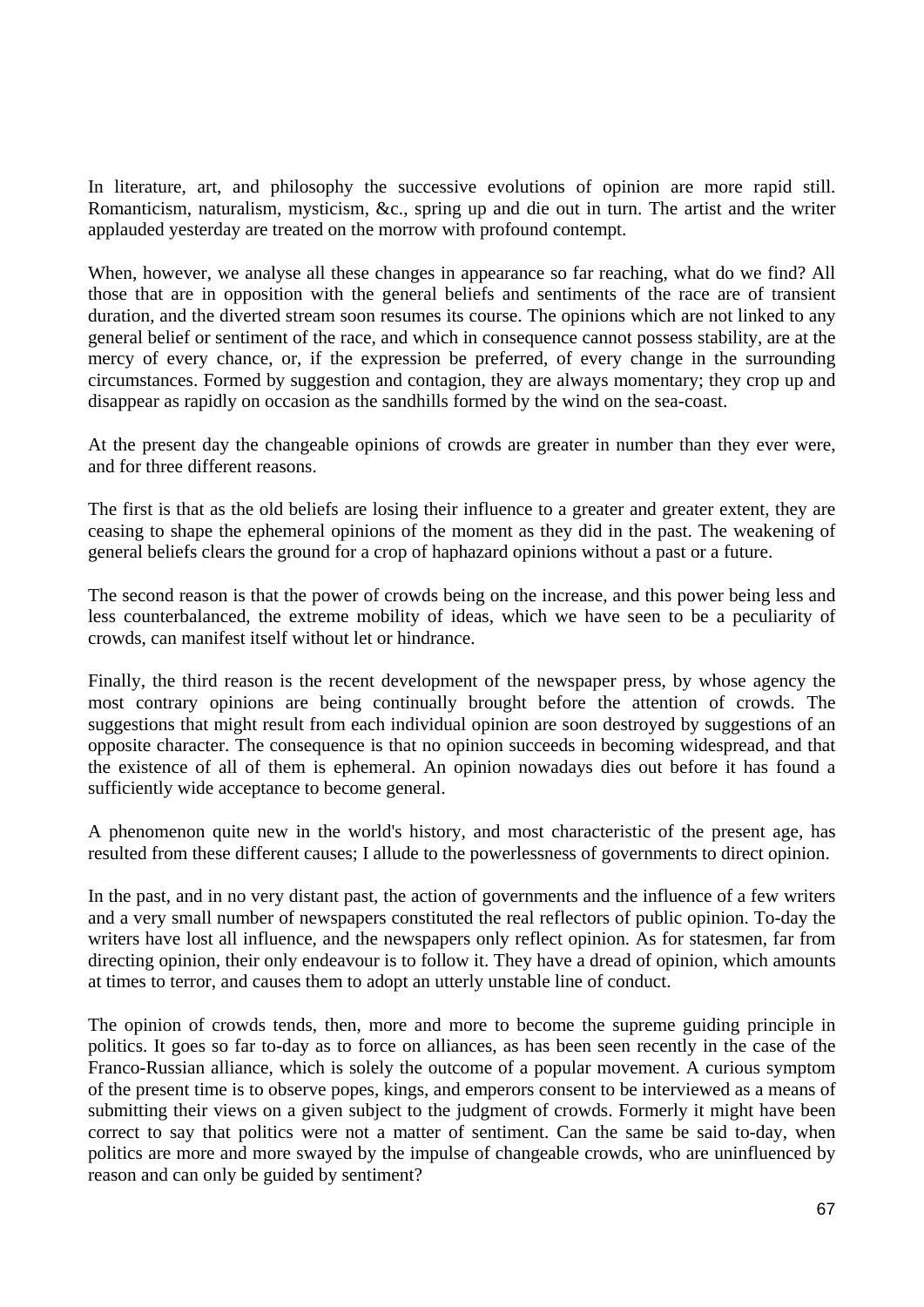As to the press, which formerly directed opinion, it has had, like governments, to humble itself before the power of crowds. It wields, no doubt, a considerable influence, but only because it is exclusively the reflection of the opinions of crowds and of their incessant variations. Become a mere agency for the supply of information, the press has renounced all endeavour to enforce an idea or a doctrine. It follows all the changes of public thought, obliged to do so by the necessities of competition under pain of losing its readers. The old staid and influential organs of the past, such as the Constitutionnel, the Debats, or the Siecle, which were accepted as oracles by the preceding generation, have disappeared or have become typical modern papers, in which a maximum of news is sandwiched in between light articles, society gossip, and financial puffs. There can be no question to-day of a paper rich enough to allow its contributors to air their personal opinions, and such opinions would be of slight weight with readers who only ask to be kept informed or to be amused, and who suspect every affirmation of being prompted by motives of speculation. Even the critics have ceased to be able to assure the success of a book or a play. They are capable of doing harm, but not of doing a service. The papers are so conscious of the uselessness of everything in the shape of criticism or personal opinion, that they have reached the point of suppressing literary criticism, confining themselves to citing the title of a book, and appending a "puff" of two or three lines.<sup>22</sup> In twenty years' time the same fate will probably have overtaken theatrical criticism.

The close watching of the course of opinion has become to-day the principal preoccupation of the press and of governments. The effect produced by an event, a legislative proposal, a speech, is without intermission what they require to know, and the task is not easy, for nothing is more mobile and changeable than the thought of crowds, and nothing more frequent than to see them execrate today what they applauded yesterday.

This total absence of any sort of direction of opinion, and at the same time the destruction of general beliefs, have had for final result an extreme divergency of convictions of every order, and a growing indifference on the part of crowds to everything that does not plainly touch their immediate interests. Questions of doctrine, such as socialism, only recruit champions boasting genuine convictions among the quite illiterate classes, among the workers in mines and factories, for instance. Members of the lower middle class, and working men possessing some degree of instruction, have either become utterly sceptical or extremely unstable in their opinions.

The evolution which has been effected in this direction in the last twenty-five years is striking. During the preceding period, comparatively near us though it is, opinions still had a certain general trend; they had their origin in the acceptance of some fundamental belief. By the mere fact that an individual was a monarchist he possessed inevitably certain clearly defined ideas in history as well as in science, while by the mere fact that he was a republican, his ideas were quite contrary. A monarchist was well aware that men are not descended from monkeys, and a republican was not less well aware that such is in truth their descent. It was the duty of the monarchist to speak with horror, and of the republican to speak with veneration, of the great Revolution. There were certain names, such as those of Robespierre and Marat, that had to be uttered with an air of religious devotion, and other names, such as those of Caesar, Augustus, or Napoleon, that ought never to be

 $^{22}$  These remarks refer to the French newspaper press. - Note of the Translator.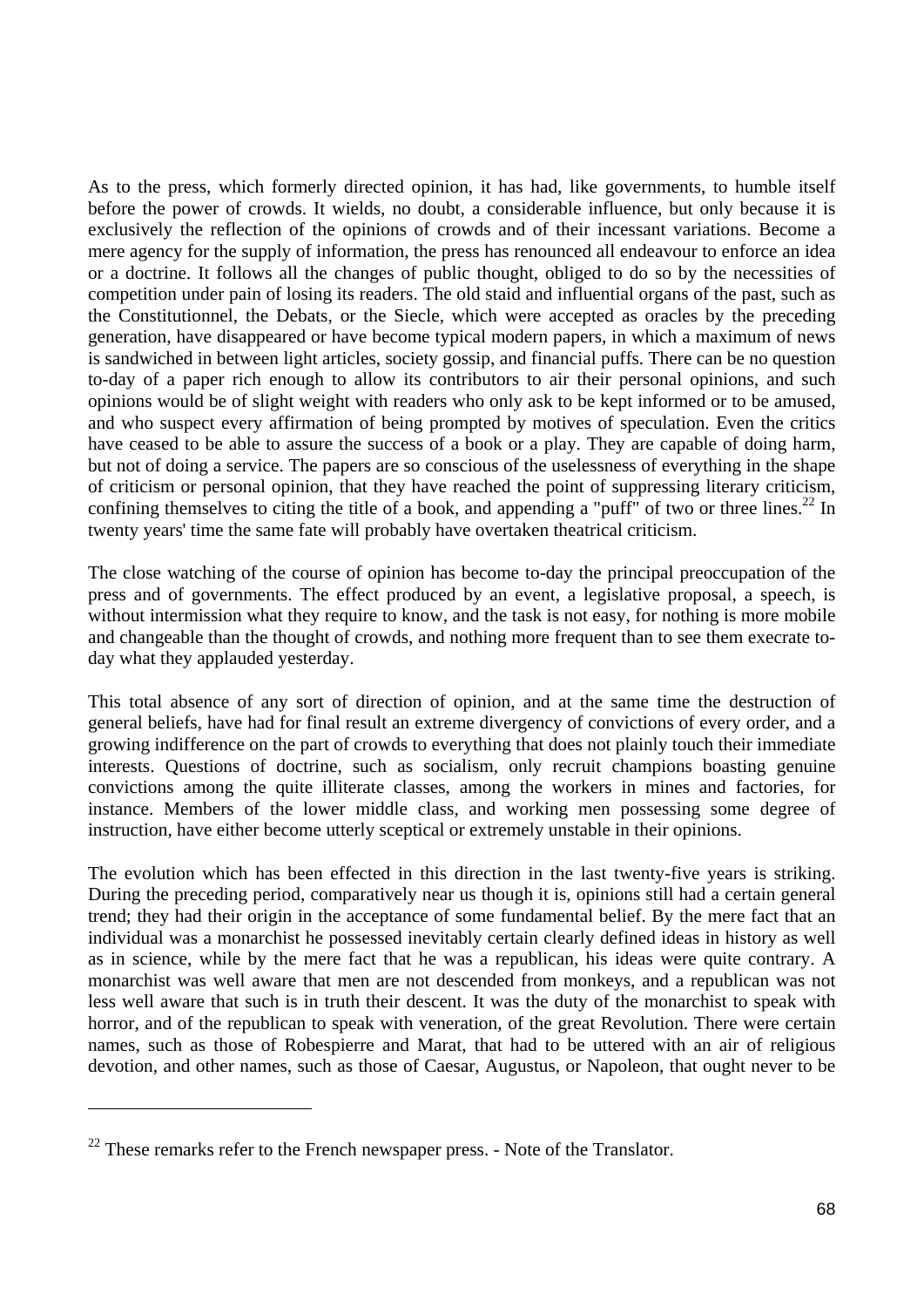mentioned unaccompanied by a torrent of invective. Even in the French Sorbonne this ingenuous fashion of conceiving history was general. $^{23}$ 

"The taking of the Bastille was a culminating event in the history not only of France, but of all Europe; and inaugurated a new epoch in the history of the world!"

With respect to Robespierre, we learn with stupefaction that "his dictatorship was based more especially on opinion, persuasion, and moral authority; it was a sort of pontificate in the hands of a virtuous man!" (pp. 91 and 220.)

At the present day, as the result of discussion and analysis, all opinions are losing their prestige; their distinctive features are rapidly worn away, and few survive capable of arousing our enthusiasm. The man of modern times is more and more a prey to indifference.

The general wearing away of opinions should not be too greatly deplored. That it is a symptom of decadence in the life of a people cannot be contested. It is certain that men of immense, of almost supernatural insight, that apostles, leaders of crowds - men, in a word, of genuine and strong convictions - exert a far greater force than men who deny, who criticise, or who are indifferent, but it must not be forgotten that, given the power possessed at present by crowds, were a single opinion to acquire sufficient prestige to enforce its general acceptance, it would soon be endowed with so tyrannical a strength that everything would have to bend before it, and the era of free discussion would be closed for a long time. Crowds are occasionally easy-going masters, as were Heliogabalus and Tiberius, but they are also violently capricious. A civilisation, when the moment has come for crowds to acquire a high hand over it, is at the mercy of too many chances to endure for long. Could anything postpone for a while the hour of its ruin, it would be precisely the extreme instability of the opinions of crowds and their growing indifference with respect to all general beliefs.

### **BOOK III**

## **THE CLASSIFICATION AND DESCRIPTION OF THE DIFFERENT KINDS OF CROWDS**

### **CHAPTER I**

 $\overline{a}$ 

#### **THE CLASSIFICATION OF CROWDS**

The general divisions of crowds - Their classification. 1. HETEROGENEOUS CROWDS. Different varieties of them - The influence of race - The spirit of the crowd is weak in proportion as the spirit of the race is strong - The spirit of the race represents the civilised state and the spirit of the crowd

<sup>&</sup>lt;sup>23</sup> There are pages in the books of the French official professors of history that are very curious from this point of view. They prove too how little the critical spirit is developed by the system of university education in vogue in France. I cite as an example the following extracts from the "French Revolution" of M. Rambaud, professor of history at the Sorbonne: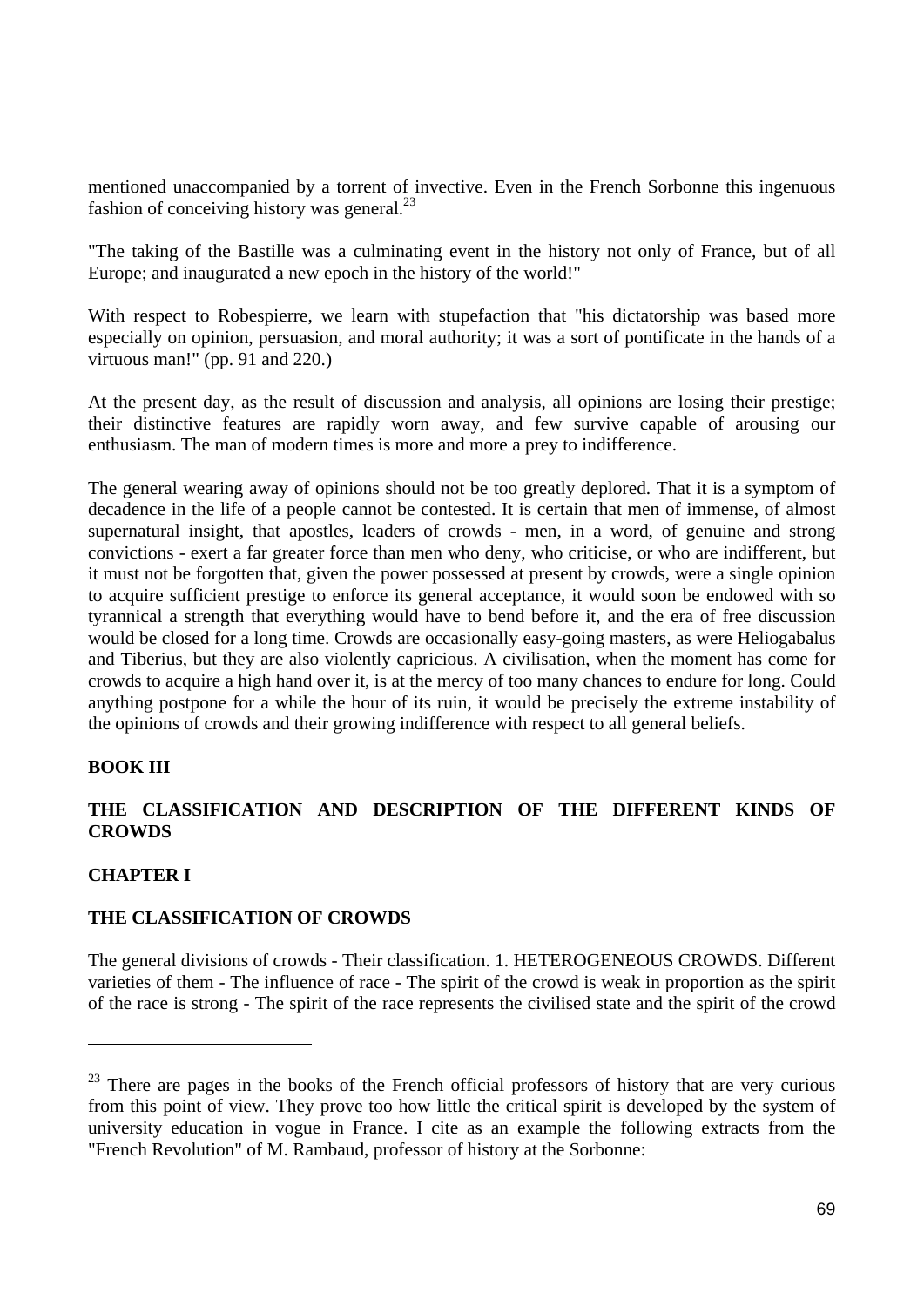the barbarian state. 2. HOMOGENEOUS CROWDS. Their different varieties - Sects, castes, and classes.

We have sketched in this work the general characteristics common to psychological crowds. It remains to point out the particular characteristics which accompany those of a general order in the different categories of collectivities, when they are transformed into a crowd under the influences of the proper exciting causes. We will, first of all, set forth in a few words a classification of crowds.

Our starting-point will be the simple multitude. Its most inferior form is met with when the multitude is composed of individuals belonging to different races. In this case its only common bond of union is the will, more or less respected of a chief. The barbarians of very diverse origin who during several centuries invaded the Roman Empire, may be cited as a specimen of multitudes of this kind.

On a higher level than these multitudes composed of different races are those which under certain influences have acquired common characteristics, and have ended by forming a single race. They present at times characteristics peculiar to crowds, but these characteristics are overruled to a greater or less extent by racial considerations.

These two kinds of multitudes may, under certain influences investigated in this work, be transformed into organised or psychological crowds. We shall break up these organised crowds into the following divisions: -

1. Anonymous crowds (street crowds, for example). A. Heterogeneous 2. Crowds not anonymous crowds. (juries, parliamentary assemblies, &c.). 1. Sects (political sects, religious sects, &c.). 2. Castes (the military caste, B. Homogeneous the priestly caste, the crowds. working caste, &c.). 3. Classes (the middle classes, the peasant classes, &c.).

We will point out briefly the distinguishing characteristics of these different categories of crowds.

### **1. HETEROGENEOUS CROWDS**

It is these collectivities whose characteristics have been studied in this volume. They are composed of individuals of any description, of any profession, and any degree of intelligence.

We are now aware that by the mere fact that men form part of a crowd engaged in action, their collective psychology differs essentially from their individual psychology, and their intelligence is affected by this differentiation. We have seen that intelligence is without influence in collectivities, they being solely under the sway of unconscious sentiments.

A fundamental factor, that of race, allows of a tolerably thorough differentiation of the various heterogeneous crowds.

We have often referred already to the part played by race, and have shown it to be the most powerful of the factors capable of determining men's actions. Its action is also to be traced in the character of crowds. A crowd composed of individuals assembled at haphazard, but all of them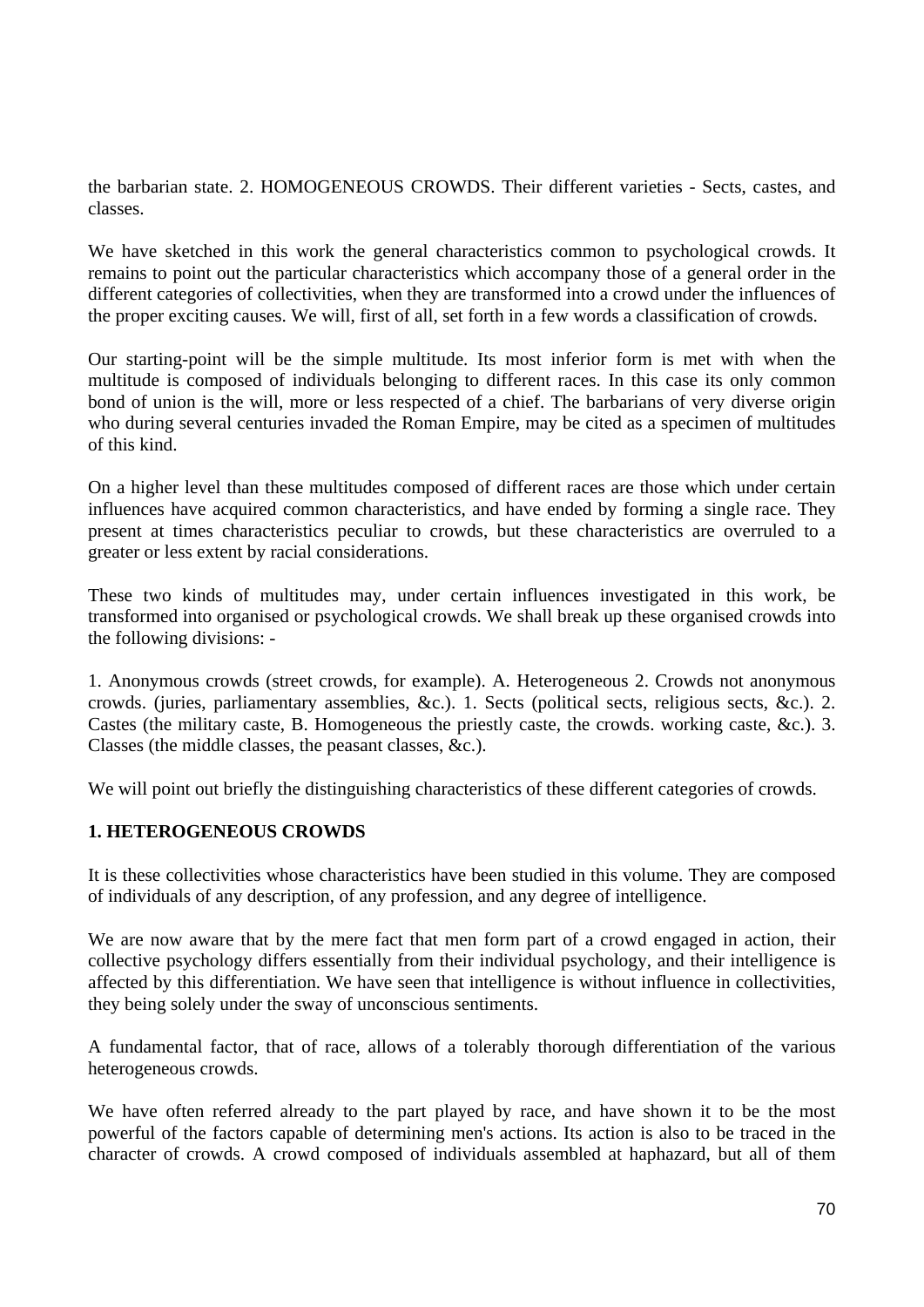Englishmen or Chinamen, will differ widely from another crowd also composed of individuals of any and every description, but of other races - Russians, Frenchmen, or Spaniards, for example.

The wide divergencies which their inherited mental constitution creates in men's modes of feeling and thinking at once come into prominence when, which rarely happens, circumstances gather together in the same crowd and in fairly equal proportions individuals of different nationality, and this occurs, however identical in appearance be the interests which provoked the gathering. The efforts made by the socialists to assemble in great congresses the representatives of the workingclass populations of different countries, have always ended in the most pronounced discord. A Latin crowd, however revolutionary or however conservative it be supposed, will invariably appeal to the intervention of the State to realise its demands. It is always distinguished by a marked tendency towards centralisation and by a leaning, more or less pronounced, in favour of a dictatorship. An English or an American crowd, on the contrary, sets no store on the State, and only appeals to private initiative. A French crowd lays particular weight on equality and an English crowd on liberty. These differences of race explain how it is that there are almost as many different forms of socialism and democracy as there are nations.

The genius of the race, then, exerts a paramount influence upon the dispositions of a crowd. It is the powerful underlying force that limits its changes of humour. It should be considered as an essential law that THE INFERIOR CHARACTERISTICS OF CROWDS ARE THE LESS ACCENTUATED IN PROPORTION AS THE SPIRIT OF THE RACE IS STRONG. The crowd state and the domination of crowds is equivalent to the barbarian state, or to a return to it. It is by the acquisition of a solidly constituted collective spirit that the race frees itself to a greater and greater extent from the unreflecting power of crowds, and emerges from the barbarian state. The only important classification to be made of heterogeneous crowds, apart from that based on racial considerations, is to separate them into anonymous crowds, such as street crowds, and crowds not anonymous - deliberative assemblies and juries, for example. The sentiment of responsibility absent from crowds of the first description and developed in those of the second often gives a very different tendency to their respective acts.

### **2. HOMOGENEOUS CROWDS**

Homogeneous crowds include: 1. Sects; 2. Castes; 3. Classes.

The SECT represents the first step in the process of organisation of homogeneous crowds. A sect includes individuals differing greatly as to their education, their professions, and the class of society to which they belong, and with their common beliefs as the connecting link. Examples in point are religious and political sects.

The CASTE represents the highest degree of organisation of which the crowd is susceptible. While the sect includes individuals of very different professions, degrees of education and social surrounding, who are only linked together by the beliefs they hold in common, the caste is composed of individuals of the same profession, and in consequence similarly educated and of much the same social status. Examples in point are the military and priestly castes.

The CLASS is formed of individuals of diverse origin, linked together not by a community of beliefs, as are the members of a sect, or by common professional occupations, as are the members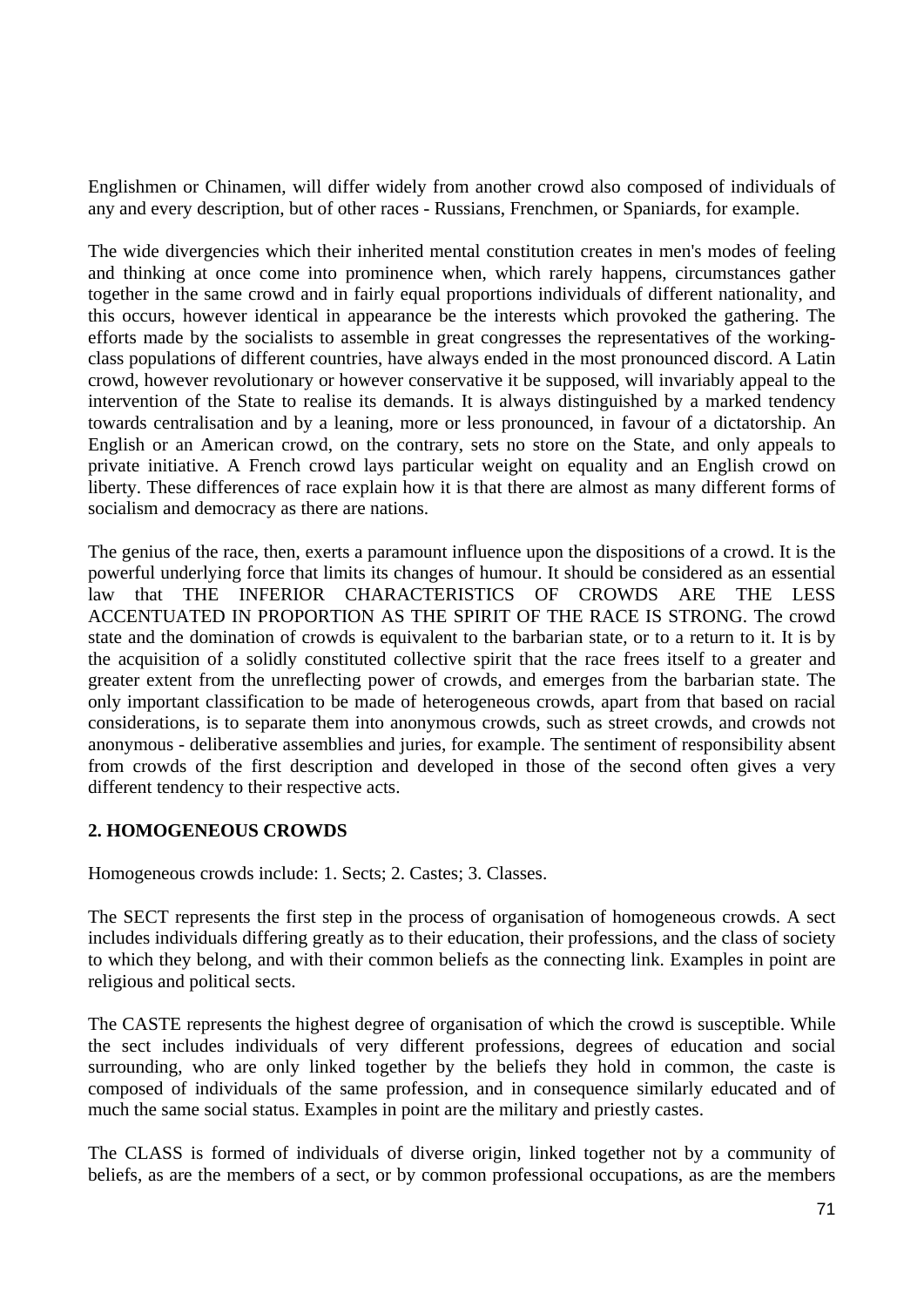of a caste, but by certain interests and certain habits of life and education almost identical. The middle class and the agricultural class are examples.

Being only concerned in this work with heterogeneous crowds, and reserving the study of homogeneous crowds (sects, castes, and classes) for another volume, I shall not insist here on the characteristics of crowds of this latter kind. I shall conclude this study of heterogeneous crowds by the examination of a few typical and distinct categories of crowds.

## **CHAPTER II**

### **CROWDS TERMED CRIMINAL CROWDS**

Crowds termed criminal crowds - A crowd may be legally yet not psychologically criminal - The absolute unconsciousness of the acts of crowds - Various examples - Psychology of the authors of the September massacres - Their reasoning, their sensibility, their ferocity, and their morality.

Owing to the fact that crowds, after a period of excitement, enter upon a purely automatic and unconscious state, in which they are guided by suggestion, it seems difficult to qualify them in any case as criminal. I only retain this erroneous qualification because it has been definitely brought into vogue by recent psychological investigations. Certain acts of crowds are assuredly criminal, if considered merely in themselves, but criminal in that case in the same way as the act of a tiger devouring a Hindoo, after allowing its young to maul him for their amusement.

The usual motive of the crimes of crowds is a powerful suggestion, and the individuals who take part in such crimes are afterwards convinced that they have acted in obedience to duty, which is far from being the case with the ordinary criminal.

The history of the crimes committed by crowds illustrates what precedes.

The murder of M. de Launay, the governor of the Bastille, may be cited as a typical example. After the taking of the fortress the governor, surrounded by a very excited crowd, was dealt blows from every direction. It was proposed to hang him, to cut off his head, to tie him to a horse's tail. While struggling, he accidently kicked one of those present. Some one proposed, and his suggestion was at once received with acclamation by the crowd, that the individual who had been kicked should cut the governor's throat.

"The individual in question, a cook out of work, whose chief reason for being at the Bastille was idle curiosity as to what was going on, esteems, that since such is the general opinion, the action is patriotic and even believes he deserves a medal for having destroyed a monster. With a sword that is lent him he strikes the bared neck, but the weapon being somewhat blunt and not cutting, he takes from his pocket a small black-handled knife and (in his capacity of cook he would be experienced in cutting up meat) successfully effects the operation."

The working of the process indicated above is clearly seen in this example. We have obedience to a suggestion, which is all the stronger because of its collective origin, and the murderer's conviction that he has committed a very meritorious act, a conviction the more natural seeing that he enjoys the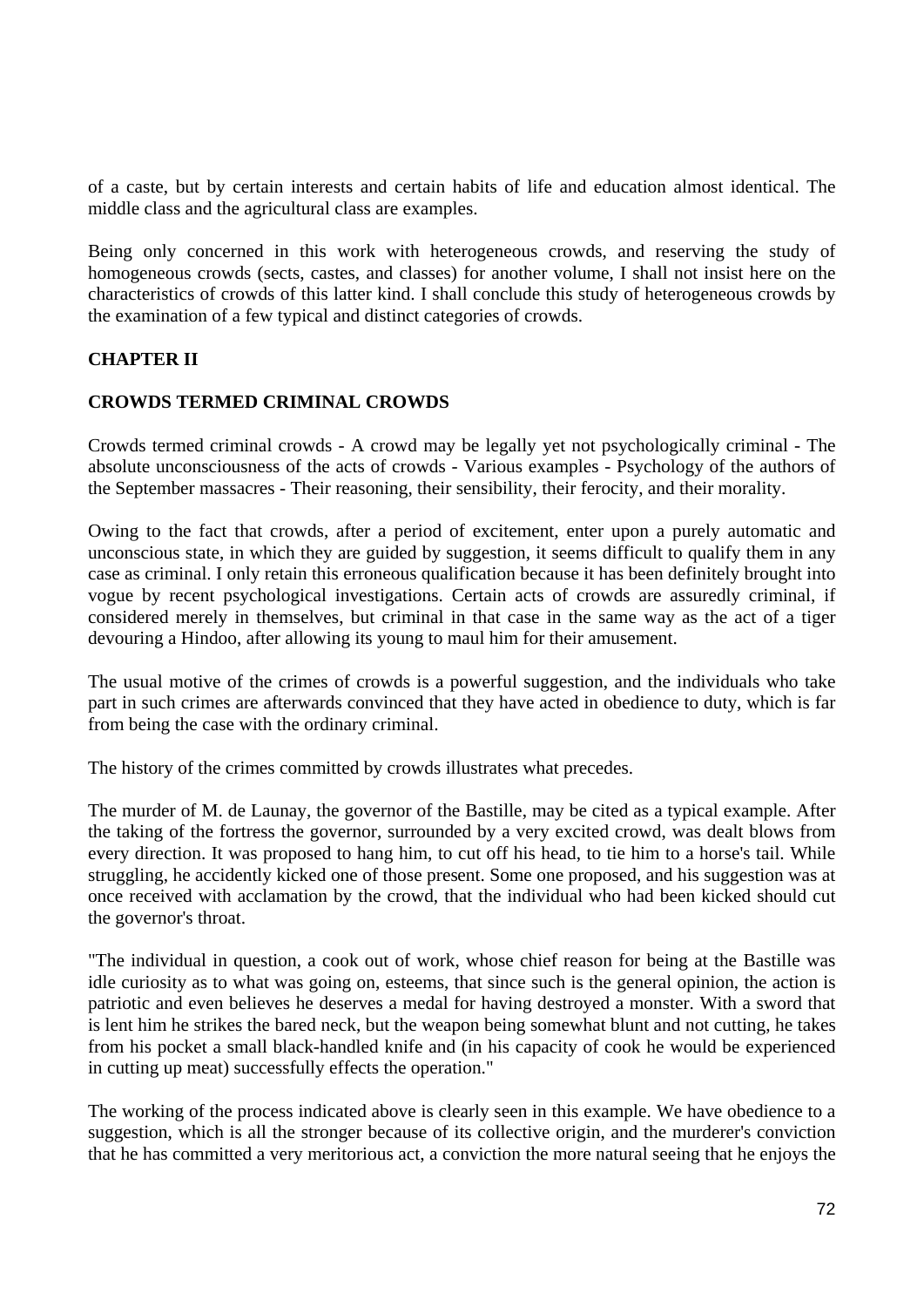unanimous approval of his fellow-citizens. An act of this kind may be considered crime legally but not psychologically.

The general characteristics of criminal crowds are precisely the same as those we have met with in all crowds: openness to suggestion, credulity, mobility, the exaggeration of the sentiments good or bad, the manifestation of certain forms of morality, &c.

We shall find all these characteristics present in a crowd which has left behind it in French history the most sinister memories - the crowd which perpetrated the September massacres. In point of fact it offers much similarity with the crowd that committed the Saint Bartholomew massacres. I borrow the details from the narration of M. Taine, who took them from contemporary sources.

It is not known exactly who gave the order or made the suggestion to empty the prisons by massacring the prisoners. Whether it was Danton, as is probable, or another does not matter; the one interesting fact for us is the powerful suggestion received by the crowd charged with the massacre.

The crowd of murderers numbered some three hundred persons, and was a perfectly typical heterogeneous crowd. With the exception of a very small number of professional scoundrels, it was composed in the main of shopkeepers and artisans of every trade: bootmakers, locksmiths, hairdressers, masons, clerks, messengers, &c. Under the influence of the suggestion received they are perfectly convinced, as was the cook referred to above, that they are accomplishing a patriotic duty. They fill a double office, being at once judge and executioner, but they do not for a moment regard themselves as criminals.

Deeply conscious of the importance of their duty, they begin by forming a sort of tribunal, and in connection with this act the ingenuousness of crowds and their rudimentary conception of justice are seen immediately. In consideration of the large number of the accused, it is decided that, to begin with, the nobles, priests, officers, and members of the king's household - in a word, all the individuals whose mere profession is proof of their guilt in the eyes of a good patriot - shall be slaughtered in a body, there being no need for a special decision in their case. The remainder shall be judged on their personal appearance and their reputation. In this way the rudimentary conscience of the crowd is satisfied. It will now be able to proceed legally with the massacre, and to give free scope to those instincts of ferocity whose genesis I have set forth elsewhere, they being instincts which collectivities always have it in them to develop to a high degree. These instincts, however as is regularly the case in crowds - will not prevent the manifestation of other and contrary sentiments, such as a tenderheartedness often as extreme as the ferocity.

"They have the expansive sympathy and prompt sensibility of the Parisian working man. At the Abbaye, one of the federates, learning that the prisoners had been left without water for twenty-six hours, was bent on putting the gaoler to death, and would have done so but for the prayers of the prisoners themselves. When a prisoner is acquitted (by the improvised tribunal) every one, guards and slaughterers included, embraces him with transports of joy and applauds frantically," after which the wholesale massacre is recommenced. During its progress a pleasant gaiety never ceases to reign. There is dancing and singing around the corpses, and benches are arranged "for the ladies," delighted to witness the killing of aristocrats. The exhibition continues, moreover, of a special description of justice.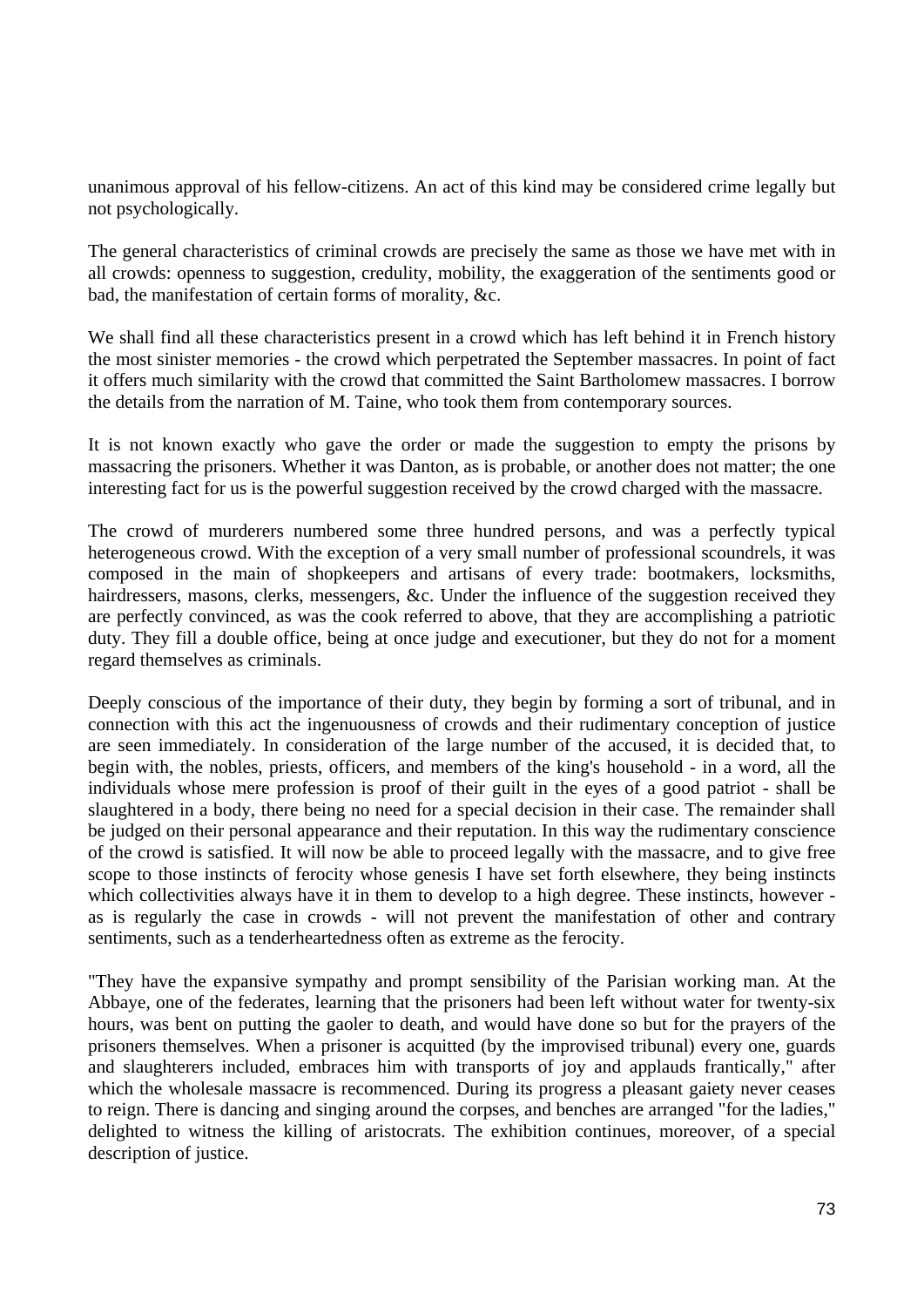A slaughterer at the Abbaye having complained that the ladies placed at a little distance saw badly, and that only a few of those present had the pleasure of striking the aristocrats, the justice of the observation is admitted, and it is decided that the victims shall be made to pass slowly between two rows of slaughterers, who shall be under the obligation to strike with the back of the sword only so as to prolong the agony. At the prison de la Force the victims are stripped stark naked and literally "carved" for half an hour, after which, when every one has had a good view, they are finished off by a blow that lays bare their entrails.

The slaughterers, too, have their scruples and exhibit that moral sense whose existence in crowds we have already pointed out. They refuse to appropriate the money and jewels of the victims, taking them to the table of the committees.

Those rudimentary forms of reasoning, characteristic of the mind of crowds, are always to be traced in all their acts. Thus, after the slaughter of the 1,200 or 1,500 enemies of the nation, some one makes the remark, and his suggestion is at once adopted, that the other prisons, those containing aged beggars, vagabonds, and young prisoners, hold in reality useless mouths, of which it would be well on that account to get rid. Besides, among them there should certainly be enemies of the people, a woman of the name of Delarue, for instance, the widow of a poisoner: "She must be furious at being in prison, if she could she would set fire to Paris: she must have said so, she has said so. Another good riddance." The demonstration appears convincing, and the prisoners are massacred without exception, included in the number being some fifty children of from twelve to seventeen years of age, who, of course, might themselves have become enemies of the nation, and of whom in consequence it was clearly well to be rid.

At the end of a week's work, all these operations being brought to an end, the slaughterers can think of reposing themselves. Profoundly convinced that they have deserved well of their country, they went to the authorities and demanded a recompense. The most zealous went so far as to claim a medal.

The history of the Commune of 1871 affords several facts analogous to those which precede. Given the growing influence of crowds and the successive capitulations before them of those in authority, we are destined to witness many others of a like nature.

# **CHAPTER III**

## **CRIMINAL JURIES**

Criminal juries - General characteristics of juries - statistics show that their decisions are independent of their composition - The manner in which an impression may be made on juries - The style and influence of argument - The methods of persuasion of celebrated counsel - The nature of those crimes for which juries are respectively indulgent or severe - The utility of the jury as an institution, and the danger that would result from its place being taken by magistrates.

Being unable to study here every category of jury, I shall only examine the most important - that of the juries of the Court of Assize. These juries afford an excellent example of the heterogeneous crowd that is not anonymous. We shall find them display suggestibility and but slight capacity for reasoning, while they are open to the influence of the leaders of crowds, and they are guided in the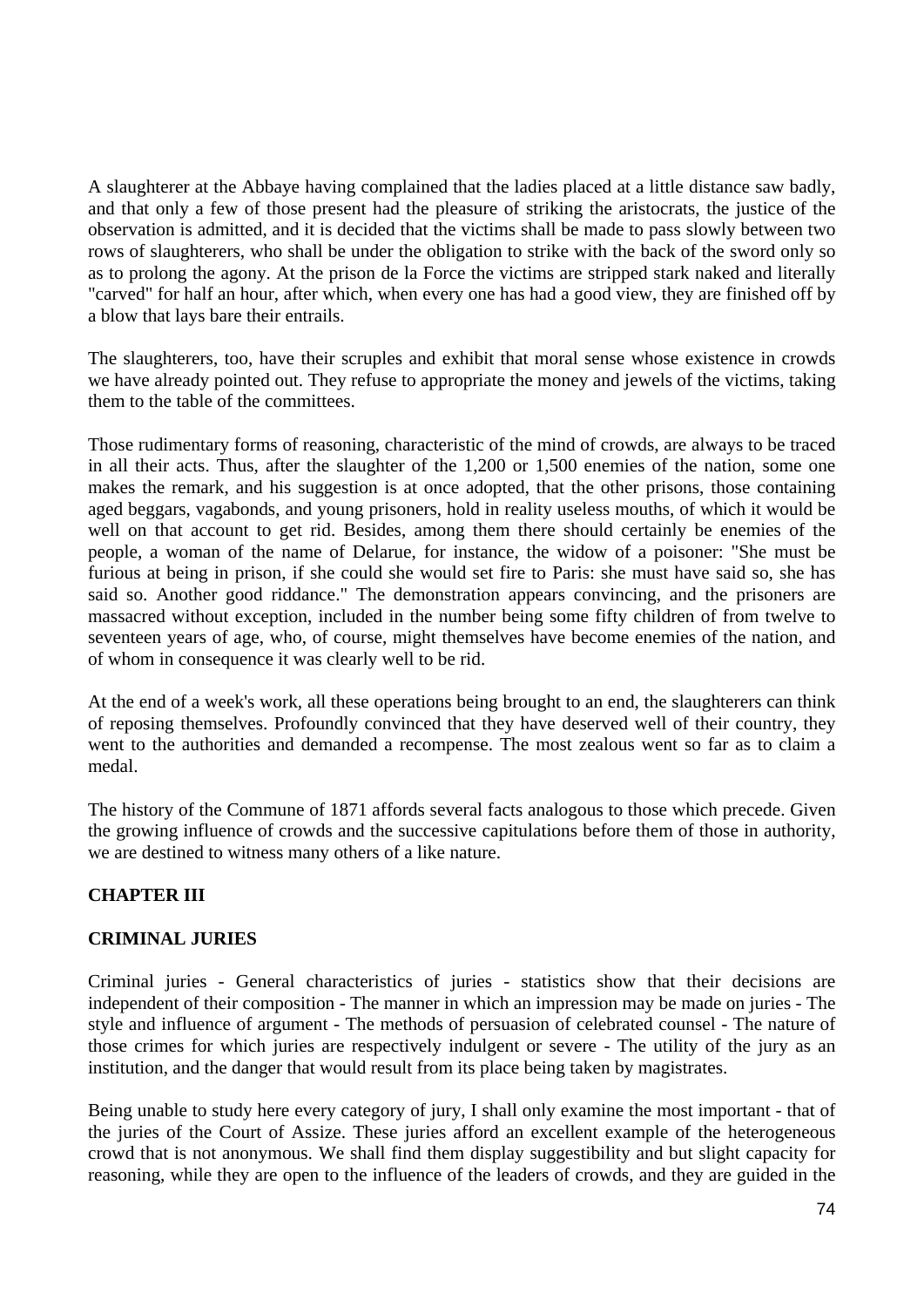main by unconscious sentiments. In the course of this investigation we shall have occasion to observe some interesting examples of the errors that may be made by persons not versed in the psychology of crowds.

Juries, in the first place, furnish us a good example of the slight importance of the mental level of the different elements composing a crowd, so far as the decisions it comes to are concerned. We have seen that when a deliberative assembly is called upon to give its opinion on a question of a character not entirely technical, intelligence stands for nothing. For instance, a gathering of scientific men or of artists, owing to the mere fact that they form an assemblage, will not deliver judgments on general subjects sensibly different from those rendered by a gathering of masons or grocers. At various periods, and in particular previous to 1848, the French administration instituted a careful choice among the persons summoned to form a jury, picking the jurors from among the enlightened classes; choosing professors, functionaries, men of letters, &c. At the present day jurors are recruited for the most part from among small tradesmen, petty capitalists, and employes. Yet, to the great astonishment of specialist writers, whatever the composition of the jury has been, its decisions have been identical. Even the magistrates, hostile as they are to the institution of the jury, have had to recognise the exactness of the assertion. M. Berard des Glajeux, a former President of the Court of Assizes, expresses himself on the subject in his "Memoirs" in the following terms: -

"The selection of jurymen is to-day in reality in the hands of the municipal councillors, who put people down on the list or eliminate them from it in accordance with the political and electoral preoccupations inherent in their situation. . . . The majority of the jurors chosen are persons engaged in trade, but persons of less importance than formerly, and employes belonging to certain branches of the administration. . . . Both opinions and professions counting for nothing once the role of judge assumed, many of the jurymen having the ardour of neophytes, and men of the best intentions being similarly disposed in humble situations, the spirit of the jury has not changed: ITS VERDICTS HAVE REMAINED THE SAME."

Of the passage just cited the conclusions, which are just, are to be borne in mind and not the explanations, which are weak. Too much astonishment should not be felt at this weakness, for, as a rule, counsel equally with magistrates seem to be ignorant of the psychology of crowds and, in consequence, of juries. I find a proof of this statement in a fact related by the author just quoted. He remarks that Lachaud, one of the most illustrious barristers practising in the Court of Assize, made systematic use of his right to object to a juror in the case of all individuals of intelligence on the list. Yet experience - and experience alone - has ended by acquainting us with the utter uselessness of these objections. This is proved by the fact that at the present day public prosecutors and barristers, at any rate those belonging to the Parisian bar, have entirely renounced their right to object to a juror; still, as M. des Glajeux remarks, the verdicts have not changed, "they are neither better nor worse."

Like all crowds, juries are very strongly impressed by sentimental considerations, and very slightly by argument. "They cannot resist the sight," writes a barrister, "of a mother giving its child the breast, or of orphans." "It is sufficient that a woman should be of agreeable appearance," says M. des Glajeux, "to win the benevolence of the jury."

Without pity for crimes of which it appears possible they might themselves be the victims - such crimes, moreover, are the most dangerous for society - juries, on the contrary, are very indulgent in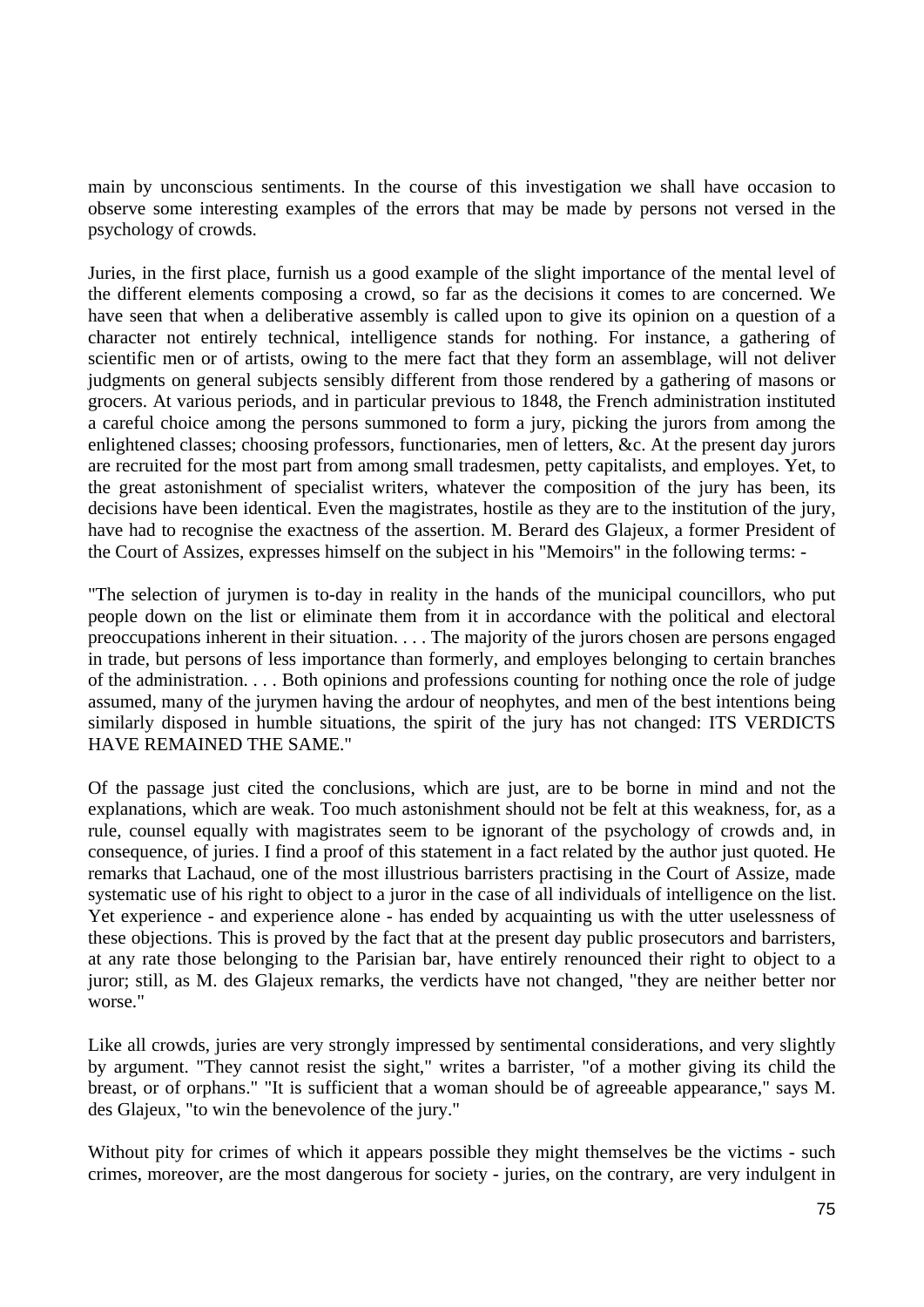the case of breaches of the law whose motive is passion. They are rarely severe on infanticide by girl-mothers, or hard on the young woman who throws vitriol at the man who has seduced and deserted her, for the reason that they feel instinctively that society runs but slight danger from such crimes,  $24$  and that in a country in which the law does not protect deserted girls the crime of the girl who avenges herself is rather useful than harmful, inasmuch as it frightens future seducers in advance.

Juries, like all crowds, are profoundly impressed by prestige, and President des Glajeux very properly remarks that, very democratic as juries are in their composition, they are very aristocratic in their likes and dislikes: "Name, birth, great wealth, celebrity, the assistance of an illustrious counsel, everything in the nature of distinction or that lends brilliancy to the accused, stands him in extremely good stead."

The chief concern of a good counsel should be to work upon the feelings of the jury, and, as with all crowds, to argue but little, or only to employ rudimentary modes of reasoning. An English barrister, famous for his successes in the assize courts, has well set forth the line of action to be followed: -

"While pleading he would attentively observe the jury. The most favourable opportunity has been reached. By dint of insight and experience the counsel reads the effect of each phrase on the faces of the jurymen, and draws his conclusions in consequence. His first step is to be sure which members of the jury are already favourable to his cause. It is short work to definitely gain their adhesion, and having done so he turns his attention to the members who seem, on the contrary, illdisposed, and endeavours to discover why they are hostile to the accused. This is the delicate part of his task, for there may be an infinity of reasons for condemning a man, apart from the sentiment of justice."

These few lines resume the entire mechanism of the art of oratory, and we see why the speech prepared in advance has so slight an effect, it being necessary to be able to modify the terms employed from moment to moment in accordance with the impression produced.

 $^{24}$  It is to be remarked, in passing, that this division of crimes into those dangerous and those not dangerous for society, which is well and instinctively made by juries is far from being unjust. The object of criminal laws is evidently to protect society against dangerous criminals and not to avenge it. On the other hand, the French code, and above all the minds of the French magistrates, are still deeply imbued with the spirit of vengeance characteristic of the old primitive law, and the term "vindicte" (prosecution, from the Latin vindicta, vengeance) is still in daily use. A proof of this tendency on the part of the magistrates is found in the refusal by many of them to apply Berenger's law, which allows of a condemned person not undergoing his sentence unless he repeats his crime. Yet no magistrate can be ignorant, for the fact is proved by statistics, that the application of a punishment inflicted for the first time infallibly leads to further crime on the part of the person punished. When judges set free a sentenced person it always seems to them that society has not been avenged. Rather than not avenge it they prefer to create a dangerous, confirmed criminal.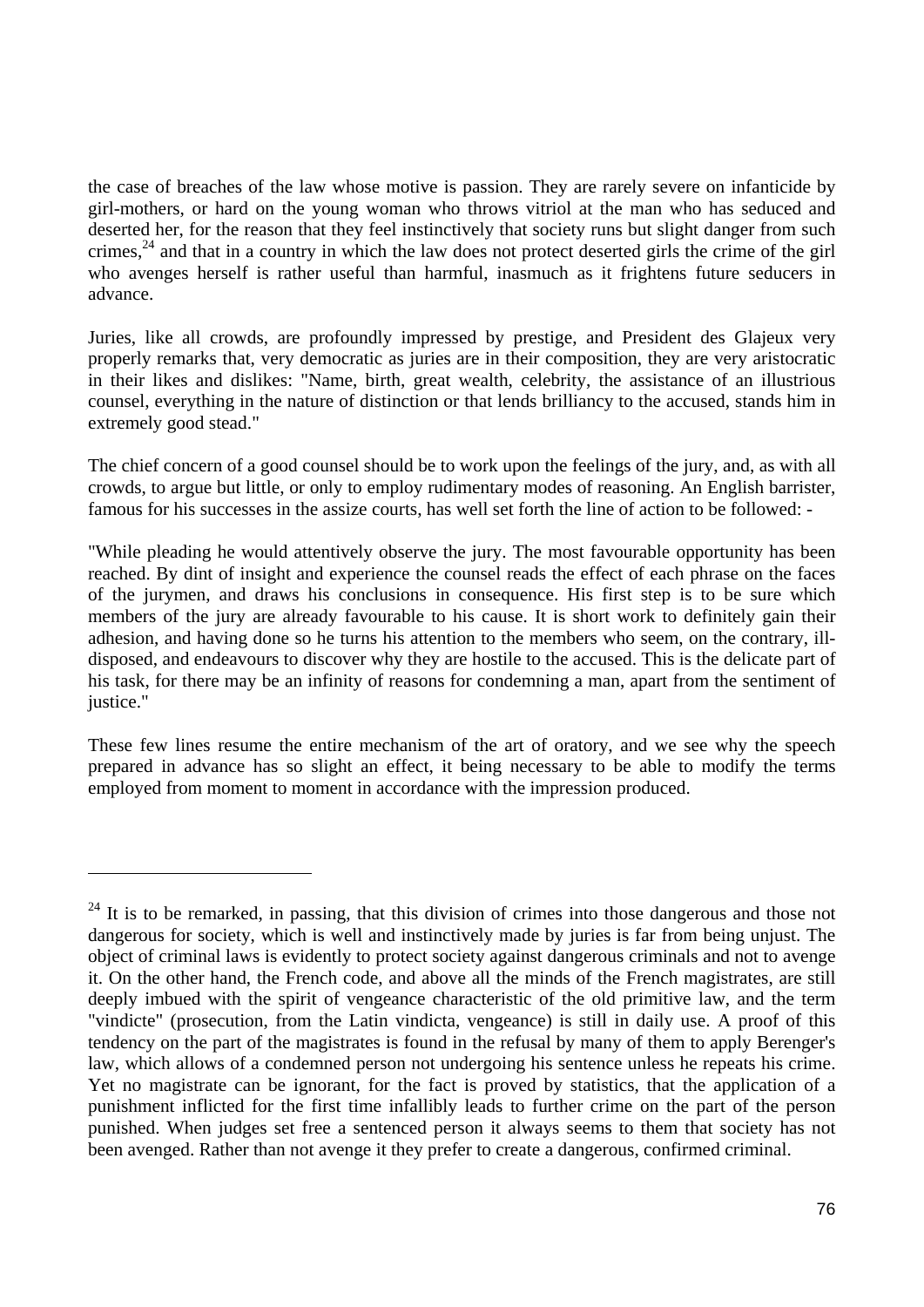The orator does not require to convert to his views all the members of a jury, but only the leading spirits among it who will determine the general opinion. As in all crowds, so in juries there are a small number of individuals who serve as guides to the rest. "I have found by experience," says the counsel cited above, "that one or two energetic men suffice to carry the rest of the jury with them." It is those two or three whom it is necessary to convince by skilful suggestions. First of all, and above all, it is necessary to please them. The man forming part of a crowd whom one has succeeded in pleasing is on the point of being convinced, and is quite disposed to accept as excellent any arguments that may be offered him. I detach the following anecdote from an interesting account of M. Lachaud, alluded to above: -

"It is well known that during all the speeches he would deliver in the course of an assize sessions, Lachaud never lost sight of the two or three jurymen whom he knew or felt to be influential but obstinate. As a rule he was successful in winning over these refractory jurors. On one occasion, however, in the provinces, he had to deal with a juryman whom he plied in vain for three-quarters of an hour with his most cunning arguments; the man was the seventh juryman, the first on the second bench. The case was desperate. Suddenly, in the middle of a passionate demonstration, Lachaud stopped short, and addressing the President of the court said: `Would you give instructions for the curtain there in front to be drawn? The seventh juryman is blinded by the sun.' The juryman in question reddened, smiled, and expressed his thanks. He was won over for the defence."

Many writers, some of them most distinguished, have started of late a strong campaign against the institution of the jury, although it is the only protection we have against the errors, really very frequent, of a caste that is under no control.<sup>25</sup> A portion of these writers advocate a jury recruited solely from the ranks of the enlightened classes; but we have already proved that even in this case the verdicts would be identical with those returned under the present system. Other writers, taking their stand on the errors committed by juries, would abolish the jury and replace it by judges. It is difficult to see how these would-be reformers can forget that the errors for which the jury is blamed were committed in the first instance by judges, and that when the accused person comes before a jury he has already been held to be guilty by several magistrates, by the juge d'instruction, the public prosecutor, and the Court of Arraignment. It should thus be clear that were the accused to be

 $25$  The magistracy is, in point of fact, the only administration whose acts are under no control. In spite of all its revolutions, democratic France does not possess that right of habeas corpus of which England is so proud. We have banished all the tyrants, but have set up a magistrate in each city who disposes at will of the honour and liberty of the citizens. An insignificant juge d'instruction (an examining magistrate who has no exact counterpart in England. - Trans.), fresh from the university, possesses the revolting power of sending to prison at will persons of the most considerable standing, on a simple supposition on his part of their guilt, and without being obliged to justify his act to any one. Under the pretext of pursuing his investigation he can keep these persons in prison for six months or even a year, and free them at last without owing them either an indemnity or excuses. The warrant in France is the exact equivalent of the lettre de cachet, with this difference, that the latter, with the use of which the monarchy was so justly reproached, could only be resorted to by persons occupying a very high position, while the warrant is an instrument in the hands of a whole class of citizens which is far from passing for being very enlightened or very independent.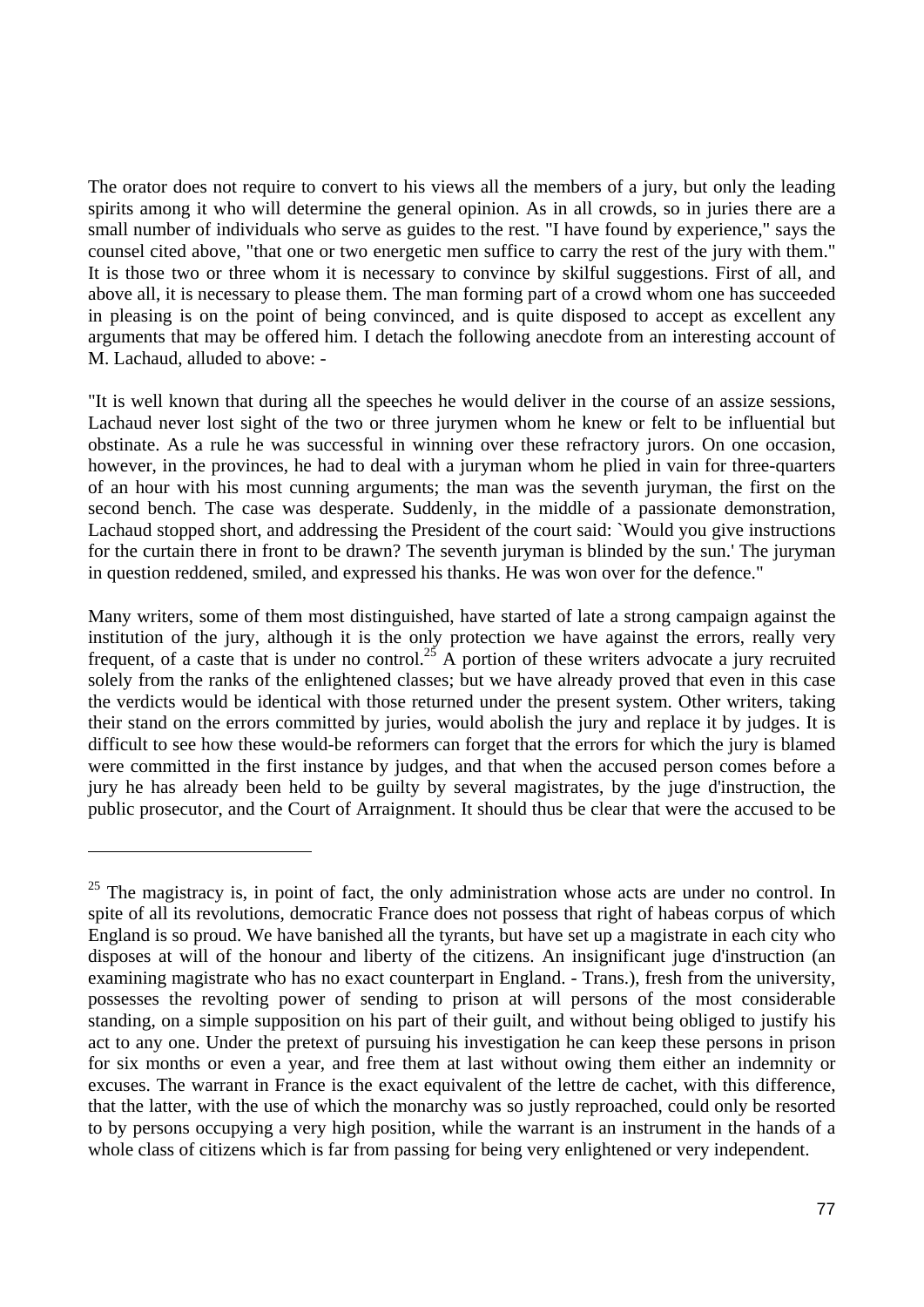definitely judged by magistrates instead of by jurymen, he would lose his only chance of being admitted innocent. The errors of juries have always been first of all the errors of magistrates. It is solely the magistrates, then, who should be blamed when particularly monstrous judicial errors crop up, such, for instance, as the quite recent condemnation of Dr. L - - who, prosecuted by a juge d'instruction, of excessive stupidity, on the strength of the denunciation of a half-idiot girl, who accused the doctor of having performed an illegal operation upon her for thirty francs, would have been sent to penal servitude but for an explosion of public indignation, which had for result that he was immediately set at liberty by the Chief of the State. The honourable character given the condemned man by all his fellow-citizens made the grossness of the blunder self-evident. The magistrates themselves admitted it, and yet out of caste considerations they did all they could to prevent the pardon being signed. In all similar affairs the jury, confronted with technical details it is unable to understand, naturally hearkens to the public prosecutor, arguing that, after all, the affair has been investigated by magistrates trained to unravel the most intricate situations. Who, then, are the real authors of the error - the jurymen or the magistrates? We should cling vigorously to the jury. It constitutes, perhaps, the only category of crowd that cannot be replaced by any individuality. It alone can temper the severity of the law, which, equal for all, ought in principle to be blind and to take no cognisance of particular cases. Inaccessible to pity, and heeding nothing but the text of the law, the judge in his professional severity would visit with the same penalty the burglar guilty of murder and the wretched girl whom poverty and her abandonment by her seducer have driven to infanticide. The jury, on the other hand, instinctively feels that the seduced girl is much less guilty than the seducer, who, however, is not touched by the law, and that she deserves every indulgence.

Being well acquainted with the psychology of castes, and also with the psychology of other categories of crowds, I do not perceive a single case in which, wrongly accused of a crime, I should not prefer to have to deal with a jury rather than with magistrates. I should have some chance that my innocence would be recognised by the former and not the slightest chance that it would be admitted by the latter. The power of crowds is to be dreaded, but the power of certain castes is to be dreaded yet more. Crowds are open to conviction; castes never are.

# **CHAPTER IV**

## **ELECTORAL CROWDS**

General characteristics of electoral crowds - The manner of persuading them - The qualities that should be possessed by a candidate - Necessity of prestige - Why working men and peasants so rarely choose candidates from their own class - The influence of words and formulas on the elector - The general aspect of election oratory - How the opinions of the elector are formed - The power of political committees - They represent the most redoubtable form of tyranny - The committees of the Revolution - Universal suffrage cannot be replaced in spite of its slight psychological value - Why it is that the votes recorded would remain the same even if the right of voting were restricted to a limited class of citizens - What universal suffrage expresses in all countries.

ELECTORAL crowds - that is to say, collectivities invested with the power of electing the holders of certain functions - constitute heterogeneous crowds, but as their action is confined to a single clearly determined matter, namely, to choosing between different candidates, they present only a few of the characteristics previously described. Of the characteristics peculiar to crowds, they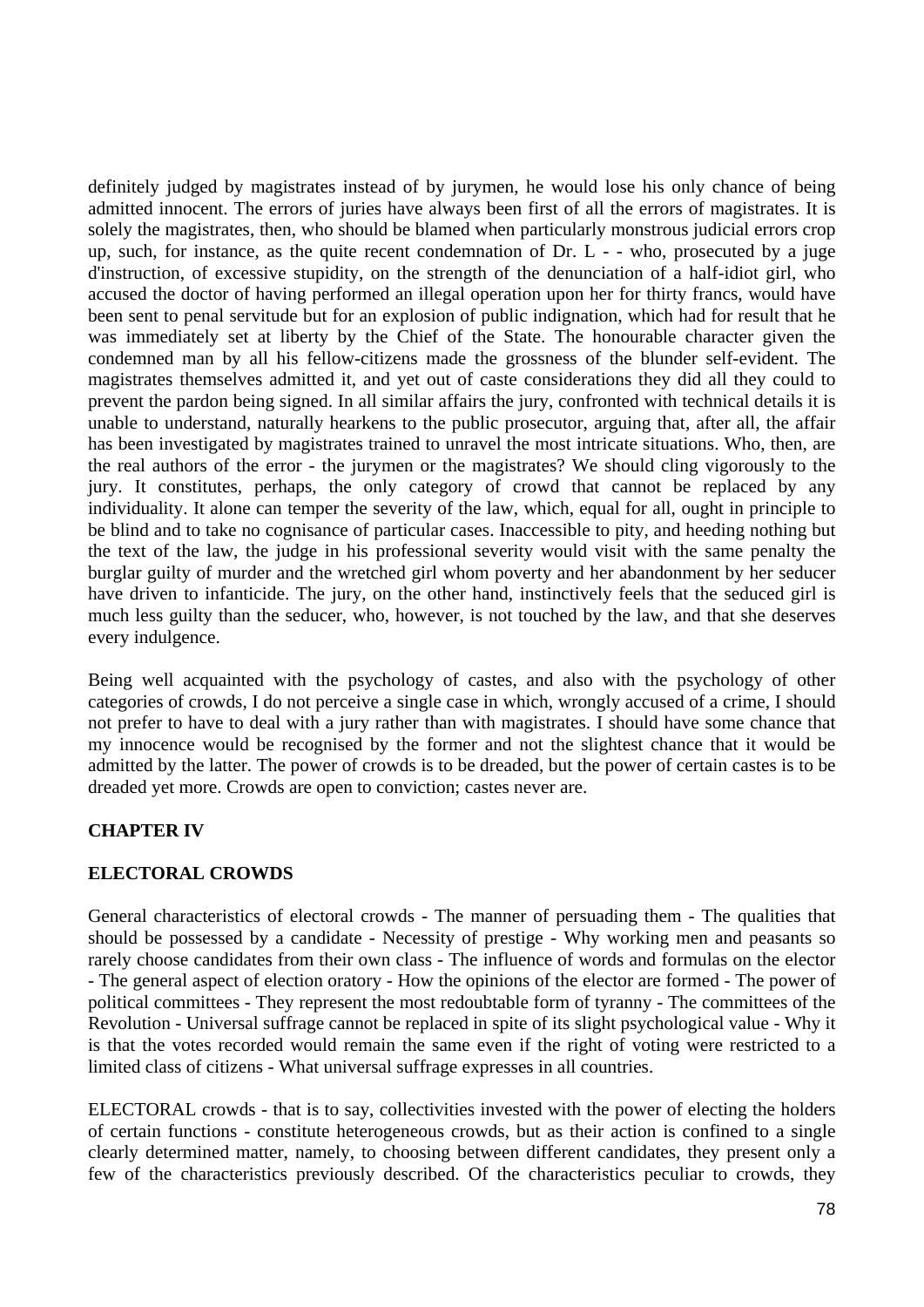display in particular but slight aptitude for reasoning, the absence of the critical spirit, irritability, credulity, and simplicity. In their decision, moreover, is to be traced the influence of the leaders of crowds and the part played by the factors we have enumerated: affirmation, repetition, prestige, and contagion.

Let us examine by what methods electoral crowds are to be persuaded. It will be easy to deduce their psychology from the methods that are most successful.

It is of primary importance that the candidate should possess prestige. Personal prestige can only be replaced by that resulting from wealth. Talent and even genius are not elements of success of serious importance.

Of capital importance, on the other hand, is the necessity for the candidate of possessing prestige, of being able, that is, to force himself upon the electorate without discussion. The reason why the electors, of whom a majority are working men or peasants, so rarely choose a man from their own ranks to represent them is that such a person enjoys no prestige among them. When, by chance, they do elect a man who is their equal, it is as a rule for subsidiary reasons - for instance, to spite an eminent man, or an influential employer of labour on whom the elector is in daily dependence, and whose master he has the illusion he becomes in this way for a moment.

The possession of prestige does not suffice, however, to assure the success of a candidate. The elector stickles in particular for the flattery of his greed and vanity. He must be overwhelmed with the most extravagant blandishments, and there must be no hesitation in making him the most fantastic promises. If he is a working man it is impossible to go too far in insulting and stigmatising employers of labour. As for the rival candidate, an effort must be made to destroy his chance by establishing by dint of affirmation, repetition, and contagion that he is an arrant scoundrel, and that it is a matter of common knowledge that he has been guilty of several crimes. It is, of course, useless to trouble about any semblance of proof. Should the adversary be ill-acquainted with the psychology of crowds he will try to justify himself by arguments instead of confining himself to replying to one set of affirmations by another; and he will have no chance whatever of being successful.

The candidate's written programme should not be too categorical, since later on his adversaries might bring it up against him; in his verbal programme, however, there cannot be too much exaggeration. The most important reforms may be fearlessly promised. At the moment they are made these exaggerations produce a great effect, and they are not binding for the future, it being a matter of constant observation that the elector never troubles himself to know how far the candidate he has returned has followed out the electoral programme he applauded, and in virtue of which the election was supposed to have been secured.

In what precedes, all the factors of persuasion which we have described are to be recognised. We shall come across them again in the action exerted by words and formulas, whose magical sway we have already insisted upon. An orator who knows how to make use of these means of persuasion can do what he will with a crowd. Expressions such as infamous capital, vile exploiters, the admirable working man, the socialisation of wealth, &c., always produce the same effect, although already somewhat worn by use. But the candidate who hits on a new formula as devoid as possible of precise meaning, and apt in consequence to flatter the most varied aspirations, infallibly obtains a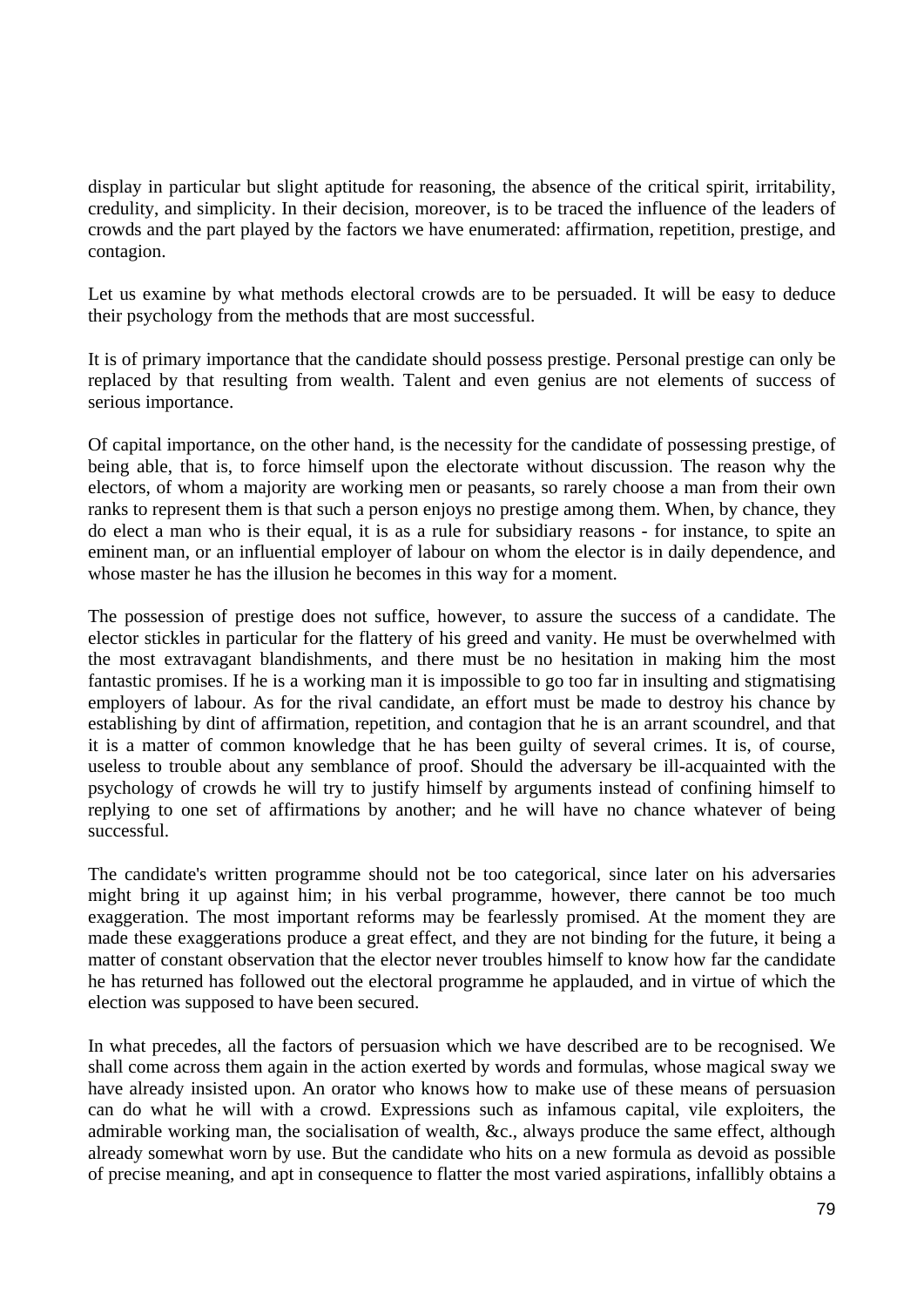success. The sanguinary Spanish revolution of 1873 was brought about by one of these magical phrases of complex meaning on which everybody can put his own interpretation. A contemporary writer has described the launching of this phrase in terms that deserve to be quoted: -

"The radicals have made the discovery that a centralised republic is a monarchy in disguise, and to humour them the Cortes had unanimously proclaimed a FEDERAL REPUBLIC, though none of the voters could have explained what it was he had just voted for. This formula, however, delighted everybody; the joy was intoxicating, delirious. The reign of virtue and happiness had just been inaugurated on earth. A republican whose opponent refused him the title of federalist considered himself to be mortally insulted. People addressed each other in the streets with the words: `Long live the federal republic!' After which the praises were sung of the mystic virtue of the absence of discipline in the army, and of the autonomy of the soldiers. What was understood by the `federal republic?' There were those who took it to mean the emancipation of the provinces, institutions akin to those of the United States and administrative decentralisation; others had in view the abolition of all authority and the speedy commencement of the great social liquidation. The socialists of Barcelona and Andalusia stood out for the absolute sovereignty of the communes; they proposed to endow Spain with ten thousand independent municipalities, to legislate on their own account, and their creation to be accompanied by the suppression of the police and the army. In the southern provinces the insurrection was soon seen to spread from town to town and village to village. Directly a village had made its pronunciamento its first care was to destroy the telegraph wires and the railway lines so as to cut off all communication with its neighbours and Madrid. The sorriest hamlet was determined to stand on its own bottom. Federation had given place to cantonalism, marked by massacres, incendiarism, and every description of brutality, and bloody saturnalia were celebrated throughout the length and breadth of the land."

With respect to the influence that may be exerted by reasoning on the minds of electors, to harbour the least doubt on this subject can only be the result of never having read the reports of an electioneering meeting. In such a gathering affirmations, invectives, and sometimes blows are exchanged, but never arguments. Should silence be established for a moment it is because some one present, having the reputation of a "tough customer," has announced that he is about to heckle the candidate by putting him one of those embarrassing questions which are always the joy of the audience. The satisfaction, however, of the opposition party is shortlived, for the voice of the questioner is soon drowned in the uproar made by his adversaries. The following reports of public meetings, chosen from hundreds of similar examples, and taken from the daily papers, may be considered as typical: -

"One of the organisers of the meeting having asked the assembly to elect a president, the storm bursts. The anarchists leap on to the platform to take the committee table by storm. The socialists make an energetic defence; blows are exchanged, and each party accuses the other of being spies in the pay of the Government,  $&c. \ldots$  A citizen leaves the hall with a black eye.

"The committee is at length installed as best it may be in the midst of the tumult, and the right to speak devolves upon `Comrade' X.

"The orator starts a vigorous attack on the socialists, who interrupt him with shouts of `Idiot, scoundrel, blackguard!' &c., epithets to which Comrade X. replies by setting forth a theory according to which the socialists are `idiots' or `jokers.'"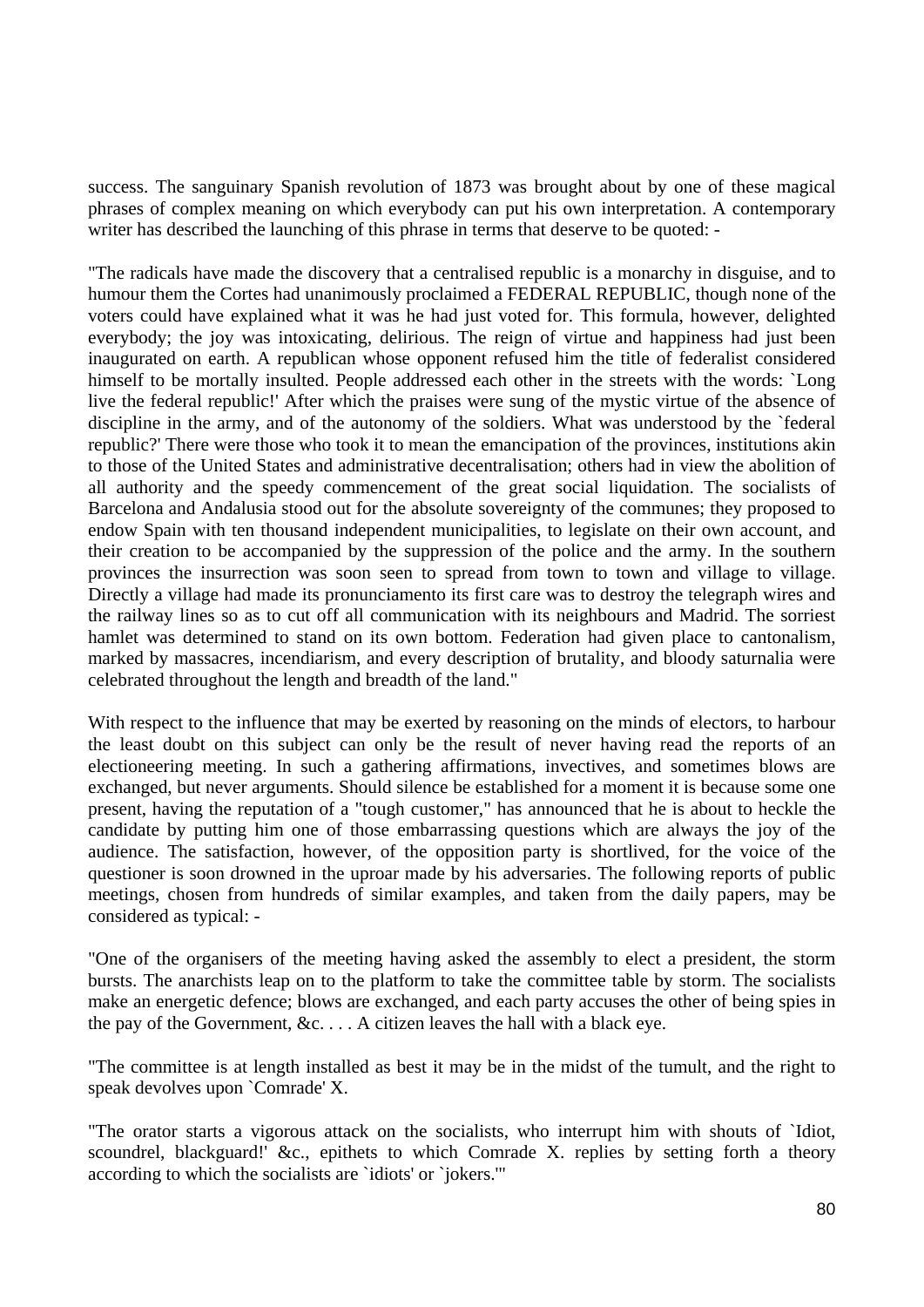"The Allemanist party had organised yesterday evening, in the Hall of Commerce, in the Rue du Faubourg-du-Temple, a great meeting, preliminary to the workers' fete of the 1st of May. The watchword of the meeting was `Calm and Tranquillity!'

"Comrade G - - alludes to the socialists as `idiots' and `humbugs.'

"At these words there is an exchange of invectives and orators and audience come to blows. Chairs, tables, and benches are converted into weapons," &c., &c.

It is not to be imagined for a moment that this description of discussion is peculiar to a determined class of electors and dependent on their social position. In every anonymous assembly whatever, though it be composed exclusively of highly educated persons, discussion always assumes the same shape. I have shown that when men are collected in a crowd there is a tendency towards their mental levelling at work, and proof of this is to be found at every turn. Take, for example, the following extract from a report of a meeting composed exclusively of students, which I borrow from the Temps of 13th of February, 1895: -

"The tumult only increased as the evening went on; I do not believe that a single orator succeeded in uttering two sentences without being interrupted. At every instant there came shouts from this or that direction or from every direction at once. Applause was intermingled with hissing, violent discussions were in progress between individual members of the audience, sticks were brandished threateningly, others beat a tattoo on the floor, and the interrupters were greeted with yells of `Put him out!' or `Let him speak!'

"M. C - - lavished such epithets as odious and cowardly, monstrous, vile, venal and vindictive, on the Association, which he declared he wanted to destroy," &c., &c.

How, it may be asked, can an elector form an opinion under such conditions? To put such a question is to harbour a strange delusion as to the measure of liberty that may be enjoyed by a collectivity. Crowds have opinions that have been imposed upon them, but they never boast reasoned opinions. In the case under consideration the opinions and votes of the electors are in the hands of the election committees, whose leading spirits are, as a rule, publicans, their influence over the working men, to whom they allow credit, being great. "Do you know what an election committee is?" writes M. Scherer, one of the most valiant champions of present-day democracy. "It is neither more nor less than the corner-stone of our institutions, the masterpiece of the political machine. France is governed to-day by the election committees."<sup>26</sup>

<sup>&</sup>lt;sup>26</sup> Committees under whatever name, clubs, syndicates, &c., constitute perhaps the most redoubtable danger resulting from the power of crowds. They represent in reality the most impersonal and, in consequence, the most oppressive form of tyranny. The leaders who direct the committees being supposed to speak and act in the name of a collectivity, are freed from all responsibility, and are in a position to do just as they choose. The most savage tyrant has never ventured even to dream of such proscriptions as those ordained by the committees of the Revolution. Barras has declared that they decimated the convention, picking off its members at their pleasure. So long as he was able to speak in their name, Robespierre wielded absolute power. The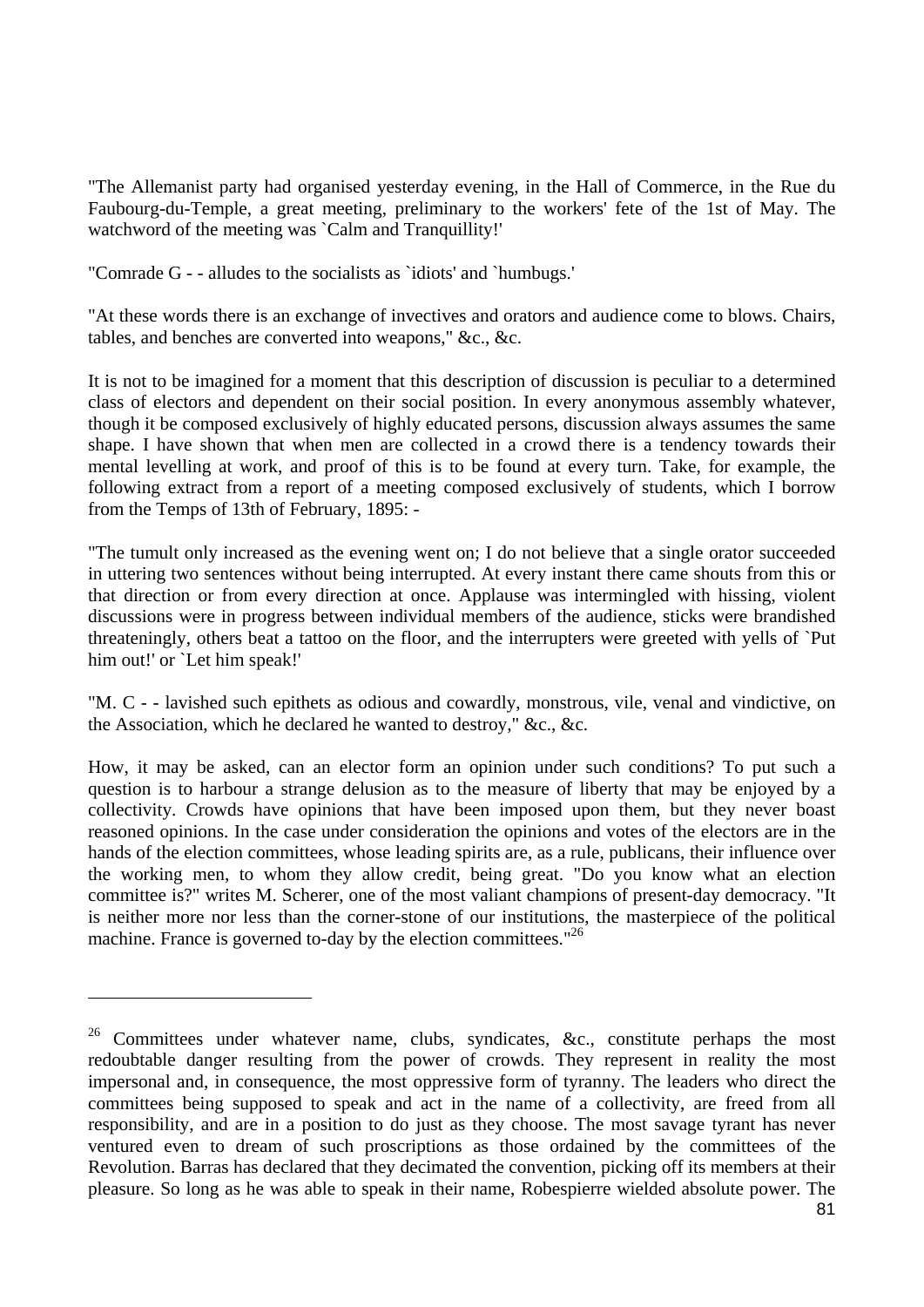To exert an influence over them is not difficult, provided the candidate be in himself acceptable and possess adequate financial resources. According to the admissions of the donors, three millions of francs sufficed to secure the repeated elections of General Boulanger.

Such is the psychology of electoral crowds. It is identical with that of other crowds: neither better nor worse.

In consequence I draw no conclusion against universal suffrage from what precedes. Had I to settle its fate, I should preserve it as it is for practical reasons, which are to be deduced in point of fact from our investigation of the psychology of crowds. On this account I shall proceed to set them forth.

No doubt the weak side of universal suffrage is too obvious to be overlooked. It cannot be gainsaid that civilisation has been the work of a small minority of superior intelligences constituting the culminating point of a pyramid, whose stages, widening in proportion to the decrease of mental power, represent the masses of a nation. The greatness of a civilisation cannot assuredly depend upon the votes given by inferior elements boasting solely numerical strength. Doubtless, too, the votes recorded by crowds are often very dangerous. They have already cost us several invasions, and in view of the triumph of socialism, for which they are preparing the way, it is probable that the vagaries of popular sovereignty will cost us still more dearly.

Excellent, however, as these objections are in theory, in practice they lose all force, as will be admitted if the invincible strength be remembered of ideas transformed into dogmas. The dogma of the sovereignty of crowds is as little defensible, from the philosophical point of view, as the religious dogmas of the Middle Ages, but it enjoys at present the same absolute power they formerly enjoyed. It is as unattackable in consequence as in the past were our religious ideas. Imagine a modern freethinker miraculously transported into the midst of the Middle Ages. Do you suppose that, after having ascertained the sovereign power of the religious ideas that were then in force, he would have been tempted to attack them? Having fallen into the hands of a judge disposed to send him to the stake, under the imputation of having concluded a pact with the devil, or of having been present at the witches sabbath, would it have occurred to him to call in question the existence of the devil or of the sabbath? It were as wise to oppose cyclones with discussion as the beliefs of crowds. The dogma of universal suffrage possesses to-day the power the Christian dogmas formerly possessed. Orators and writers allude to it with a respect and adulation that never fell to the share of Louis XIV. In consequence the same position must be taken up with regard to it as with regard to all religious dogmas. Time alone can act upon them.

Besides, it would be the more useless to attempt to undermine this dogma, inasmuch as it has an appearance of reasonableness in its favour. "In an era of equality," Tocqueville justly remarks, "men have no faith in each other on account of their being all alike; yet this same similitude gives them an almost limitless confidence in the judgment of the public, the reason being that it does not appear

moment this frightful dictator separated himself from them, for reasons of personal pride, he was lost. The reign of crowds is the reign of committees, that is, of the leaders of crowds. A severer despotism cannot be imagined.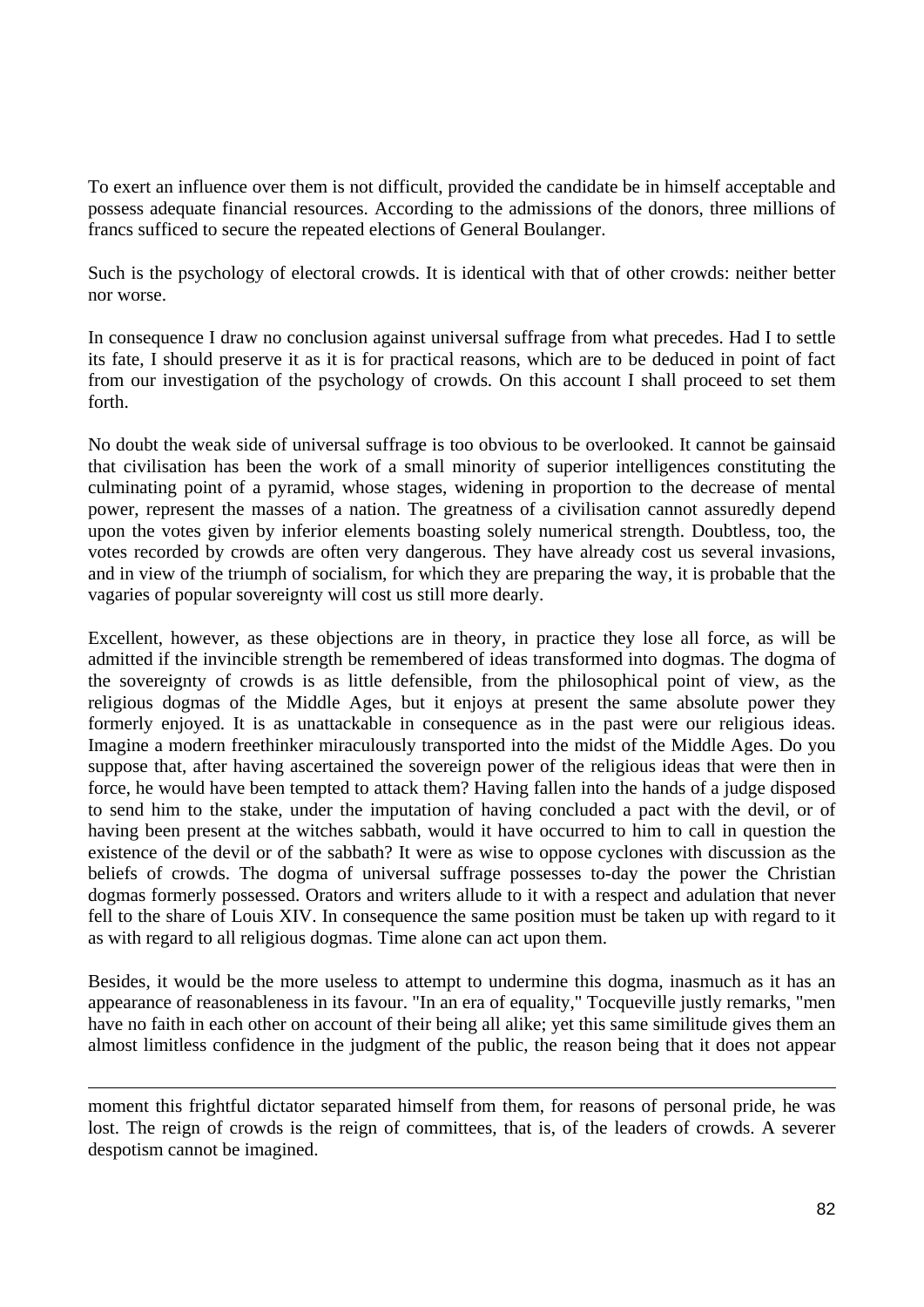probable that, all men being equally enlightened, truth and numerical superiority should not go hand in hand."

Must it be believed that with a restricted suffrage - a suffrage restricted to those intellectually capable if it be desired - an improvement would be effected in the votes of crowds? I cannot admit for a moment that this would be the case, and that for the reasons I have already given touching the mental inferiority of all collectivities, whatever their composition. In a crowd men always tend to the same level, and, on general questions, a vote, recorded by forty academicians is no better than that of forty water-carriers. I do not in the least believe that any of the votes for which universal suffrage is blamed - the re-establishment of the Empire, for instance - would have fallen out differently had the voters been exclusively recruited among learned and liberally educated men. It does not follow because an individual knows Greek or mathematics, is an architect, a veterinary surgeon, a doctor, or a barrister, that he is endowed with a special intelligence of social questions. All our political economists are highly educated, being for the most part professors or academicians, yet is there a single general question - protection, bimetallism, &c. - on which they have succeeded in agreeing? The explanation is that their science is only a very attenuated form of our universal ignorance. With regard to social problems, owing to the number of unknown quantities they offer, men are substantially, equally ignorant.

In consequence, were the electorate solely composed of persons stuffed with sciences their votes would be no better than those emitted at present. They would be guided in the main by their sentiments and by party spirit. We should be spared none of the difficulties we now have to contend with, and we should certainly be subjected to the oppressive tyranny of castes.

Whether the suffrage of crowds be restricted or general, whether it be exercised under a republic or a monarchy, in France, in Belgium, in Greece, in Portugal, or in Spain, it is everywhere identical; and, when all is said and done, it is the expression of the unconscious aspirations and needs of the race. In each country the average opinions of those elected represent the genius of the race, and they will be found not to alter sensibly from one generation to another.

It is seen, then, that we are confronted once more by the fundamental notion of race, which we have come across so often, and on this other notion, which is the outcome of the first, that institutions and governments play but a small part in the life of a people. Peoples are guided in the main by the genius of their race, that is, by that inherited residue of qualities of which the genius is the sum total. Race and the slavery of our daily necessities are the mysterious master-causes that rule our destiny.

## **CHAPTER V**

## **PARLIAMENTARY ASSEMBLIES**

Parliamentary crowds present most of the characteristics common to heterogeneous crowds that are not anonymous - The simplicity of their opinions - Their suggestibility and its limits - Their indestructible, fixed opinions and their changed opinions - The reason of the predominance of indecision - The role of the leaders - The reason of their prestige - They are the true masters of an assembly whose votes, on that account, are merely those of a small minority - The absolute power they exercise - The elements of their oratorical art - Phrases and images - The psychological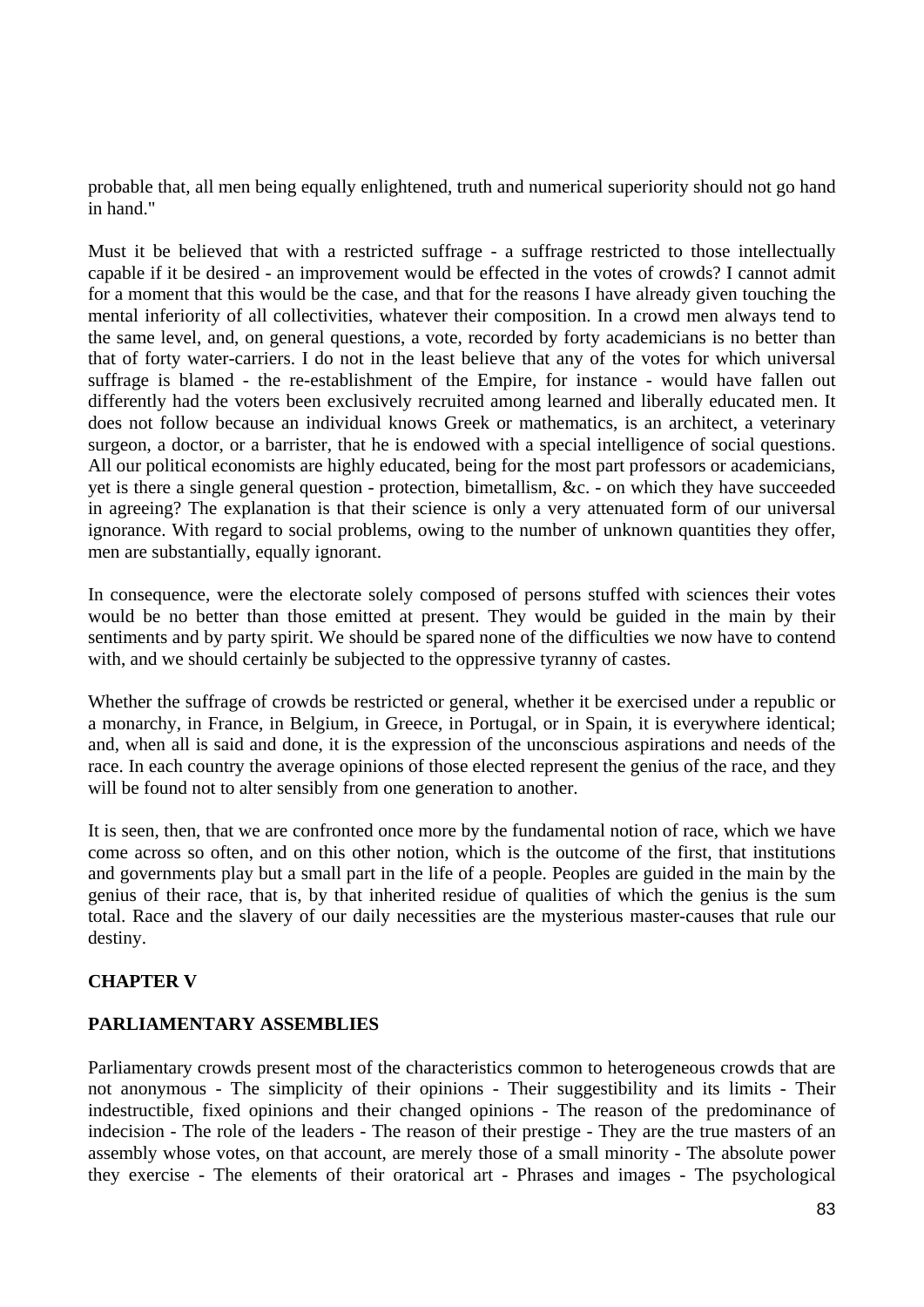necessity the leaders are under of being in a general way of stubborn convictions and narrowminded - It is impossible for a speaker without prestige to obtain recognition for his arguments - The exaggeration of the sentiments, whether good or bad, of assemblies - At certain moments they become automatic - The sittings of the Convention - Cases in which an assembly loses the characteristics of crowds - The influence of specialists when technical questions arise - The advantages and dangers of a parliamentary system in all countries - It is adapted to modern needs; but it involves financial waste and the progressive curtailment of all liberty - Conclusion.

In parliamentary assemblies we have an example of heterogeneous crowds that are not anonymous. Although the mode of election of their members varies from epoch to epoch, and from nation to nation, they present very similar characteristics. In this case the influence of the race makes itself felt to weaken or exaggerate the characteristics common to crowds, but not to prevent their manifestation. The parliamentary assemblies of the most widely different countries, of Greece, Italy, Portugal, Spain, France, and America present great analogies in their debates and votes, and leave the respective governments face to face with identical difficulties.

Moreover, the parliamentary system represents the ideal of all modern civilised peoples. The system is the expression of the idea, psychologically erroneous, but generally admitted, that a large gathering of men is much more capable than a small number of coming to a wise and independent decision on a given subject.

The general characteristics of crowds are to be met with in parliamentary assemblies: intellectual simplicity, irritability, suggestibility, the exaggeration of the sentiments and the preponderating influence of a few leaders. In consequence, however, of their special composition parliamentary crowds offer some distinctive features, which we shall point out shortly.

Simplicity in their opinions is one of their most important characteristics. In the case of all parties, and more especially so far as the Latin peoples are concerned, an invariable tendency is met with in crowds of this kind to solve the most complicated social problems by the simplest abstract principles and general laws applicable to all cases. Naturally the principles vary with the party; but owing to the mere fact that the individual members are a part of a crowd, they are always inclined to exaggerate the worth of their principles, and to push them to their extreme consequences. In consequence parliaments are more especially representative of extreme opinions.

The most perfect example of the ingenuous simplification of opinions peculiar to assemblies is offered by the Jacobins of the French Revolution. Dogmatic and logical to a man, and their brains full of vague generalities, they busied themselves with the application of fixed-principles without concerning themselves with events. It has been said of them, with reason, that they went through the Revolution without witnessing it. With the aid of the very simple dogmas that served them as guide, they imagined they could recast society from top to bottom, and cause a highly refined civilisation to return to a very anterior phase of the social evolution. The methods they resorted to to realise their dream wore the same stamp of absolute ingenuousness. They confined themselves, in reality, to destroying what stood in their way. All of them, moreover - Girondists, the Men of the Mountain, the Thermidorians, &c. - were alike animated by the same spirit.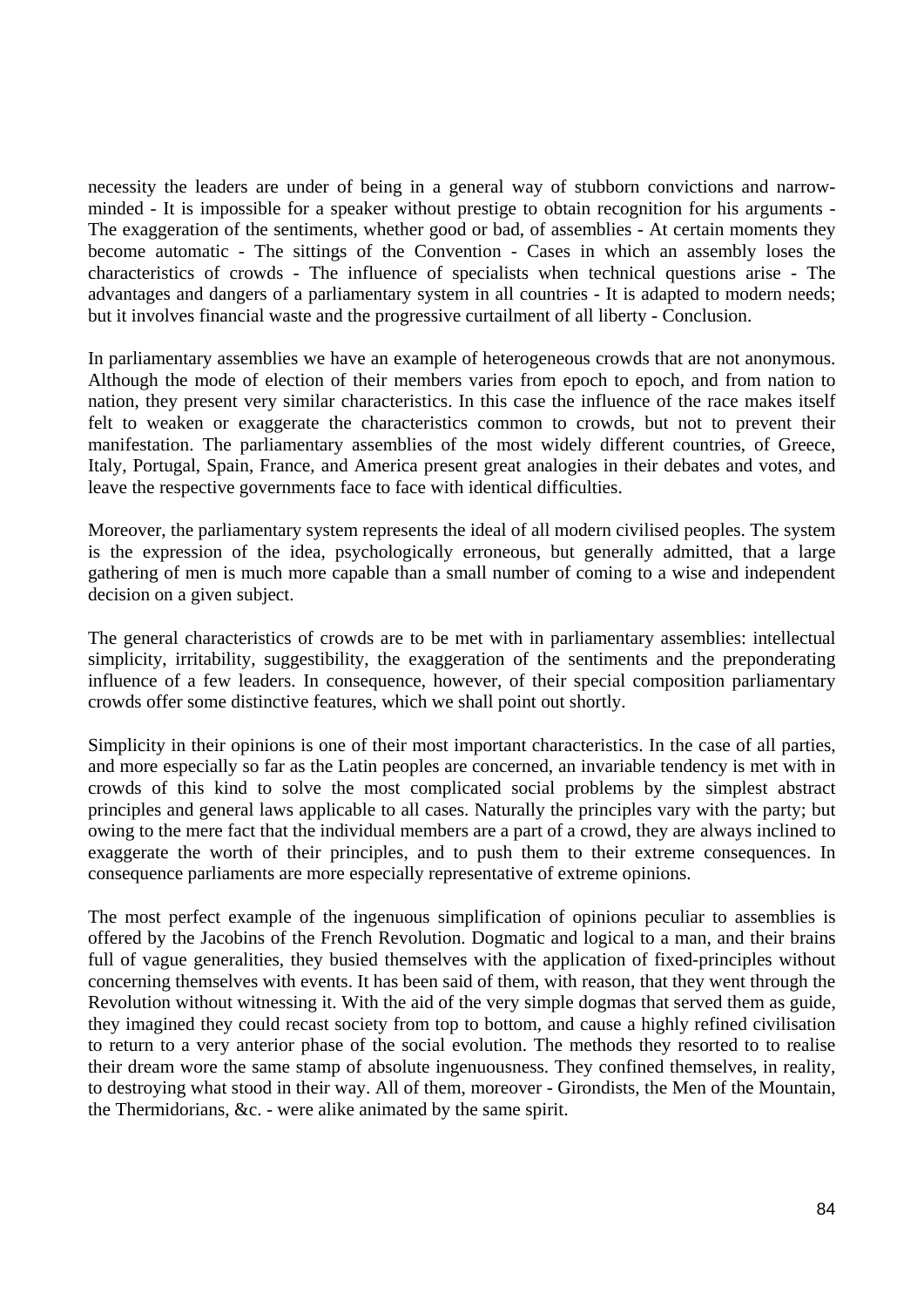Parliamentary crowds are very open to suggestion; and, as in the case of all crowds, the suggestion comes from leaders possessing prestige; but the suggestibility of parliamentary assemblies has very clearly defined limits, which it is important to point out.

On all questions of local or regional interest every member of an assembly has fixed, unalterable opinions, which no amount of argument can shake. The talent of a Demosthenes would be powerless to change the vote of a Deputy on such questions as protection or the privilege of distilling alcohol, questions in which the interests of influential electors are involved. The suggestion emanating from these electors and undergone before the time to vote arrives, sufficiently outweighs suggestions from any other source to annul them and to maintain an absolute fixity of opinion.27

On general questions - the overthrow of a Cabinet, the imposition of a tax, &c. - there is no longer any fixity of opinion, and the suggestions of leaders can exert an influence, though not in quite the same way as in an ordinary crowd. Every party has its leaders, who possess occasionally an equal influence. The result is that the Deputy finds himself placed between two contrary suggestions, and is inevitably made to hesitate. This explains how it is that he is often seen to vote in contrary fashion in an interval of a quarter of an hour or to add to a law an article which nullifies it; for instance, to withdraw from employers of labour the right of choosing and dismissing their workmen, and then to very nearly annul this measure by an amendment.

It is for the same reason that every Chamber that is returned has some very stable opinions, and other opinions that are very shifting. On the whole, the general questions being the more numerous, indecision is predominant in the Chamber - the indecision which results from the ever- present fear of the elector, the suggestion received from whom is always latent, and tends to counterbalance the influence of the leaders.

Still, it is the leaders who are definitely the masters in those numerous discussions, with regard to the subject-matter of which the members of an assembly are without strong preconceived opinions.

The necessity for these leaders is evident, since, under the name of heads of groups, they are met with in the assemblies of every country. They are the real rulers of an assembly. Men forming a crowd cannot do without a master, whence it results that the votes of an assembly only represent, as a rule, the opinions of a small minority.

The influence of the leaders is due in very small measure to the arguments they employ, but in a large degree to their prestige. The best proof of this is that, should they by any circumstance lose their prestige, their influence disappears.

 $\overline{a}$ 

 $27$  The following reflection of an English parliamentarian of long experience doubtless applies to these opinions, fixed beforehand, and rendered unalterable by electioneering necessities: "During the fifty years that I have sat at Westminster, I have listened to thousands of speeches; but few of them have changed my opinion, not one of them has changed my vote."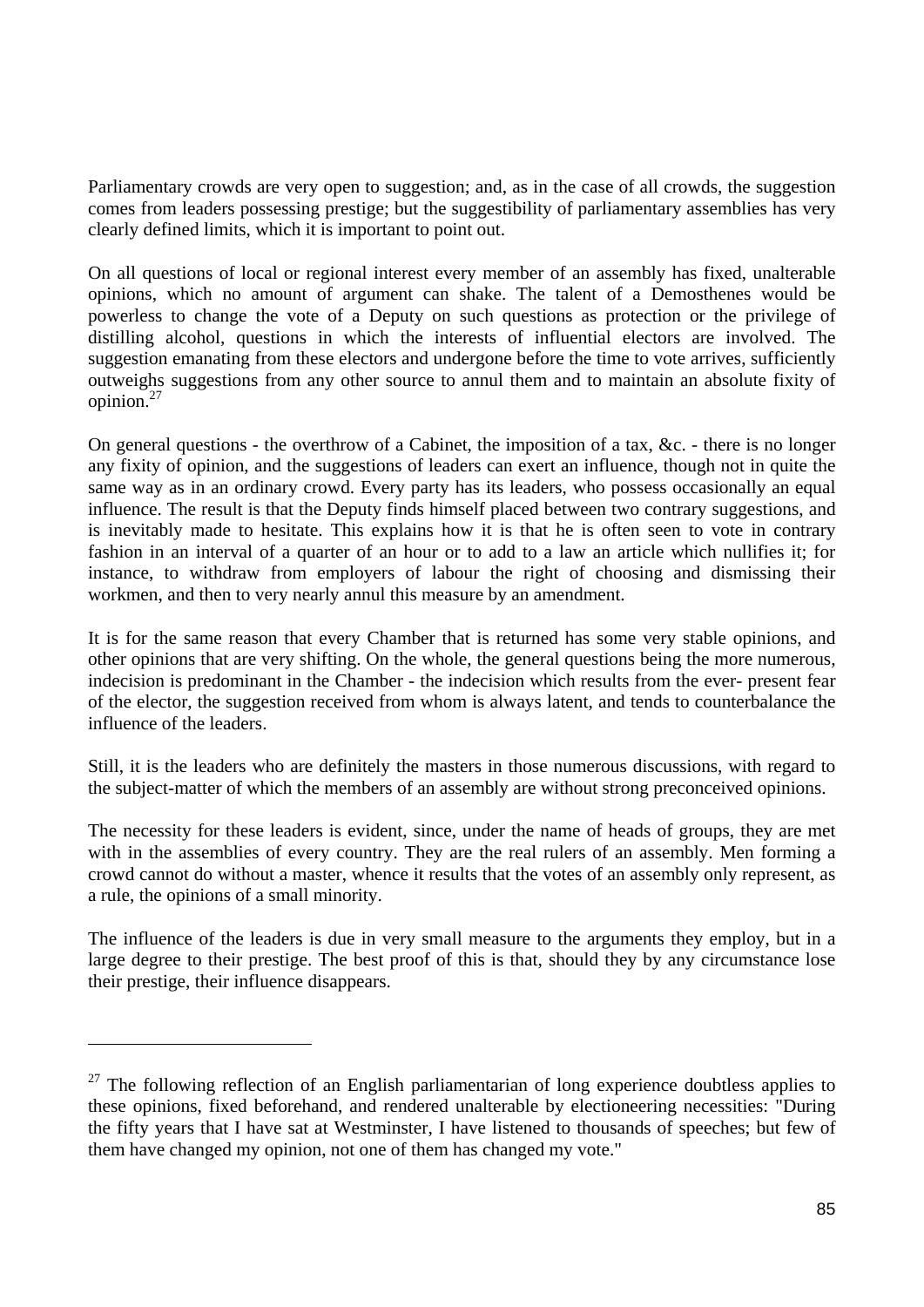The prestige of these political leaders is individual, and independent of name or celebrity: a fact of which M. Jules Simon gives us some very curious examples in his remarks on the prominent men of the Assembly of 1848, of which he was a member: -

"Two months before he was all-powerful, Louis Napoleon was entirely without the least importance.

"Victor Hugo mounted the tribune. He failed to achieve success. He was listened to as Felix Pyat was listened to, but he did not obtain as much applause. `I don't like his ideas,' Vaulabelle said to me, speaking of Felix Pyat,' but he is one of the greatest writers and the greatest orator of France.' Edgar Quinet, in spite of his exceptional and powerful intelligence, was held in no esteem whatever. He had been popular for awhile before the opening of the Assembly; in the Assembly he had no popularity.

"The splendour of genius makes itself less felt in political assemblies than anywhere else. They only give heed to eloquence appropriate to the time and place and to party services, not to services rendered the country. For homage to be rendered Lamartine in 1848 and Thiers in 1871, the stimulant was needed of urgent, inexorable interest. As soon as the danger was passed the parliamentary world forgot in the same instant its gratitude and its fright."

I have quoted the preceding passage for the sake of the facts it contains, not of the explanations it offers, their psychology being somewhat poor. A crowd would at once lose its character of a crowd were it to credit its leaders with their services, whether of a party nature or rendered their country. The crowd that obeys a leader is under the influence of his prestige, and its submission is not dictated by any sentiment of interest or gratitude.

In consequence the leader endowed with sufficient prestige wields almost absolute power. The immense influence exerted during a long series of years, thanks to his prestige, by a celebrated Deputy, $^{28}$  beaten at the last general election in consequence of certain financial events, is well known. He had only to give the signal and Cabinets were overthrown. A writer has clearly indicated the scope of his action in the following lines: -

"It is due, in the main, to M. X - - that we paid three times as dearly as we should have done for Tonkin, that we remained so long on a precarious footing in Madagascar, that we were defrauded of an empire in the region of the Lower Niger, and that we have lost the preponderating situation we used to occupy in Egypt. The theories of M. X - - have cost us more territories than the disasters of Napoleon I."

We must not harbour too bitter a grudge against the leader in question. It is plain that he has cost us very dear; but a great part of his influence was due to the fact that he followed public opinion, which, in colonial matters, was far from being at the time what it has since become. A leader is

 $28$  M. Clemenceau. - Note of the Translator.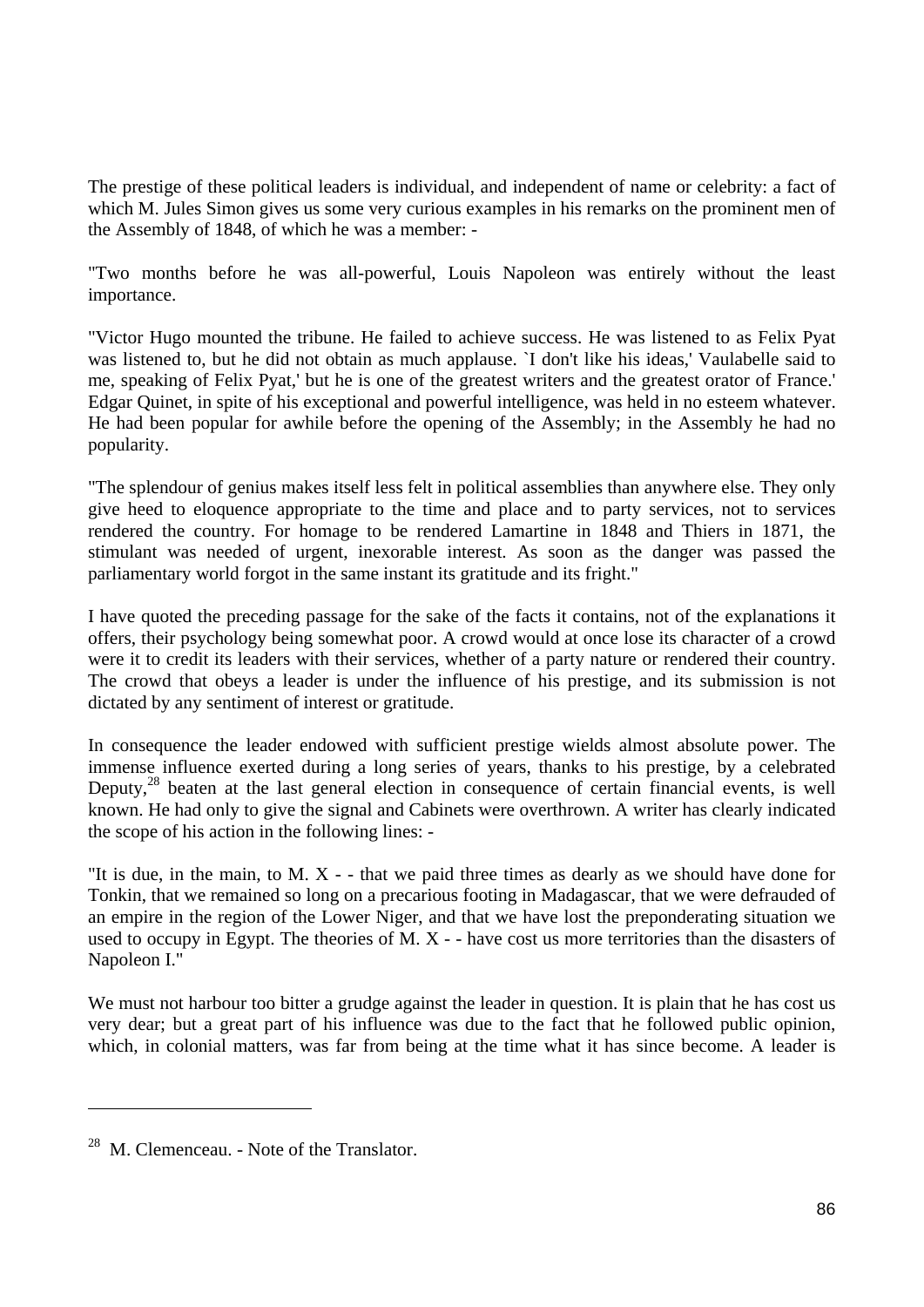seldom in advance of public opinion; almost always all he does is to follow it and to espouse all its errors.

The means of persuasion of the leaders we are dealing with, apart from their prestige, consist in the factors we have already enumerated several times. To make a skilful use of these resources a leader must have arrived at a comprehension, at least in an unconscious manner, of the psychology of crowds, and must know how to address them. He should be aware, in particular, of the fascinating influence of words, phrases, and images. He should possess a special description of eloquence, composed of energetic affirmations - unburdened with proofs - and impressive images, accompanied by very summary arguments. This is a kind of eloquence that is met with in all assemblies, the English Parliament included, the most serious though it is of all.

"Debates in the House of Commons," says the English philosopher Maine, "may be constantly read in which the entire discussion is confined to an exchange of rather weak generalities and rather violent personalities. General formulas of this description exercise a prodigious influence on the imagination of a pure democracy. It will always be easy to make a crowd accept general assertions, presented in striking terms, although they have never been verified, and are perhaps not susceptible of verification."

Too much importance cannot be attached to the "striking terms" alluded to in the above quotation. We have already insisted, on several occasions, on the special power of words and formulas. They must be chosen in such a way as to evoke very vivid images. The following phrase, taken from a speech by one of the leaders of our assemblies, affords an excellent example: -

"When the same vessel shall bear away to the fever-haunted lands of our penitentiary settlements the politician of shady reputation and the anarchist guilty of murder, the pair will be able to converse together, and they will appear to each other as the two complementary aspects of one and the same state of society."

The image thus evoked is very vivid, and all the adversaries of the speaker felt themselves threatened by it. They conjured up a double vision of the fever-haunted country and the vessel that may carry them away; for is it not possible that they are included in the somewhat ill-defined category of the politicians menaced? They experienced the lurking fear that the men of the Convention must have felt whom the vague speeches of Robespierre threatened with the guillotine, and who, under the influence of this fear, invariably yielded to him.

It is all to the interest of the leaders to indulge in the most improbable exaggerations. The speaker of whom I have just cited a sentence was able to affirm, without arousing violent protestations, that bankers and priests had subsidised the throwers of bombs, and that the directors of the great financial companies deserve the same punishment as anarchists. Affirmations of this kind are always effective with crowds. The affirmation is never too violent, the declamation never too threatening. Nothing intimidates the audience more than this sort of eloquence. Those present are afraid that if they protest they will be put down as traitors or accomplices.

As I have said, this peculiar style of eloquence has ever been of sovereign effect in all assemblies. In times of crisis its power is still further accentuated. The speeches of the great orators of the assemblies of the French Revolution are very interesting reading from this point of view. At every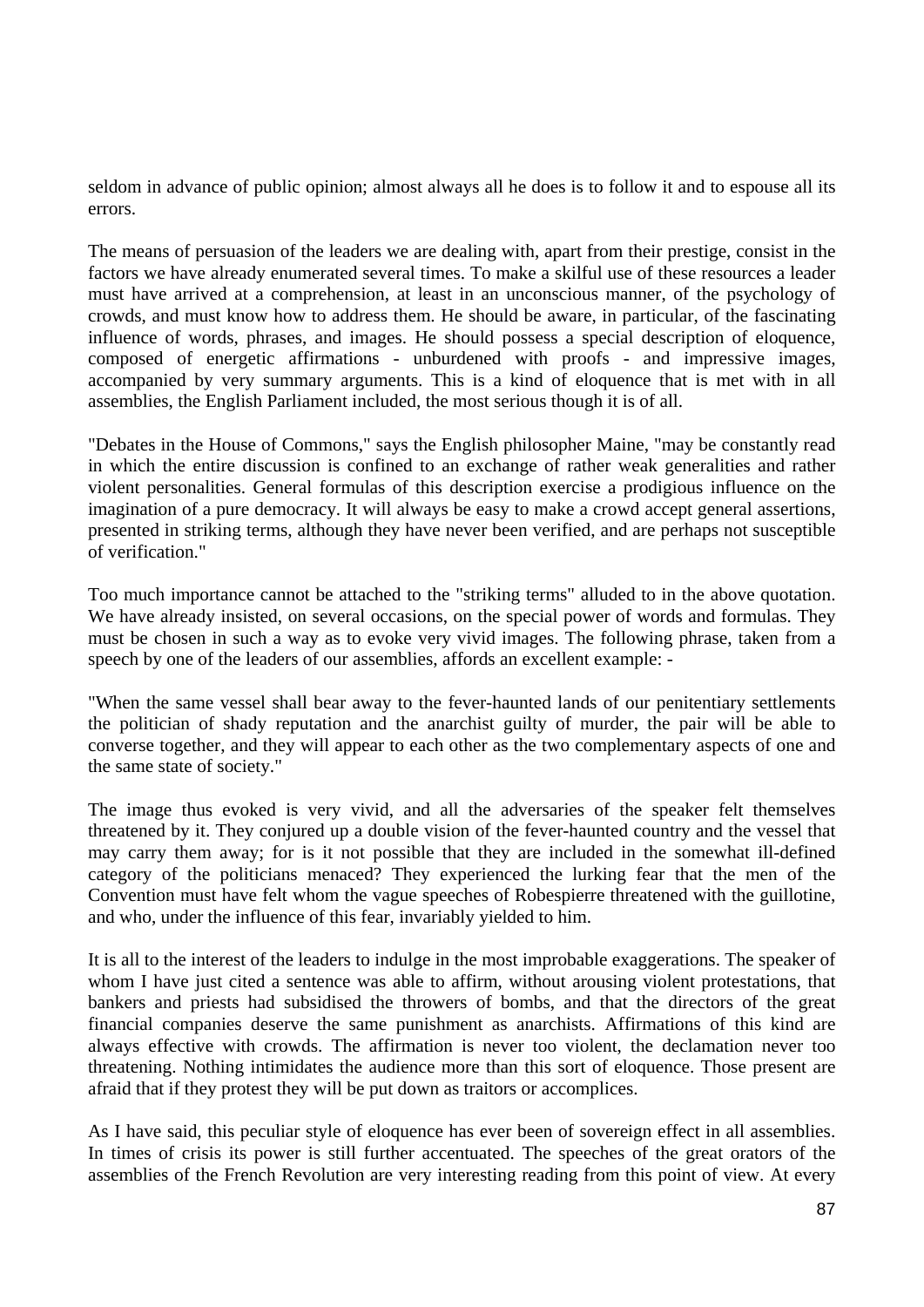instant they thought themselves obliged to pause in order to denounce crime and exalt virtue, after which they would burst forth into imprecations against tyrants, and swear to live free men or perish. Those present rose to their feet, applauded furiously, and then, calmed, took their seats again.

On occasion, the leader may be intelligent and highly educated, but the possession of these qualities does him, as a rule, more harm than good. By showing how complex things are, by allowing of explanation and promoting comprehension, intelligence always renders its owner indulgent, and blunts, in a large measure, that intensity and violence of conviction needful for apostles. The great leaders of crowds of all ages, and those of the Revolution in particular, have been of lamentably narrow intellect; while it is precisely those whose intelligence has been the most restricted who have exercised the greatest influence.

The speeches of the most celebrated of them, of Robespierre, frequently astound one by their incoherence: by merely reading them no plausible explanation is to be found of the great part played by the powerful dictator: -

"The commonplaces and redundancies of pedagogic eloquence and Latin culture at the service of a mind childish rather than undistinguished, and limited in its notions of attack and defence to the defiant attitude of schoolboys. Not an idea, not a happy turn of phrase, or a telling hit: a storm of declamation that leaves us bored. After a dose of this unexhilarating reading one is attempted to exclaim `Oh!' with the amiable Camille Desmoulins."

It is terrible at times to think of the power that strong conviction combined with extreme narrowness of mind gives a man possessing prestige. It is none the less necessary that these conditions should be satisfied for a man to ignore obstacles and display strength of will in a high measure. Crowds instinctively recognise in men of energy and conviction the masters they are always in need of.

In a parliamentary assembly the success of a speech depends almost solely on the prestige possessed by the speaker, and not at all on the arguments he brings forward. The best proof of this is that when for one cause or another a speaker loses his prestige, he loses simultaneously all his influence, that is, his power of influencing votes at will.

When an unknown speaker comes forward with a speech containing good arguments, but only arguments, the chances are that he will only obtain a hearing. A Deputy who is a psychologist of insight, M. Desaubes, has recently traced in the following lines the portrait of the Deputy who lacks prestige: -

"When he takes his place in the tribune he draws a document from his portfolio, spreads it out methodically before him, and makes a start with assurance.

"He flatters himself that he will implant in the minds of his audience the conviction by which he is himself animated. He has weighed and reweighed his arguments; he is well primed with figures and proofs; he is certain he will convince his hearers. In the face of the evidence he is to adduce all resistance would be futile. He begins, confident in the justice of his cause, and relying upon the attention of his colleagues, whose only anxiety, of course, is to subscribe to the truth.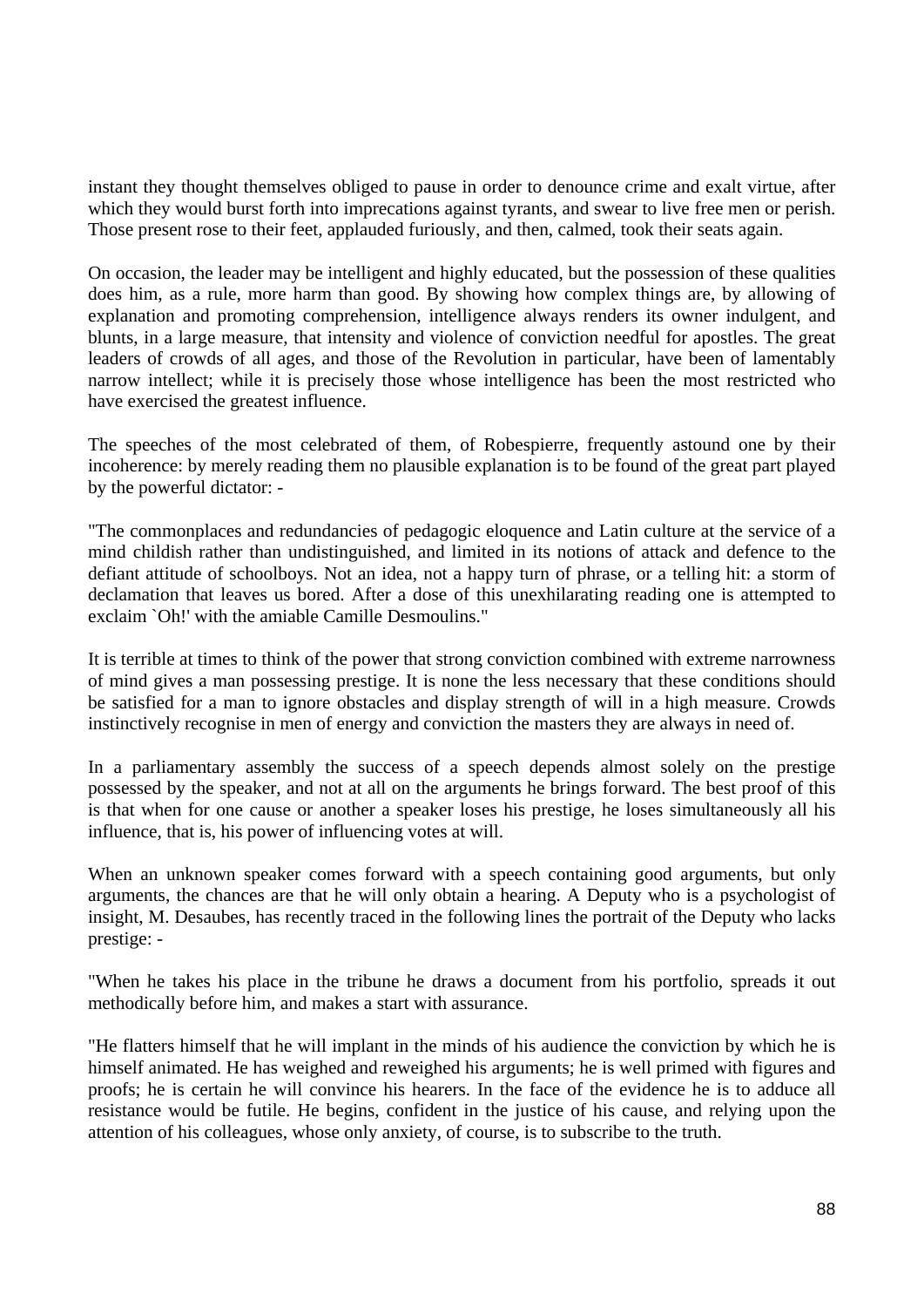"He speaks, and is at once surprised at the restlessness of the House, and a little annoyed by the noise that is being made.

"How is it silence is not kept? Why this general inattention? What are those Deputies thinking about who are engaged in conversation? What urgent motive has induced this or that Deputy to quit his seat?

"An expression of uneasiness crosses his face; he frowns and stops. Encouraged by the President, he begins again, raising his voice. He is only listened to all the less. He lends emphasis to his words, and gesticulates: the noise around him increases. He can no longer hear himself, and again stops; finally, afraid that his silence may provoke the dreaded cry, `The Closure!' he starts off again. The clamour becomes unbearable."

When parliamentary assemblies reach a certain pitch of excitement they become identical with ordinary heterogeneous crowds, and their sentiments in consequence present the peculiarity of being always extreme. They will be seen to commit acts of the greatest heroism or the worst excesses. The individual is no longer himself, and so entirely is this the case that he will vote measures most adverse to his personal interests.

The history of the French Revolution shows to what an extent assemblies are capable of losing their self-consciousness, and of obeying suggestions most contrary to their interests. It was an enormous sacrifice for the nobility to renounce its privileges, yet it did so without hesitation on a famous night during the sittings of the Constituant Assembly. By renouncing their inviolability the men of the Convention placed themselves under a perpetual menace of death and yet they took this step, and were not afraid to decimate their own ranks, though perfectly aware that the scaffold to which they were sending their colleagues to-day might be their own fate to-morrow. The truth is they had attained to that completely automatic state which I have described elsewhere, and no consideration would hinder them from yielding to the suggestions by which they were hypnotised. The following passage from the memoirs of one of them, Billaud-Varennes, is absolutely typical on this score: "The decisions with which we have been so reproached," he says, "WERE NOT DESIRED BY US TWO DAYS, A SINGLE DAY BEFORE THEY WERE TAKEN: IT WAS THE CRISIS AND NOTHING ELSE THAT GAVE RISE TO THEM." Nothing can be more accurate.

The same phenomena of unconsciousness were to be witnessed during all the stormy sittings of the Convention.

"They approved and decreed measures," says Taine, "which they held in horror - measures which were not only stupid and foolish, but measures that were crimes - the murder of innocent men, the murder of their friends. The Left, supported by the Right, unanimously and amid loud applause, sent to the scaffold Danton, its natural chief, and the great promoter and leader of the Revolution. Unanimously and amid the greatest applause the Right, supported by the Left, votes the worst decrees of the revolutionary government. Unanimously and amid cries of admiration and enthusiasm, amid demonstrations of passionate sympathy for Collot d'Herbois, Couthon, and Robespierre, the Convention by spontaneous and repeated re-elections keeps in office the homicidal government which the Plain detests because it is homicidal, and the Mountain detests because it is decimated by it. The Plain and the Mountain, the majority and the minority, finish by consenting to help on their own suicide. The 22 Prairial the entire Convention offered itself to the executioner; the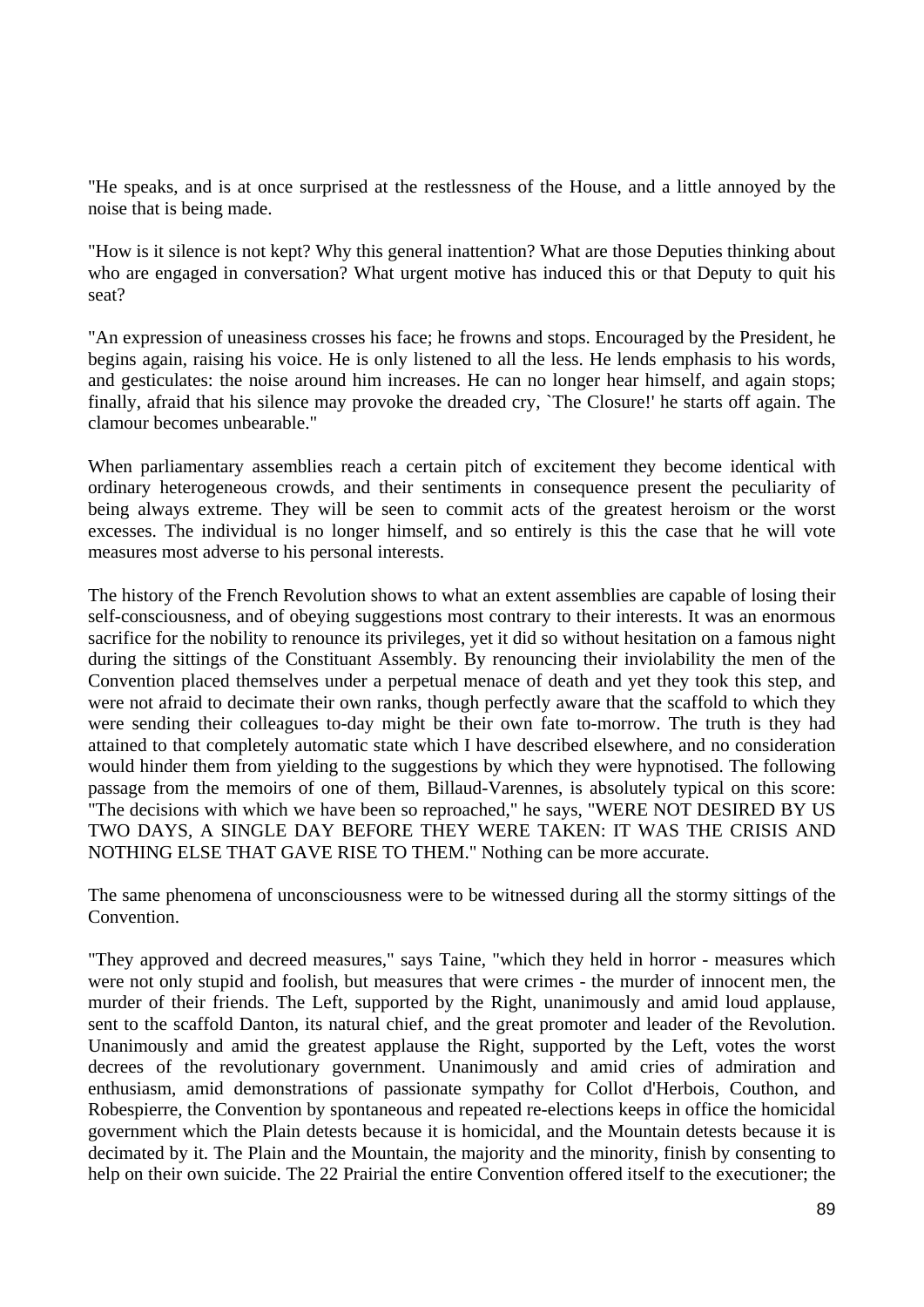8 Thermidor, during the first quarter of an hour that followed Robespierre's speech, it did the same thing again."

This picture may appear sombre. Yet it is accurate. Parliamentary assemblies, sufficiently excited and hypnotised, offer the same characteristics. They become an unstable flock, obedient to every impulsion. The following description of the Assembly of 1848 is due to M. Spuller, a parliamentarian whose faith in democracy is above suspicion. I reproduce it from the Revue litteraire, and it is thoroughly typical. It offers an example of all the exaggerated sentiments which I have described as characteristic of crowds, and of that excessive changeableness which permits of assemblies passing, from moment to moment, from one set of sentiments to another entirely opposite.

"The Republican party was brought to its perdition by its divisions, its jealousies, its suspicions, and, in turn, its blind confidence and its limitless hopes. Its ingenuousness and candour were only equalled by its universal mistrust. An absence of all sense of legality, of all comprehension of discipline, together with boundless terrors and illusions; the peasant and the child are on a level in these respects. Their calm is as great as their impatience; their ferocity is equal to their docility. This condition is the natural consequence of a temperament that is not formed and of the lack of education. Nothing astonishes such persons, and everything disconcerts them. Trembling with fear or brave to the point of heroism, they would go through fire and water or fly from a shadow.

"They are ignorant of cause and effect and of the connecting links between events. They are as promptly discouraged as they are exalted, they are subject to every description of panic, they are always either too highly strung or too downcast, but never in the mood or the measure the situation would require. More fluid than water they reflect every line and assume every shape. What sort of a foundation for a government can they be expected to supply?"

Fortunately all the characteristics just described as to be met with in parliamentary assemblies are in no wise constantly displayed. Such assemblies only constitute crowds at certain moments. The individuals composing them retain their individuality in a great number of cases, which explains how it is that an assembly is able to turn out excellent technical laws. It is true that the author of these laws is a specialist who has prepared them in the quiet of his study, and that in reality the law voted is the work of an individual and not of an assembly. These laws are naturally the best. They are only liable to have disastrous results when a series of amendments has converted them into the outcome of a collective effort. The work of a crowd is always inferior, whatever its nature, to that of an isolated individual. It is specialists who safeguard assemblies from passing ill-advised or unworkable measures. The specialist in this case is a temporary leader of crowds. The Assembly is without influence on him, but he has influence over the Assembly.

In spite of all the difficulties attending their working, parliamentary assemblies are the best form of government mankind has discovered as yet, and more especially the best means it has found to escape the yoke of personal tyrannies. They constitute assuredly the ideal government at any rate for philosophers, thinkers, writers, artists, and learned men - in a word, for all those who form the cream of a civilisation.

Moreover, in reality they only present two serious dangers, one being inevitable financial waste, and the other the progressive restriction of the liberty of the individual.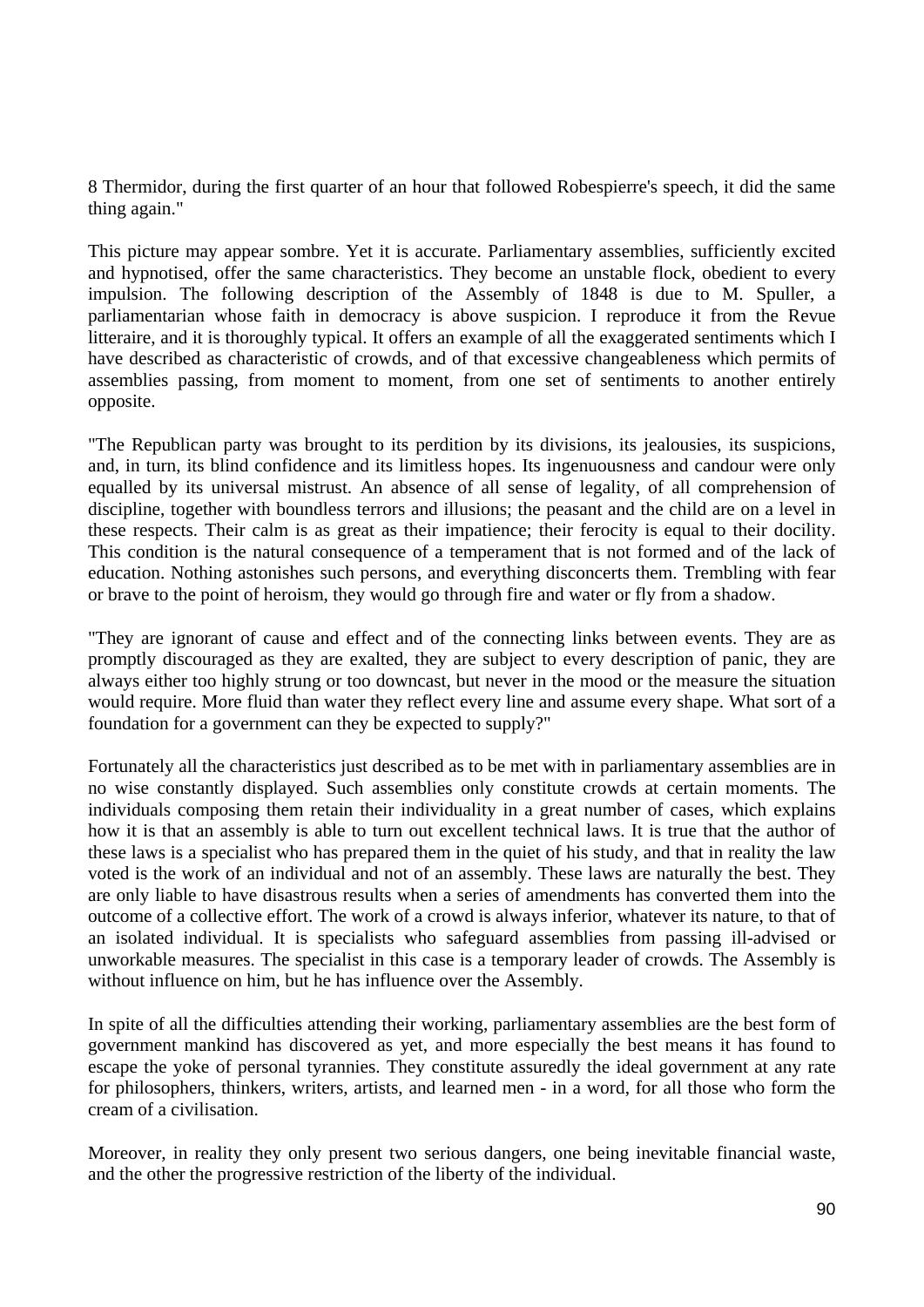The first of these dangers is the necessary consequence of the exigencies and want of foresight of electoral crowds. Should a member of an assembly propose a measure giving apparent satisfaction to democratic ideas, should he bring in a Bill, for instance, to assure old-age pensions to all workers, and to increase the wages of any class of State employes, the other Deputies, victims of suggestion in their dread of their electors, will not venture to seem to disregard the interests of the latter by rejecting the proposed measure, although well aware they are imposing a fresh strain on the Budget and necessitating the creation of new taxes. It is impossible for them to hesitate to give their votes. The consequences of the increase of expenditure are remote and will not entail disagreeable consequences for them personally, while the consequences of a negative vote might clearly come to light when they next present themselves for re-election.

In addition to this first cause of an exaggerated expenditure there is another not less imperative - the necessity of voting all grants for local purposes. A Deputy is unable to oppose grants of this kind because they represent once more the exigencies of the electors, and because each individual Deputy can only obtain what he requires for his own constituency on the condition of acceding to similar demands on the part of his colleagues. $^{29}$ 

The second of the dangers referred to above - the inevitable restrictions on liberty consummated by parliamentary assemblies - is apparently less obvious, but is, nevertheless, very real. It is the result of the innumerable laws - having always a restrictive action - which parliaments consider themselves obliged to vote and to whose consequences, owing to their shortsightedness, they are in a great measure blind.

 $\overline{a}$ 

 $^{29}$  In its issue of April 6, 1895, the Economiste published a curious review of the figures that may be reached by expenditure caused solely by electoral considerations, and notably of the outlay on railways. To put Langayes (a town of 3,000 inhabitants, situated on a mountain) in communication with Puy, a railway is voted that will cost 15 millions of francs. Seven millions are to be spent to put Beaumont (3,500 inhabitants) in communication with Castel-Sarrazin; 7 millions to put Oust (a village of 523 inhabitants) in communication with Seix (1,200 inhabitants); 6 millions to put Prade in communication with the hamlet of Olette (747 inhabitants), &c. In 1895 alone 90 millions of francs were voted for railways of only local utility. There is other no less important expenditure necessitated also by electioneering considerations. The law instituting workingmen's pensions will soon involve a minimum annual outlay of 165 millions, according to the Minister of Finance, and of 800 millions according to the academician M. Leroy-Beaulieu. It is evident that the continued growth of expenditure of this kind must end in bankruptcy. Many European countries - Portugal, Greece, Spain, Turkey - have reached this stage, and others, such as Italy, will soon be reduced to the same extremity. Still too much alarm need not be felt at this state of things, since the public has successively consented to put up with the reduction of four-fifths in the payment of their coupons by these different countries. Bankruptcy under these ingenious conditions allows the equilibrium of Budgets difficult to balance to be instantly restored. Moreover, wars, socialism, and economic conflicts hold in store for us a profusion of other catastrophes in the period of universal disintegration we are traversing, and it is necessary to be resigned to living from hand to mouth without too much concern for a future we cannot control.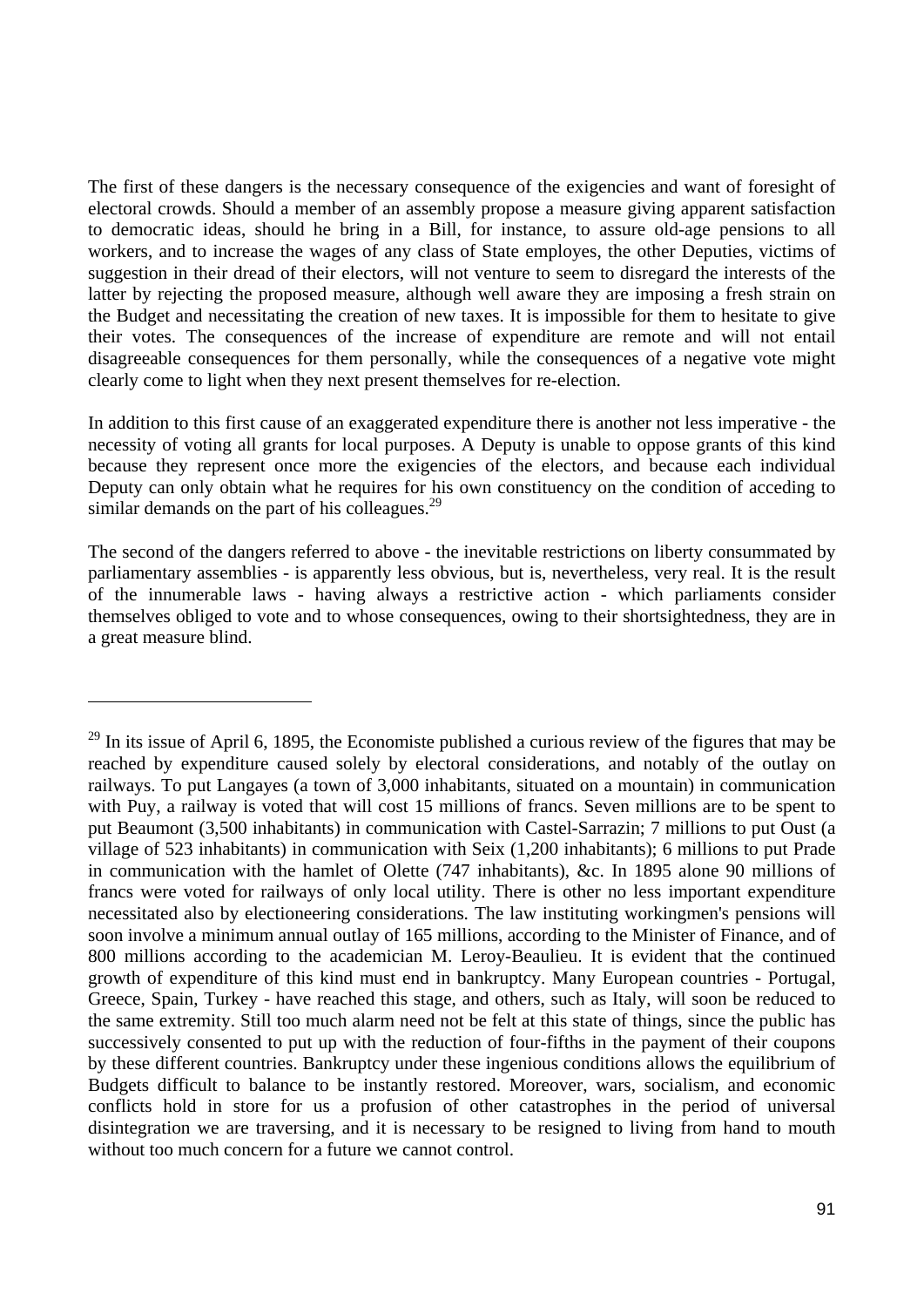The danger must indeed be most inevitable, since even England itself, which assuredly offers the most popular type of the parliamentary regime, the type in which the representative is most independent of his elector, has been unable to escape it. Herbert Spencer has shown, in a work already old, that the increase of apparent liberty must needs be followed by the decrease of real liberty. Returning to this contention in his recent book, "The Individual versus the State," he thus expresses himself with regard to the English Parliament: -

"Legislation since this period has followed the course, I pointed out. Rapidly multiplying dictatorial measures have continually tended to restrict individual liberties, and this in two ways. Regulations have been established every year in greater number, imposing a constraint on the citizen in matters in which his acts were formerly completely free, and forcing him to accomplish acts which he was formerly at liberty to accomplish or not to accomplish at will. At the same time heavier and heavier public, and especially local, burdens have still further restricted his liberty by diminishing the portion of his profits he can spend as he chooses, and by augmenting the portion which is taken from him to be spent according to the good pleasure of the public authorities."

This progressive restriction of liberties shows itself in every country in a special shape which Herbert Spencer has not pointed out; it is that the passing of these innumerable series of legislative measures, all of them in a general way of a restrictive order, conduces necessarily to augment the number, the power, and the influence of the functionaries charged with their application. These functionaries tend in this way to become the veritable masters of civilised countries. Their power is all the greater owing to the fact that, amidst the incessant transfer of authority, the administrative caste is alone in being untouched by these changes, is alone in possessing irresponsibility, impersonality, and perpetuity. There is no more oppressive despotism than that which presents itself under this triple form.

This incessant creation of restrictive laws and regulations, surrounding the pettiest actions of existence with the most complicated formalities, inevitably has for its result the confining within narrower and narrower limits of the sphere in which the citizen may move freely. Victims of the delusion that

equality and liberty are the better assured by the multiplication of laws, nations daily consent to put up with trammels increasingly burdensome. They do not accept this legislation with impunity. Accustomed to put up with every yoke, they soon end by desiring servitude, and lose all spontaneousness and energy. They are then no more than vain shadows, passive, unresisting and powerless automata.

Arrived at this point, the individual is bound to seek outside himself the forces he no longer finds within him. The functions of governments necessarily increase in proportion as the indifference and helplessness of the citizens grow. They it is who must necessarily exhibit the initiative, enterprising, and guiding spirit in which private persons are lacking. It falls on them to undertake everything, direct everything, and take everything under their protection. The State becomes an all-powerful god. Still experience shows that the power of such gods was never either very durable or very strong.

This progressive restriction of all liberties in the case of certain peoples, in spite of an outward license that gives them the illusion that these liberties are still in their possession, seems at least as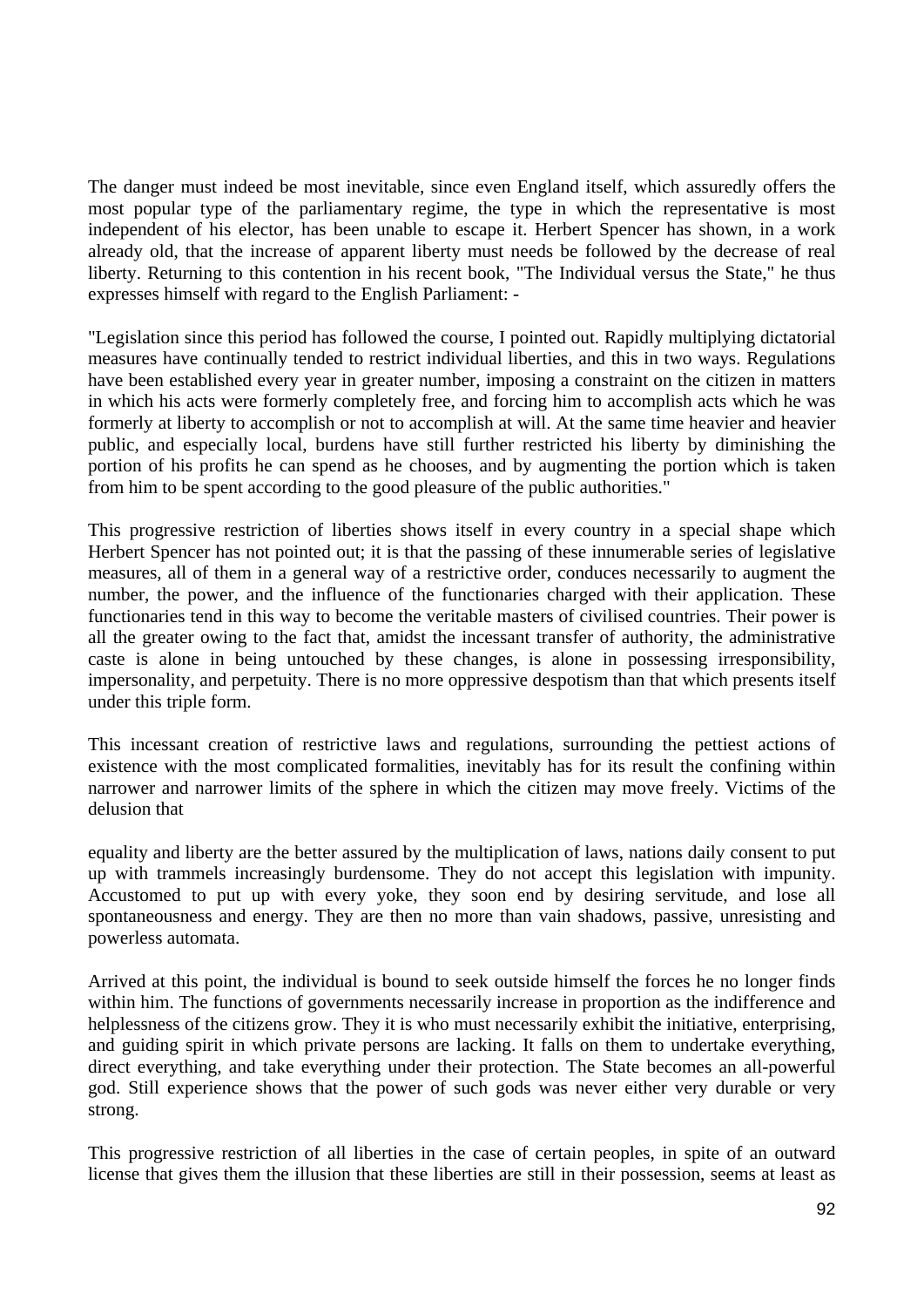much a consequence of their old age as of any particular system. It constitutes one of the precursory symptoms of that decadent phase which up to now no civilisation has escaped.

Judging by the lessons of the past, and by the symptoms that strike the attention on every side, several of our modern civilisations have reached that phase of extreme old age which precedes decadence. It seems inevitable that all peoples should pass through identical phases of existence, since history is so often seen to repeat its course.

It is easy to note briefly these common phases of the evolution of civilisations, and I shall terminate this work with a summary of them. This rapid sketch will perhaps throw some gleams of light on the causes of the power at present wielded by crowds.

If we examine in their main lines the genesis of the greatness and of the fall of the civilisations that preceded our own, what do we see?

At the dawn of civilisation a swarm of men of various origin, brought together by the chances of migrations, invasions, and conquests. Of different blood, and of equally different languages and beliefs, the only common bond of union between these men is the half-recognised law of a chief. The psychological characteristics of crowds are present in an eminent degree in these confused agglomerations. They have the transient cohesion of crowds, their heroism, their weaknesses, their impulsiveness, and their violence. Nothing is stable in connection with them. They are barbarians.

At length time accomplishes its work. The identity of surroundings, the repeated intermingling of races, the necessities of life in common exert their influence. The assemblage of dissimilar units begins to blend into a whole, to form a race; that is, an aggregate possessing common characteristics and sentiments to which heredity will give greater and greater fixity. The crowd has become a people, and this people is able to emerge from its barbarous state. However, it will only entirely emerge therefrom when, after long efforts, struggles necessarily repeated, and innumerable recommencements, it shall have acquired an ideal. The nature of this ideal is of slight importance; whether it be the cult of Rome, the might of Athens, or the triumph of Allah, it will suffice to endow all the individuals of the race that is forming with perfect unity of sentiment and thought.

At this stage a new civilisation, with its institutions, its beliefs, and its arts, may be born. In pursuit of its ideal, the race will acquire in succession the qualities necessary to give it splendour, vigour, and grandeur. At times no doubt it will still be a crowd, but henceforth, beneath the mobile and changing characteristics of crowds, is found a solid substratum, the genius of the race which confines within narrow limits the transformations of a nation and overrules the play of chance.

After having exerted its creative action, time begins that work of destruction from which neither gods nor men escape. Having reached a certain level of strength and complexity a civilisation ceases to grow, and having ceased to grow it is condemned to a speedy decline. The hour of its old age has struck.

This inevitable hour is always marked by the weakening of the ideal that was the mainstay of the race. In proportion as this ideal pales all the religious, political, and social structures inspired by it begin to be shaken.